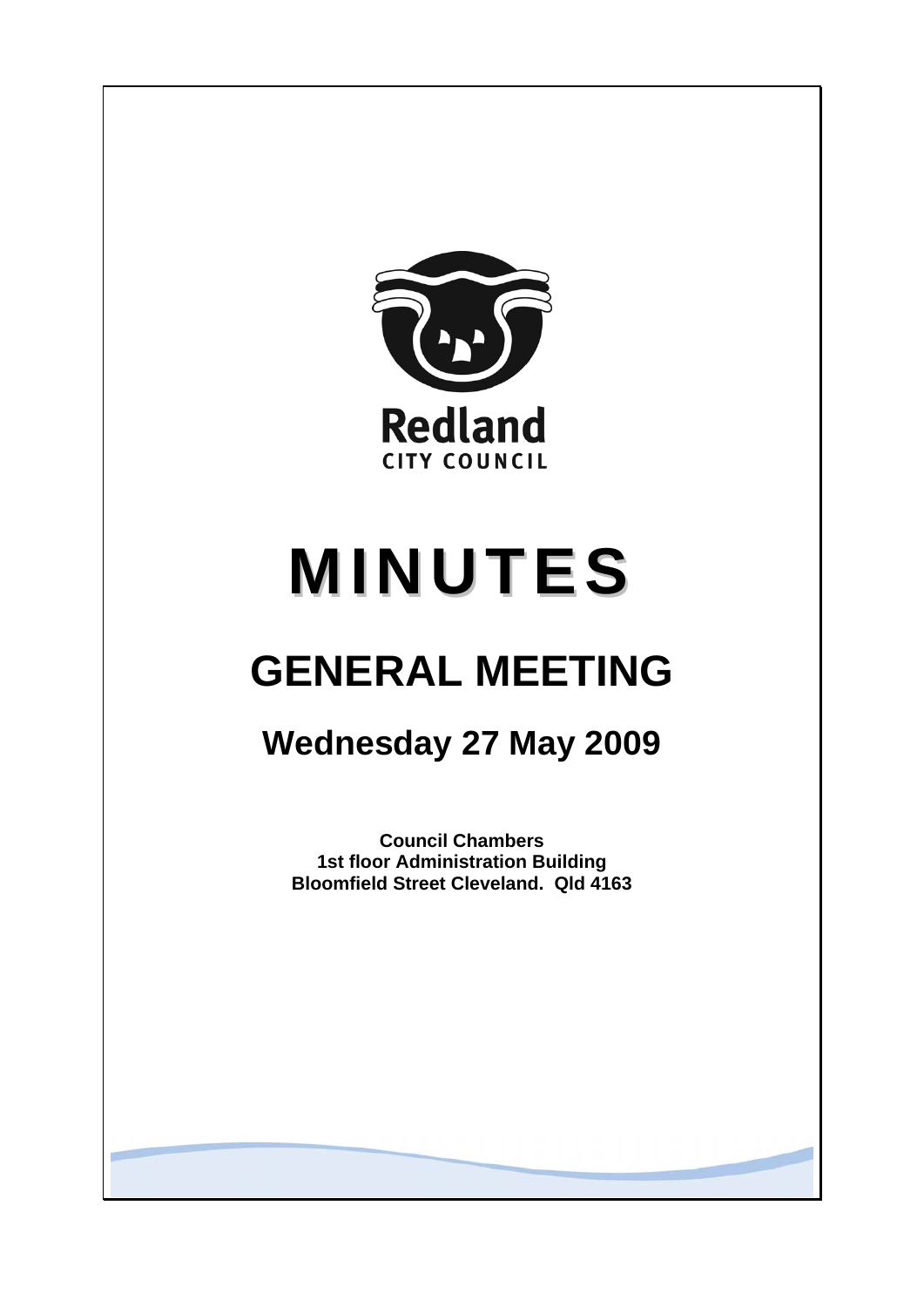### **TABLE OF CONTENTS**

| <b>ITEM</b>  |        | <b>SUBJECT</b>                                                                                                                                                  | <b>PAGE NO</b> |  |
|--------------|--------|-----------------------------------------------------------------------------------------------------------------------------------------------------------------|----------------|--|
| 1            |        |                                                                                                                                                                 |                |  |
| $\mathbf{2}$ |        |                                                                                                                                                                 |                |  |
| 3            |        | RECORD OF ATTENDANCE AND LEAVE OF ABSENCE 1                                                                                                                     |                |  |
| 4            |        |                                                                                                                                                                 |                |  |
| 5            |        | <b>MATTERS OUTSTANDING FROM PREVIOUS GENERAL MEETING</b>                                                                                                        |                |  |
|              | 5.1    |                                                                                                                                                                 |                |  |
|              | 5.1.1  | <b>REQUEST FOR REPORT - PROTECTING SIGNIFICANT</b>                                                                                                              |                |  |
|              | 5.1.2  | <b>REQUEST FOR REPORT - RESEARCH ON THE IMPACT</b>                                                                                                              |                |  |
|              | 5.1.3  | PETITION - OBJECTING TO THE TRIAL CLOSURE OF                                                                                                                    |                |  |
|              | 5.1.4  | <b>POTENTIAL FORMATION OF A BUSINESS</b>                                                                                                                        |                |  |
|              | 5.1.5  | <b>INVESTIGATION, MASTER PLANNING &amp; FEASIBILITY</b><br><b>ANALYSIS - COUNCIL OWNED LAND, ISLAND INDUSTRY</b><br>ZONE, MACLEAY ISLAND AND COMMUNITY PURPOSES |                |  |
|              | 5.1.6  | PETITION (DIVISION 10) - REMOVAL OF CONCRETE<br>ISLAND AND "GIVEWAY" SIGN IN BAUHINIA STREET,                                                                   |                |  |
|              | 5.1.7  | PETITION (DIVISION 10) - OFF STREET PARKING - MARY                                                                                                              |                |  |
|              | 5.1.8  | <b>PROPOSED ROAD OPENING - SUSAN STREET TO</b>                                                                                                                  |                |  |
|              | 5.1.9  | PETITION (DIVISION 5) - REQUESTING THE SEALING OF<br>COTTON TREE AVENUE, MACLEAY ISLAND  4                                                                      |                |  |
|              | 5.1.10 | <b>PETITION (DIVISION 5) - REQUESTING THE</b><br><b>INSTALLATION OF A 10 STATION PLAYING ROUND</b>                                                              |                |  |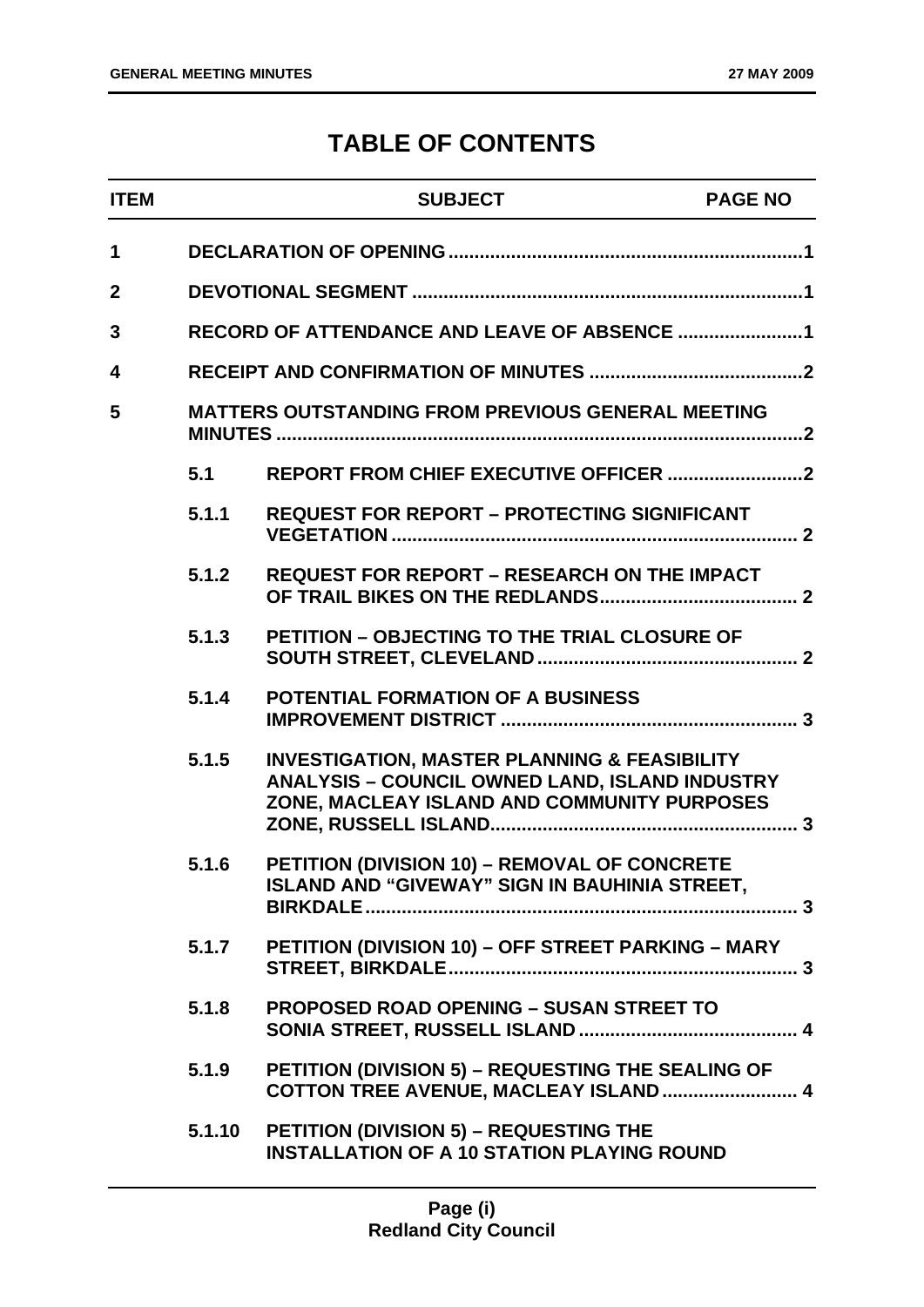|                |        | <b>FITNESS CIRCUIT WITH SIGNS AT WESTERN ROAD</b>          |
|----------------|--------|------------------------------------------------------------|
| 6              |        |                                                            |
| $\overline{7}$ |        |                                                            |
| 8              |        |                                                            |
|                | 8.1    |                                                            |
| 9              |        | <b>DECLARATION OF MATERIAL PERSONAL INTEREST ON ANY</b>    |
|                | 9.1    |                                                            |
| 10             |        | PLANNING & POLICY COMMITTEE 6/05/09 - RECEIPT AND          |
|                | 10.1   |                                                            |
|                | 10.1.1 | <b>PROPOSED DRAINAGE EASEMENT - YORSTON PLACE,</b>         |
|                | 10.1.2 | <b>CHINA TRADE AND INVESTMENT OFFICE - MOVE TO</b>         |
|                | 10.2   | <b>CLOSED SESSION - ITEM DELEGATED TO COMMITTEE</b>        |
|                | 10.2.1 | <b>SMBI COMMUNITY ADVISORY COMMITTEE</b>                   |
| 11             |        | <b>REDLAND WATER COMMITTEE 19/05/09 - RECEIPT AND</b>      |
|                | 11.1   |                                                            |
|                | 11.1.1 | <b>REDLAND WATER BUSINESS UNIT REPORT - APRIL 2009, 18</b> |
|                | 11.1.2 | <b>MACLEAY ISLAND BIOWATER SCHEME - FUTURE</b>             |
|                | 11.2   |                                                            |
|                | 11.2.1 | <b>RETAIL 3 ESTABLISHMENT GROUP DELEGATION 29</b>          |
|                | 11.3   |                                                            |
|                | 11.3.1 | TENDER FOR THE REMOVAL AND TREATMENT OF                    |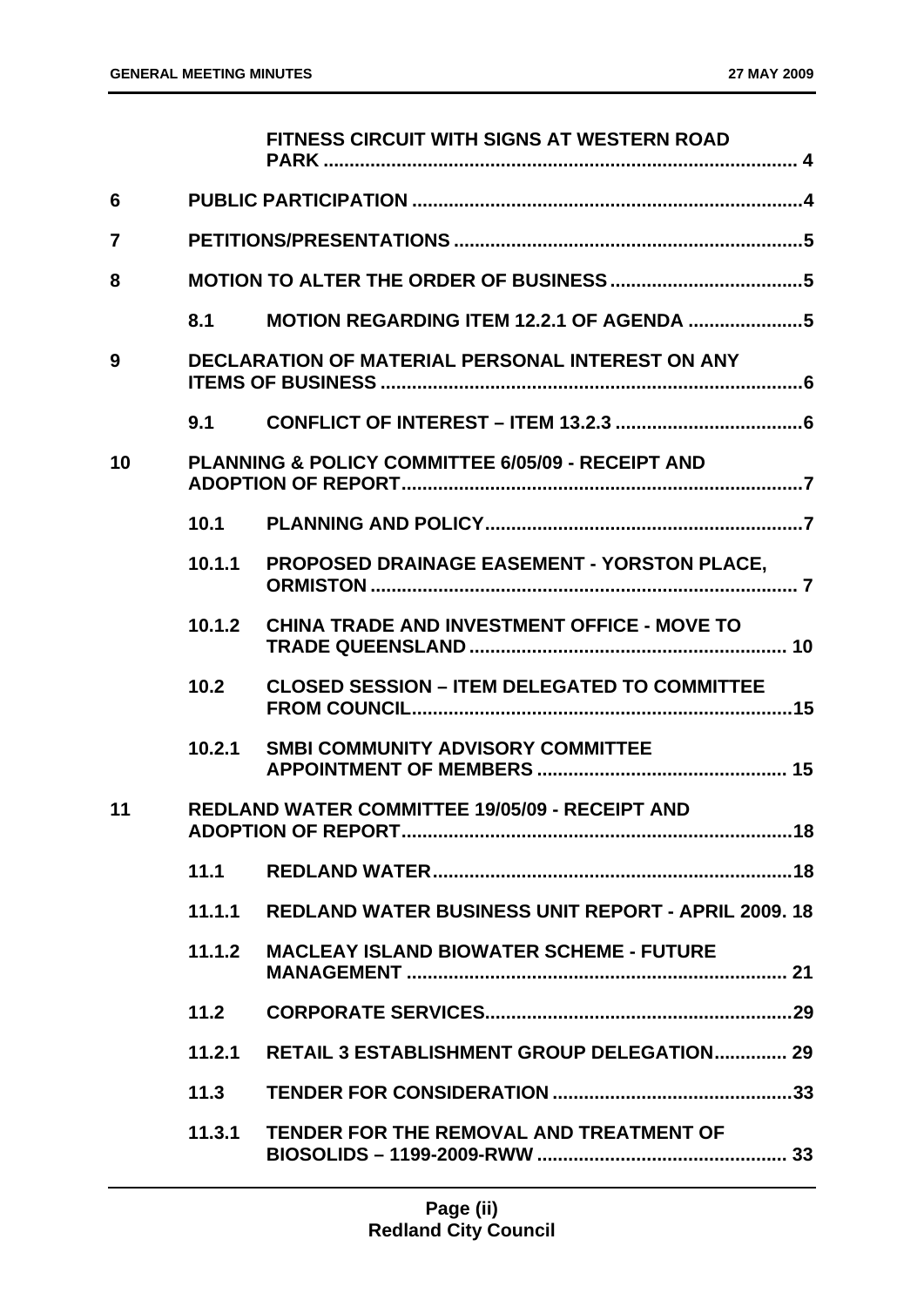|    | $11.4$ |                                                                                                           |
|----|--------|-----------------------------------------------------------------------------------------------------------|
| 12 |        | <b>PLANNING &amp; POLICY COMMITTEE 20/05/09 - RECEIPT AND</b>                                             |
|    | 12.1   |                                                                                                           |
|    | 12.1.1 | SISTER CITY RELATIONSHIP WITH QINGHUANGDAO 35                                                             |
|    | 12.1.2 | PETITION (DIVISION 8) - GARNET STREET, ALEXANDRA                                                          |
|    | 12.1.3 |                                                                                                           |
|    | 12.1.4 | ROAD CLOSURE - CLEVELAND POINT RESERVE  47                                                                |
|    | 12.1.5 | SEQ REGIONAL CARBON OFFSET INITIATIVE  52                                                                 |
|    | 12.1.6 | <b>GENERAL BUSINESS ITEM - REDLANDS BUSINESS</b>                                                          |
|    | 12.1.7 | <b>DRAFT REDLANDS WATERWAY RECOVERY REPORT  57</b>                                                        |
|    | 12.2   |                                                                                                           |
|    | 12.2.1 | STATE OF THE ENVIRONMENT REPORT CARD AND                                                                  |
|    | 12.3   |                                                                                                           |
|    | 12.3.1 | <b>UPDATE ON PROGRESS OF FILMING AT CLEVELAND</b>                                                         |
|    | 12.4   |                                                                                                           |
|    |        | 12.4.1 CONSOLIDATED RUTILE LIMITED - APPLICATION TO<br><b>EXPORT SAND FROM NORTH STRADBROKE ISLAND 63</b> |
| 13 |        | <b>FINANCE AND CORPORATE MANAGEMENT COMMITTEE</b>                                                         |
|    | 13.1   |                                                                                                           |
|    | 13.1.1 | APRIL 2009 - MONTHLY FINANCIAL REPORTS  64                                                                |
|    | 13.1.2 |                                                                                                           |
|    | 13.2   |                                                                                                           |
|    | 13.2.1 | <b>WASTE MANAGEMENT SERVICES BUSINESS UNIT</b>                                                            |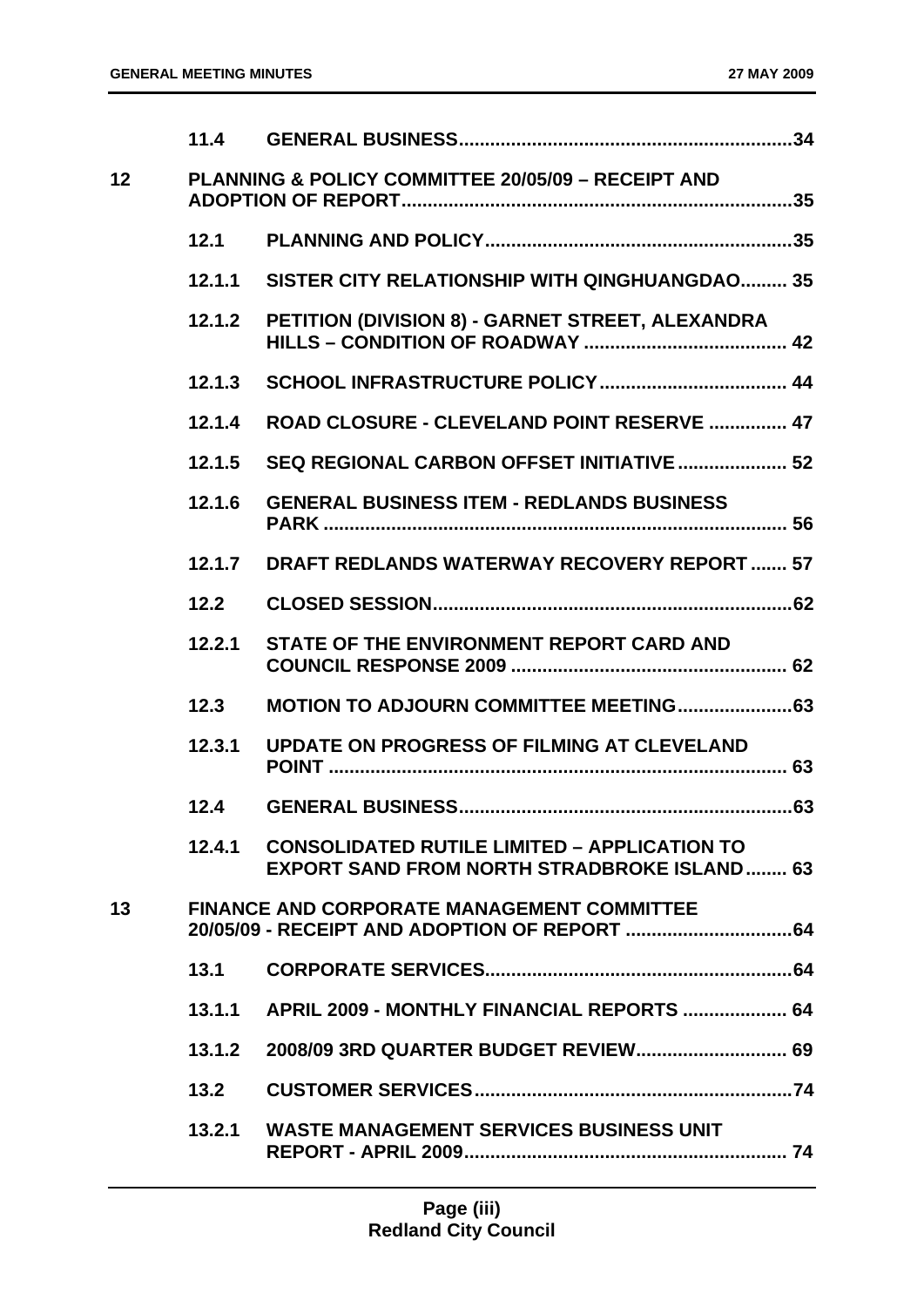|    | 13.2.2 | <b>REGULATORY &amp; HEALTH SERVICES - INFRINGEMENT</b>                                                                                        |  |
|----|--------|-----------------------------------------------------------------------------------------------------------------------------------------------|--|
|    | 13.2.3 | REGIONAL ARTS DEVELOPMENT FUND (RADF) ROUND<br><b>II 2008/09 &amp; CULTURAL ORGANISATIONS OPERATING</b>                                       |  |
|    | 13.3   |                                                                                                                                               |  |
|    | 13.3.1 | <b>CORPORATE BALANCED SCORECARD REPORT - APRIL</b>                                                                                            |  |
| 14 |        |                                                                                                                                               |  |
|    | 14.1   | PUBLIC CAR PARKING AT BIRKDALE RAILWAY                                                                                                        |  |
|    | 14.2   | UPGRADE OF GILES ROAD AND CLEVELAND-                                                                                                          |  |
| 15 |        |                                                                                                                                               |  |
|    | 15.1   |                                                                                                                                               |  |
|    | 15.1.1 |                                                                                                                                               |  |
|    | 15.2   |                                                                                                                                               |  |
|    | 15.2.1 | <b>EDUCATION REVOLUTION SCHOOL PROJECT -</b><br><b>ORMISTON COLLEGE AT 97-127 DUNDAS STREET WEST</b><br>AND 124 STURGEON STREET, ORMISTON  91 |  |
|    | 15.2.2 | <b>TEMPORARY EXTENSION OF HOURS OF OPERATION -</b><br>KARREMAN RESOURCES P/L AT 616-632 WEST MOUNT                                            |  |
| 16 |        |                                                                                                                                               |  |
| 17 |        |                                                                                                                                               |  |
|    | 17.1   |                                                                                                                                               |  |
|    | 17.1.1 | STATE OF THE ENVIRONMENT REPORT CARD AND                                                                                                      |  |
| 18 |        |                                                                                                                                               |  |
|    |        |                                                                                                                                               |  |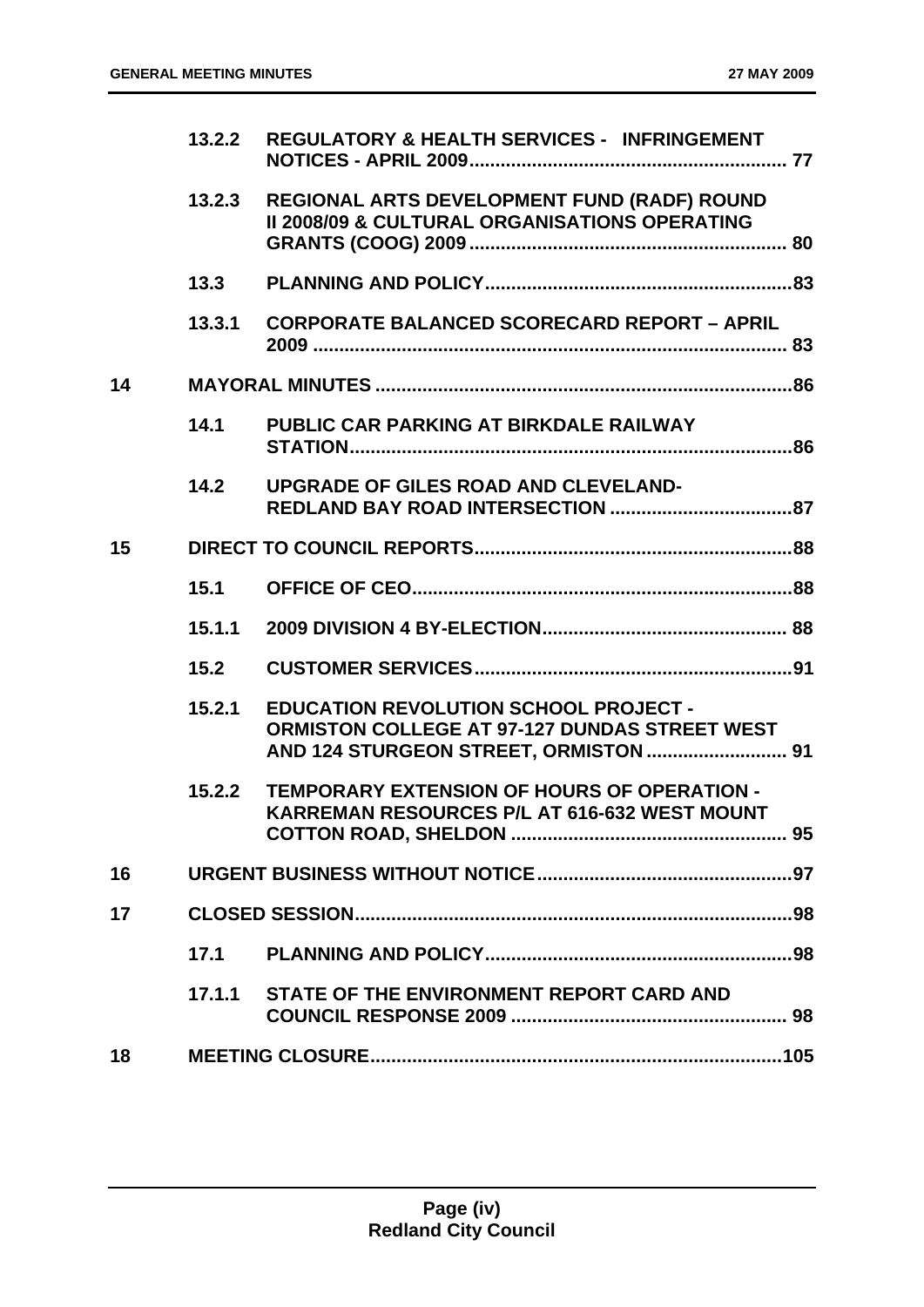#### <span id="page-5-0"></span>**1 DECLARATION OF OPENING**

The Mayor declared the meeting open at 4.00pm and acknowledged the Quandamooka people, who are the traditional custodians of the land on which Council meets. The Mayor also paid Council's respect to their elders, past and present, and extended that respect to any indigenous Australians present.

The Mayor welcomed Cr John Burns as the elected member for Division 4.

#### **2 DEVOTIONAL SEGMENT**

Rev. Bruce Warren of the Redlands Ministers' Fellowship led Council in a brief devotional segment.

#### **3 RECORD OF ATTENDANCE AND LEAVE OF ABSENCE**

#### **MEMBERS PRESENT:**

| Cr M Hobson PSM     | Mayor                                  |
|---------------------|----------------------------------------|
| Cr T Bowler         | Deputy Mayor and Councillor Division 6 |
| Cr W Boglary        | <b>Councillor Division 1</b>           |
| Cr C Ogilvie        | <b>Councillor Division 2</b>           |
| Cr D Henry          | <b>Councillor Division 3</b>           |
| Cr J Burns          | <b>Councillor Division 4</b>           |
| Cr B Townsend       | <b>Councillor Division 5</b>           |
| <b>Cr M Elliott</b> | <b>Councillor Division 7</b>           |
| <b>Cr K Reimers</b> | <b>Councillor Division 8</b>           |
| Cr K Williams       | <b>Councillor Division 9</b>           |
| Cr H Murray         | <b>Councillor Division 10</b>          |
|                     |                                        |

#### **EXECUTIVE LEADERSHIP GROUP:**

| Mr G Underwood | <b>Acting Chief Executive Officer</b>            |
|----------------|--------------------------------------------------|
| Mr L Smith     | <b>Acting General Manager Customer Services</b>  |
| Mrs E Bray     | <b>Acting General Manager Corporate Services</b> |
| Mr G Soutar    | <b>General Manager Redland Water</b>             |
| Mr G Photinos  | Acting General Manager Planning and Policy       |
| Mr L Wallace   | <b>Acting General Manager Governance</b>         |

#### **MINUTES:**

Mrs J Parfitt **Corporate Meetings & Registers Officer**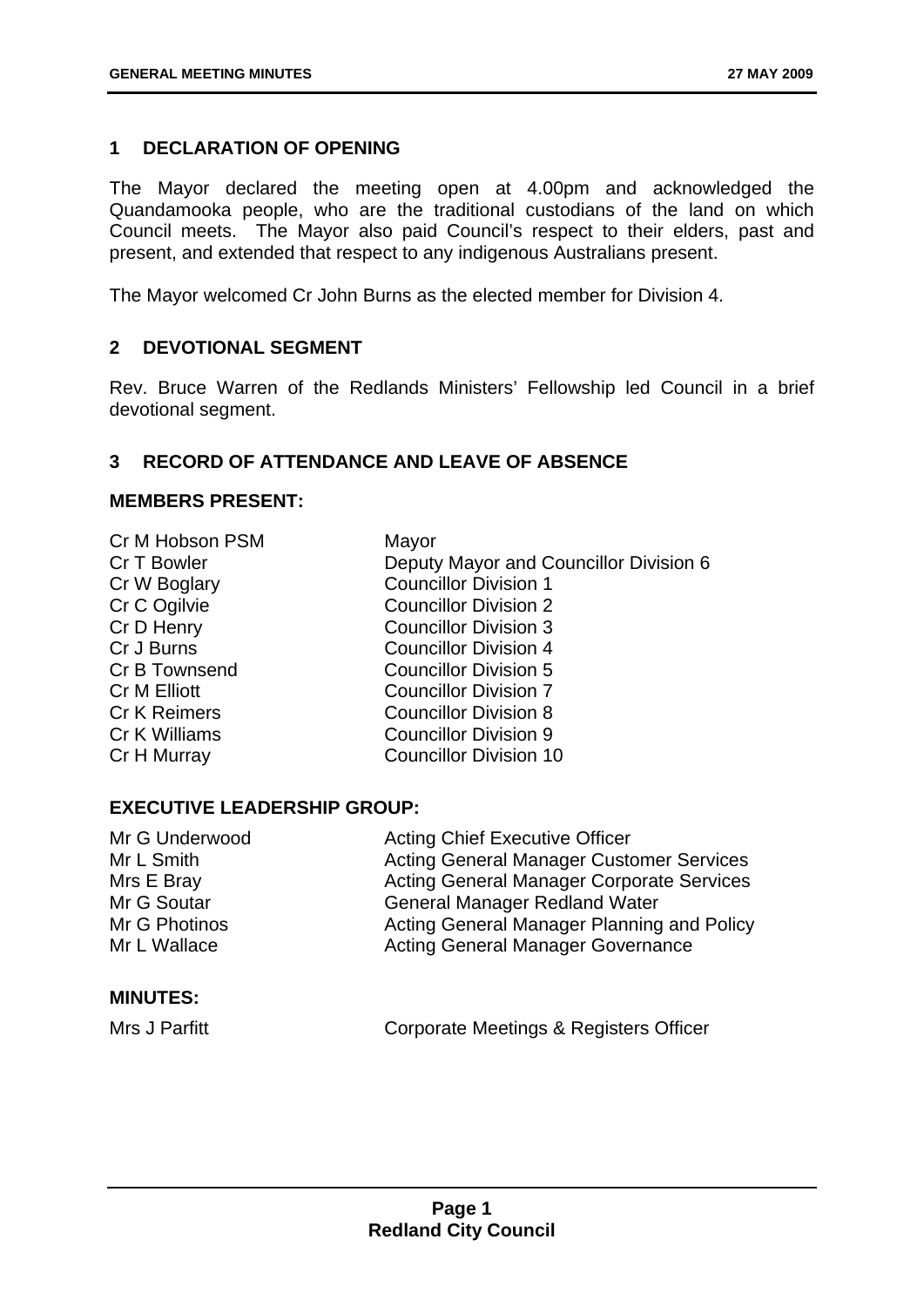#### <span id="page-6-0"></span>**4 RECEIPT AND CONFIRMATION OF MINUTES**

| Moved by:    | <b>Cr Bowler</b>  |
|--------------|-------------------|
| Seconded by: | <b>Cr Elliott</b> |

That the minutes of the General Meeting of Council held on 29 April 2009 be confirmed.

#### CARRIED

#### **5 MATTERS OUTSTANDING FROM PREVIOUS GENERAL MEETING MINUTES**

#### **5.1 REPORT FROM CHIEF EXECUTIVE OFFICER**

The following matters outstanding were presented by the Acting Chief Executive Officer and were noted by Council.

#### **5.1.1 REQUEST FOR REPORT – PROTECTING SIGNIFICANT VEGETATION**

At the General Meeting of 28 May 2008, it was resolved that a report be prepared and presented to Council on the steps Council is taking to protect significant vegetation through the Development Assessment process.

A report addressing this matter will be presented to a Planning & Policy Committee Meeting in June 2009 as part of Local Law No. 6 Vegetation report.

#### **5.1.2 REQUEST FOR REPORT – RESEARCH ON THE IMPACT OF TRAIL BIKES ON THE REDLANDS**

At the General Meeting of 30 July 2008, Council resolved that research on the current impacts of trail bikes on the Redlands natural areas be undertaken.

A report addressing this matter will be presented to a Planning & Policy Committee Meeting in September 2009.

#### **5.1.3 PETITION – OBJECTING TO THE TRIAL CLOSURE OF SOUTH STREET, CLEVELAND**

At the General Meeting of 29 October 2008, Council resolved that the petition (containing 298 signatures) from business operators and stakeholders from South Street and Enterprise Street, objecting to the trial closure of South Street, be received, referred to the Planning and Policy Department and considered when a further report is prepared and presented to Council in this matter.

A report addressing this matter is scheduled for a Planning and Policy Committee meeting in June 2009.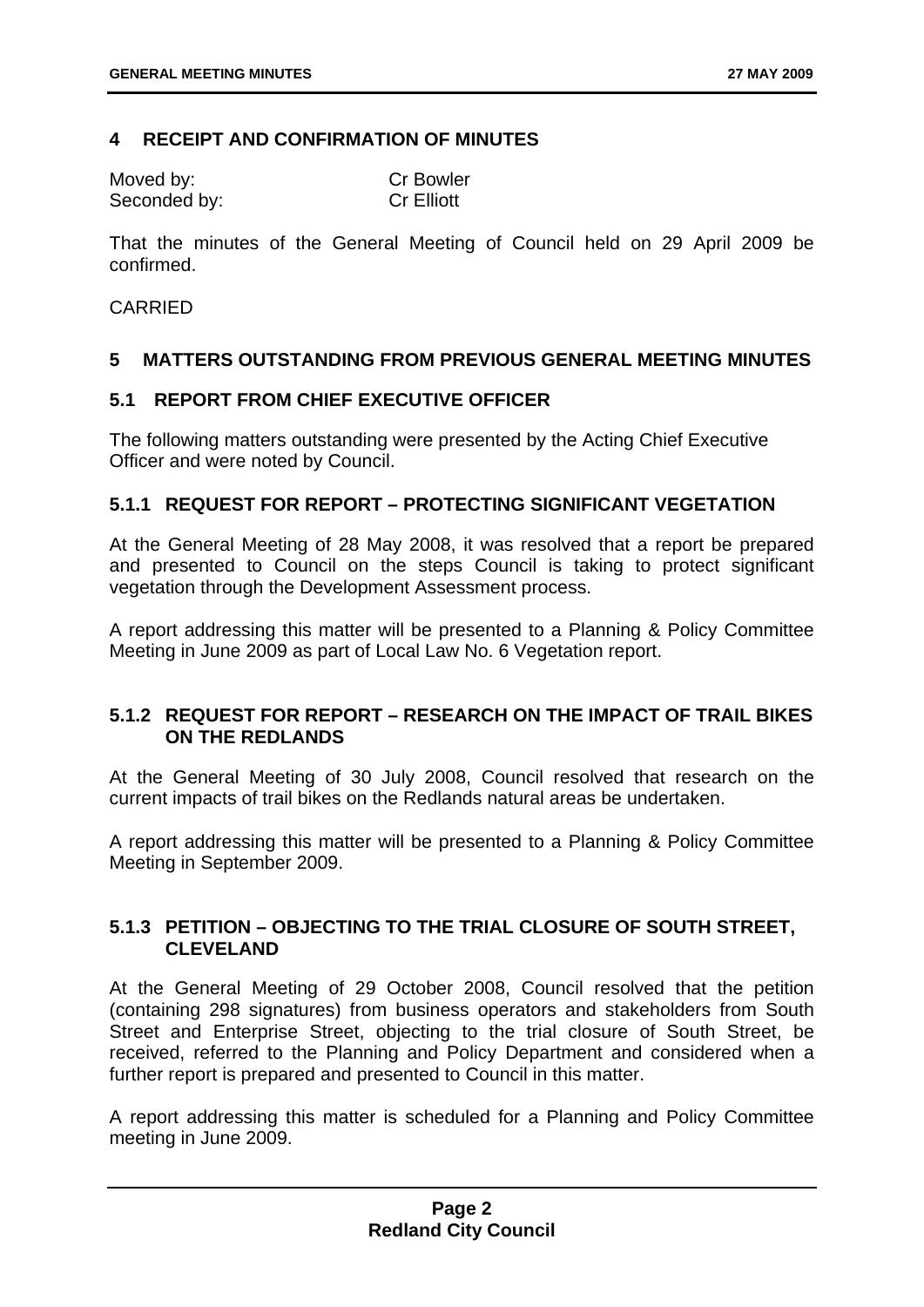#### <span id="page-7-0"></span>**5.1.4 POTENTIAL FORMATION OF A BUSINESS IMPROVEMENT DISTRICT**

At the General Meeting of 29 October 2008, Council resolved that a report be prepared and presented to Council outlining the potential formation of a BID (Business Improvement District) in the precinct now formally recognised at CBD (Capalaba Business District).

A report addressing this matter will be presented to a Planning and Policy Committee Meeting in August 2009.

#### **5.1.5 INVESTIGATION, MASTER PLANNING & FEASIBILITY ANALYSIS – COUNCIL OWNED LAND, ISLAND INDUSTRY ZONE, MACLEAY ISLAND AND COMMUNITY PURPOSES ZONE, RUSSELL ISLAND**

At the General Meeting of 29 October 2008, (item 16.1.1 refers) Council resolved that a report be presented to a future Planning & Policy Committee meeting on how a detailed investigation, master planning & feasibility analysis can be progressed on Council owned land on Macleay Island which is zoned Island Industry and Council owned land on Russell Island which is zoned community purposes sub-area CP9 - Future Island Investigation.

A report will be presented to an ensuing Planning & Policy Committee meeting.

#### **5.1.6 PETITION (DIVISION 10) – REMOVAL OF CONCRETE ISLAND AND "GIVEWAY" SIGN IN BAUHINIA STREET, BIRKDALE**

At the General Meeting of 25 February 2009, Council resolved that petition requesting that Council remove the concrete island and "giveway" sign in Bauhinia Street, Birkdale, adjacent to Carinyan Drive, and replace the sign with a 'stop' sign in Carinyan Drive, Birkdale, facing oncoming traffic from Carinyan Drive into Bauhinia Street, be received and referred to the Infrastructure Planning Group to investigate and report to a future Planning & Policy Committee meeting.

A report is scheduled for the Planning and Policy Committee meeting 17 June 2009.

#### **5.1.7 PETITION (DIVISION 10) – OFF STREET PARKING – MARY STREET, BIRKDALE**

At the General Meeting of 25 March 2009, Council resolved that the petition requesting more off street parking in Mary Street, Birkdale be received and referred to the appropriate area of Council for consideration and a report back to Council.

A report is scheduled for a Planning and Policy Committee meeting in June 2009.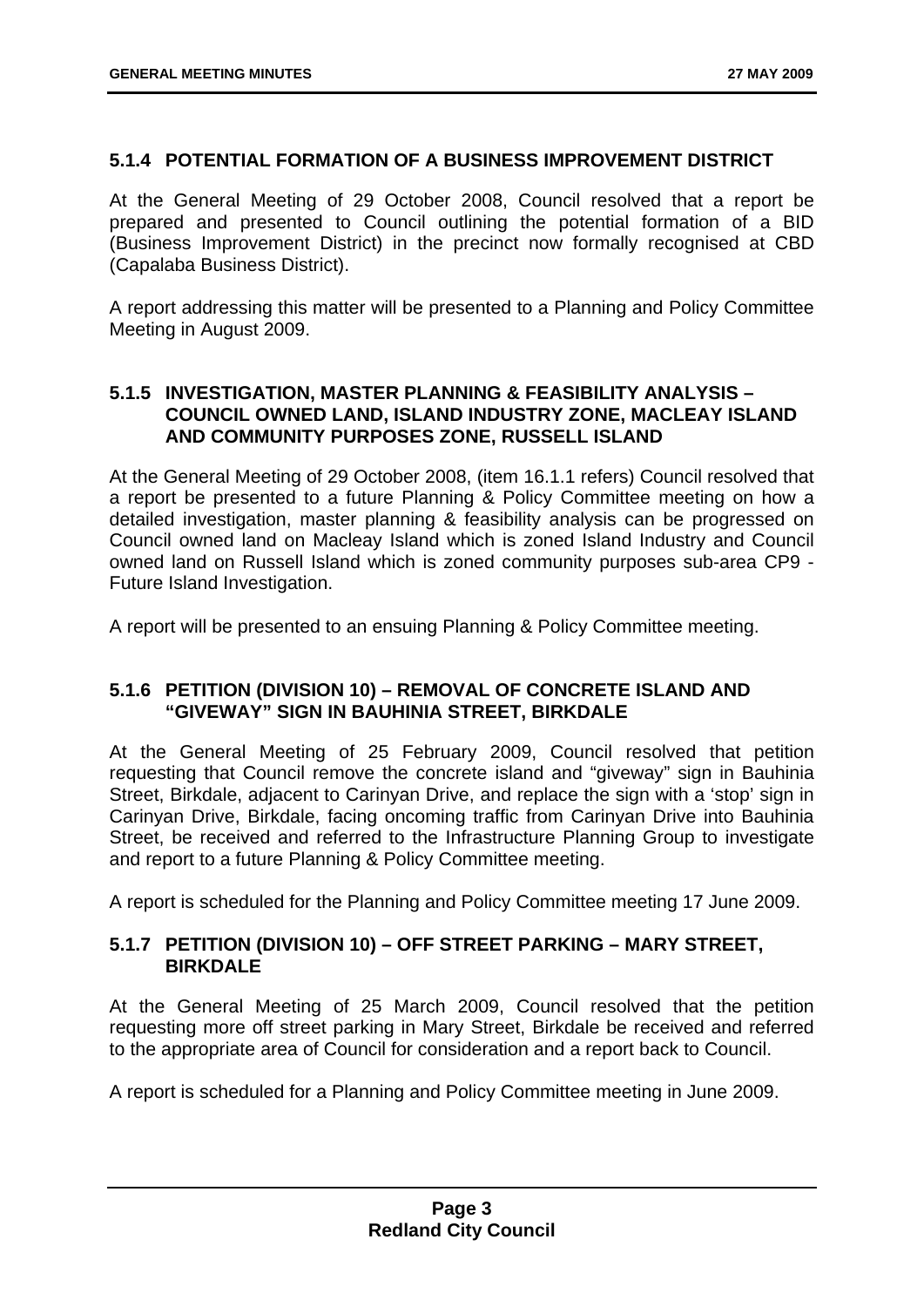#### <span id="page-8-0"></span>**5.1.8 PROPOSED ROAD OPENING – SUSAN STREET TO SONIA STREET, RUSSELL ISLAND**

At the General Meeting of 25 March 2009 consideration of this matter (Item 12.3.2) was deferred.

A report will be presented to an ensuing Planning & Policy Committee meeting.

#### **5.1.9 PETITION (DIVISION 5) – REQUESTING THE SEALING OF COTTON TREE AVENUE, MACLEAY ISLAND**

At the General Meeting of 29 April 2009, Council resolved that the petition requesting the sealing of Cotton Tree Avenue, Macleay Island be received and referred to the appropriate area of Council for consideration and a report back to Council.

A report will be presented to an ensuing Planning & Policy Committee meeting.

#### **5.1.10 PETITION (DIVISION 5) – REQUESTING THE INSTALLATION OF A 10 STATION PLAYING ROUND FITNESS CIRCUIT WITH SIGNS AT WESTERN ROAD PARK**

At the General Meeting of 29 April 2009, Council resolved that the petition requesting the installation of a 10 station playing round fitness circuit with signs at Western Road park be received and referred to the appropriate area of Council for consideration and a report back to Council.

A report is scheduled for the Planning and Policy Committee meeting in July 2009.

#### **6 PUBLIC PARTICIPATION**

#### **MOTION TO ADJOURN MEETING**

| Moved by:    | Cr Henry    |
|--------------|-------------|
| Seconded by: | Cr Townsend |

That the proceedings of the meeting adjourn for a public participation segment.

#### CARRIED

The following speakers addressed Council:

- 1. Mr G Harris, representing ratepayers, addressed Council in relation to rates and canal levies.
- 2. Ms J Vine addressed Council in relation to Aquatic Paradise canal levies.
- 3. Mr T Griffith, representing Redlands Owner Driver Group, addressed Council in relation to truck parking in the Redlands and Local Law 30.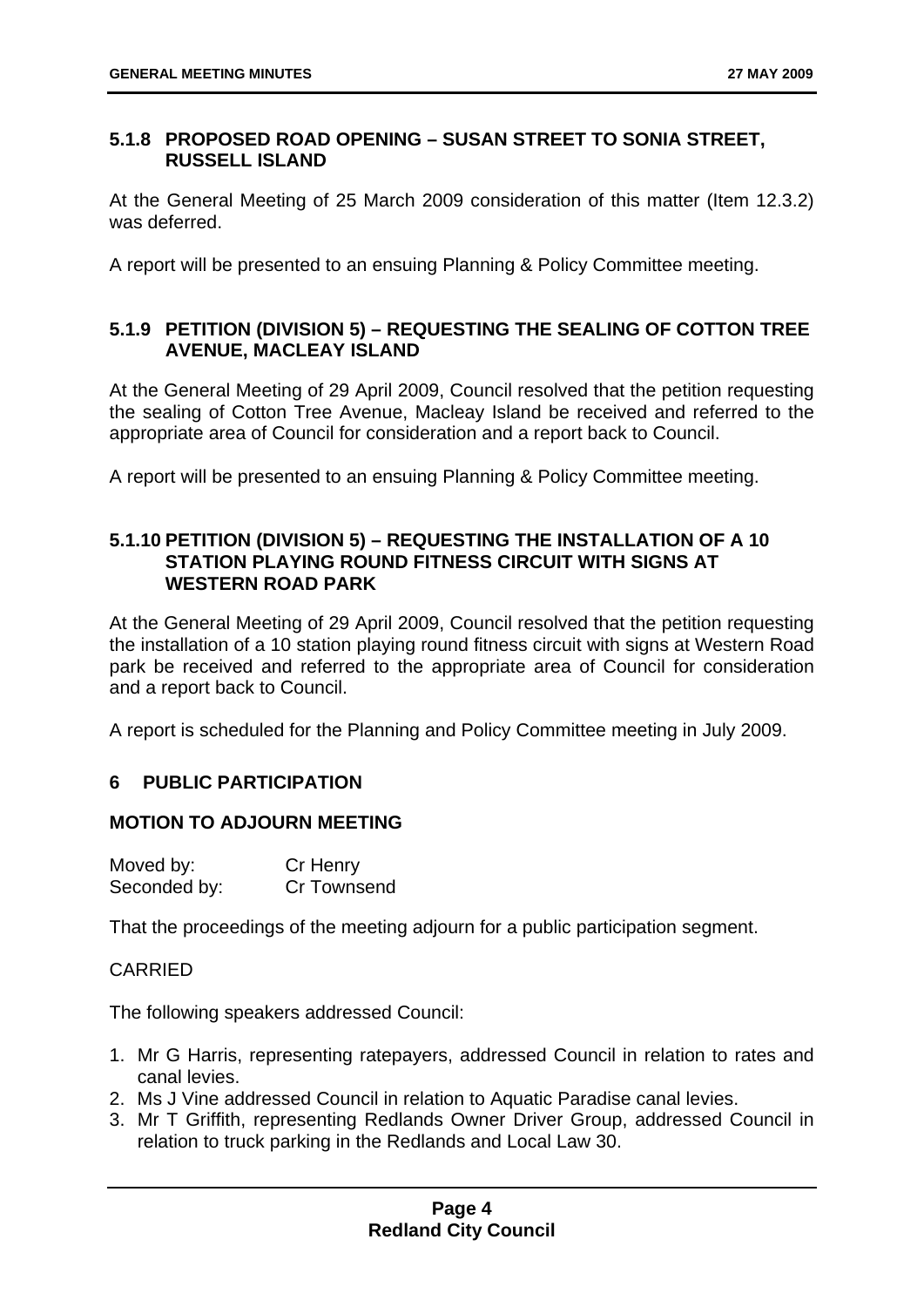<span id="page-9-0"></span>4. Ms G Gall, Birkdale Progress Association, addressed Council in relation to Koalas in the Redlands.

| Moved by:    | Cr Henry   |
|--------------|------------|
| Seconded by: | Cr Ogilvie |

That the public participation segment be extended to allow further speakers.

#### **CARRIED**

- 5. Ms J Smith, Wellington Point Wildlife Carers, addressed Council in relation to Koalas in the Redlands.
- 6. Ms A Glade, Capalaba, addressed Council in relation to Koala habitat in the Redlands.
- 7. Mr L Christophers of Wellington Point addressed Council on various matters.
- 8. Mr F Bradley of Cleveland addressed Council on the SMBI Reserve.

#### **MOTION TO RESUME MEETING**

| Moved by:    | <b>Cr Elliott</b> |
|--------------|-------------------|
| Seconded by: | Cr Henry          |

That the proceedings of the meeting resume.

#### **CARRIED**

#### **7 PETITIONS/PRESENTATIONS**

Nil.

#### **8 MOTION TO ALTER THE ORDER OF BUSINESS**

#### **8.1 MOTION REGARDING ITEM 12.2.1 OF AGENDA**

| Moved by:    | Cr Ogilvie |
|--------------|------------|
| Seconded by: | Cr Henry   |

That item 12.2.1 - *State of the Environment Report Card and Council Response 2009* - be discussed as the last item of business.

#### CARRIED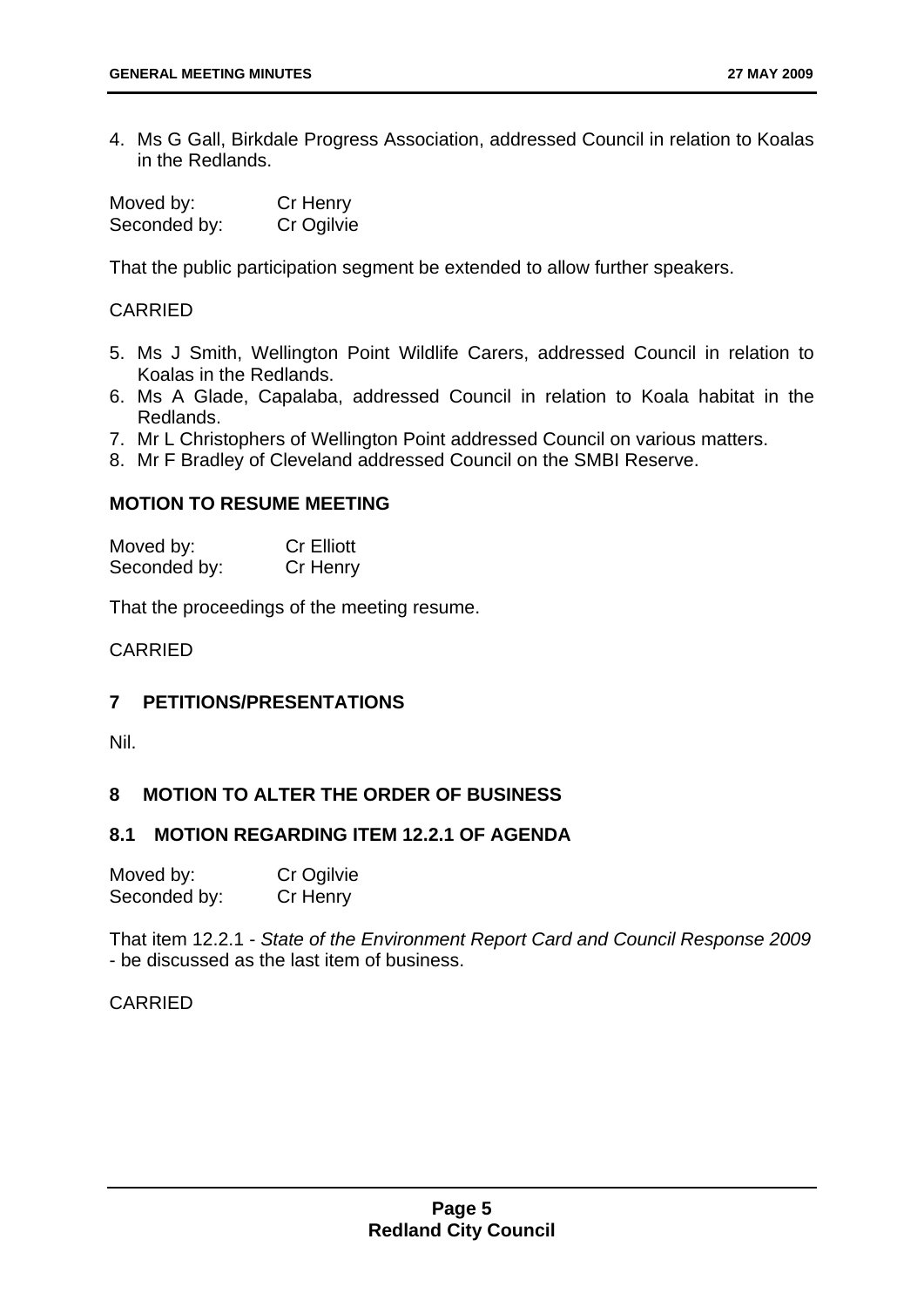#### <span id="page-10-0"></span>**9 DECLARATION OF MATERIAL PERSONAL INTEREST ON ANY ITEMS OF BUSINESS**

#### **9.1 CONFLICT OF INTEREST – ITEM 13.2.3**

At the time in the meeting when the item was raised, Cr Williams declared a conflict of interest in Item13.2.3 *Regional Arts Development Fund (RADF) Round II 2008/09 & Cultural Organisations Operating Grants (COOG) 2009* as an Executive on the Board of one of the applying applicants. Cr Williams advised she would be voting in the public interest and remained in the Chamber, voting in the affirmative.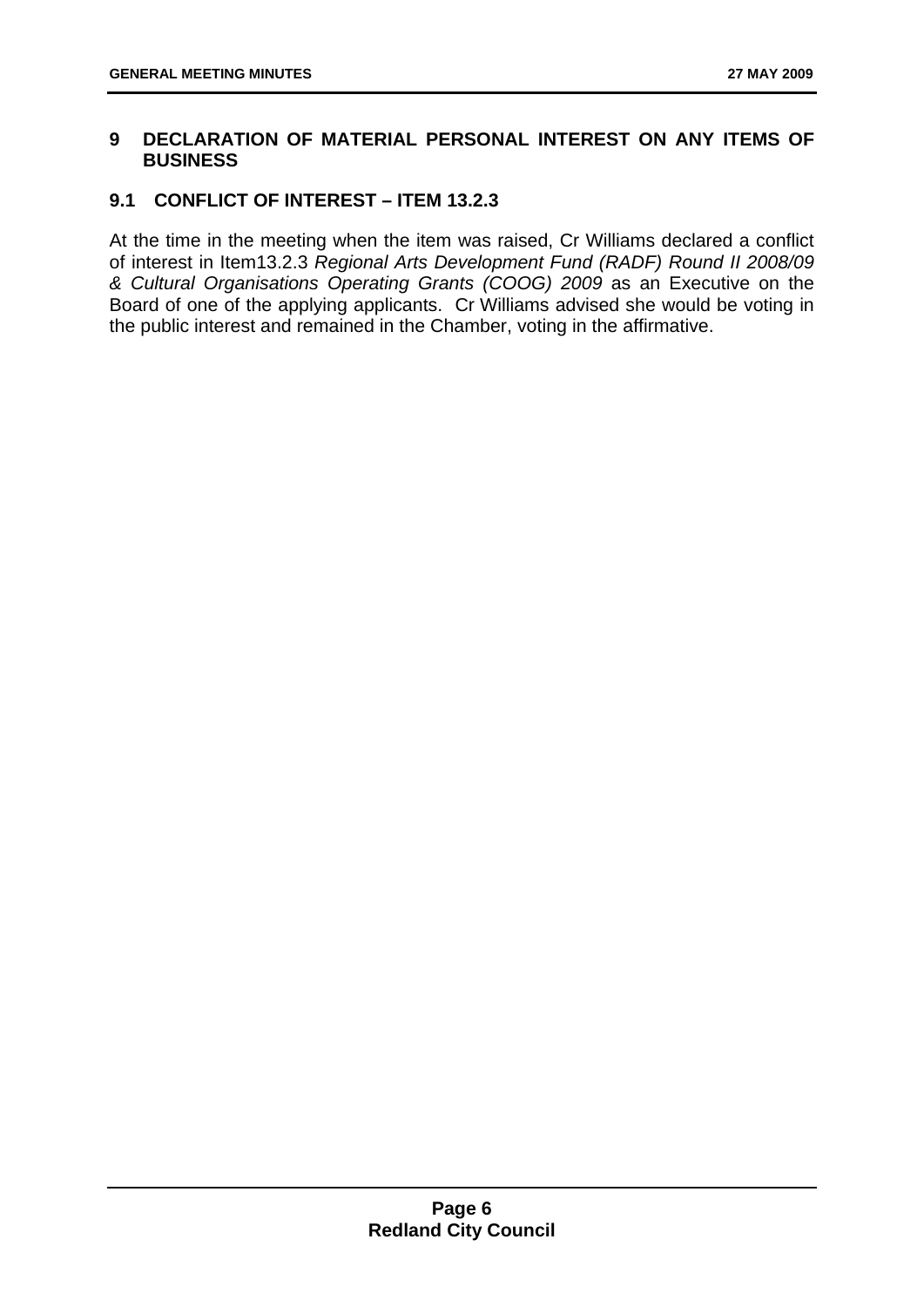#### <span id="page-11-0"></span>**10 PLANNING & POLICY COMMITTEE 6/05/09 - RECEIPT AND ADOPTION OF REPORT**

| Moved by:    | Cr Murray         |
|--------------|-------------------|
| Seconded by: | <b>Cr Reimers</b> |

That the Planning & Policy Committee Report of 6 May 2009 be received.

CARRIED

#### **10.1 PLANNING AND POLICY**

#### **10.1.1 PROPOSED DRAINAGE EASEMENT - YORSTON PLACE, ORMISTON**

| <b>Dataworks Filename:</b>       | <b>RTT: Maintenance Easements</b>                              |
|----------------------------------|----------------------------------------------------------------|
| <b>Attachment:</b>               | Attachment A - Lot 32 on SP167859                              |
| <b>Responsible Officer Name:</b> | <b>David Elliott</b><br><b>Manager Infrastructure Planning</b> |
| <b>Author Name:</b>              | <b>Tom McErlain</b><br><b>Casual Draftsman</b>                 |

#### **EXECUTIVE SUMMARY**

This report recommends that Council acquire a 3.0 metre wide easement along the northern boundary of 3-5 Yorston Place, Ormiston (Lot 32 on SP167859) (refer aerial photo Attachment A) for drainage purposes.

The acquisition of the easement will allow the future installation of piped stormwater drainage and thereby mitigate flooding of the properties on the western side of Empire Vista.

#### **PURPOSE**

To seek Council approval to acquire an easement along the northern boundary of (Lot 32 on SP167859) in accordance with the *Land Act 1994* and the *Land Title Act 1994* for drainage purposes.

#### **BACKGROUND**

Council has received representation from residents on the western side of Empire Vista in particular Lots 85 and 86 (house numbers 8 and 6) complaining of excessive over land flow through there properties emanating from the upstream catchments during storm events.

The great majority of the upstream stormwater run-off is from Council-owned Grey Park

(Lot 25).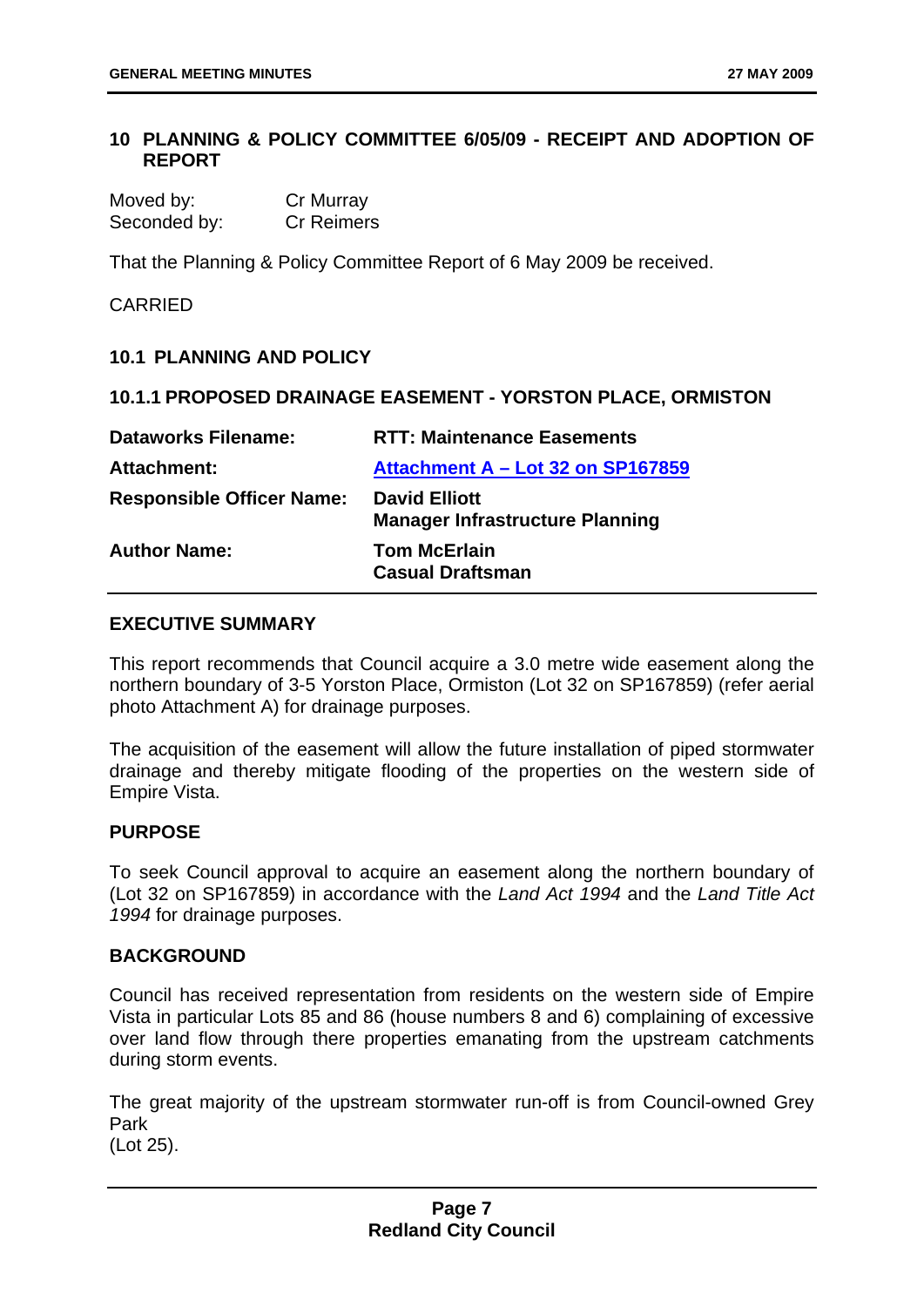Site visits by Council Officers confirmed that storm events have caused drainage to gardens, ponds and swimming pools in the affected properties.

#### **ISSUES**

Council has an obligation to manage stormwater discharge from its own land to minimise the risk of flooding to downstream properties.

The extent of development in the area has resulted in no legal point of discharge for stormwater run-off from Grey Park.

The only practical solution to provide a legal point of discharge is to acquire a drainage easement along the northern boundary of 3-5 Yorston Place (Lot 32 on SP167859).

A separate project will be recommended in a future capital budget to pipe the easement and connect the park to the existing drainage system in Yorston Place.

The owner of 3-5 Yorston Place has been approached and is agreeable to Council acquiring the drainage easement.

#### **RELATIONSHIP TO CORPORATE PLAN**

The recommendation in this report primarily supports Council's strategic priority to provide and maintain water, waste services, roads, drainage and support the provision of transport and waterways infrastructure.

#### **FINANCIAL IMPLICATIONS**

The costs associated with acquiring the drainage easement are estimated at \$15,000 and funds are available in the current budget.

#### **PLANNING SCHEME IMPLICATIONS**

The Land Use Planning Group was consulted and it is considered that the outcome of recommendations in this report will not require any amendments to the Redlands Planning Scheme.

#### **CONSULTATION**

The Manager Infrastructure Planning has consulted with the Divisional Councillor, Manager Major Assessments, Property Services Manager and the Land Development Services Manager.

#### **OPTIONS**

#### **PREFERRED**

- 1. That Council acquire an easement for drainage purposes over 3-5 Yorston Place, Ormiston (Lot 32 on SP167859);
- 2. The Chief Executive Officer be delegated authority to: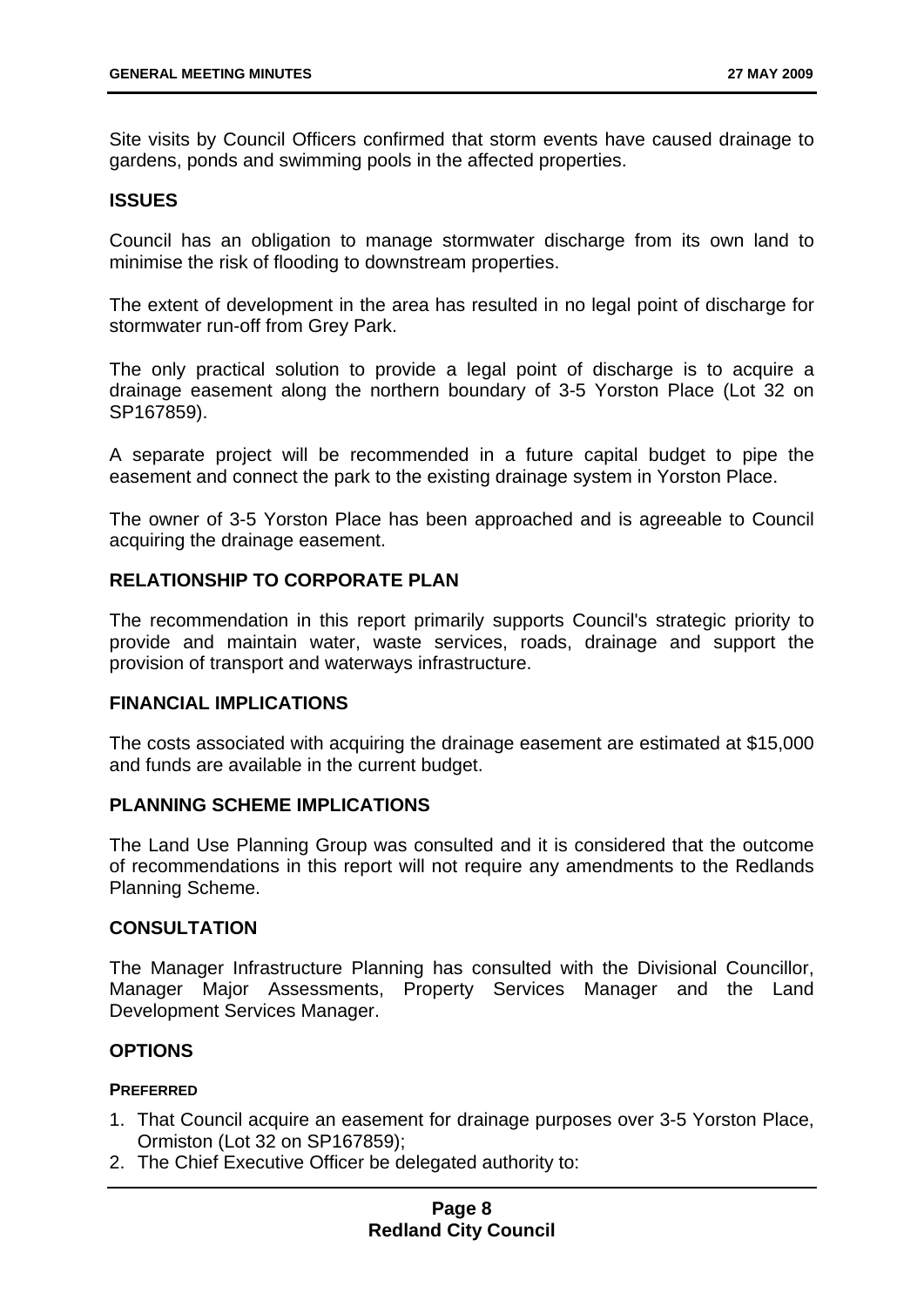- a. proceed with resumption action under section 5(1)(b) of the *Acquisition of Land Act 1967*; and
- b. sign all necessary documentation associated with the acquisition of this drainage easement.

#### **ALTERNATIVE**

No alternative proposed.

#### **OFFICER'S RECOMMENDATION**

- 1. That Council acquire an easement for drainage purposes over 3-5 Yorston Place, Ormiston (Lot 32 on SP167859);
- 2. The Chief Executive Officer be delegated authority to:
	- a. proceed with resumption action under section 5(1)(b) of the *Acquisition of Land Act 1967*; and
	- b. sign all necessary documentation associated with the acquisition of this drainage easement.

#### **COMMITTEE DISCUSSION**

The current Division 1 Councillor, Cr Boglary, requested that it be noted that it was the previous divisional Councillor who was consulted in relation to this matter.

#### **COMMITTEE RECOMMENDATION/ COUNCIL RESOLUTION**

Moved by: Cr Murray Seconded by: Cr Bowler

#### **That Council resolve as follows:**

- **1. That Council acquire an easement for drainage purposes over 3-5 Yorston Place, Ormiston (Lot 32 on SP167859);**
- **2. The Chief Executive Officer be delegated authority to:** 
	- **a. proceed with resumption action under section 5(1)(b) of the**  *Acquisition of Land Act 1967***; and**
	- **b. sign all necessary documentation associated with the acquisition of this drainage easement.**

#### **CARRIED**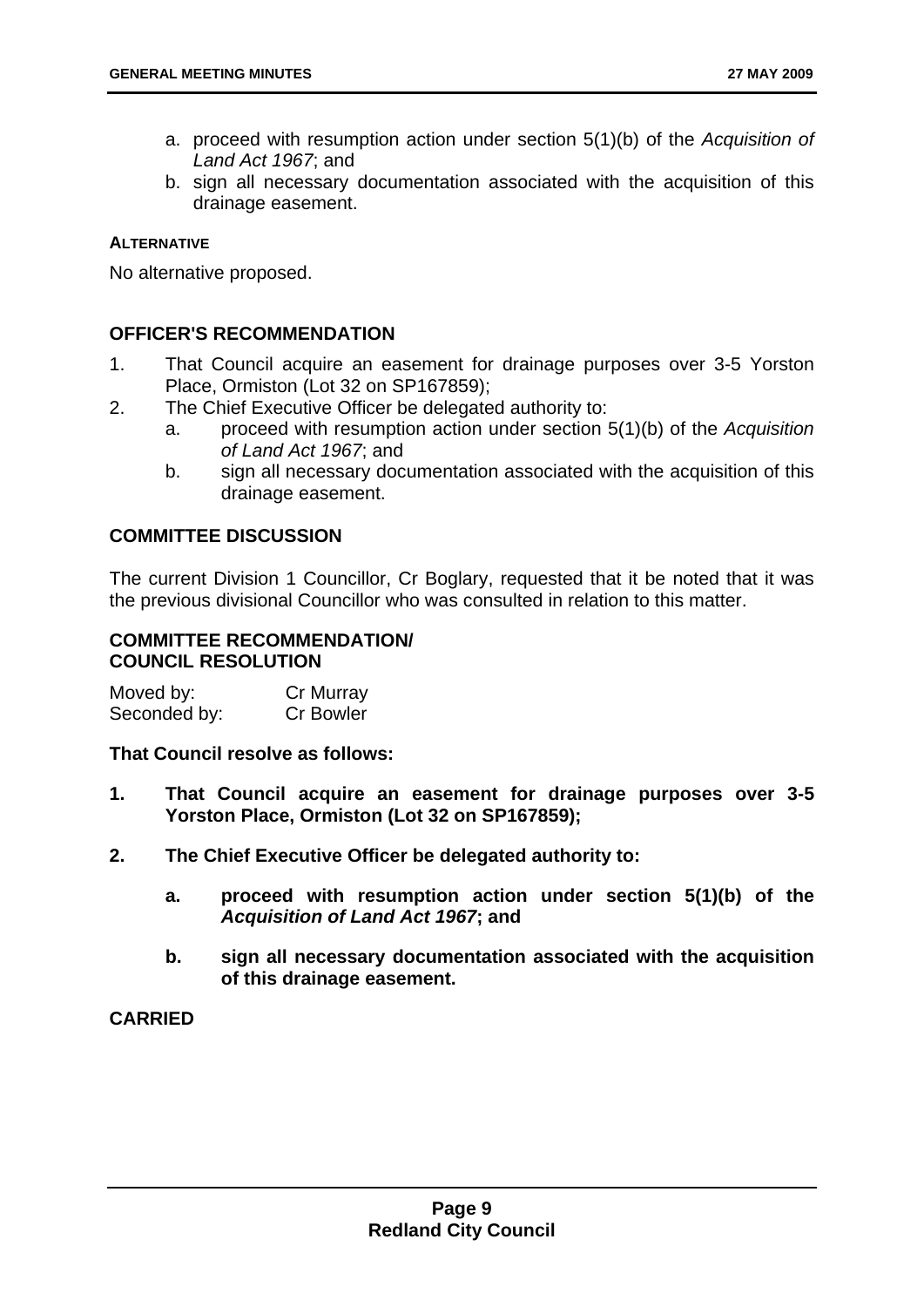#### <span id="page-14-0"></span>**10.1.2 CHINA TRADE AND INVESTMENT OFFICE - MOVE TO TRADE QUEENSLAND**

| <b>Dataworks Filename:</b>       | <b>China Trade and Investment Office</b>                   |
|----------------------------------|------------------------------------------------------------|
| <b>Responsible Officer Name:</b> | <b>Alan Burgess</b><br><b>Manager Economic Development</b> |
| <b>Author Name:</b>              | <b>Alan Burgess</b><br><b>Manager Economic Development</b> |

#### **EXECUTIVE SUMMARY**

The Redland City Trade and Investment Office (RCTIO) was established, October 2006. The office is available for use by Redland business people wishing to pursue opportunities in China. The overall aim of the office is to generate employment and economic opportunities through trading with China.

The office operated for over a year using free office space provided by the Agile Property Group. Chinese regulations on hiring office space require the hirer to be a company registered in China. Registering a business in China is a complex and time consuming exercise to achieve. Other options investigated included co location with other Australian Government Departments such as Austrade and Trade Queensland  $(TQ)$ .

Trade Queensland have agreed to a Council sponsored project officer to be located at their Guangzhou office. The project officer will operate under the same general requirements as the RCTIO.

Moving the RCTIO to Trade Queensland has many advantages from an administration, supervision and outcomes basis. It also helps TQ by providing extra staff to fulfil their strategic goals of promoting trade for Queensland.

Trade Queensland will provide regular reports on the project officer's activities as well as access to other TQ reports.

The cost for the outsourcing of the Trade and Investment officer is the same as is currently budgeted.

#### **PURPOSE**

The purpose of this report is to seek approval to outsource the delivery of the Redland Trade and Investment Office services to Trade Queensland.

#### **BACKGROUND**

The Redland City Trade and Investment Office (RCTIO) was established, October 2006, in Guangzhou and Julia Zhang was employed as the Trade and Investment Officer (TIO). The office is available for use by Redland business people wishing to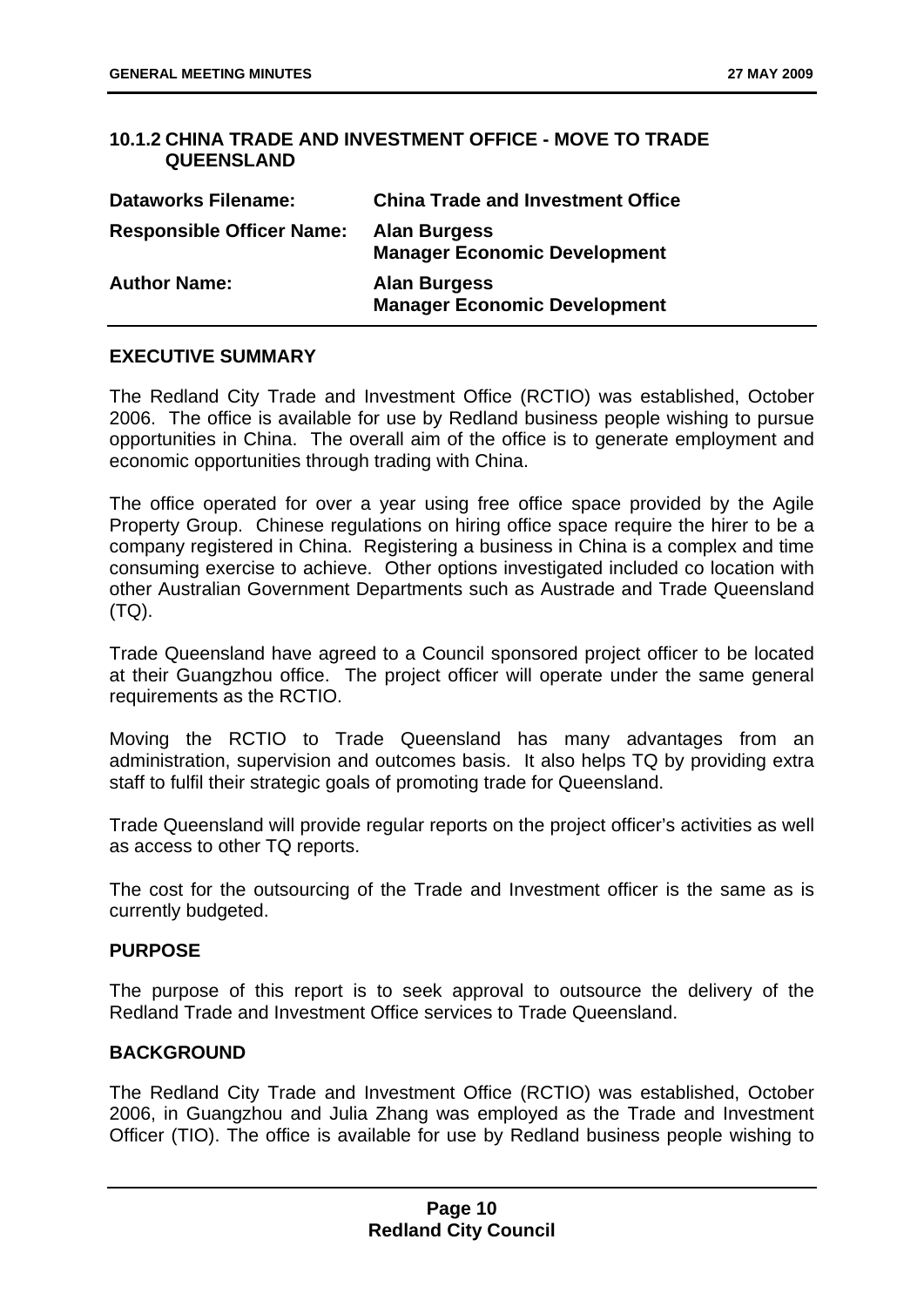pursue opportunities in China. The overall aim of the office is to generate employment and economic opportunities through trading with China.

The RCTIO operates in concert with the Redland City Business Grow program and the majority of referrals to the RCTIO come from Business Grow clients.

The Redland City Trade and Investment Office:

- Provides opportunities to showcase the Redlands in China.
- Confirms the Council's commitment to economic development and provides a range of opportunities to actively promote export and investment initiatives.
- Provides opportunities for partnership arrangements with the Trade Queensland Hong Kong and Guangzhou offices, AusTrade and other relevant Federal/ State agencies.
- Acts as a Redland's business advocate, and a Council representative, in southern China, Hong Kong and Macau.
- Commercial arrangements can be facilitated and advice provided on business conditions and practices in China.
- Provides a link for local business people who are visiting Southern China to finalise business arrangements.
- Provides limited translation services at meetings and for basic documentation.
- Develops and maintains relationships with Chinese business and Government.

Julia provides businesses with pre market-entry advice, assessment of the market potential for their products or services, distribution and logistics information, trade show participation assistance and partner matching. Julia already works closely with the Queensland Government's Trade and Investment Offices (in both Hong Kong and Guangzhou) and with AusTrade (which also has an office in Guangzhou).

China represents a significant and growing economic development opportunity for Redland City. The engagement in China has highlighted the range of commercial opportunities available in southern China and the importance of building relationships.

By establishing the office in China Council has highlighted the importance of Southern China to its economic development strategies and to providing tangible ways for local businesses to expand into the market.

Throughout the 07/08 financial year the Redlands Trade and Investment Office, provided excellent support to Redlands businesses, by handling over 280 business enquiries and establishing relationships with 67 new clients. The Redlands were also represented at six major international trade shows in China and one in Australia. Over 300 Chinese businesses or government agencies were contacted for information or support. Relationships were also established with six Chinese schools and one University, for cultural and educational exchanges. To date in the 08/09 financial year, despite the global economic situation, the office has handled over 250 business enquiries and has 34 new clients.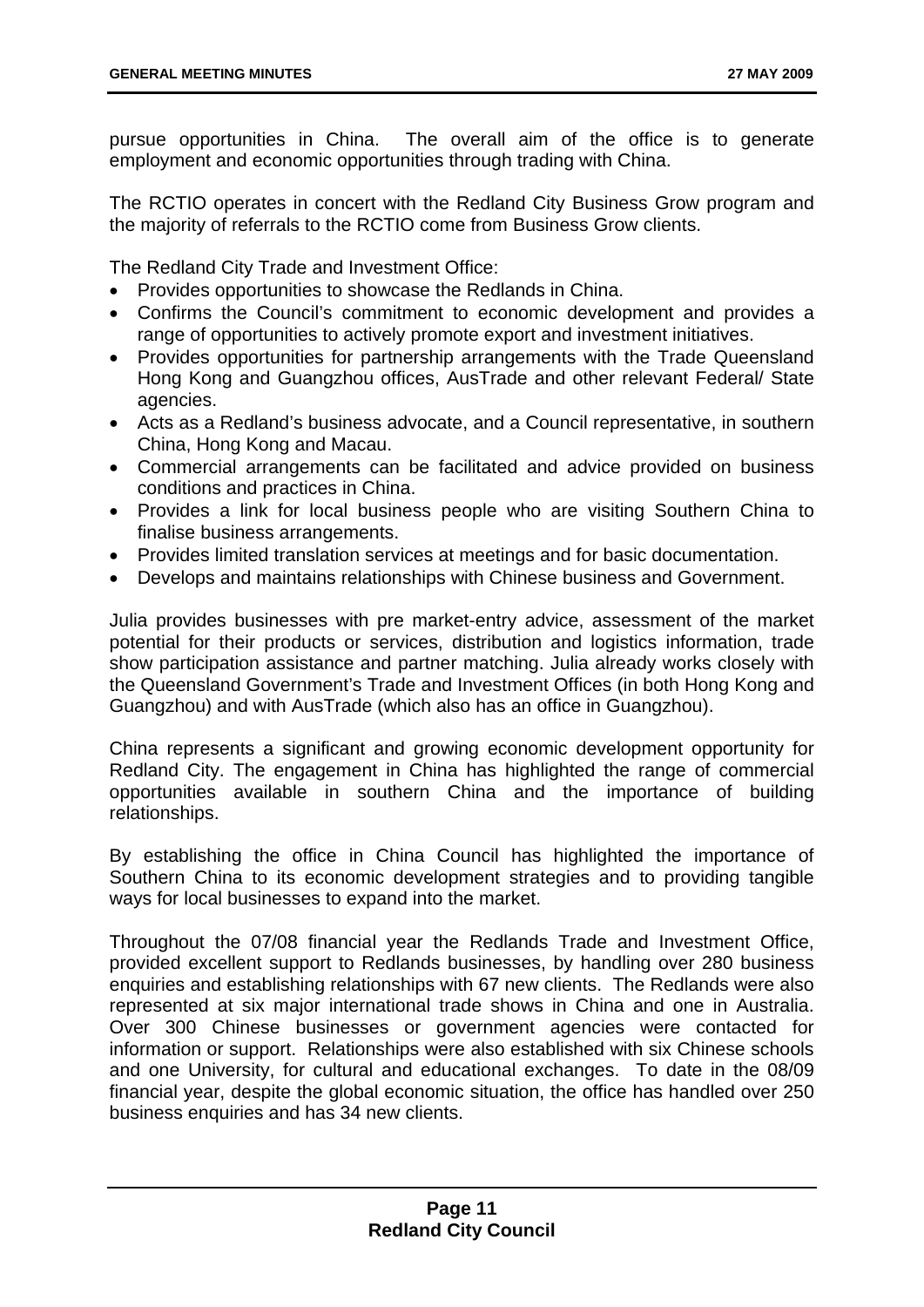#### **ISSUES**

The Redland City Trade and Investment Office (RCTIO) was established, October 2006. The office is available for use by Redland business people wishing to pursue opportunities in China. The overall aim of the office is to generate employment and economic opportunities through trading with China.

The office operated for over a year by using free office space provided by the Agile Property Group. This offer was withdrawn in March 2008 and since that time the TIO has been operating from her own home. Investigations into other options for office space have encountered some difficulties.

Chinese regulations on hiring office space require the hirer to be a Chinese registered company. This process is complex and time consuming, requiring a registered trading name and local bank accounts, amongst other things. Other options investigated included co-location with other Australian Government Departments such as Austrade and Trade Queensland.

Austrade did not have the room to accommodate any new staff. However, Trade Queensland were keen on the concept and Council was invited to submit an expression of interest in a local government-sponsored project officer, to work in their Southern China office (Guangzhou).

Council provided an expression of interest based on the current operations of the Trade and Investment Officer and this has been accepted by Trade Queensland.

Having the RCTIO become part of Trade Queensland has many advantages including:

- Some reduction in the administrative burden of 'remotely' managing the Office,
- broader scope of work for the TIO, through the TQ contacts and initiatives,
- closer supervision of the TIO,
- better support for the activities of the TIO,
- increased profile in China, and
- improved access to Chinese Government departments and businesses,

Government Departments and their officers are held in high esteem in China and the bigger the department the higher the profile. The TIO will gain considerable 'face' by being a representative from Trade Queensland. This should flow on to recognition of the Redlands as a significant City in Queensland.

The TIO is currently employed through an employment agency – the Guangzhou Foreign Economic Relations and Trade Consultants (GZ FESCO). This is an annual contract, which is due to expire 30 June 2009. This would be an ideal time to transfer her contract to Trade Queensland.

Under new Chinese labour laws employment of Chinese nationals by foreign companies requires the contract to be for a minimum of 2 years. Consequently the contract with Trade Queensland will be for two years. This is considered appropriate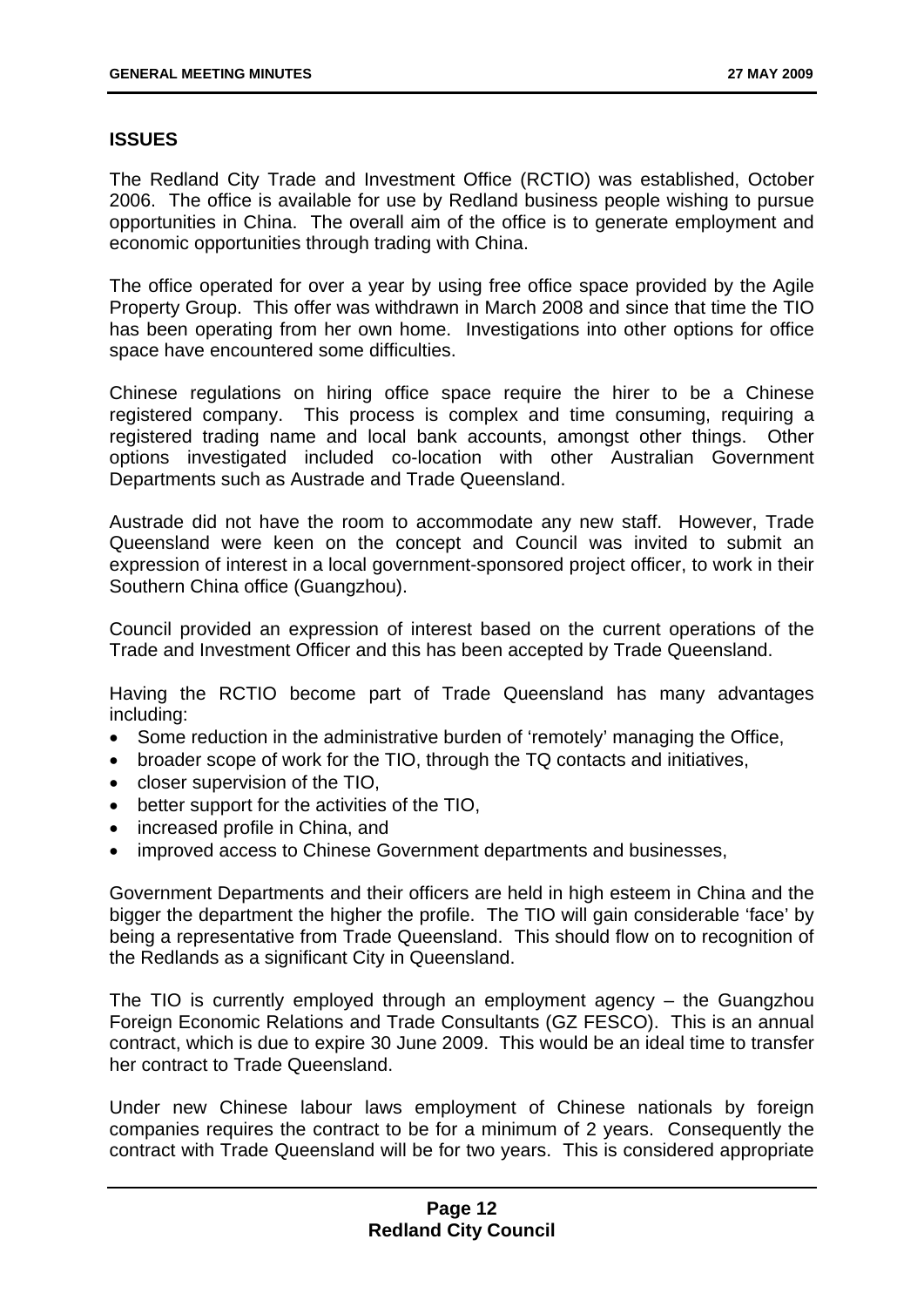as it is likely to take that long to fully assess the effectiveness of the new arrangements.

Trade Queensland will provide regular reports on the project officer's activities as well as access to other Trade Queensland programs.

Funding for the program will be the same as the existing program at approximately \$50,000 for the TIO, including administration fees, office space, computer access, phones etc. The only additional costs will be associated with travel to Australia and around China. The current budget allows \$10,000 for these activities and it is not anticipated this will change.

Moving the TIO to Trade Queensland provides many advantages from an administration, supervision and outcomes point of view. Costing will remain the same as the current program. It is therefore considered to be an excellent option with considerable benefits for both.

#### **RELATIONSHIP TO CORPORATE PLAN**

The recommendation primarily supports Council's strategic priority to enhance employment participation and the community's standard of living through encouraging economic development opportunities.

#### **FINANCIAL IMPLICATIONS**

The cost of the program will be in line with the current budget for the Trade and Investment Office.

#### **PLANNING SCHEME IMPLICATIONS**

The Land Use Planning Group was consulted and it is considered that the outcome of recommendations in this report will not require any amendments to the Redlands Planning Scheme.

#### **CONSULTATION**

Trade Queensland, Austrade and the Trade and Investment Officer were consulted in the development of this proposal. Council's internal audit group was also consulted.

#### **OPTIONS**

#### **PREFERRED**

That council resolve to approve that Redland City Trade and Investment Officer be contracted as project officer to Trade Queensland's Guangzhou office.

#### **ALTERNATIVE**

Council continue to operate and administer the Trade and Investment Office under the current arrangements.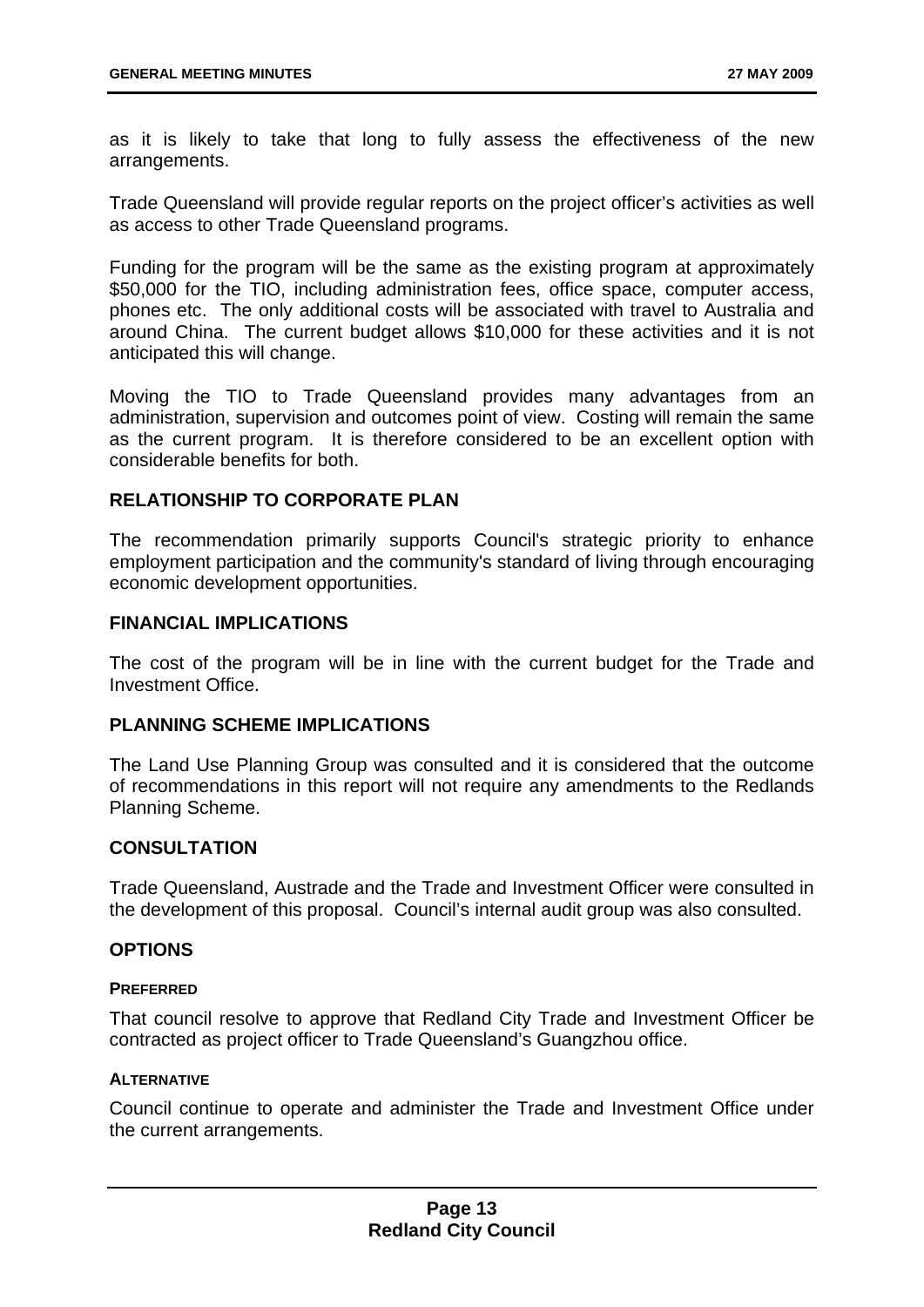#### **OFFICER'S/COMMITTEE RECOMMENDATION/ COUNCIL RESOLUTION**

Moved by: Cr Murray Seconded by: Cr Bowler

**That Council resolve to approve that the Redland City Trade and Investment Officer be contracted as project officer to Trade Queensland's Guangzhou office.** 

**CARRIED**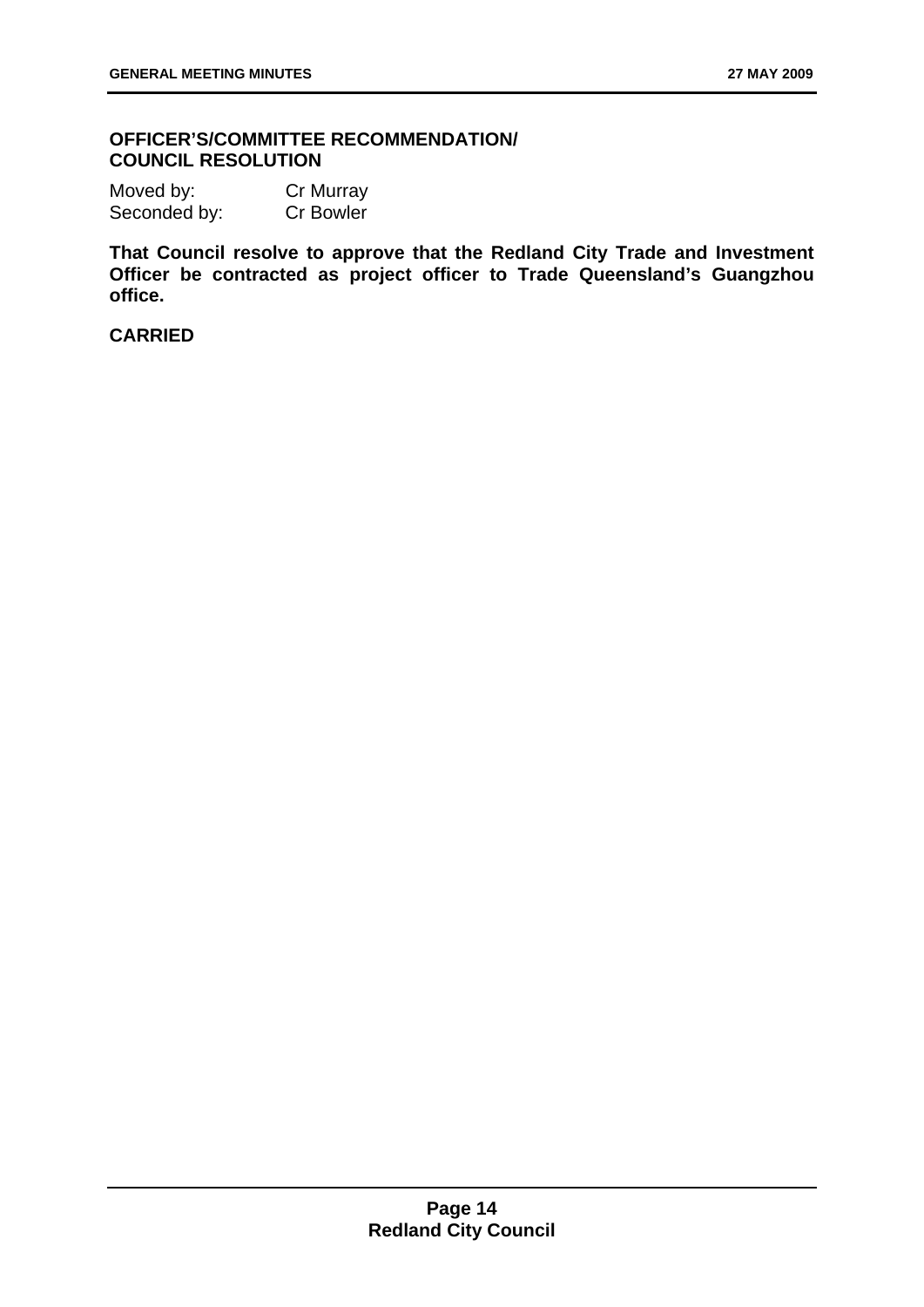#### <span id="page-19-0"></span>**10.2 CLOSED SESSION – ITEM DELEGATED TO COMMITTEE FROM COUNCIL**

#### **MOTION TO CLOSE COMMITTEE MEETING**

The committee meeting was closed to the public to discuss item 10.2.1 under the *Local Government Act 1993* s.463(1)*(h) other business for which a public discussion would be likely to prejudice the interests of the local government or someone else, or enable a person to gain a financial advantage*.

The committee meeting was again opened to the public.

**This item was resolved at the Planning & Policy Committee meeting of 6 May 2009. The Committee's decision is now presented to Council for noting only, as part of this report on the Committee's deliberations.** 

#### **10.2.1 SMBI COMMUNITY ADVISORY COMMITTEE APPOINTMENT OF MEMBERS**

| <b>Dataworks Filename:</b>       | <b>GOV SMBI Advisory Committee</b>                      |
|----------------------------------|---------------------------------------------------------|
| <b>Responsible Officer Name:</b> | <b>Gary Stevenson</b><br><b>Chief Executive Officer</b> |
| <b>Author Name:</b>              | <b>Gary Stevenson</b><br><b>Chief Executive Officer</b> |

#### **EXECUTIVE SUMMARY**

At the General Meeting of 29 April 2009, Council resolved as follows:

 That Council delegate authority to the next Planning & Policy Committee meeting, under section 472 of the *Local Government Act 1993,* to appoint members of the SMBI Communities Advisory Committee.

Council adopted Terms of Reference for the SMBI Committee Advisory Committee and appointed a Selection Panel to review nominations and recommend appointments.

This report presents recommendations of the Selection Panel.

#### **PURPOSE**

Council is requested to formally make appointments to the SMBI Communities Advisory Committee.

#### **BACKGROUND**

At its meeting on 25 February, 2009 Council resolved to establish the SMBI Communities Advisory Committee and adopted Terms of Reference.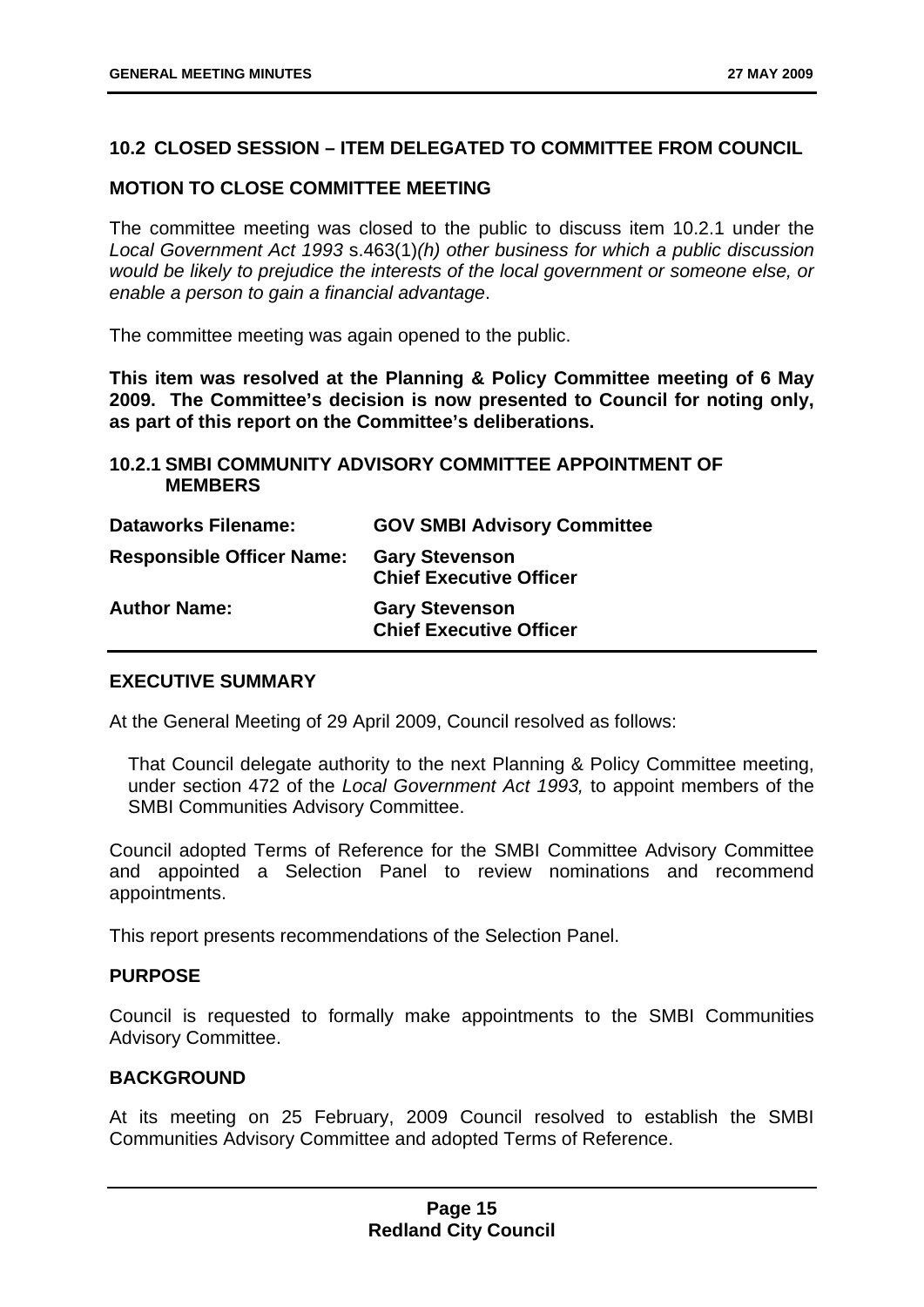Nominations were invited during March and 31 nominations were received and considered by the Selection Panel comprising Crs Hobson, Townsend, Bowler and Murray.

The Chief Executive Officer facilitated the operation of the Selection Panel and all meetings were attended by a probity auditor, Mr Robert Fleming.

Copies of all nominations have been separately distributed to all Councillors.

#### **ISSUES**

With so many competent nominations the Selection Panel's task was not easy. However, a rigorous structured process was undertaken including the following:

- 1. Collation of nominations
- 2. Agreement or interpretation of Selection Criteria
- 3. Initial rating of nominations independently by each member
- 4. Peer review of initial ratings
- 5. Secondary rating of nominations independently by each member
- 6. Aggregation of ratings to yield overall ranking of all nominees
- 7. Review of geographical representation of top ranked nominations
- 8. Review of skills/knowledge/experience of top ranked nominations and identification of potential gaps
- 9. Validation of endorsements
- 10. Adoption of recommended appointments.

It was noted that the adopted Terms of Reference allow Council to appoint additional members to meet perceived representation or skills needs. However, at this stage the Selection Panel does not consider this necessary but recommends that it be reviewed on an ongoing basis.

#### **RELATIONSHIP TO CORPORATE PLAN**

The recommendation in this report primarily supports Council's strategic priority to provide a clear organisational direction supported by effective leadership and a framework of policies, plans and strategies that are responsive to the community's needs and which promote accountable and ethical standards of practice.

#### **PLANNING SCHEME IMPLICATIONS**

In the short term there are no direct implications for the Redland Planning Scheme, however, Strategic Planning outcomes may result in changes in due course.

#### **CONSULTATION**

The invitation for nominations was widely promoted and information sessions were held at Macleay Island and Russell Island which were well attended.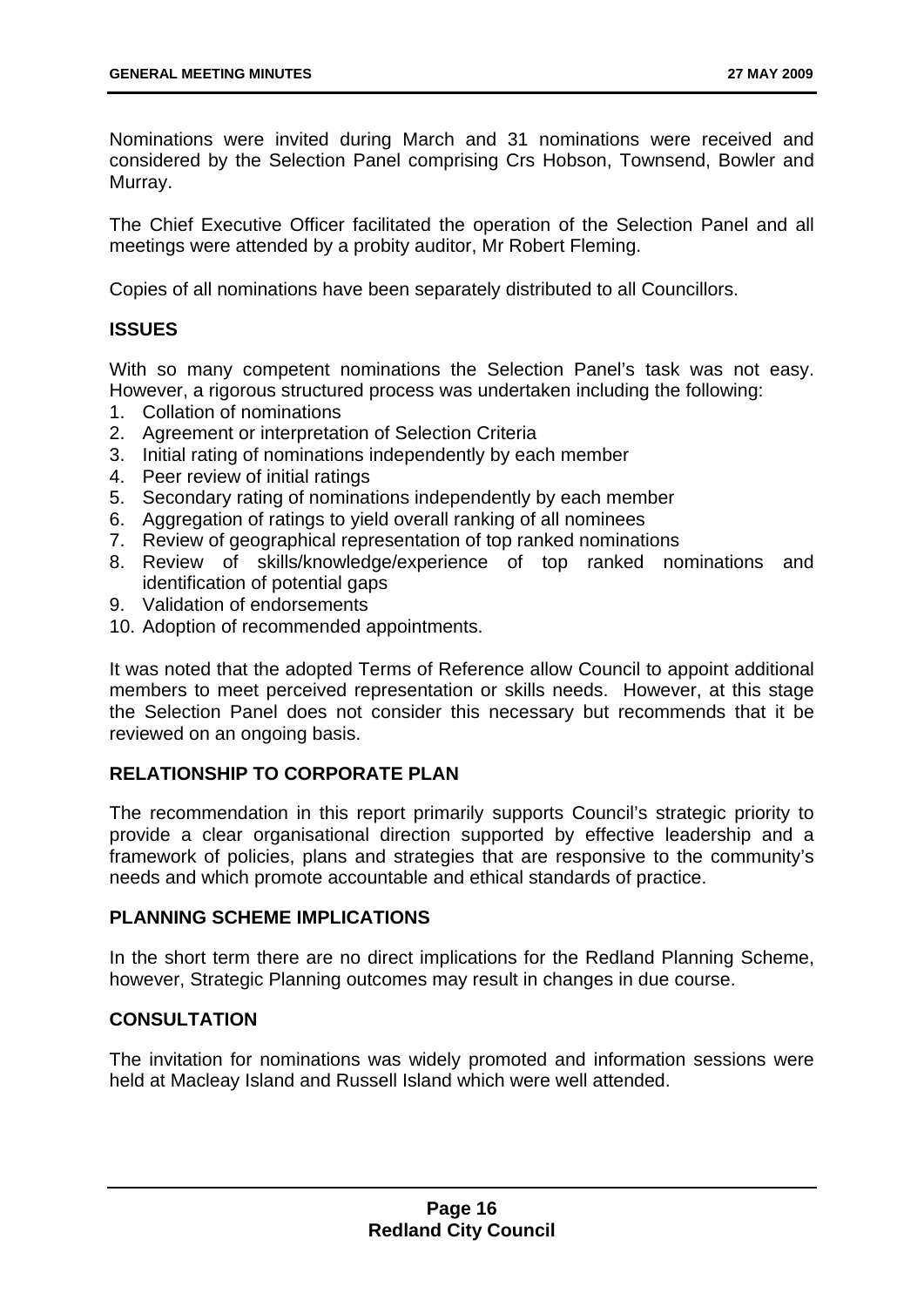#### **OPTIONS**

#### **PREFERRED**

Council can accept the recommendations of the Selection Panel or alternatively can make other appointments.

#### **ALTERNATIVE**

That Council not accept the recommendations of the Selection Panel.

#### **OFFICER'S COMMENDATION/ COMMITTEE RESOLUTION**

**That Committee, under delegated authority, resolve as follows:** 

**That in accordance with Section 452 of the** *Local Government Act 1993***, Council appoints the following members of the SMBI Communities Advisory Committee:** 

- **Mr Ronald Leslie Bowden**
- **Mr Walter John Crook**
- **Ms Pauline Gaven**
- **Mr Robert Hancock**
- **Mr Robin Andrew Harris**
- **Dr Gail Elaine Parsons**
- **Mr Rudi Schmidt**
- **Mr Lee Donald Shipley**
- **Ms Charmaine Stubbs**
- **Ms Debra Wilson**

A division was called for.

Crs Reimers, Hobson, Elliott, Bowler, Townsend, Henry and Ogilvie voted in the affirmative.

Crs Williams, Boglary (by abstaining) and Murray voted in the negative.

The motion was declared by the Chair as **CARRIED**.

#### **COUNCIL RESOLUTION**

| Moved by:    | Cr Murray        |
|--------------|------------------|
| Seconded by: | <b>Cr Bowler</b> |

#### **That the Committee Resolution be noted.**

#### **CARRIED**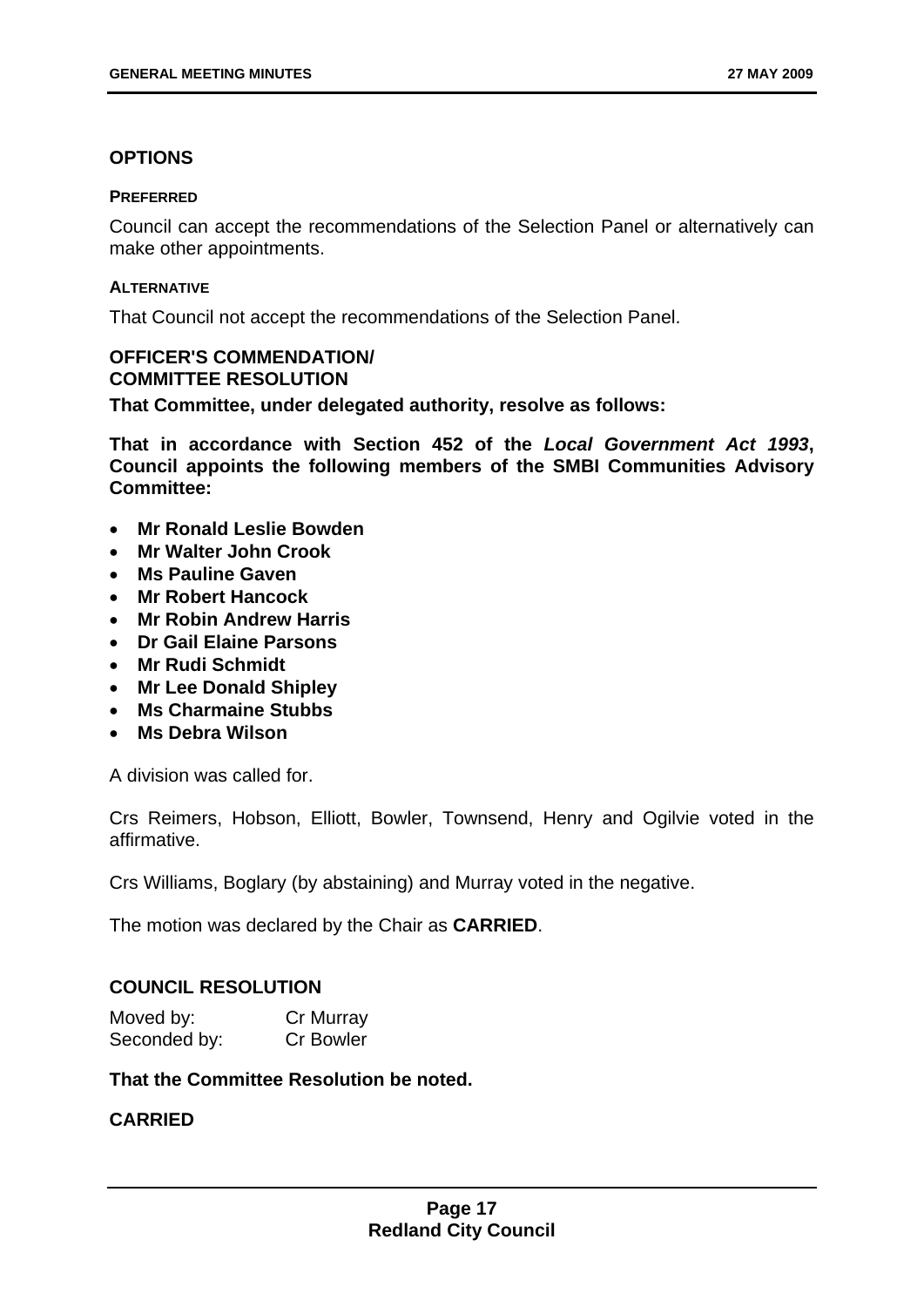#### <span id="page-22-0"></span>**11 REDLAND WATER COMMITTEE 19/05/09 - RECEIPT AND ADOPTION OF REPORT**

| Moved by:    | Cr Henry    |
|--------------|-------------|
| Seconded by: | Cr Williams |

That the Redland Water Committee Report of 19 May 2009 be received.

CARRIED

#### **11.1 REDLAND WATER**

|                                  | 11.1.1 REDLAND WATER BUSINESS UNIT REPORT - APRIL 2009                                                                        |
|----------------------------------|-------------------------------------------------------------------------------------------------------------------------------|
| <b>Dataworks Filename:</b>       | <b>WW Redland Water &amp; Waste Committee</b><br><b>WS Redland Water &amp; Waste Committee</b>                                |
| <b>Attachments:</b>              | <b>Business Unit Report - April 2009</b><br>Appendix A - Wastewater treatment plants<br>supplementary performance information |
| <b>Responsible Officer Name:</b> | <b>Gary Soutar</b><br><b>General Manager, Redland Water</b>                                                                   |
| <b>Author Name:</b>              | <b>Gary Soutar</b><br><b>General Manager, Redland Water</b>                                                                   |

#### **EXECUTIVE SUMMARY**

The Redland Water (RW) business unit report is presented to Council for noting. The report provides the business unit's performance for the month of April 09 and covers financial and non-financial indicators for water and wastewater.

It is expected that, most of the time the report findings will be "business as usual". Where exceptions occur, these will be highlighted.

The report provides a regular opportunity for Council to consider the RW's performance and to respond to any exceptional reporting.

Council is provided with the option to accept the report or, accept it and request additional information or a review of performance.

#### **PURPOSE**

To report on the ongoing performance of the business unit against key performance indicators (KPIs).

#### **BACKGROUND**

RW's performance plan identifies KPIs for which performance targets have been agreed with Council. Reporting is done each month through the RW committee.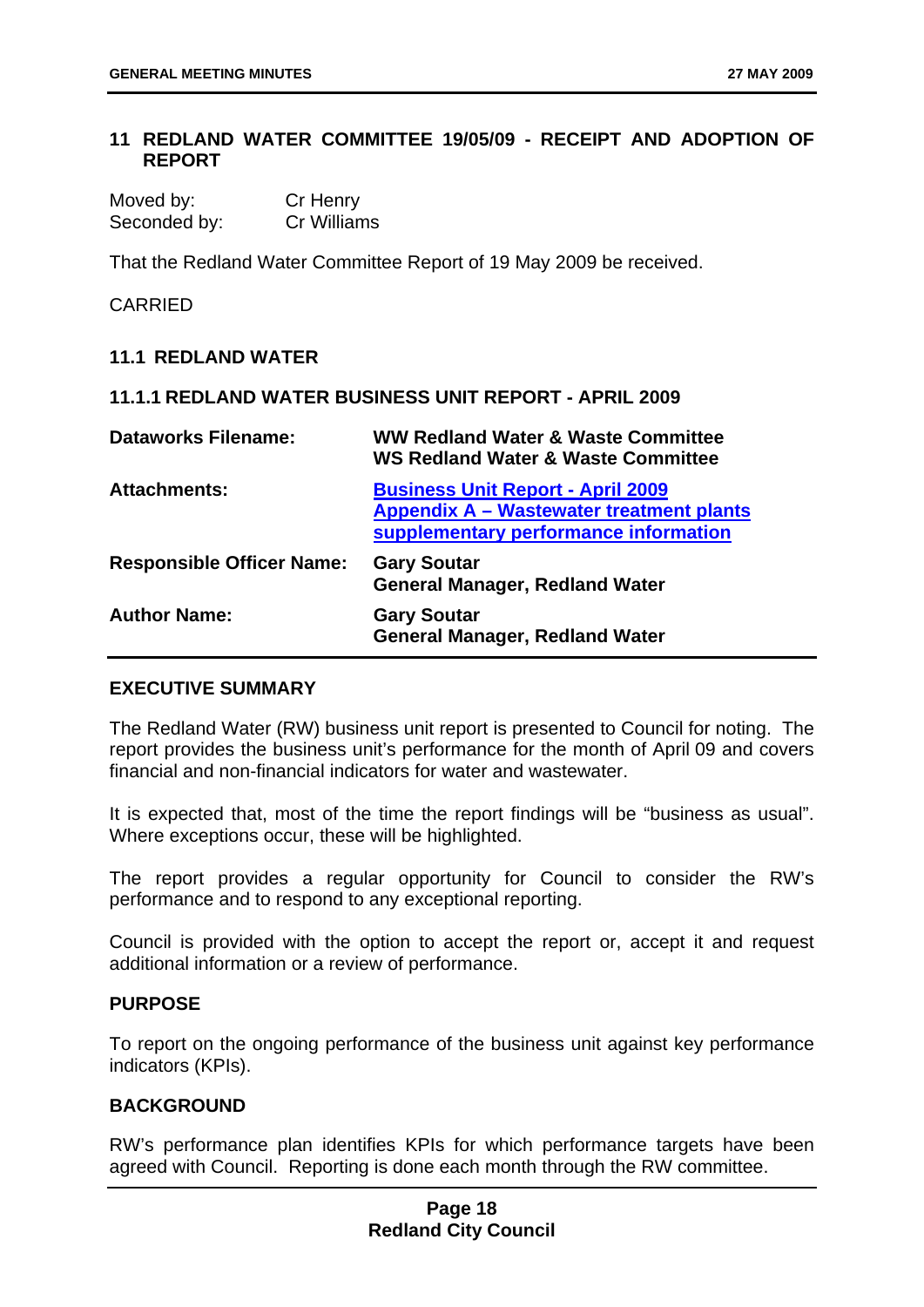#### **ISSUES**

The report is provided to Council as a means of monitoring the performance of RW for the activities of water and wastewater.

The first part of the report comprises a "snapshot" of the business unit's achievement in meeting KPIs (year-to-date) and financial report card.

The report then provides specific financial report and commentary, capital expenditure (graphically) and a detailed customer overview.

The main body of the report focuses on actual levels of achievement against the KPIs for the month. Where exceptions have occurred and targets not met, an explanation is given as well as action taken to improve performance.

The report closes with a summary of the major issues for each group during the month.

#### **RELATIONSHIP TO CORPORATE PLAN**

The recommendation primarily supports Council's strategic priority to provide and maintain water and wastewater services to sustain our community.

Providing this report also supports Council's Governance strategic priority to provide a clear organisational direction supported by effective leadership and a framework of policies, plans and strategies that are responsive to the community's needs and which promote accountable and ethical standards of practice.

#### **FINANCIAL IMPLICATIONS**

There are no direct financial implications resulting from this report. Financial implications may result where Council requests a performance review or requests an increase in performance standards.

#### **CONSULTATION**

Consultation has occurred with:

- Manager Treatment Operations, RW:
- Manager Customer Service & Business Performance, RW; and
- Senior Advisor, Financial Management, RW.

#### **OPTIONS**

#### **PREFERRED**

That Council resolve to accept the Redland Water business unit report for April 2009, as presented in the attachment.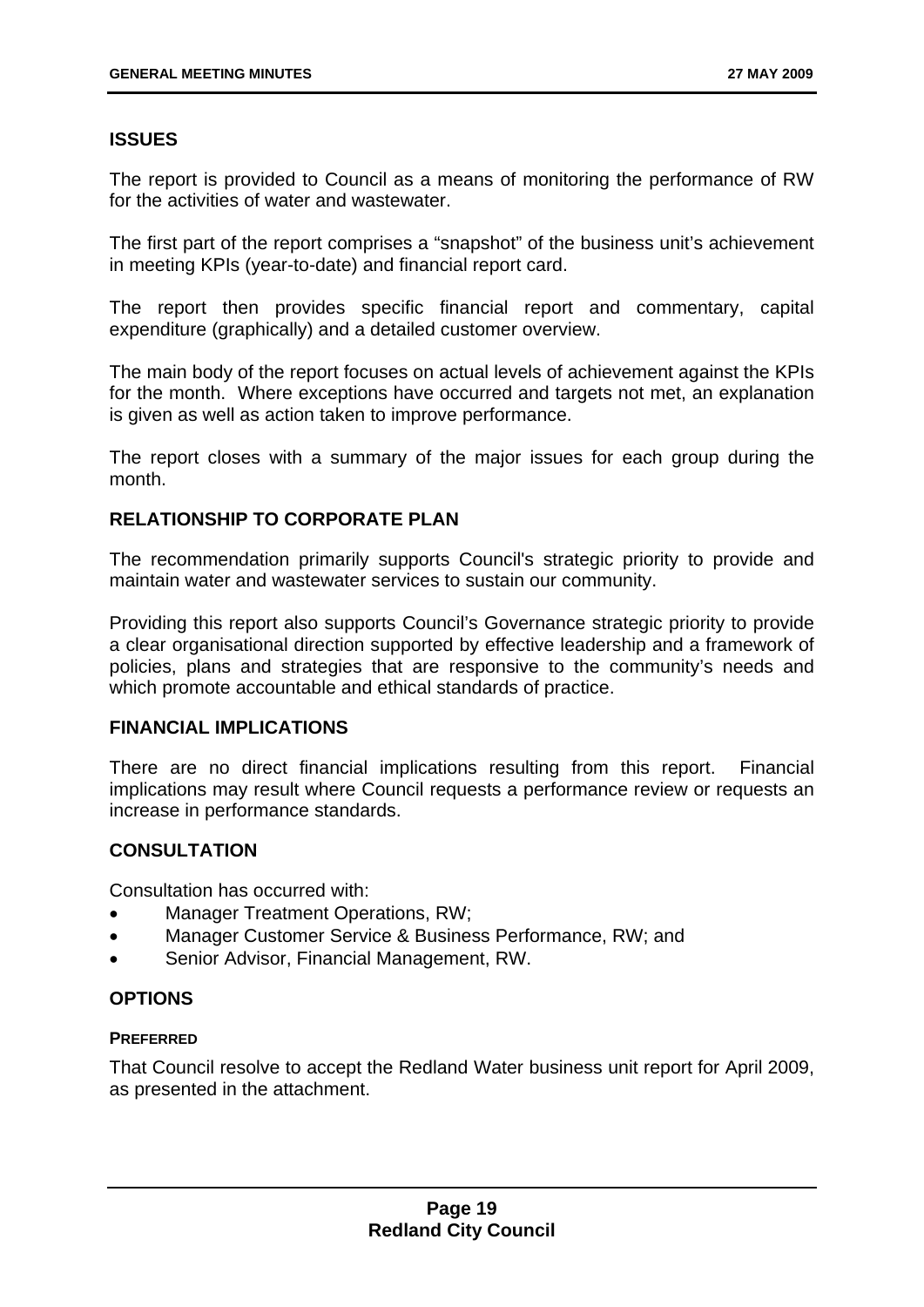#### **ALTERNATIVE**

That Council accepts the report and requests additional information or a review of performance.

#### **OFFICER'S/COMMITTEE RECOMMENDATION/ COUNCIL RESOLUTION**

Moved by: Cr Elliott Seconded by: Cr Murray

**That Council resolve to accept the Redland Water business unit report for April 2009, as presented in the attachment.** 

#### **CARRIED**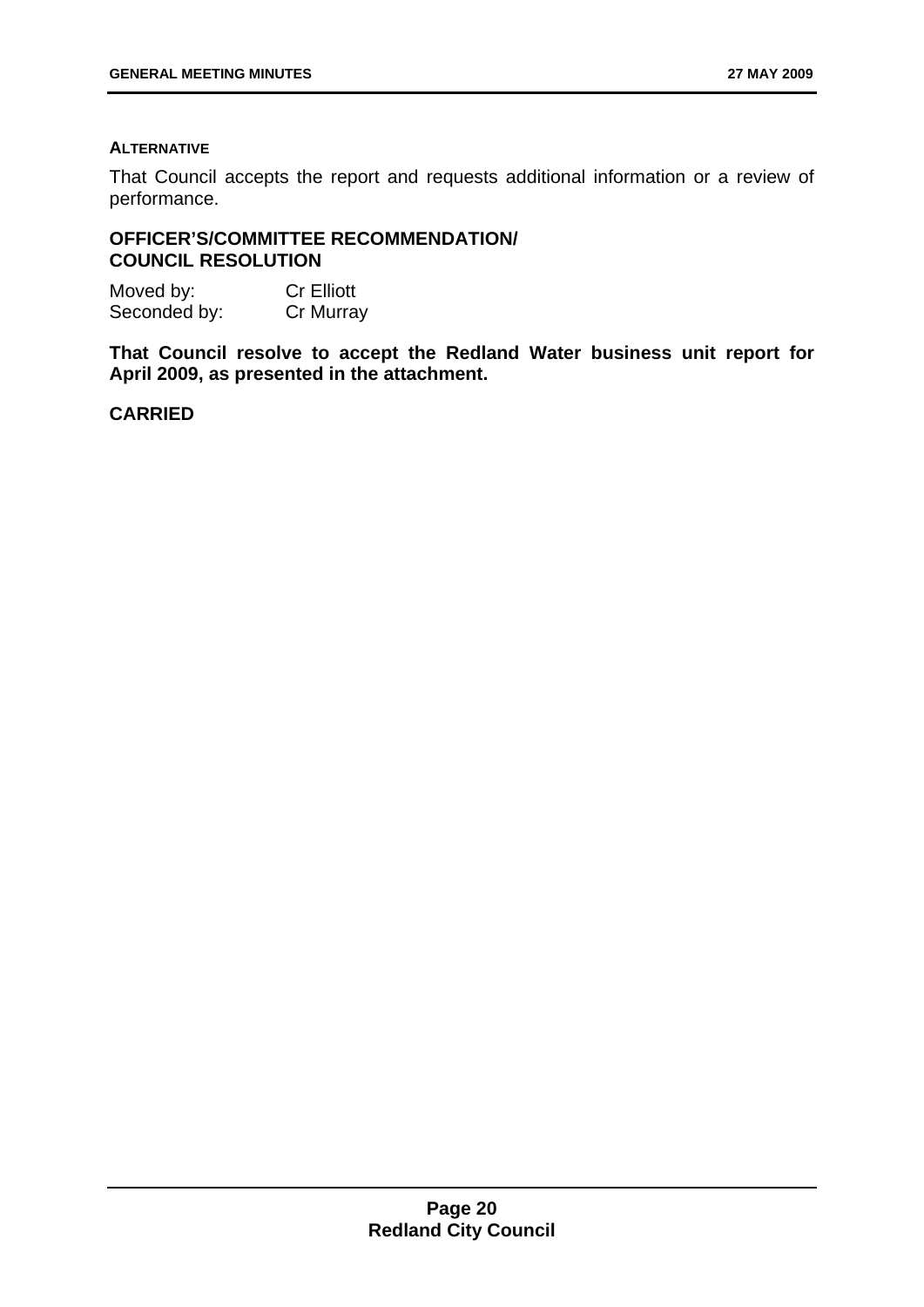#### <span id="page-25-0"></span>**11.1.2 MACLEAY ISLAND BIOWATER SCHEME - FUTURE MANAGEMENT**

| <b>Dataworks Filename:</b>       | <b>Customer: Biolytix Technologies Pty Ltd</b>            |
|----------------------------------|-----------------------------------------------------------|
| <b>Responsible Officer Name:</b> | <b>Brad Taylor</b><br><b>Manager Treatment Operations</b> |
| <b>Author Name:</b>              | <b>Elisabeth Coffison</b><br><b>Treatment Operations</b>  |

#### **EXECUTIVE SUMMARY**

The BioWater scheme was established on Macleay Island in 2004 as a wastewater treatment, collection and re-use system as part of a trial under the Advanced Wastewater Treatment Technology (AWTT) program. The trial was undertaken with the objective of identifying whether the BioWater Scheme could provide an economically and environmentally sustainable wastewater solution for the Southern Moreton Bay Islands (SMBI).

The BioWater scheme interconnects one commercial (the Bay Islands Golf Club) and 17 residential properties through an effluent main and storage irrigation system. The treated effluent from these properties is collected, stored and used to irrigate a fairway on the Bay Islands Golf Course via sub-surface dispersal.

The results of subsequent effluent quality testing have determined that the scheme is no longer meeting Class C effluent quality requirements under the *Queensland Water Recycling Guidelines (2005)*(QWRG), both for total suspended solids (TSS) and E.coli levels.

These results and other identified operational issues provided the need for the consideration of options for the future management of the BioWater scheme.

Recommended actions for the future management of the BioWater scheme include:

- 1. return Macleay Island BioWater scheme to optimum operating condition by undertaking all required rectification works;
- 2. following the rectification period undertake a short period of intensive testing to ensure the system is operating optimally and evaluate possible additional work;
- 3. if the system remains non-compliant, implement an alternative method of disinfection;
- 4. implementation of a land holder controlled asset model (LHCAM) in which the ownership and maintenance of the system will be as follows:
	- filters land holders:
	- reticulation network Council:
	- dispersal (irrigation) network Bay Islands Golf Club.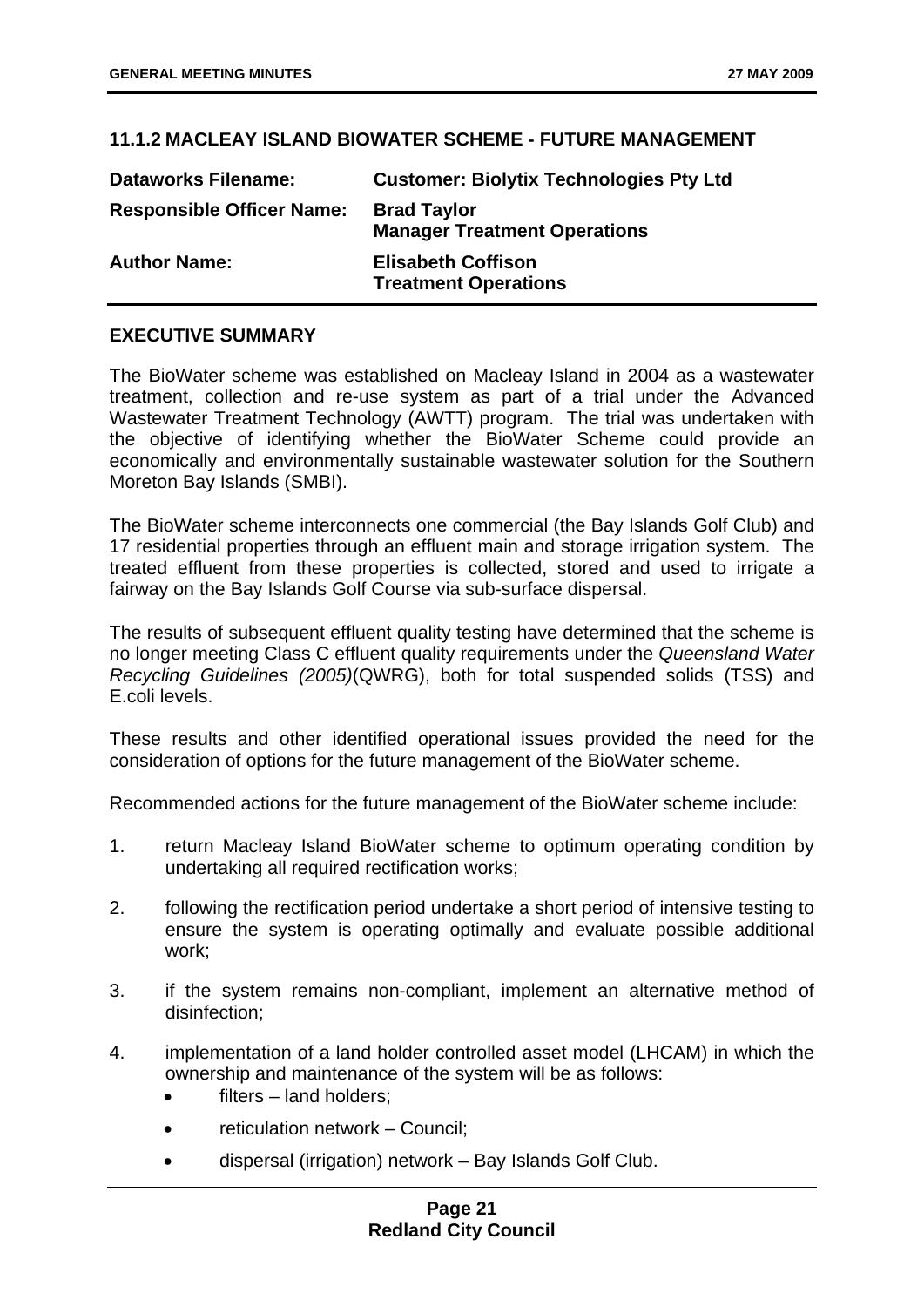5. the plumbing assessment team taking on full responsibility of maintenance compliance which includes recordkeeping and testing.

#### **PURPOSE**

The purpose of this report is to:

- provide Council with a background on the performance of the Macleay Island BioWater scheme during the trial and post trial period;
- discuss the current operational status of the system and rectification requirements to meet current QWRG;
- discuss operational responsibilities and consider options to meet these requirements;
- recommend an action plan for future management of the BioWater scheme.

#### **BACKGROUND**

The BioWater scheme was set up on Macleay Island as a wastewater treatment, collection and re-use system as part of a trial under the AWTT program. The trial was undertaken with the objective of identifying if the BioWater scheme could provide an economically and environmentally sustainable wastewater solution for SMBI.

The trial began in January 2004 and continued for a period of 23 months, ceasing in December 2005. However the system still remains operational, for now a total of 5 years and 3 months.

#### **ISSUES**

The BioWater Scheme interconnects one commercial (the Bay Islands Golf Club) and 17 residential properties through an effluent main and storage irrigation system. The treated effluent from these properties is collected, stored and used to irrigate a fairway on the Bay Islands Golf Course via sub-surface dispersal. The scheme currently irrigates approximately 8,000 L/day.

The trial began in January 2004 and continued for a period of 23 months, ceasing in December 2005. However the system still remains operational, for now a total of 5 years and 3 months.

During the trial period (January 2004–December 2005) the on-site systems were maintained by Biolytix Australia at no charge to the property owners. Currently, of the original 18 participants, only 10 have signed on-going maintenance contracts with Biolytix. Council has not been able to ascertain the maintenance status of the 8 remaining systems. Since the cessation of the trial there has been minimal management of the BioWater scheme by Council.

Effluent analysis was performed intensively during 2 periods:

- trial performance period: 3 February 2004–27 June 2006;
- 2008 effluent quality testing: 1 April 2008–13 May 2008.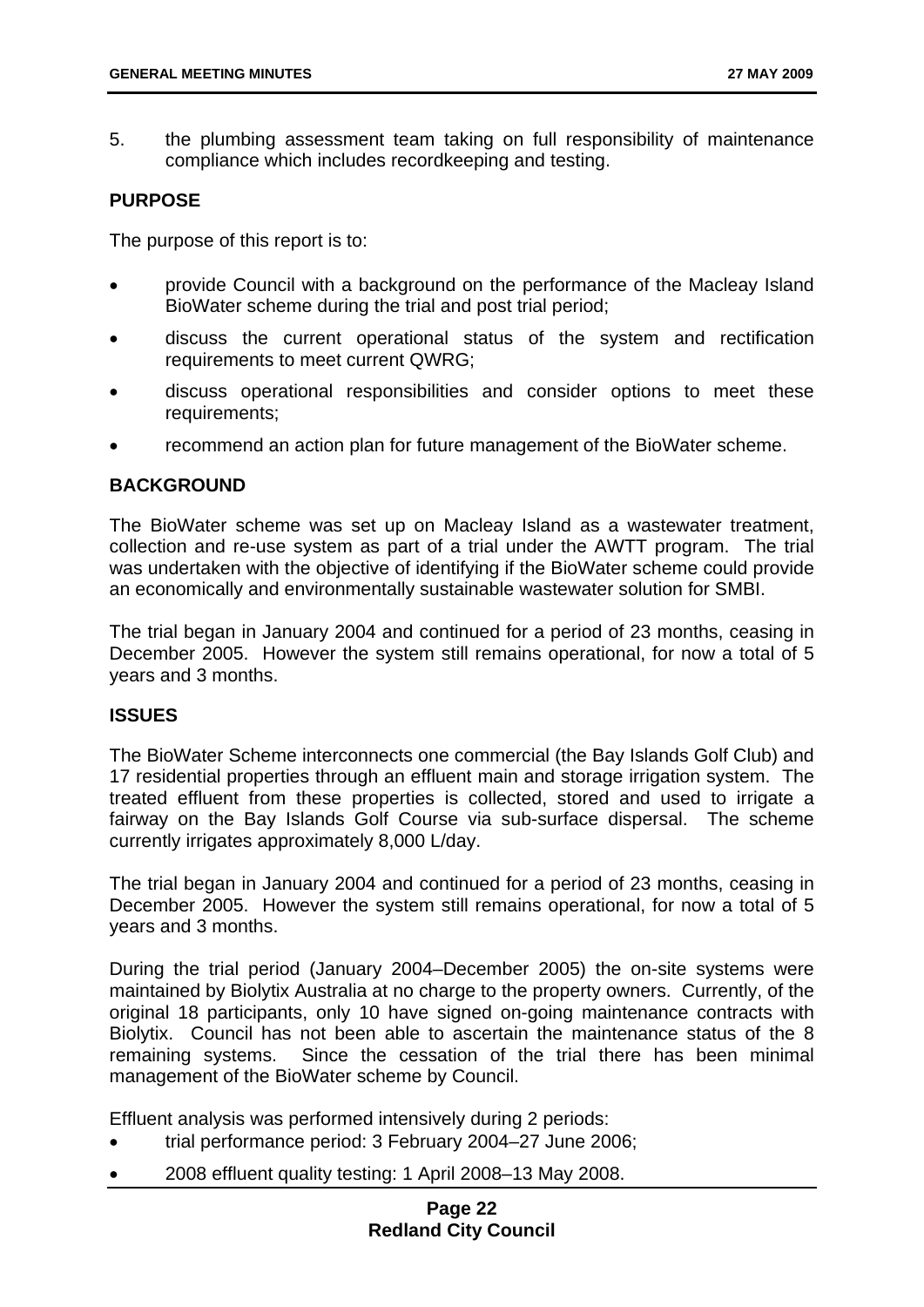The effluent quality results for these periods are shown in Table 1 and are compared to QWRG for Class C effluent quality, which is the required quality class for the utilised dispersal method.

|                    | Trial performance period (2004-<br>2006) |                         | 2008<br>effluent   | Class C,       |
|--------------------|------------------------------------------|-------------------------|--------------------|----------------|
| Parameter          | Golf club<br>effluent                    | Common tank<br>effluent | quality<br>testing | QWRG<br>(2005) |
| pH                 | 5.6                                      | 5.5                     | 7                  | $6 - 8.5$      |
| TSS (mg/L)         | 12.6                                     | 10.5                    | 57.6               | 30             |
| $BOD5$ (mg/L)      | 4.8                                      | 5.4                     | 11                 | 20             |
| $COD$ (mg/L)       |                                          |                         | 133                |                |
| Turbidity<br>(NTU) | 17.39                                    | 7.6                     | 43                 |                |
| *E.coli            |                                          | -                       |                    |                |
| (cfu/100mL)        |                                          |                         | 164833             | < 1000         |
| TDS (mg/L)         | 444.2                                    | 513.5                   | 456                | 1000           |
| $DO$ (mg/L)        | 2.8                                      | 2.19                    | 3                  |                |

|  |  |  |  |  | Table 1: Effluent quality results and comparison |
|--|--|--|--|--|--------------------------------------------------|
|--|--|--|--|--|--------------------------------------------------|

\*During the trial period, testing for *E.coli* was not performed as effluent quality was measured based on the *Interim Guidelines for the Reuse of Reclaimed Wastewater in Queensland (1996)* not measuring *E.coli*, but faecal coliform. The faecal coliform results for the trial period were undefined and cannot be compared to QWRG.

These results and the comparison to the QWRG Class C effluent quality requirements indicate deterioration in the effluent quality after the cessation of the trial period. During the trial period, results showed that the effluent quality was meeting requirements under all tested parameters, however, in 2008 effluent results show that requirements for TSS and E.Coli are no longer being met.

#### DUE DILIGENCE

A recent assessment of the system identified potential safety and public health risks, for which rectification has been attempted and are as follows:

- establishment of a short-term disinfection program which involves regular dosing of the common tank effluent with calcium hypochlorite tablets by an appropriately trained golf club employee (*E.coli* levels have been reduced to 21,000cfu/100mL);
- providing appropriate safety signage and stickers to warn the public of associated risks;
- adequate sealing of effluent storage tank, access hatch;
- distribution of an advisory letter to property owners who do not hold an ongoing maintenance contract, advising of maintenance requirements of an on-site wastewater system.

#### STAKEHOLDER RESPONSIBILITIES

At the commencement of the BioWater trial, the *Macleay Island BioWater Facility Agreement (2003)* was entered into between Redland Shire Council (RSC) trading as Redland Water & Waste (RWW) and Biolytix Australasia Limited. This agreement established the roles and responsibilities of the involved parties both during the trial

#### **Page 23 Redland City Council**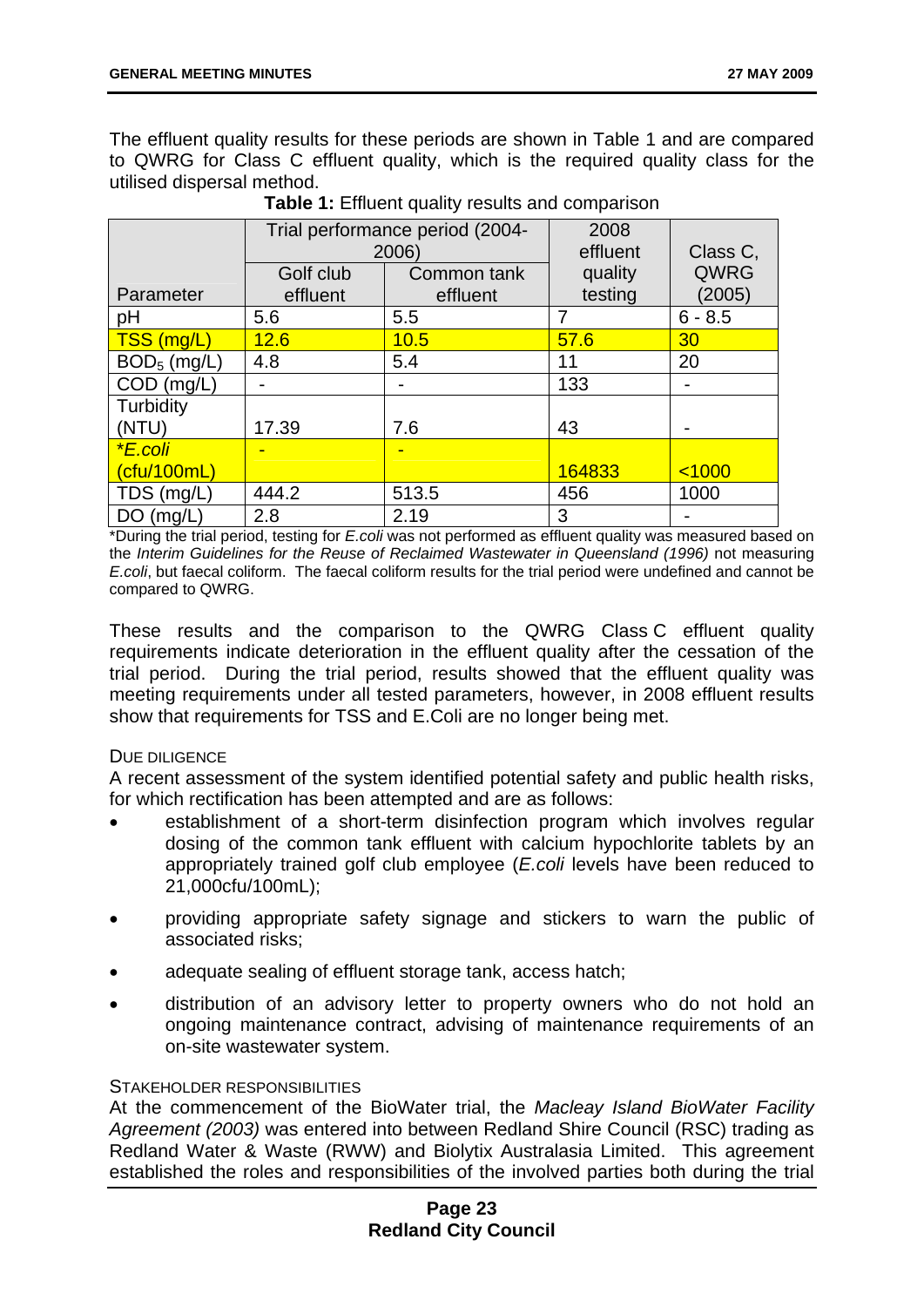period and at the cessation of the trial. The responsibilities for each of the stakeholders are outlined in Table 2.

| <b>Stakeholder</b>                                                                      | Responsibility                                                                                                                                                                                                                                                                         |
|-----------------------------------------------------------------------------------------|----------------------------------------------------------------------------------------------------------------------------------------------------------------------------------------------------------------------------------------------------------------------------------------|
| <b>RWW</b>                                                                              | All right, title and interest in the central<br>reticulation treatment facility;<br>All rights title and interest in the<br>infrastructure connecting the BioWater<br>units to the central reticulation treatment<br>facility                                                          |
| Registered proprietors of residential<br>land on which BioWater units were<br>installed | All rights title and interest in the individual<br>BioWater units that were installed for the<br>purpose of the BioWater scheme                                                                                                                                                        |
| <b>Biolytix</b>                                                                         | Must disconnect each individual BioWater<br>unit from the infrastructure connecting it to<br>the central reticulation treatment facility<br>and must ensure that the effluent<br>produced by each BioWater unit is re-<br>directed to the on-site sub-surface drip<br>irrigation field |

| <b>Table 2:</b> Stakeholder responsibility outlined in the |  |
|------------------------------------------------------------|--|
| Macleay Island BioWater Facility Agreement (2003)          |  |

#### STAKEHOLDER CONSULTATION

A meeting between RWW and Biolytix Australia was conducted in March 2009, to identify an option to move forward in the management of the current BioWater scheme. The management objectives discussed in the meeting were:

- immediate rectification requirements and on-going works to meet compliance requirements;
- minimisation of Council's resource allocation per allotment on the scheme, through possible transfer of responsibility of on-going costs to the individual land holders; and
- Council's plumbing assessment team taking full responsibility of maintenance compliance for the system.

#### OPTIONS CONSIDERATION

A detailed feasibility study has been undertaken by Redland Water (RW) on the future management of the BioWater scheme, to assess the environmental, community and financial values of various options based on stakeholder needs. Results of this study identified significant value associated with maintaining operation of the scheme. These values included:

- beneficial re-use of recycled water;
- reduced public health risks to the participants associated with septic tank failure;
- reduced impact on water quality in local waterways and Moreton Bay;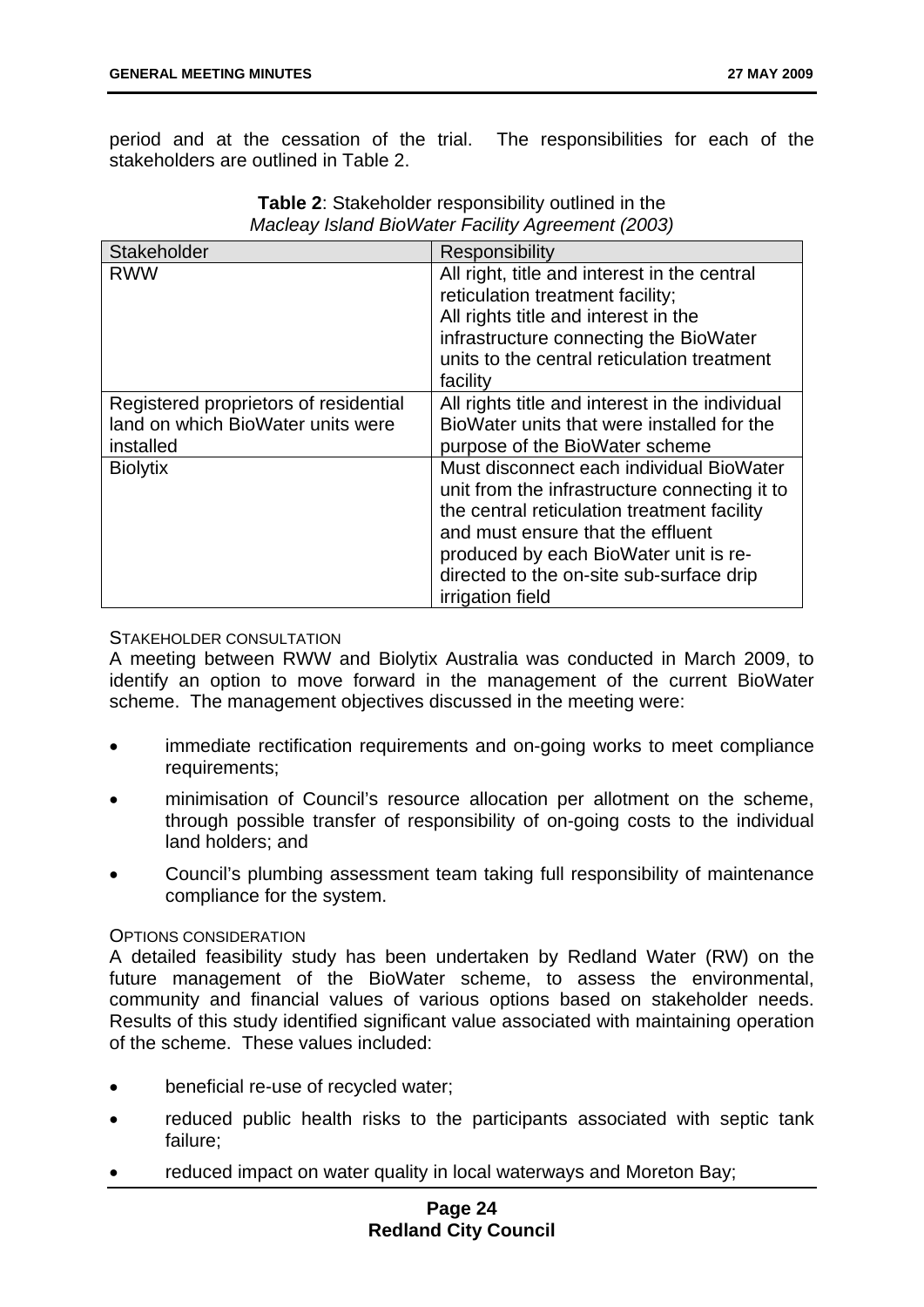- utilising already established infrastructure therefore minimising resource usage; and
- possible future expansion of the scheme.

Considering the previous assessment of the system and the requirements of the stakeholders, it is reasonable for Council to take the following actions:

- 1. return Macleay Island BioWater scheme to optimum operating condition by undertaking all required rectification works at a cost of up to \$11,150, and which includes repairs to the on-site systems, reticulation network, balance tank system, irrigation field and construction of an effluent interception trench;
- 2. following the rectification period, undertake a short period of intensive testing to ensure the system is operating optimally and evaluate possible additional work;
- 3. if system remains non-compliant, implement an alternative method of disinfection, such as sodium hypochlorite (liquid chlorine) dosing;
- 4. implementation of an LHCAM in which the ownership and maintenance of the system will be as follows:
	- filters land holders:
	- reticulation network Council:
	- dispersal (irrigation) network Bay Islands Golf Club;
- 5. Council's plumbing assessment team take on the full responsibility of maintenance compliance which includes record keeping and testing;
- 6. maintain an option to disconnect on-site units from the reticulation network.

An alternative to the above preferred option would be discontinuation of the operation of the BioWater scheme through the following actions:

- disconnection of the on-site wastewater units from the reticulation network performed by Biolytix as required under the contractual agreement;
- establishment of on-site sub-surface irrigation systems at each property, to which QWRG do not apply; and
- Council's plumbing assessment team take on full responsibility of maintenance compliance which includes record keeping and testing.

Identified issues associated with the future management of the BioWater scheme are:

- the scheme has reached the end of its trial date;
- the effluent produced is not compliant with QWRG (2005);
- there is no defined ownership;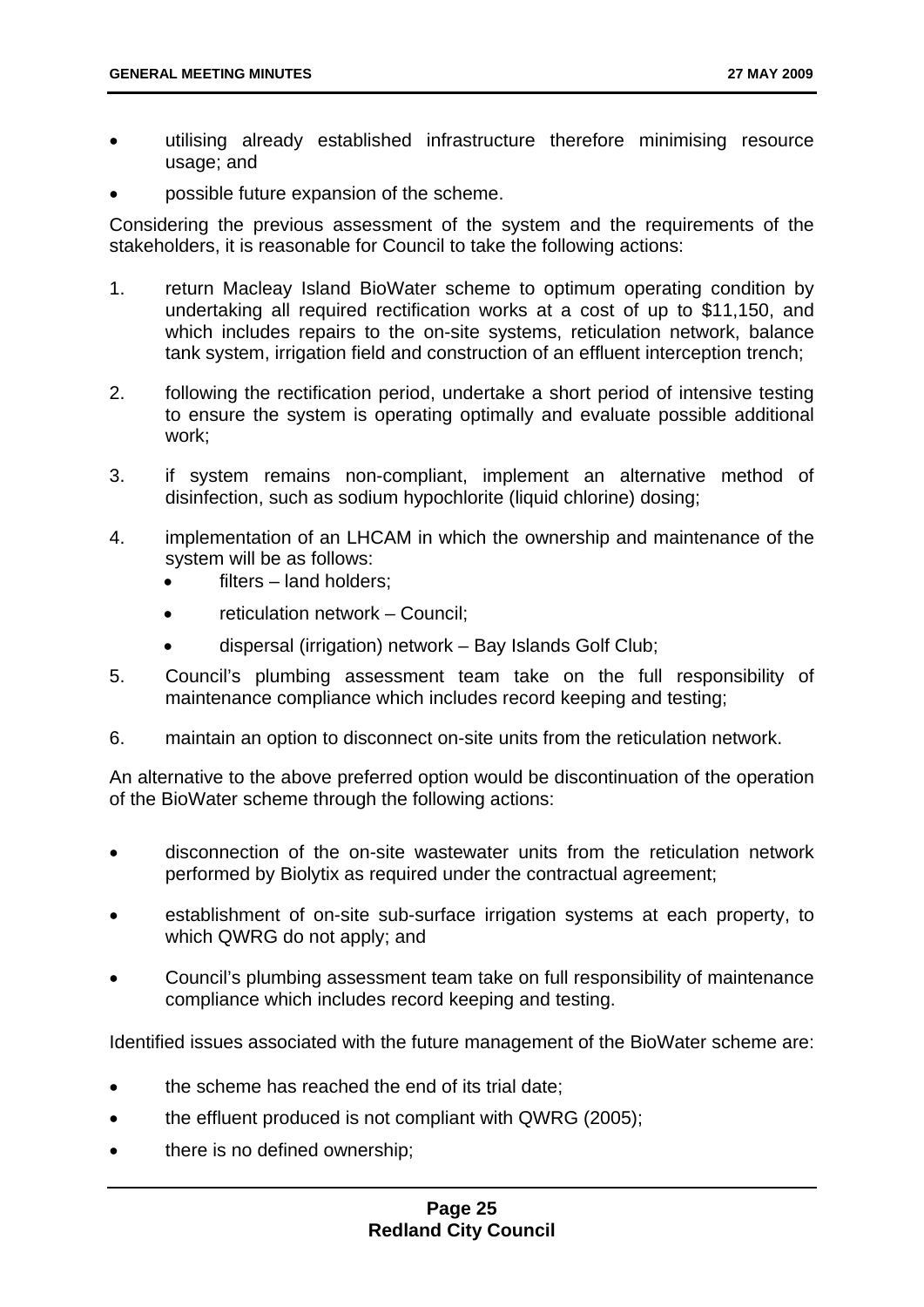- the regulatory area of Council has not taken control of the scheme to ensure maintenance compliance;
- an opportunity under the contractual agreement to either cease operations at no cost to Council, or spend money to make the scheme serviceable.

#### **RELATIONSHIP TO CORPORATE PLAN**

The recommendation primarily supports Council's strategic priority to provide and maintain water and wastewater services and support the provision of infrastructure.

#### **FINANCIAL IMPLICATIONS**

Financial implications of the preferred options are:

- the tendered cost for the immediate rectification works of the system, excluding any disinfection improvements, is estimated to be a total of \$11,150 (excluding GST). This will be a direct capital cost to Council;
- The total cost to perform a short/intensive period of effluent testing after the rectification works, is estimated at \$1275 (excluding GST).
- If the system continues not to meet QWRG, Class C requirements for *E.Coli* levels, an alternative method of disinfection will be required which will be at an additional capital cost of between \$11,200 and \$14,800 (excluding GST).
- The annual cost of the LHCAM to the responsible stakeholders is as follows:
	- land holders maintenance of on-site systems of up to \$397 (excluding GST) per tenement;
	- Bay Islands Golf Club maintenance of storage, disinfection system and irrigation network of up to \$5475 (excluding GST); and
	- Council maintenance of the reticulation network, and cost to perform effluent testing and regulatory administration of up to \$3425 (excluding GST).
- Therefore a total cost to the Council for implementation of this option is up to \$27,225 (excluding GST) in capital cost and \$3245 (excluding GST) per annum in operational costs.

The financial implications of the alternative option below would be none to the Council, land owners or the Bay Islands Golf Club as it is a requirement of Biolytix Australia as part of the contractual agreement to remove the system.

#### **PLANNING SCHEME IMPLICATIONS**

The Land Use Planning Group was consulted and it is considered that the outcome of recommendations in this report will not require any amendments to the Redlands Planning Scheme.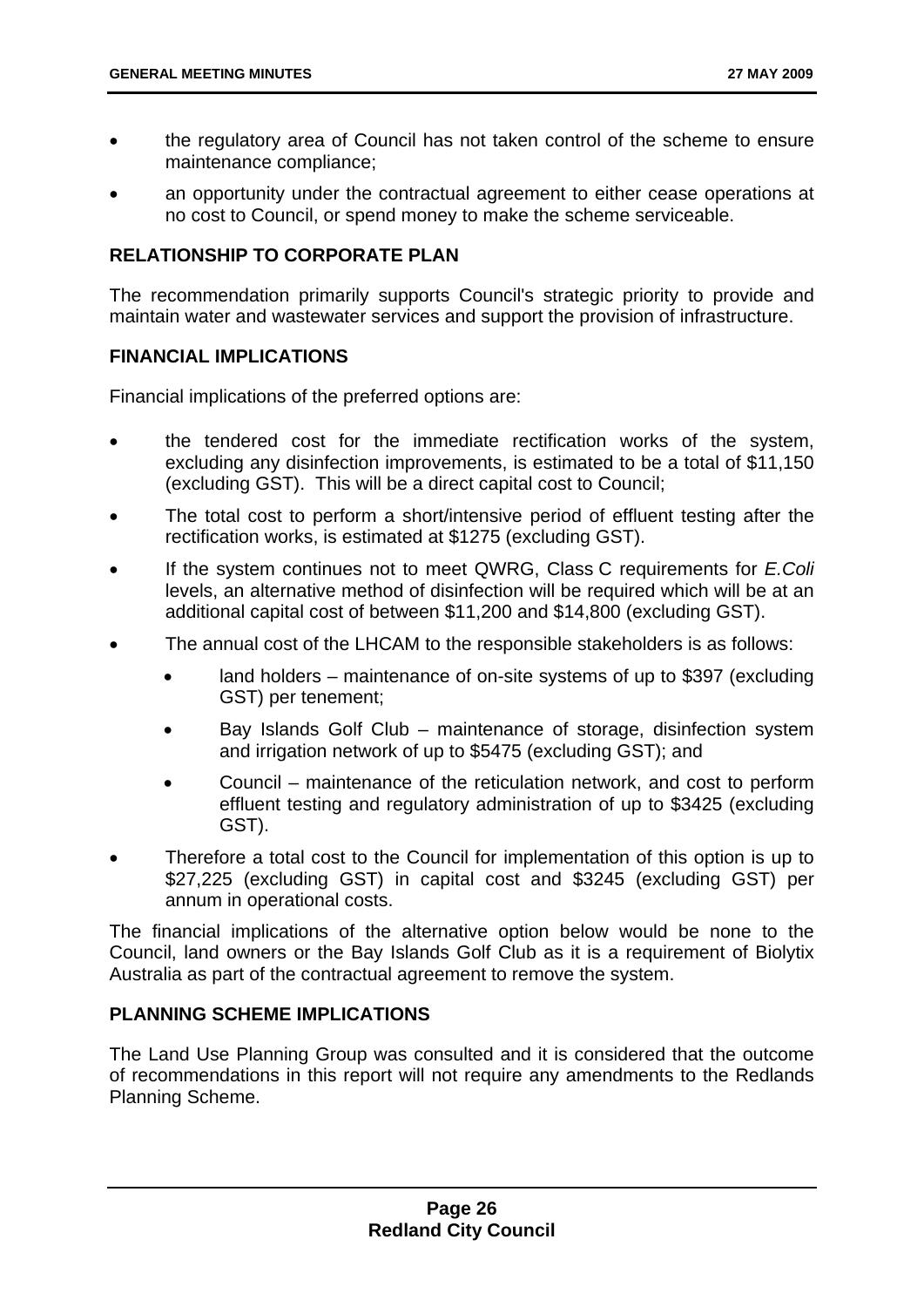#### **CONSULTATION**

- General Manager Redland Water;
- community stakeholders;
- Plumbing Assessment Team Leader;
- Biolytix Australia; and
- Senior Strategic Planner, Land Use Planning.

#### **OPTIONS**

#### **PREFERRED**

That Council will resolve as follows:

- 1. To undertake required rectification works;
- 2. To undertake a short period of intensive testing to ensure the system is operating optimally and evaluate possible additional work;
- 3. To implement an alternative method of disinfection if the system remains noncompliant;
- 4. To implement a land holder controlled asset model (LHCAM);
- 5. That Council's plumbing assessment team ensures maintenance compliance; and
- 6. That Council maintains an option to disconnect on-site units from the reticulation network.

#### **ALTERNATIVE**

That Council resolve to discontinue operation of the BioWater scheme through the following actions:

- 1. That Biolytix Australia disconnect the on-site wastewater units from the reticulation network and redirect flow to on-site subsurface drip irrigation as required under the contractual agreement; and
- 2. That Council's plumbing assessment team ensures maintenance compliance.

Cr Williams left the meeting at 4.55pm.

#### **OFFICER'S/COMMITTEE RECOMMENDATION/ COUNCIL RESOLUTION**

| Moved by:    | Cr Townsend |
|--------------|-------------|
| Seconded by: | Cr Henry    |

#### **That Council resolve as follows:**

- **1. To undertake required rectification works;**
- **2. To undertake a short period of intensive testing to ensure the system is operating optimally and evaluate possible additional work;**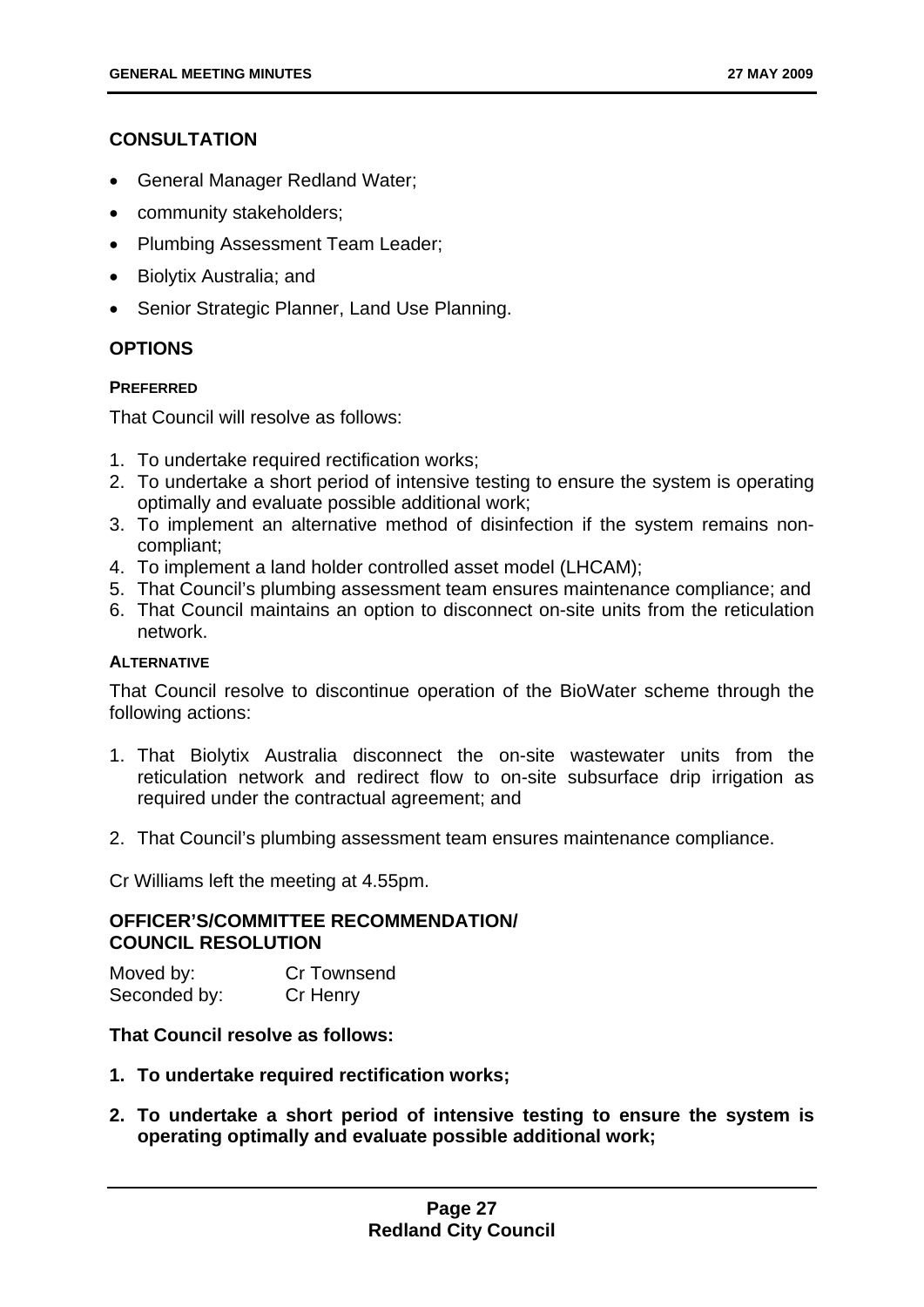- **3. To implement an alternative method of disinfection if the system remains non-compliant;**
- **4. To implement a land holder controlled asset model (LHCAM);**
- **5. That Council's plumbing assessment team ensures maintenance compliance; and**
- **6. That Council maintain an option to disconnect on-site units from the reticulation network.**

#### **CARRIED**

A division was called for.

Crs Burns, Reimers, Murray, Elliott, Bowler, Townsend, Henry, Ogilvie, Boglary and Hobson voted in the affirmative.

Cr Williams was not present when this motion was put.

The motion was declared by the Mayor as **CARRIED**.

Cr Williams returned to the meeting at 4.56pm.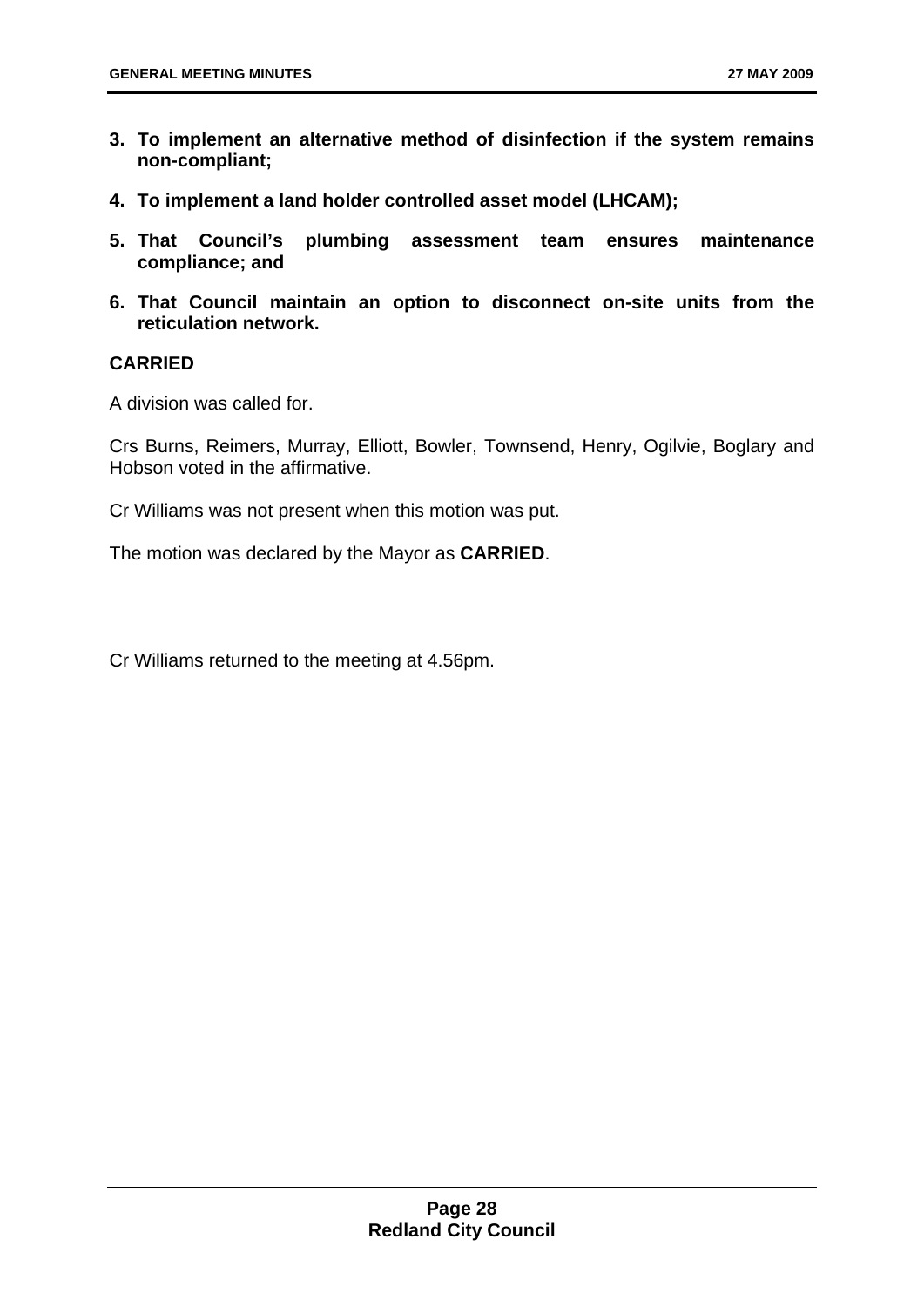#### <span id="page-33-0"></span>**11.2 CORPORATE SERVICES**

#### **11.2.1 RETAIL 3 ESTABLISHMENT GROUP DELEGATION**

| <b>Dataworks Filename:</b>       | <b>WRAD-Retail</b>                                 |
|----------------------------------|----------------------------------------------------|
| <b>Responsible Officer Name:</b> | <b>Eleanor Bray</b><br><b>Manager Water Reform</b> |
| <b>Author Name:</b>              | <b>Eleanor Bray</b><br><b>Manager Water Reform</b> |

#### **EXECUTIVE SUMMARY**

In accordance with the water reform institutional arrangements within south-east Queensland (SEQ), a retail water business, Retailer Three (R3), is being formed between Redland City Council (RCC), Logan City Council (LCC), Gold Coast City Council (GCCC) and Scenic Rim Regional Council (SRRC).

A memorandum of understanding (MOU) has been signed by all 4 councils which established a retail establishment group (REG3) for governance and decision making.

Council is required to delegate the power to make business decisions necessary to affect the establishment of R3, noting that key decisions relating to the R3 constitution, members' agreement and equity positions will be made by individual council resolution.

#### **PURPOSE**

This report seeks delegation for REG3, comprising the chief executive officers (CEOs) of Gold Coast City, Logan City, Redland City and Scenic Rim Regional councils, to make business decisions necessary to affect the establishment of R3, until the Board is established (subject to legislation), noting that key decisions relating to the R3 constitution, members' agreement and equity positions will be made by individual council resolution.

#### **BACKGROUND**

RCC has resolved to adopt the Water Retailer Three MOU at its general meeting held on 25 February 2009. The MOU provides a level of decision-making authority to the REG3. It states:

*"The Retail Establishment Group will be responsible for making decisions on collective issues related to the establishment of the Retail Entity and its future operation. This includes making decisions in respect of the establishment and management of processes for:* 

- *Agreement on shareholder objectives*
- *The strategic outlook for the Retail Entity*
- *Appointment of a Board and Executive Management Team*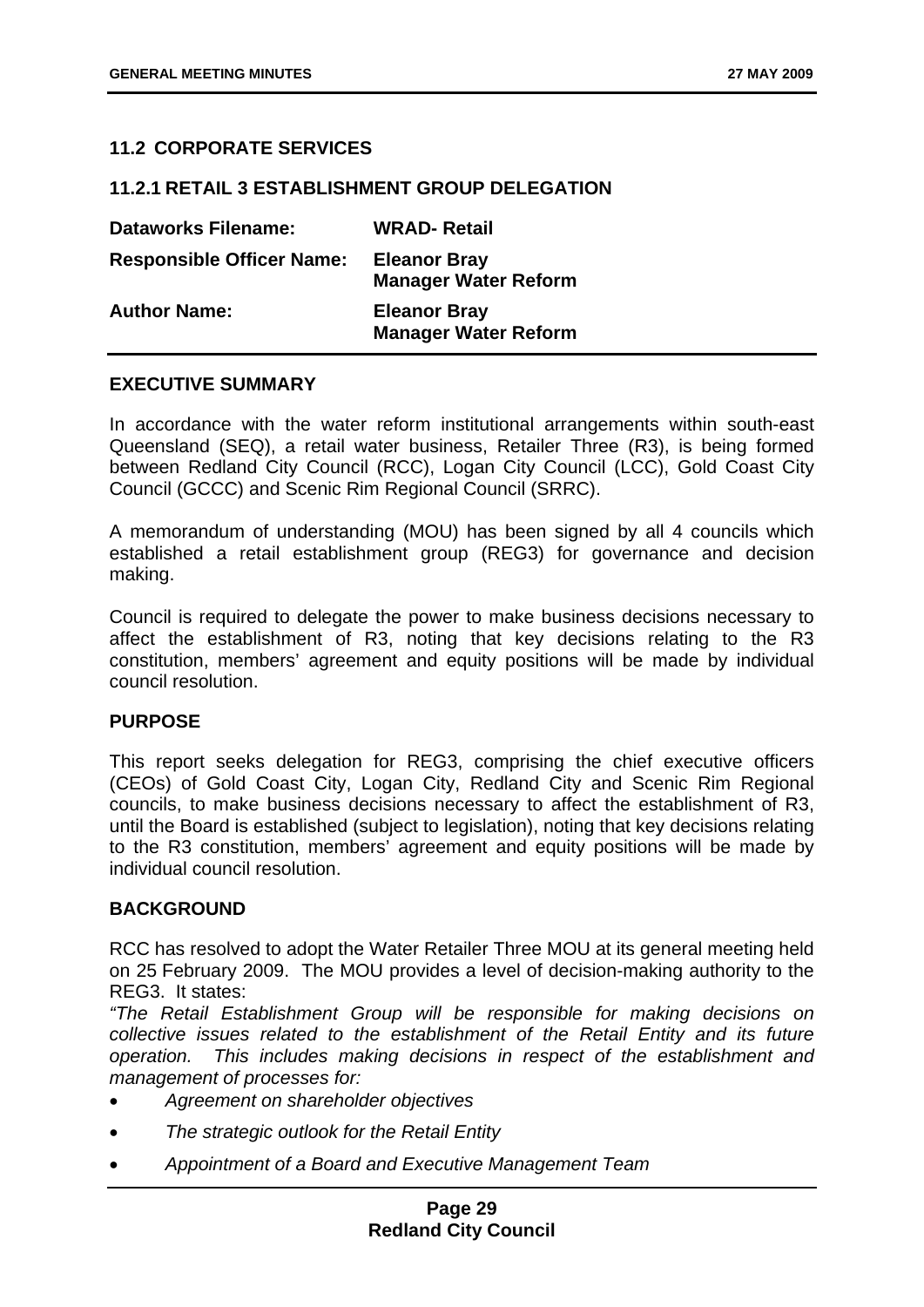- *A preferred approach to shared services options*
- *Dealings with other water businesses, including other retailers, the distribution entity and the water grid manager*
- *Branding and marketing"*

MOU on the Establishment of Water Retailer Three, Page 2 - Paragraph 3

Recently the Queensland Water Commission (QWC) advised that legislation to enable establishment of the new water entities, and therefore of their respective Boards, will not be enacted before September 2009. Given this, at its inaugural meeting on 27 April, REG3 agreed that, with less than 19 months remaining to establish R3, REG3 should be empowered to make the necessary decisions for the establishment of R3 until the actual Board is in place.

#### **ISSUES**

REG3 acknowledges that some decisions should remain the responsibility of Councils. For example, as shareholders in the new entity, councils should be the decision makers in relation to R3's constitution, members' agreement and equity determination. Council's delegation is sought for the CEOs of Retailer Three partner Councils (in their capacity as REG3 members) to make the necessary decisions to establish R3 and make it ready for operations by 31 December 2010, as is required by the State Government. It is proposed that as soon as practicable, an independent skills-based Board be appointed to take over these responsibilities.

It is proposed however, to move quickly to appoint a CEO and executive management team (EMT) for R3. This is required to ensure a leadership group is in place in a timely fashion to enact key business readiness actions, including billing and customer relationship management solutions, office accommodation and employment of necessary staff (including those to transition from existing entities). This mirrors the model established for the distribution entity, and while it would be preferable for the Board to make these appointments, the legislation implementation timeline precludes this.

Table 1 shows the proposed division of decision-making responsibilities between Councils, the REG3 (or R3 Board) and the steering committee (or R3 CEO) in establishing R3.

| Table 1 - Indicative division of decision-making responsibilities between |  |  |
|---------------------------------------------------------------------------|--|--|
| councils, REG3 (or R3 Board) and the steering committee (or R3 CEO)       |  |  |

| <b>Matters for decision</b>       | Councils /<br>shareholders | <b>REG3/</b><br><b>R3 Board</b> | <b>Steering</b><br>committee /<br>R <sub>3</sub> C <sub>EO</sub> |
|-----------------------------------|----------------------------|---------------------------------|------------------------------------------------------------------|
| Constitution                      |                            |                                 |                                                                  |
| Members' agreement                |                            |                                 |                                                                  |
| Final equity positions            |                            |                                 |                                                                  |
| Shareholder objectives            |                            |                                 |                                                                  |
| Board recruitment and appointment |                            |                                 |                                                                  |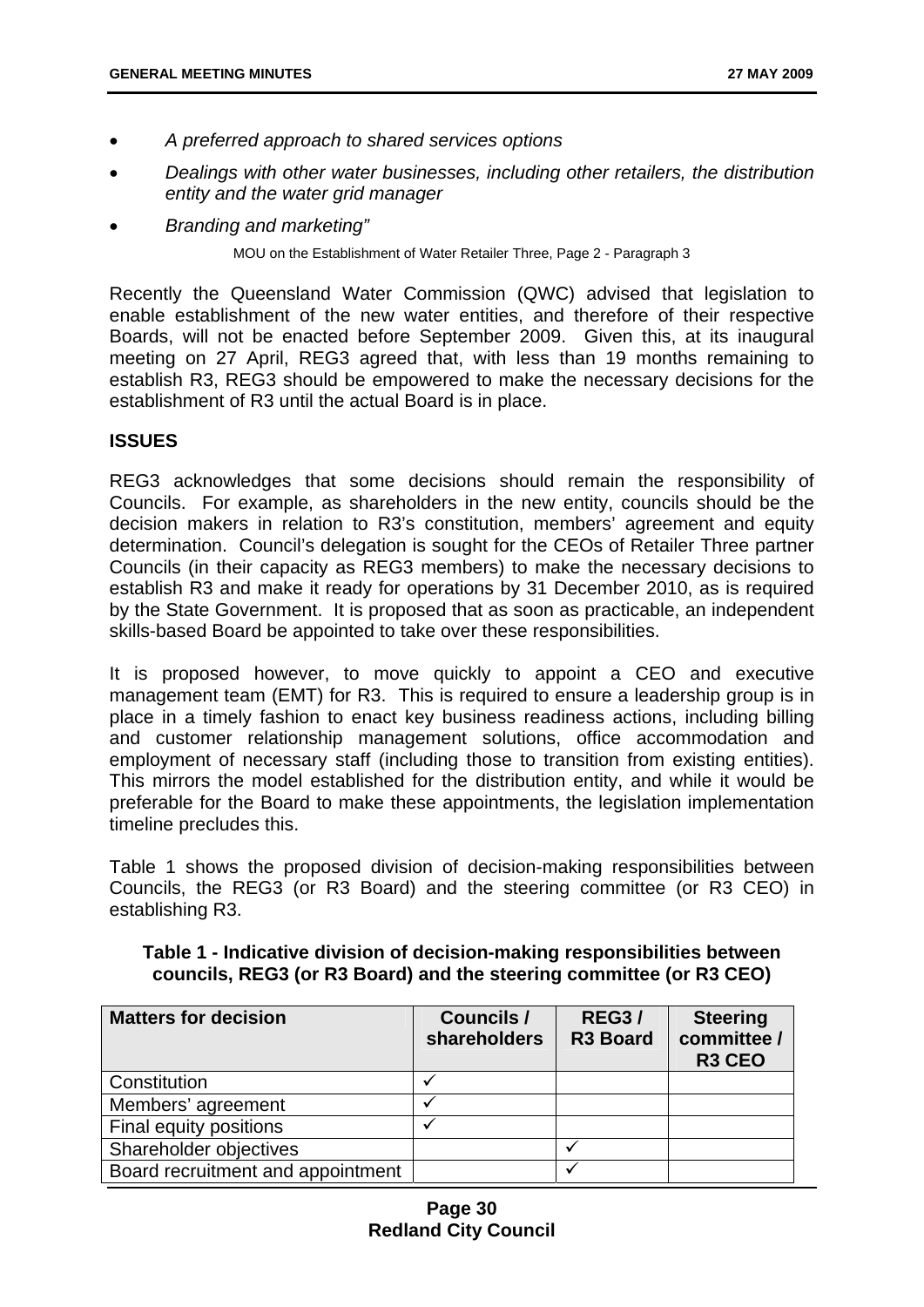| <b>Matters for decision</b>                                                                                                                                                | Councils /<br>shareholders | <b>REG3/</b><br><b>R3 Board</b> | <b>Steering</b><br>committee /<br>R <sub>3</sub> CEO |
|----------------------------------------------------------------------------------------------------------------------------------------------------------------------------|----------------------------|---------------------------------|------------------------------------------------------|
| R3 establishment budget approval                                                                                                                                           |                            | $\checkmark$                    |                                                      |
| Strategic direction                                                                                                                                                        |                            | $\overline{\checkmark}$         |                                                      |
| CEO and EMT recruitment and                                                                                                                                                |                            | ✓                               |                                                      |
| appointment                                                                                                                                                                |                            |                                 |                                                      |
| <b>Business</b><br>model,<br>operating<br>including:<br>service delivery model<br>organisational structure<br>branding<br>and<br>marketing<br>strategy<br>operating budget |                            | $\checkmark$                    |                                                      |
| Relationships with other water<br>businesses in SEQ, including other<br>retailers, the distribution entity and<br>the water grid manager                                   |                            | ✓                               |                                                      |
| Equity allocation method                                                                                                                                                   |                            | ✓                               |                                                      |
| Dividend policy                                                                                                                                                            |                            | ✓                               |                                                      |
| Capital structure                                                                                                                                                          |                            | ✓                               |                                                      |
| Pricing                                                                                                                                                                    |                            | $\checkmark$                    |                                                      |
| <b>Business location</b>                                                                                                                                                   |                            | $\checkmark$                    |                                                      |
| R3 establishment options analysis                                                                                                                                          |                            |                                 | ✓                                                    |
| R3 establishment project plan                                                                                                                                              |                            |                                 | ✓                                                    |
| R3 establishment budget                                                                                                                                                    |                            |                                 | $\checkmark$                                         |
| establishment<br>R <sub>3</sub><br>budget<br>management                                                                                                                    |                            |                                 | $\checkmark$                                         |
| <b>SLA</b> negotiation                                                                                                                                                     |                            |                                 | ✓                                                    |
| Identification of transferring<br>employees                                                                                                                                |                            |                                 |                                                      |

#### **RELATIONSHIP TO CORPORATE PLAN**

The recommendation primarily supports Council's strategic priority to povide and maintain water and wastewater services to support the provision of infrastructure.

#### **FINANCIAL IMPLICATIONS**

Not applicable.

#### **PLANNING SCHEME IMPLICATIONS**

Not applicable.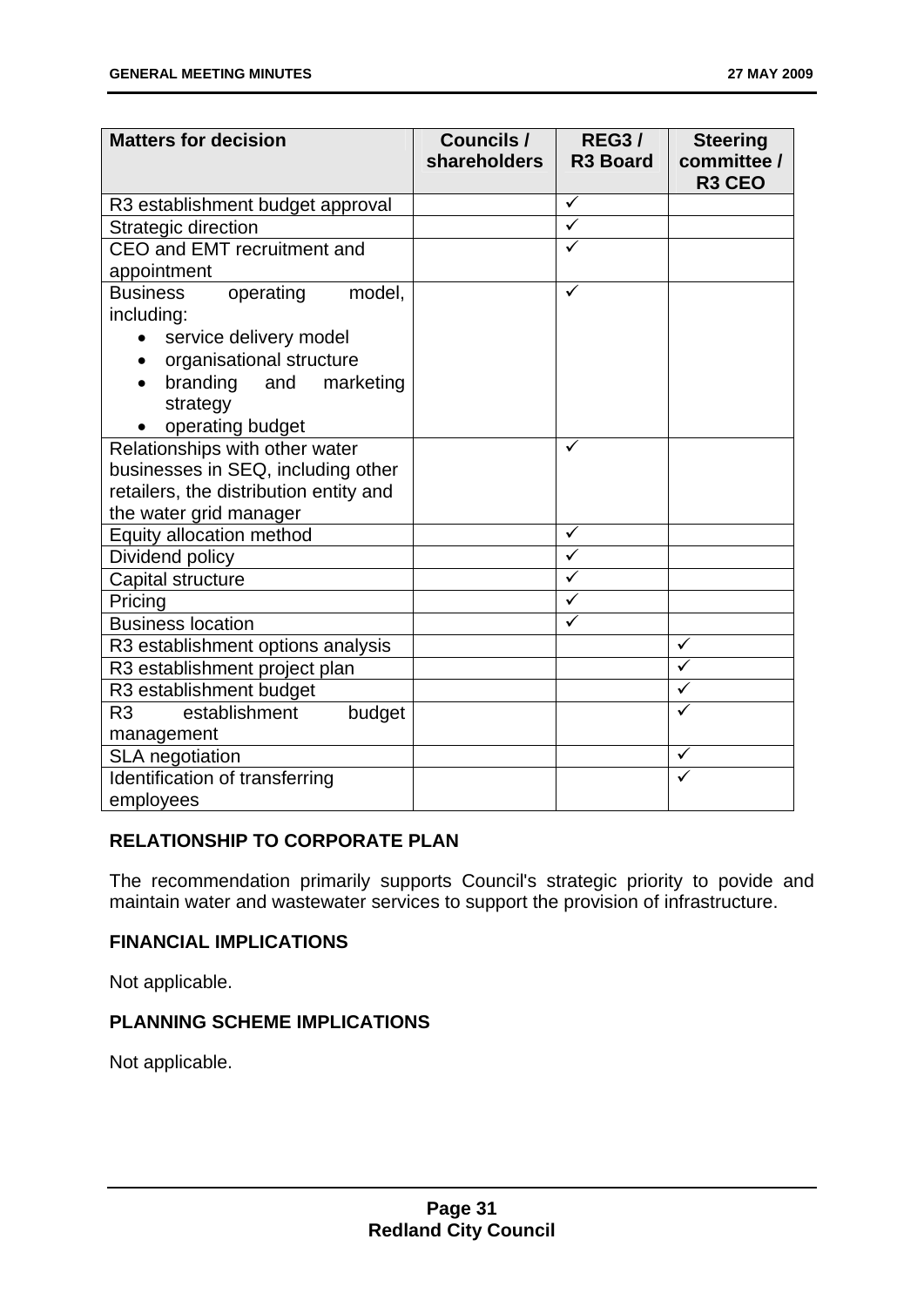# **CONSULTATION**

Consultation has been undertaken with representatives from other R3 member councils: Logan City Council, Gold Coast City Council and Scenic Rim Regional Council.

### **OPTIONS**

#### **PREFERRED**

That Council resolve to delegate to the Chief Executive Officer, in his capacity as a member of the water Retailer 3 Establishment Group (REG3) comprising the Chief Executive Officers of Gold Coast City, Logan City, Redland City and Scenic Rim Regional Councils, the power to make business decisions necessary to affect the establishment of R3, noting that key decisions relating to the R3 constitution, members' agreement and equity positions will be made by individual council resolution.

### **OFFICER'S/COMMITTEE RECOMMENDATION/ COUNCIL RESOLUTION**

| Moved by:    | Cr Henry          |
|--------------|-------------------|
| Seconded by: | <b>Cr Reimers</b> |

**That Council resolve to delegate to the Chief Executive Officer, in his capacity as a member of the water Retailer 3 Establishment Group (REG3) comprising the Chief Executive Officers of Gold Coast City, Logan City, Redland City and Scenic Rim Regional Councils, the power to make business decisions necessary to affect the establishment of R3, noting that key decisions relating to the R3 constitution, members' agreement and equity positions will be made by individual council resolution.**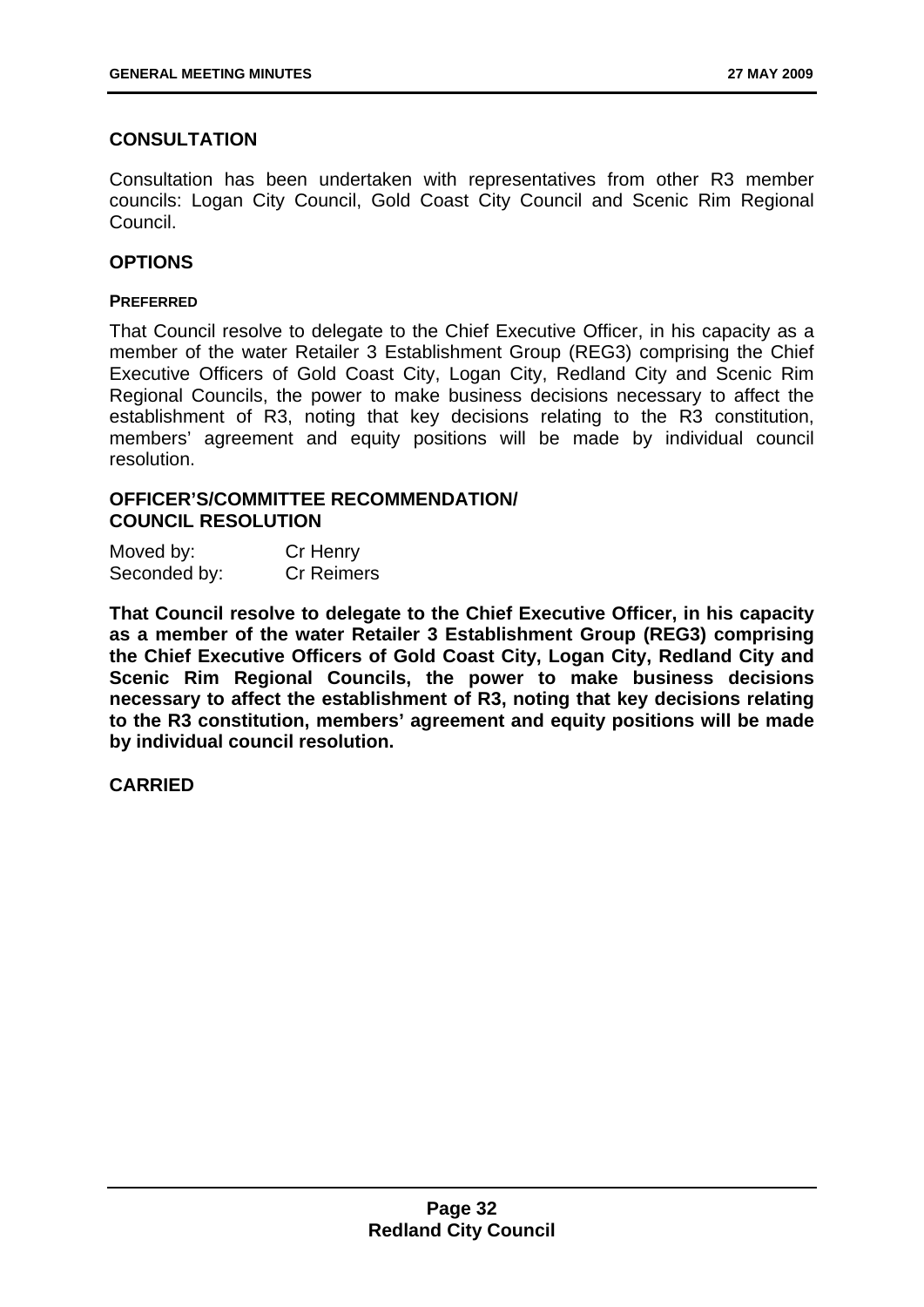# **11.3 TENDER FOR CONSIDERATION**

### **MOTION TO CLOSE COMMITTEE MEETING**

The committee meeting was closed to the public to discuss Item 11.3.1, under the *Local Government Act 1993* s. 463(1) *"(h) other business for which a public discussion would be likely to prejudice the interests of the local government or someone else, or enable a person to gain a financial advantage.*"

*The committee meeting was again opened to the public.* 

### **11.3.1 TENDER FOR THE REMOVAL AND TREATMENT OF BIOSOLIDS – 1199- 2009-RWW**

| <b>Dataworks Filename:</b>       | <b>FM Tendering Supply Services</b>                          |
|----------------------------------|--------------------------------------------------------------|
| <b>Responsible Officer Name:</b> | <b>Bradley Taylor</b><br><b>Manager Treatment Operations</b> |
| <b>Author Name:</b>              | <b>Gail Widrose</b><br><b>Contracts Manager</b>              |

### **EXECUTIVE SUMMARY**

In accordance with section 484(1) of the *Local Government Act 1993,* Council invited tenders for the removal and treatment of biosolids from the 5 mainland wastewater treatment plants (WWTPs) in accordance with all relevant regulations.

The tender was advertised in the public tender section of the Courier Mail on 7 February 2009, The Bayside Bulletin on 10 February 2009 and the Redland Times on 13 February 2009. Additionally, this tender was advertised in the Australian Water Association Newsletter on 9 February 2009 and posted on the Australian Water Association website.

Eighteen companies requested the tender documentation. A mandatory site inspection was held on 5 March 2009. Representatives from 9 companies attended. Tenders closed in the tender box located at the Administration Building, corner of Middle & Bloomfield Streets, Cleveland Qld 4163 at 11.30am on 23 March 2009.

#### **COMMITTEE RECOMMENDATION/ COUNCIL RESOLUTION**

| Moved by:    | Cr Henry          |
|--------------|-------------------|
| Seconded by: | <b>Cr Reimers</b> |

### **That Council resolve as follows:**

**1. To award a contract to Thiess Services Pty Ltd for the removal and treatment of biosolids from the 5 mainland wastewater treatment plants in accordance with all relevant regulations for an annual value of \$1,171,728.18**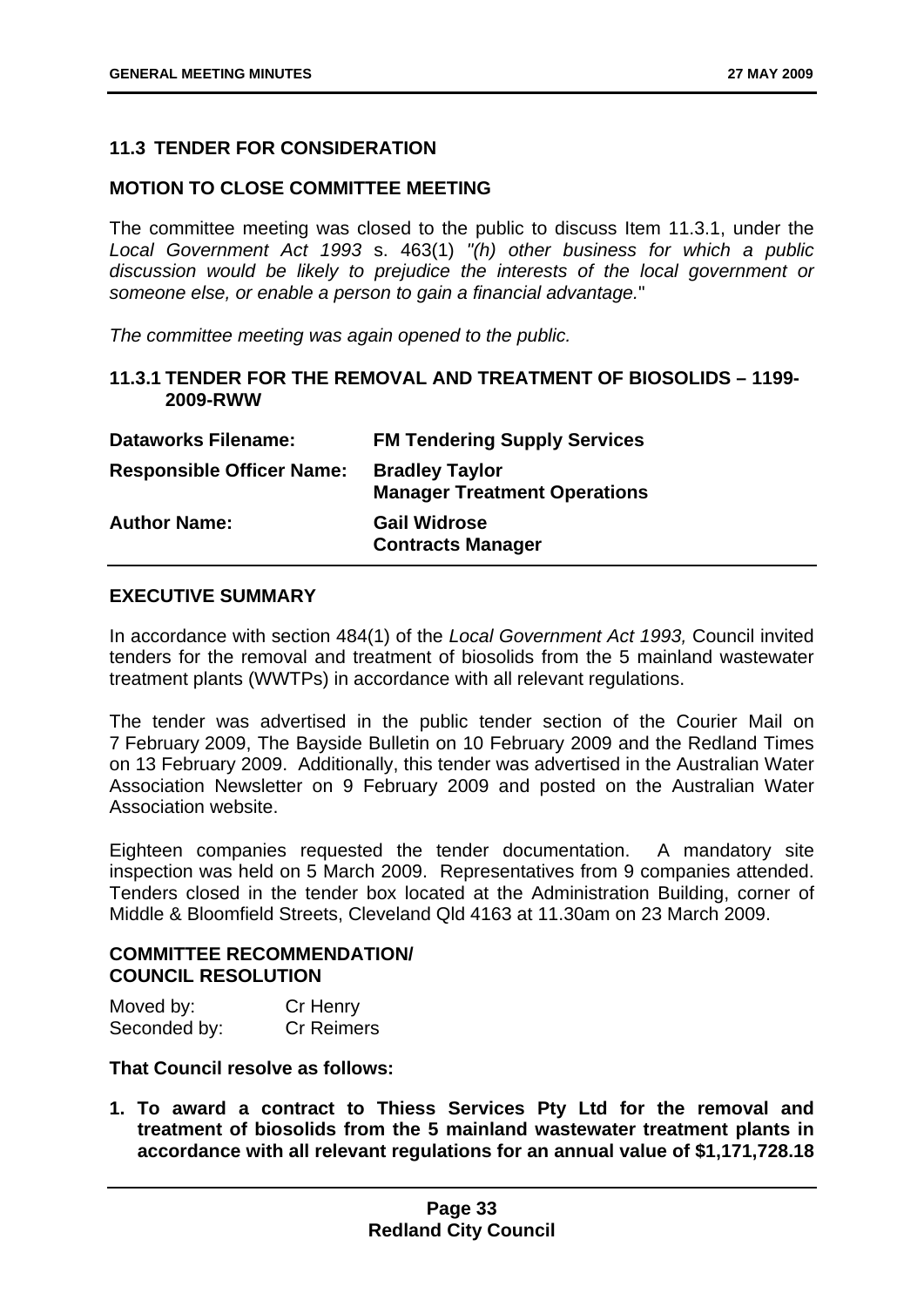**(excluding GST), commencing 9 July 2009 for a period of 3 years with the option to extend for a further one year.** 

- **2. To delegate the Chief Executive Officer the authority to:** 
	- **a. make, vary and discharge the contract in accordance with the agreed contract terms for any changes; and**
	- **b. to sign all relevant documentation.**
- **3. That the GHD tender assessment report "Contract 1199-2008-RWW Removal and Treatment of Biosolids", April 2009 and the financial viability assessments by Corporate Scorecard Pty Ltd remain confidential.**

**CARRIED** 

# **11.4 GENERAL BUSINESS**

Cr Townsend thanked the Manager Treatment Operations and staff for the comprehensive report on the Macleay Island BioWater Scheme.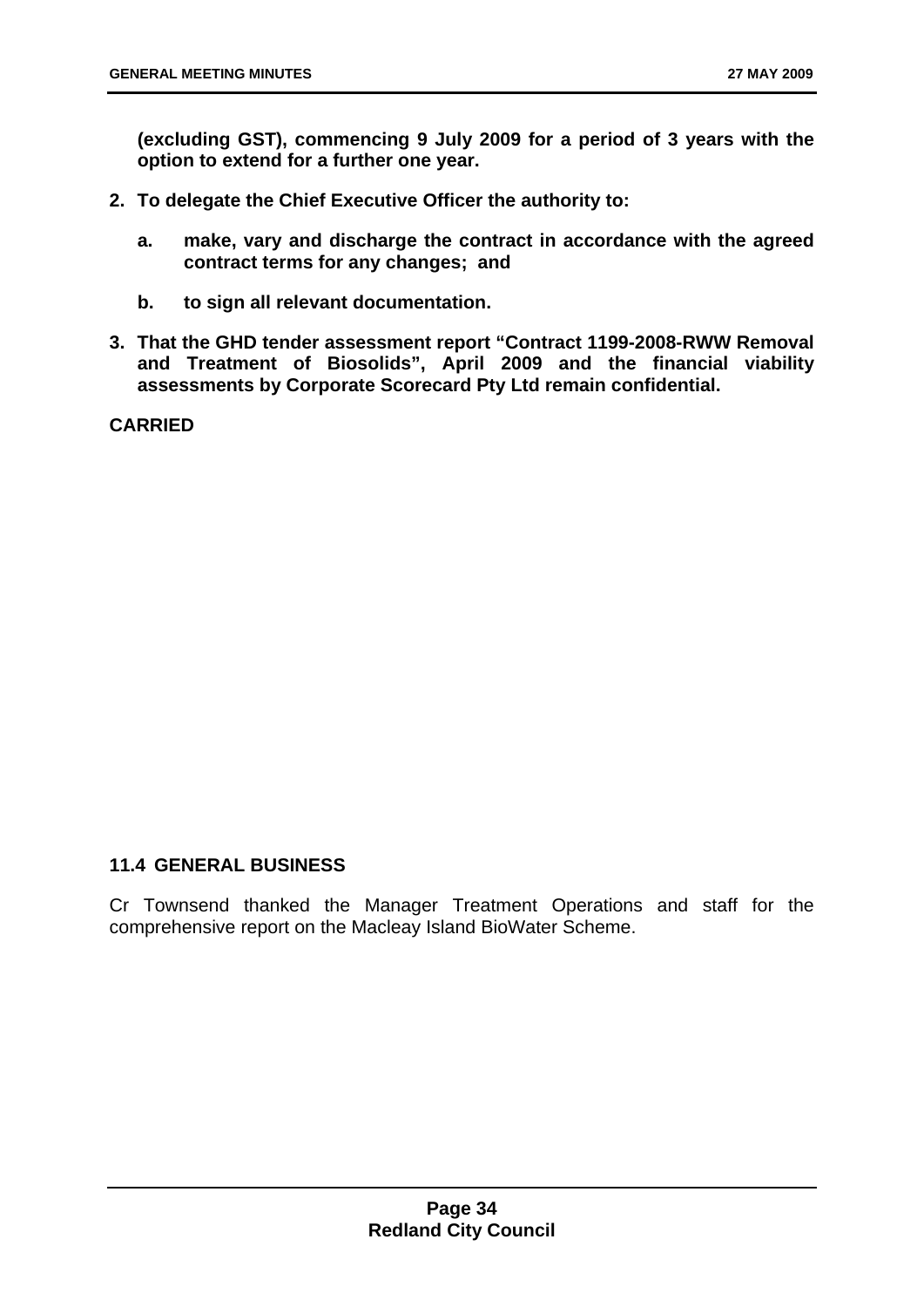# **12 PLANNING & POLICY COMMITTEE 20/05/09 – RECEIPT AND ADOPTION OF REPORT**

| Moved by:    | Cr Ogilvie  |
|--------------|-------------|
| Seconded by: | Cr Townsend |

That the Planning & Policy Committee Report of 20 May 2009 be received with the exception of Item 12.2.1.

# CARRIED

## **12.1 PLANNING AND POLICY**

#### **12.1.1 SISTER CITY RELATIONSHIP WITH QINGHUANGDAO**

| <b>Dataworks Filename:</b>       | <b>ED Liaison - Sister City</b>                            |
|----------------------------------|------------------------------------------------------------|
| <b>Responsible Officer Name:</b> | <b>Alan Burgess</b><br><b>Manager Economic Development</b> |
| <b>Author Name:</b>              | <b>Alan Burgess</b><br><b>Manager Economic Development</b> |

#### **EXECUTIVE SUMMARY**

Redland City Council has had a Friendship relationship with Qinhuangdao since 2004. This has resulted in several exchange visits and some Redland City businesses are now trading in Qinhuangdao. There have also been some school exchanges and two officers from Qinhuangdao Economic and Technological Development Zone (QETDZ) were involved in an exchange program with RCC, working at Council for 2 months and gaining a valuable insight into the planning and policy, parks and conservation and contract management areas during that time.

Redland City has recently established a friendly relationship with Yongin City Korea. The friendly relationships with Yongin and Qinhuangdao are Council's only international relationships.

It is difficult to quantify the economic benefits generated by a Sister City relationship, data is often scarce and commercial confidentiality restricts the information which is available. In general, the benefits of Sister City relationships flow from economic relationships, educational and cultural exchanges.

Guidelines for the establishment of a Sister City relationship would include regular reviews, defining roles, development of information websites, promotion of the relationship to the business community, and inclusion of the wider community in the relationship.

In establishing the relationship, clear expectations need to be established with Qinhuangdao, including limits on the regularity of exchanges, delegations being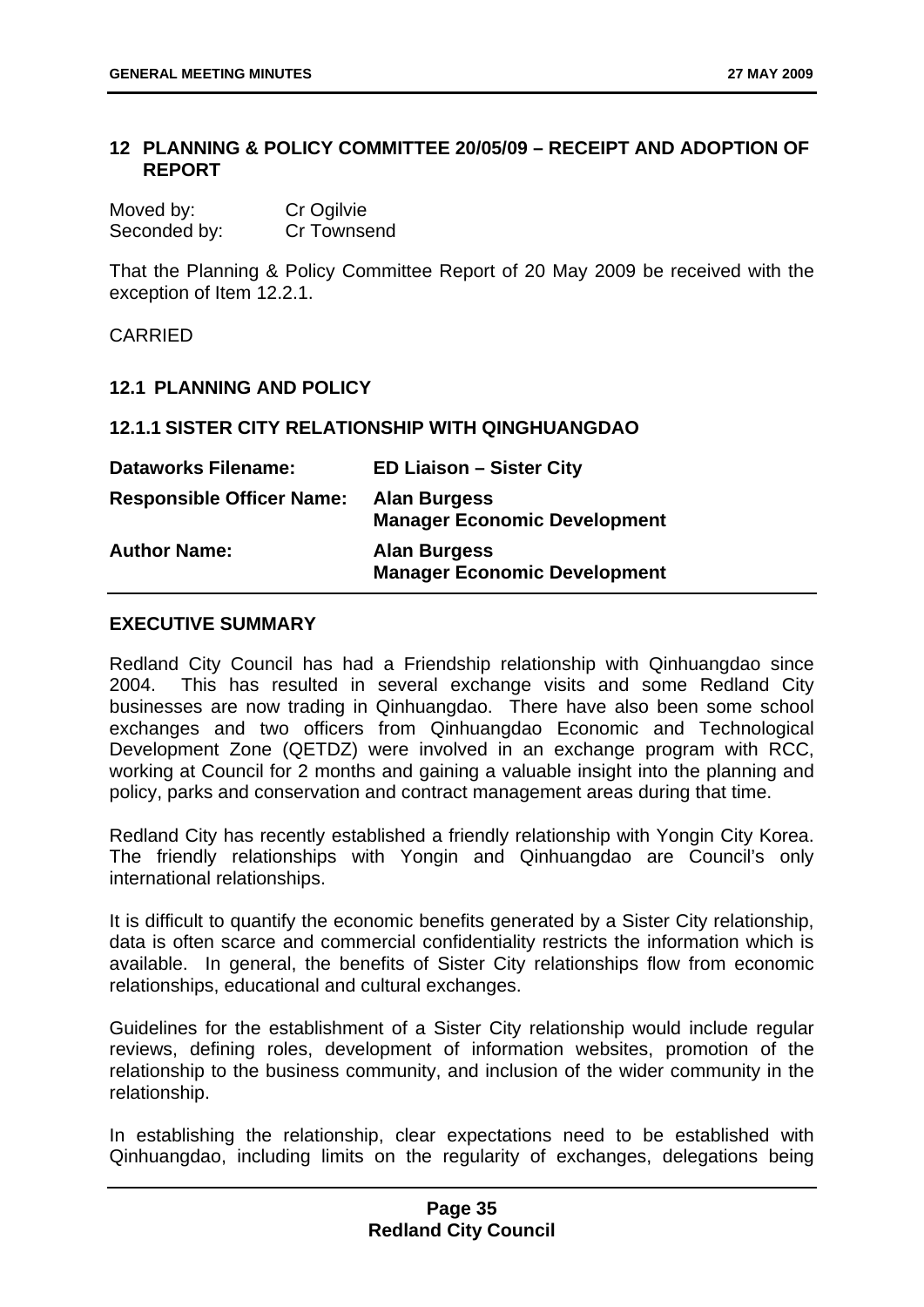responsible for their own expenses and, from an RCC perspective, a limit on the number of delegates sent.

The funds for these relationships have in the past been taken from the China Trade and Investment Office. In future this should come from a separate allocation, which should be no more than about \$5,000 per annum depending on the activities proposed. This would cover events for visiting dignitaries and miscellaneous expenses.

Should the Sister City agreement be approved then a combined visit to both Yongin and Qinhuangdao would be arranged. This could be done in conjunction with the Asia Pacific Cities Summit, to be held 15-17 September 2009.

# **PURPOSE**

The purpose of this report is to seek Council approval to establish a Sister City relationship with Qinhuangdao and to continue to develop the friendly relationship with Yongin City.

# **BACKGROUND**

Redland City Council has had a Friendship relationship with Qinhuangdao since 2004. This has resulted in several exchange visits and some Redland City businesses are now trading in Qinhuangdao. There have also been some school exchanges and two officers from QETDZ were involved in an exchange program with RCC, working at Council for 2 months and gaining a valuable insight into the planning and policy, parks and conservation and contract management areas during that time.

Redland City has recently established a friendly relationship with Yongin City Korea. The current relationships with both Qinhuangdao and Yongin have already seen some positive outcomes. School exchange programs from Korea and China have been conducted or are programmed. At least two Redland businesses have lucrative contracts in Qinhuangdao, as a direct result of our friendship relationship. There has also been some interest from Chinese companies seeking to establish a presence in Australia.

The relationship with Qinhuangdao has also resulted in two officers from the Qinhuangdao Economic and Technological Development Zone being involved in an exchange program with RCC, working at Council for 2 months and gaining a valuable insight into the planning and policy, parks and conservation and contract management areas during that time. There is also the opportunity to send a Council officer from RCC to China on exchange, should a suitable candidate be identified and able to be spared from their normal duties.

### **ISSUES**

Quantifying the precise economic benefits of a sister city relationship is fraught with difficulty. It is difficult to identify and attribute specific economic benefits to any one sister city relationship. Local level data is often scarce, and in many cases commercial confidentiality restricts the information which is available.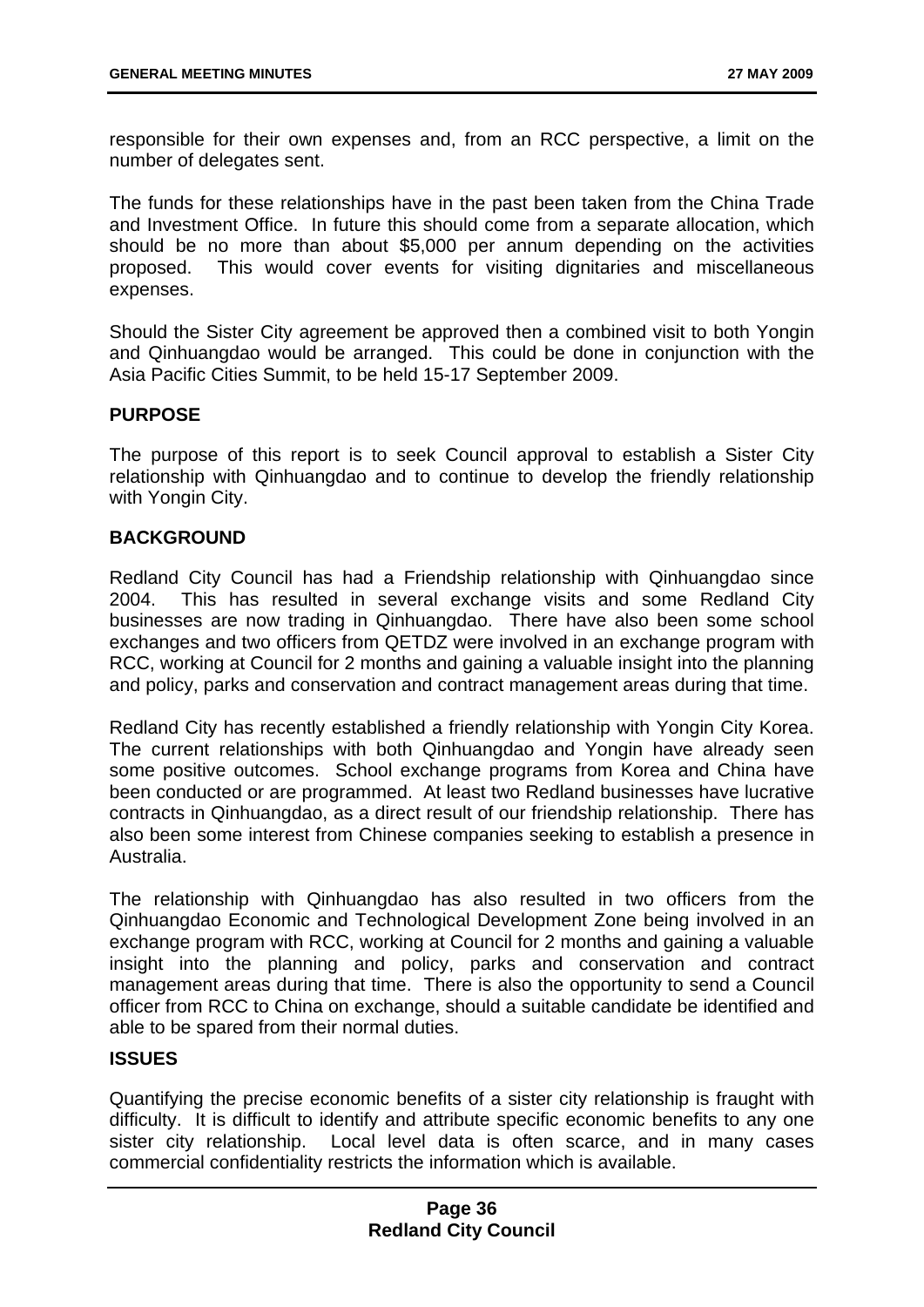Relationships are slow to develop, particularly in Asia where it is culturally preferable to develop a trusting friendship before serious business can be discussed.

Economic benefits typically cited as arising from, and attributable to, sister city relationships include:

- 1. Establishing business contacts and providing gateways into new markets and products lines;
- 2. Enhancing the overseas reputation of both individual firms and Australia as a whole – giving both businesses a competitive edge;
- 3. Reducing transactions and search costs in business negotiations;
- 4. Attracting foreign fee paying students;
- 5. Facilitating knowledge and technology sharing and joint research;
- 6. Increasing tourism.

The first two points relate to the creation of potential economic benefits, whereas the last four points represent realised benefits.

From a Redlands perspective, there has been a number of business contacts created through the friendship agreements. There have also been a number of school exchanges, the next one being from Yongin in late July. Officers have also worked with Chinese tourism operators in an effort to promote the region. The relationship with Qinhuangdao has also helped to facilitate the exchange of knowledge, with the Australian Centre for Lifestyle Horticulture (Cleveland) being put into contact with a Chinese company which has developed a biodegradable fertilizer / pesticide which reduces water requirements.

Sister City Relationships can lead to the following activities:

Economic:

- Promote business leaders going on trade missions;
- Support trade missions;
- Provide for business exchanges;
- Develop business links and information exchange.

### Education:

- Student Exchanges;
- Teacher exchanges;
- Support for foreign students studying in Redlands;
- Promote learning city concepts.

### Cultural:

• Provide opportunities for cultural exchanges.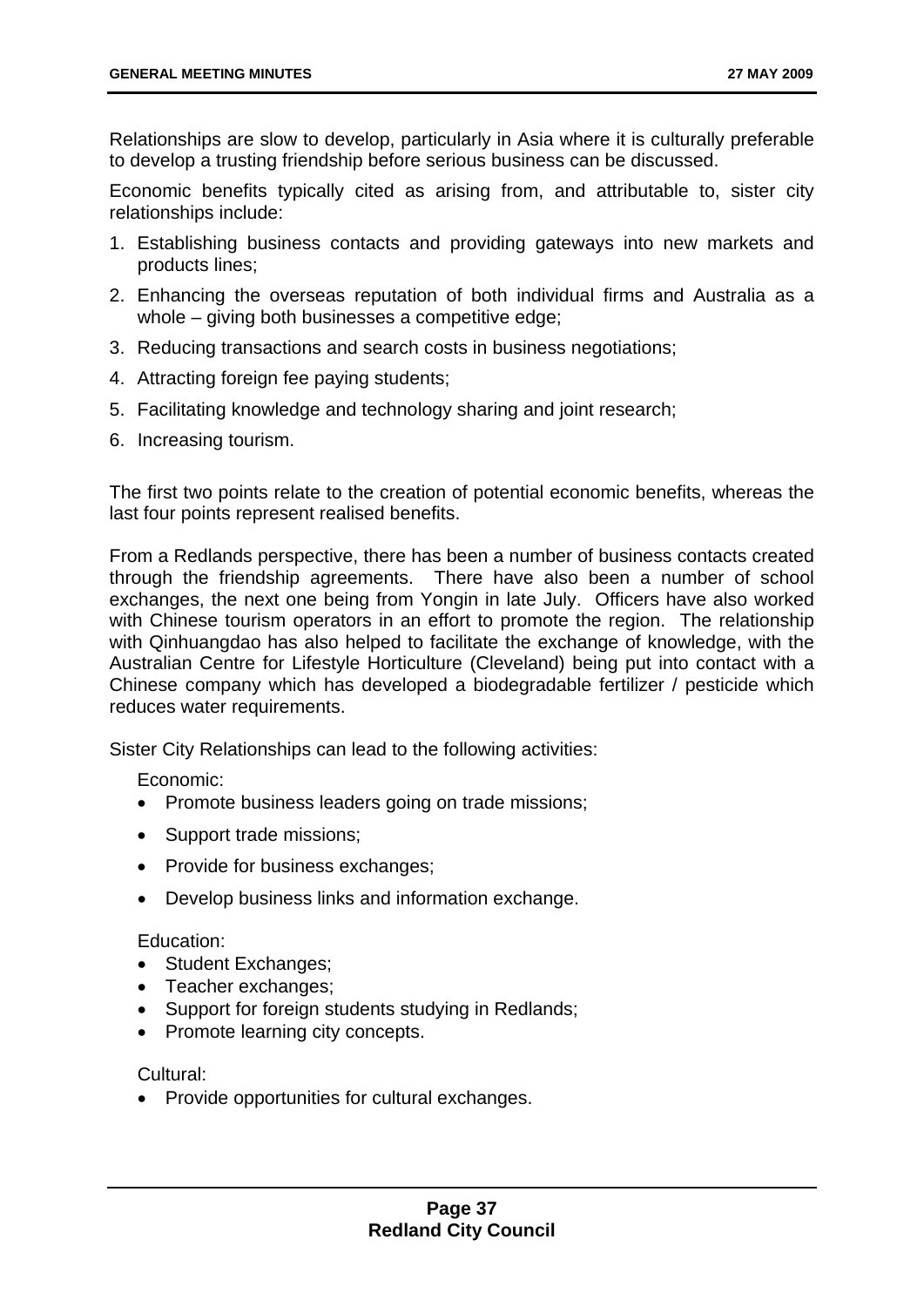# **General Guidelines for Consideration**

The following are considered general guidelines for consideration in developing Sister City relationships.

- Sister City relationships take time to properly develop. They thrive on continuity of contact and the building of trust between local and overseas bodies. It is important to ensure contact at different levels to ensure the relationship is not over-reliant on just a few individuals.
- Time spent building personal relationships is vital to maximising the economic benefits from Sister City relationships. Council's role in this process is to establish the right conditions for these contacts to flourish.
- Consideration must also be given to the broader economic considerations of the relationship. Economists, such as Bernard Salt from KPMG have suggested the global economic centre of gravity will shift from the current London / New York focus to Asia/China. He further suggested that Governments and business should prepare for this change by engaging with China, to gain a firm understanding of the market, customs, culture and consumer preferences.
- It is particularly important that an effective Sister City relationship is not only confined to economic benefits and should include cultural and educational ties. This may require input from various Council departments.
- Sister Cities are generally chosen because there are some similarities which make the possibility of also having similar problems and attitudes higher. There is also the requirement to consider the longer term development of mutual trade opportunities.
- Planning is vital and there needs to be a strategic plan for the relationship. This should include regular reviews, with sufficient flexibility so that changing objectives can be accommodated.
- Sister City relationships are not just a Council responsibility and they require input from local businesses, who should be encouraged to become involved in trade promotions and other activities. Council must also be aware of when the relationship becomes a business negotiation and Council's role finishes.
- Sister City relationships represent another tool in a business's toolbox. While they should not be relied upon as the only way for a business to achieve growth overseas, they can be an important part of any strategic plan. In this respect, putting time and resources into Sister City relationships should be regarded in the same way as any other investment. Building successful business relationships with Sister City contacts requires up-front expenditure and effort, and will not generate immediate benefits. It can take considerable time, often years, for these efforts to bear fruit.
- Sister City relationships can be used as a springboard, contact established can be used to open doors to new markets. This is particularly evident in China where the Government exerts considerable control over business. This is witnessed by their 'provincial policies' – special tax relief and support for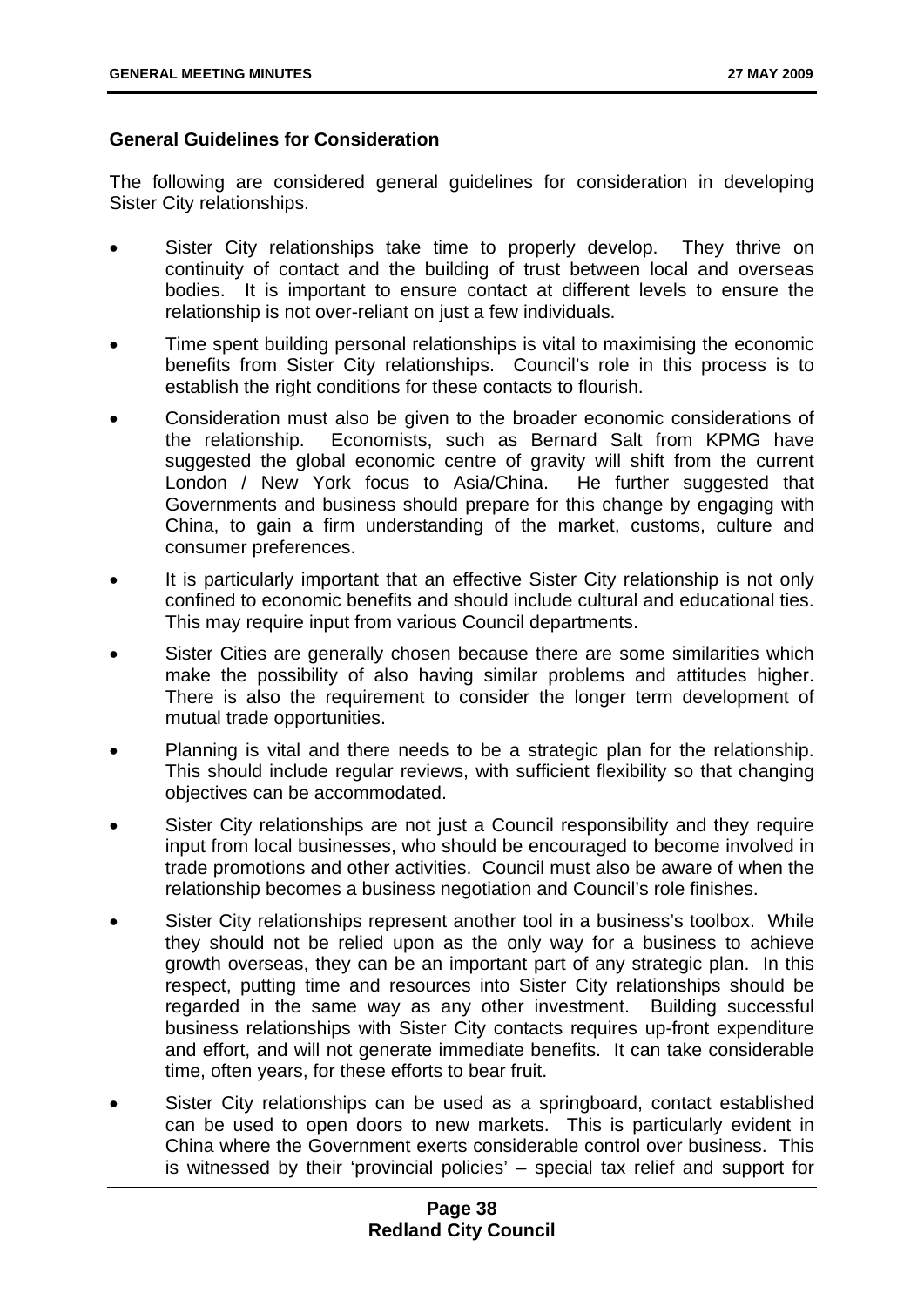suitable projects. Knowledge of these can sometimes only be found through the Sister City Government relationships.

- Sister City relationships should be treated as any other investment attraction initiative, where rewards can take some time to be realised. Time must be taken to develop personal relationships and establish trust. When the rewards come they may also be difficult to identify, the smooth passage of negotiations and transactions may provide considerable intangible rewards.
- The Sister city relationship should not only be a Council responsibility, local community cultural and interest groups, as well as businesses, should be encouraged to participate in building the bonds.

Qinhuangdao is a coastal city in north eastern China. It has a population of 6,000,000. It is a major Chinese tourist destination, which includes the 'Head of the Dragon' where the Great Wall meets the sea. It also contains Beideh Hei, which is a seaside location famous as the 'summer capital', where senior politicians and bureaucrats from Beijing spend their summers. This suggests Qinhuangdao may be a suitable match for Redland City.

The relationship with Qinhuangdao was originally established by the two Mayors, in 2004. Both Cities now have new Mayors and the relationship between the Cities should be re-confirmed. This would ideally be done through a personal visit. Moving the relationship to the next 'level', from a Friendship to a Sister City, is an ideal opportunity for this to occur.

Information and technology exchange can be valuable, and low cost. The internet provides and effective, low-cost vehicle for advertising each region and its comparative advantages. Development of information in Chinese and Korea for display on the Sister Cities web site is a vital element for success of the program. Likewise information on Qinhuangdao and Yongin should be available on the RCC website. This has obvious tourism advantages, as well as promoting the region to investors and businesses.

In establishing a sister city relationship, some 'ground rules' need to be established which might include, but not be limited to:

- Exchange visits should only occur once every two years;
- The visiting delegation will be responsible for funding all of its' own arrangements;
- From an RCC perspective, Council delegations visiting the sister city should be restricted to a maximum of two people;
- Some budget will be needed to maintain the relationship. Research suggests that other Councils have allocated between \$5,000 and \$50,000. This budget is generally used to assist programs and provide events for visiting dignitaries. A proportion of this may also be used to fund exchange visits. The amount of funding required will depend on the activities planned and incidental expenses;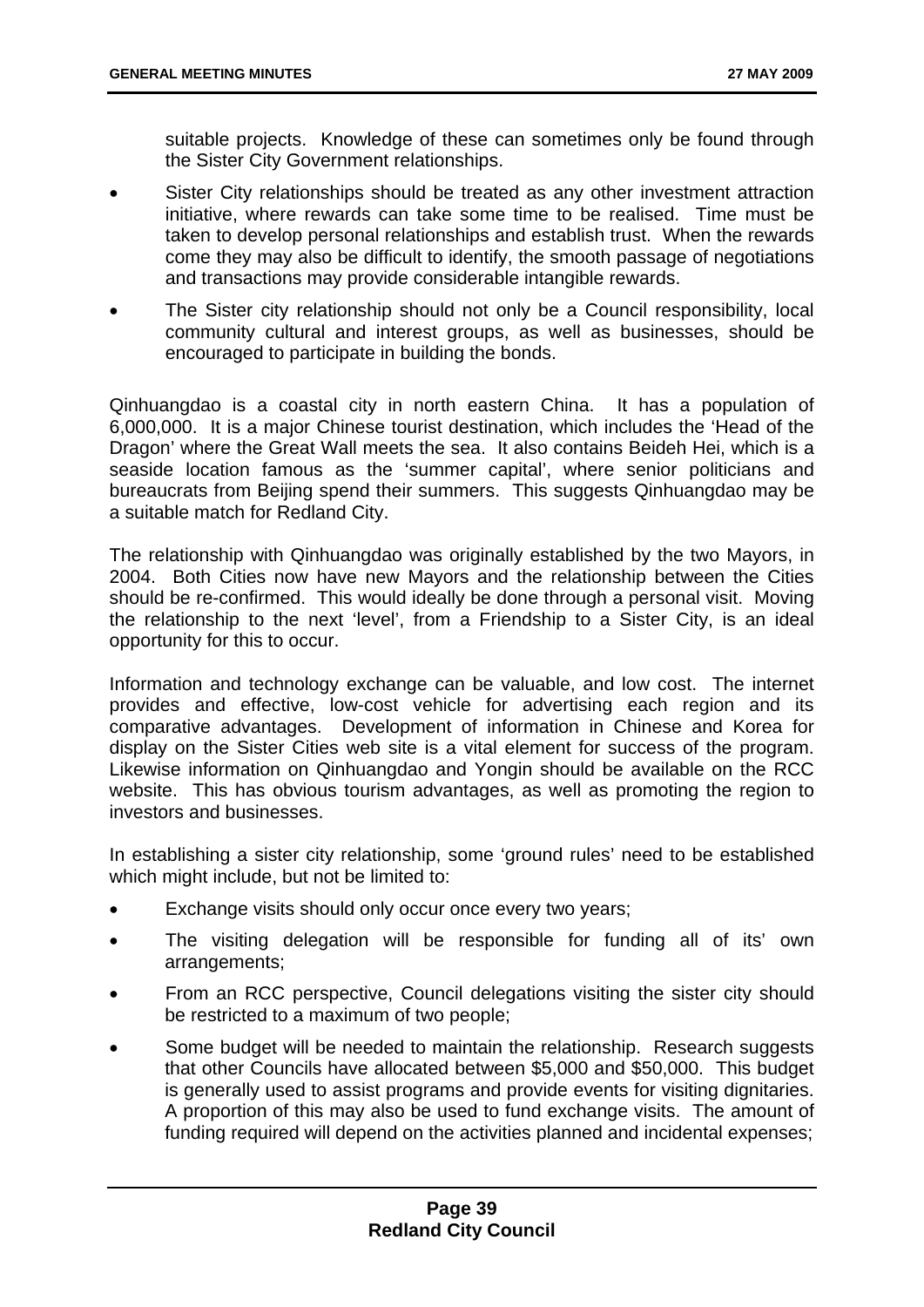In the past, funding for activities has been sourced from the China Trade and Investment Office budget, and in particular the travel and promotional aspects. In the longer term, it may be preferable to have a separate budget and this would not be more than \$5,000 per annum to cover both Qinhuangdao and Yongin. Put in the context of international promotion of the Redlands, investment opportunities, business support, cultural and student exchanges, this is a small price to pay.

The development of Sister City relationships should not be taken lightly as it will involve some ongoing work to maintain the relationship. It is recommended a slow and cautions approach be taken. This would involve maintaining the current friendship relationship with Yongin, whilst trialling the effectiveness of a Sister City relationship with Qinhuangdao.

# **Proposed Activities for Financial Year 2009/10**

Should Council resolve to agree to the establishment of a Sister City agreement with Qinhuangdao and the continued development of the friendship arrangement the following activities would be planned for Financial Year 2009/10:-

- A visit to Qinhuangdao to sign a Sister City agreement:
- A visit to Yongin to further the friendship; and
- Coincidental with these visits, attendance at the Asia Pacific Cities summit in Incheon, Korea 15 – 17 September 2009. This will be part of a wider Queensland lead by the Lord Mayor of Brisbane.

These activities would all be undertaken in the one visit, by the Mayor and Manager Economic Development, as Incheon and Yongin are neighbouring Cities. The Manager Economic Development would also take the opportunity to undertake a routine visit the Trade and Investment Officer in Guangzhou.

The Asia Pacific Cities summit was last conducted in 2007 in Brisbane. Council attended and had a stand to show case the Redlands. Several useful business and Government contacts were established and the City was promoted to a wide audience from around the Pacific. In particular, relationships established with two Chinese companies are still active and they remain keen on looking for business opportunities in the Redlands.

Funding for this activity will come from the China Trade and Investment Office travel budget. This will be achieved by carrying forward a proportion of the 2008/09 budget and combining it with the 2009/10. The anticipated cost for this activity is approximately \$15,000.

# **RELATIONSHIP TO CORPORATE PLAN**

The recommendation primarily supports Council's strategic priority to enhance employment participation and the community's standard of living through encouraging economic development opportunities.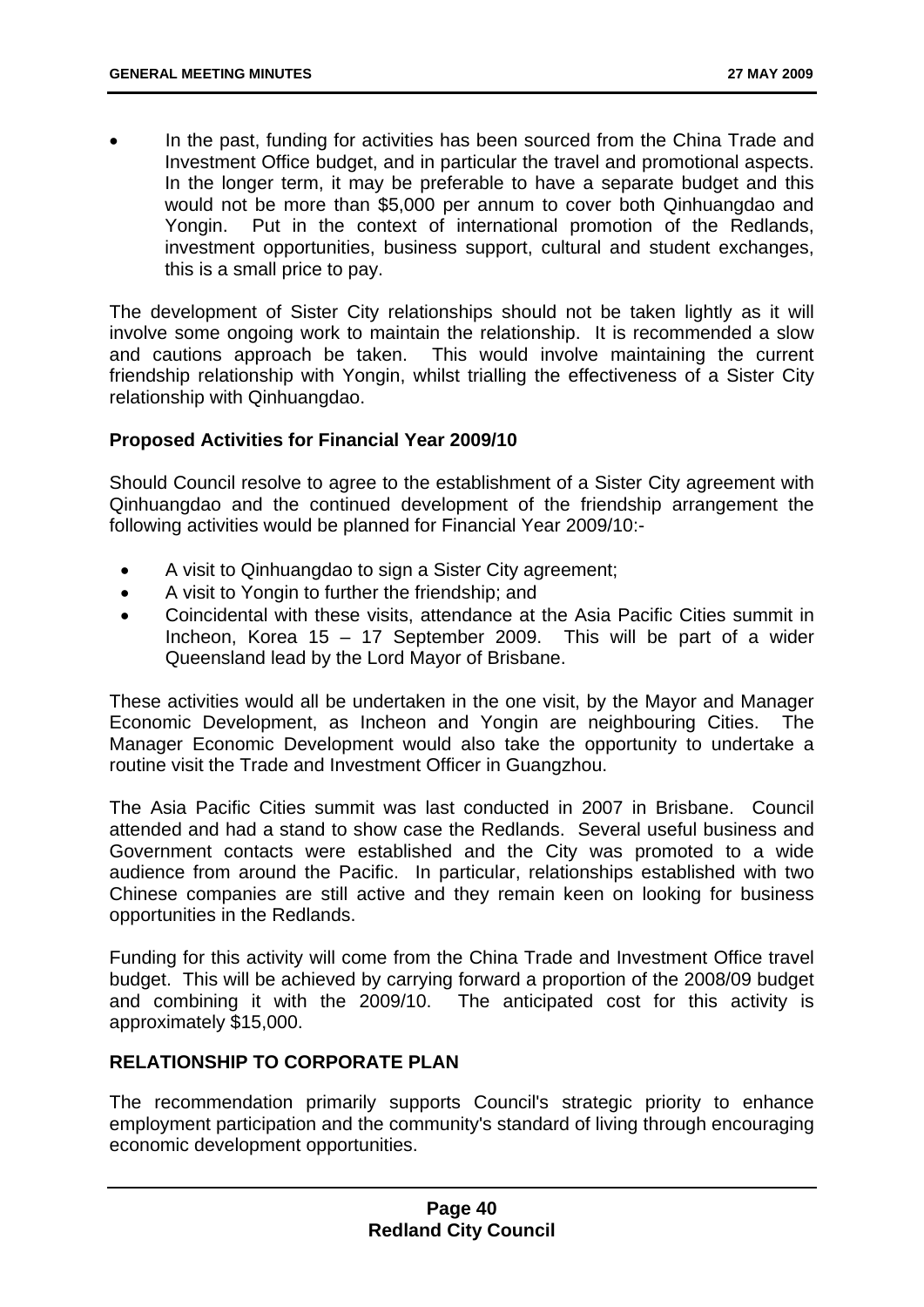# **FINANCIAL IMPLICATIONS**

Budget for the visit to both Qinhuangdao and Korea will be sourced from the combined travel allowance of the China Trade and Investment Office for Financial Year 2008/09 and 2009/10.

# **PLANNING SCHEME IMPLICATIONS**

The Land Use Planning Group was consulted and it is considered that the outcome of recommendations in this report will not require any amendments to the Redlands Planning Scheme.

# **CONSULTATION**

Brisbane City Council has been consulted in relation to the Asia Pacific Cities Summit. The Cities of Qinghuangdao and Yongin have both been consulted over the possibility of visits during September 2009.

# **OPTIONS**

#### **PREFERRED**

That Council resolve to establish of a Sister City agreement with Qinhuangdao and to continue to develop the friendly relationship with Yongin City.

#### **ALTERNATIVE**

- 1. Council resolve to not establish a Sister City agreement with Qinhuangdao;
- 2. Council agree to continue the friendship arrangements with both Qinhuangdao and Yongin City.

### **OFFICER'S/COMMITTEE RECOMMENDATION/ COUNCIL RESOLUTION**

| Moved by:    | Cr Ogilvie        |
|--------------|-------------------|
| Seconded by: | <b>Cr Elliott</b> |

**That Council resolve to establish a Sister City agreement with Qinhuangdao and to continue to develop the friendly relationship with Yongin.**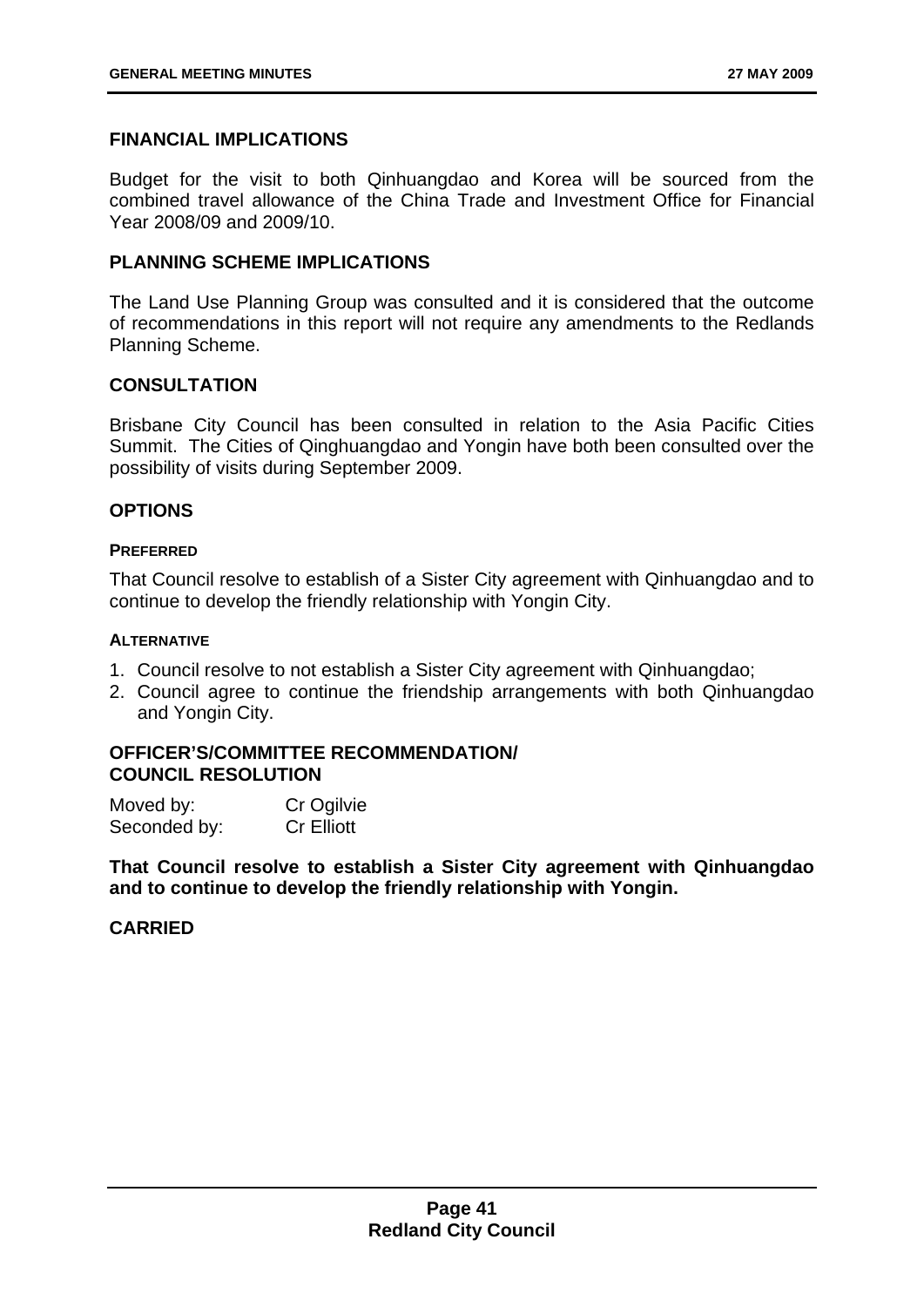# **12.1.2 PETITION (DIVISION 8) - GARNET STREET, ALEXANDRA HILLS – CONDITION OF ROADWAY**

| <b>Dataworks Filename:</b>       | <b>RTT - Capital Works Program</b>                                  |
|----------------------------------|---------------------------------------------------------------------|
| <b>Attachments:</b>              | <b>Aerial Map</b>                                                   |
| <b>Responsible Officer Name:</b> | <b>David Elliott</b><br><b>Manager Infrastructure Planning</b>      |
| <b>Author Name:</b>              | <b>Len Purdie</b><br><b>Senior Advisor Capital Project Planning</b> |

### **EXECUTIVE SUMMARY**

The residents of Garnet Street, Alexandra Hills have petitioned Council to have their road improved as it is showing signs of failure. The road has been included in Council's reseal program for 2009/2010. It is recommended that the petitioners be advised of Council's intention to reseal the road in 2009/2010.

#### **PURPOSE**

To respond to a petition received from the residents of Garnet Street, Alexandra Hills to have the road sealed.

#### **BACKGROUND**

Council received a petition from the residents in Garnet Street, Alexandra Hills to reseal Garnet Street as a section of the road is showing signs of failure.

#### **ISSUES**

An inspection of the road was carried out and the cul-de-sac at the northern end of the road from No. 26 is showing signs of distress. The remainder of the road is in good condition (refer attachment).

The distressed area of Garnet Street will be included in Council's reseal program for 2009/2010.

### **RELATIONSHIP TO CORPORATE PLAN**

The recommendation primarily supports Council's strategic priority to provide and maintain water, waste services, roads, drainage and support the provision of transport and waterways infrastructure.

# **FINANCIAL IMPLICATIONS**

Council in its budget has included a program for the resealing of roads to maintain its road network. The sealing of Garnet Street, Alexandra Hills, will be one of a number of roads to be identified under this program.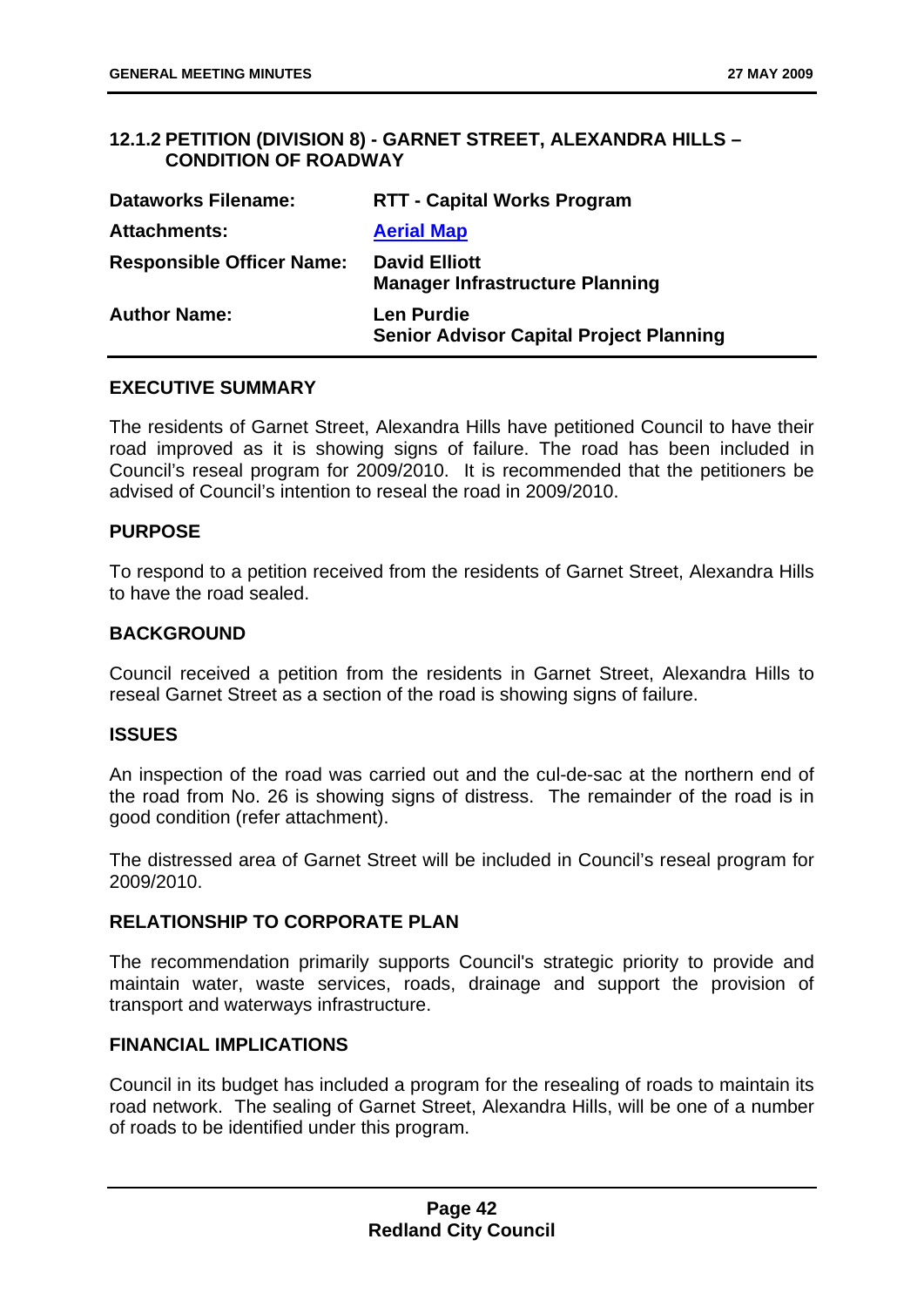# **PLANNING SCHEME IMPLICATIONS**

The Land Use Planning Group was not consulted as it is considered that the outcome of recommendations in this report will not require any amendments to the Redlands Planning Scheme.

# **CONSULTATION**

Consultation was undertaken with Project Delivery Group regarding the resealing program. The road had been identified under that program for resealing in 2009/2010.

# **OFFICER'S/COMMITTEE RECOMMENDATION/ COUNCIL RESOLUTION**

| Moved by:    | Cr Ogilvie        |
|--------------|-------------------|
| Seconded by: | <b>Cr Elliott</b> |

# **That Council resolve as follows:**

- **1. That the cul-de-sac at the northern end of Garnet Street, Alexandra Hills be included in Council's 2009/10 resealing program; and**
- **2. That the petitioners be advised accordingly.**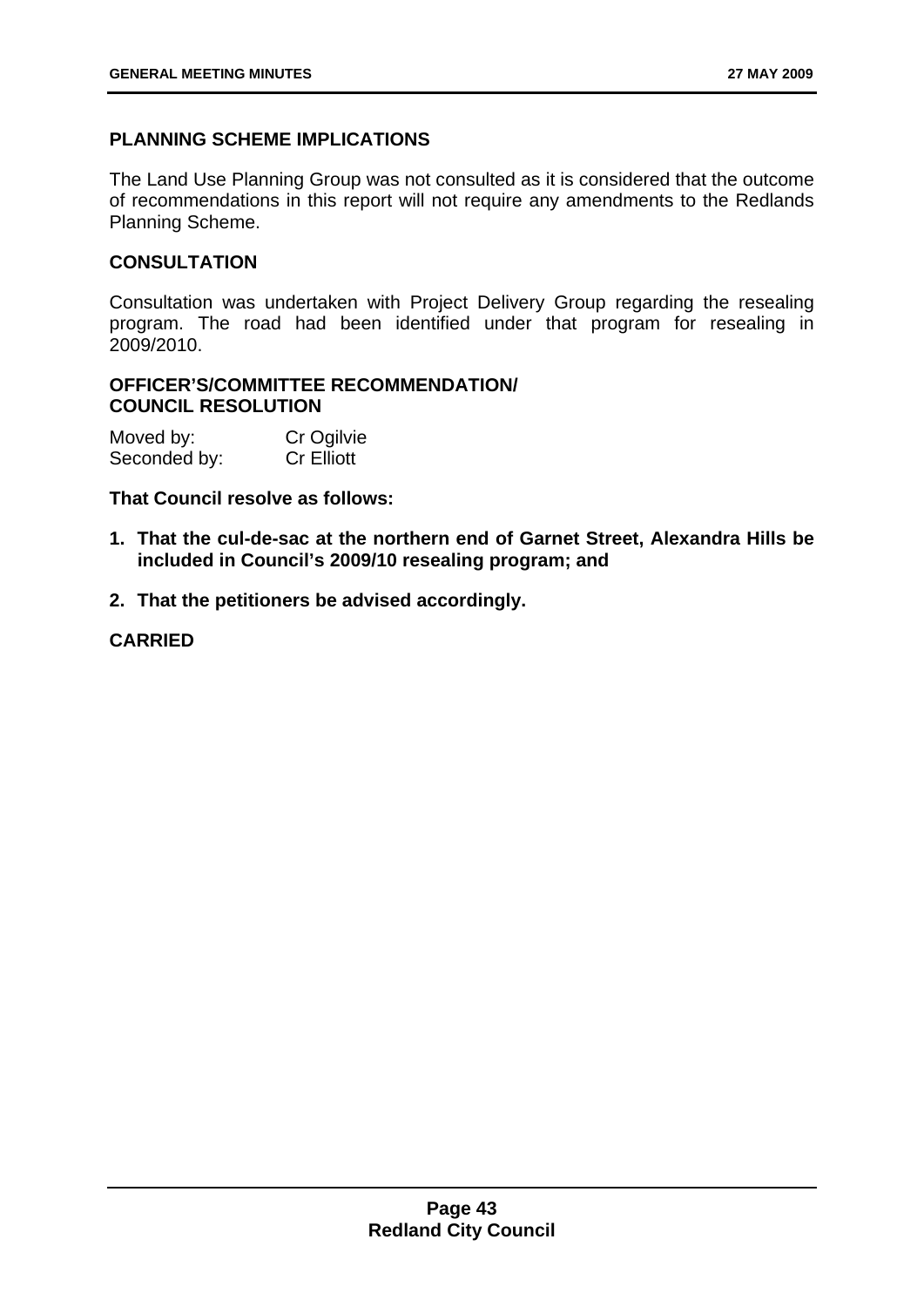# **12.1.3 SCHOOL INFRASTRUCTURE POLICY**

| <b>Dataworks Filename:</b>       | <b>RTT Agreements</b>                                          |
|----------------------------------|----------------------------------------------------------------|
| <b>Attachments:</b>              | <b>LGAQ - School Infrastructure Agreement Memo</b>             |
| <b>Responsible Officer Name:</b> | <b>David Elliott</b><br><b>Manager Infrastructure Planning</b> |
| <b>Author Name:</b>              | <b>David Elliott</b><br><b>Manager Infrastructure Planning</b> |

# **EXECUTIVE SUMMARY**

This report recommends that Council present a motion to the annual Local Government Association Queensland Conference in August 2009, that the State Government be requested to fund external works for State schools in a similar manner to other developers.

### **PURPOSE**

To recommend that Council present a motion to the annual Local Government Association Queensland Conference regarding the current State/Local Government policy on the provision of external school infrastructure.

# **BACKGROUND**

The attached LGAQ Memo to Ipswich City Council in February 2006 sets out the background on the current school infrastructure policy.

A recent amendment, dated 24 April 2009, to the *Integrated Planning Act* was enacted, with the specific intention of expediting approvals for school related development funded under the Commonwealth "Building the Education Revolution" program.

The amendment which applies to state and non-state school building programs requires that "at least 10 business days before the development is started, an entity representing the school at which the development is being carried out give the local government for the area in which the school is located written notice of the proposed developments".

### **ISSUES**

As can be gleaned from the above-mentioned LGAQ Memo, the issues surrounding the School Infrastructure Policy adopted in 1997 have been a matter of contention over the past decade.

The wording of the policy guideline is such that Local Governments are responsible for the provision of external infrastructure in the vicinity of schools and the State will contribute up to 50% of the costs.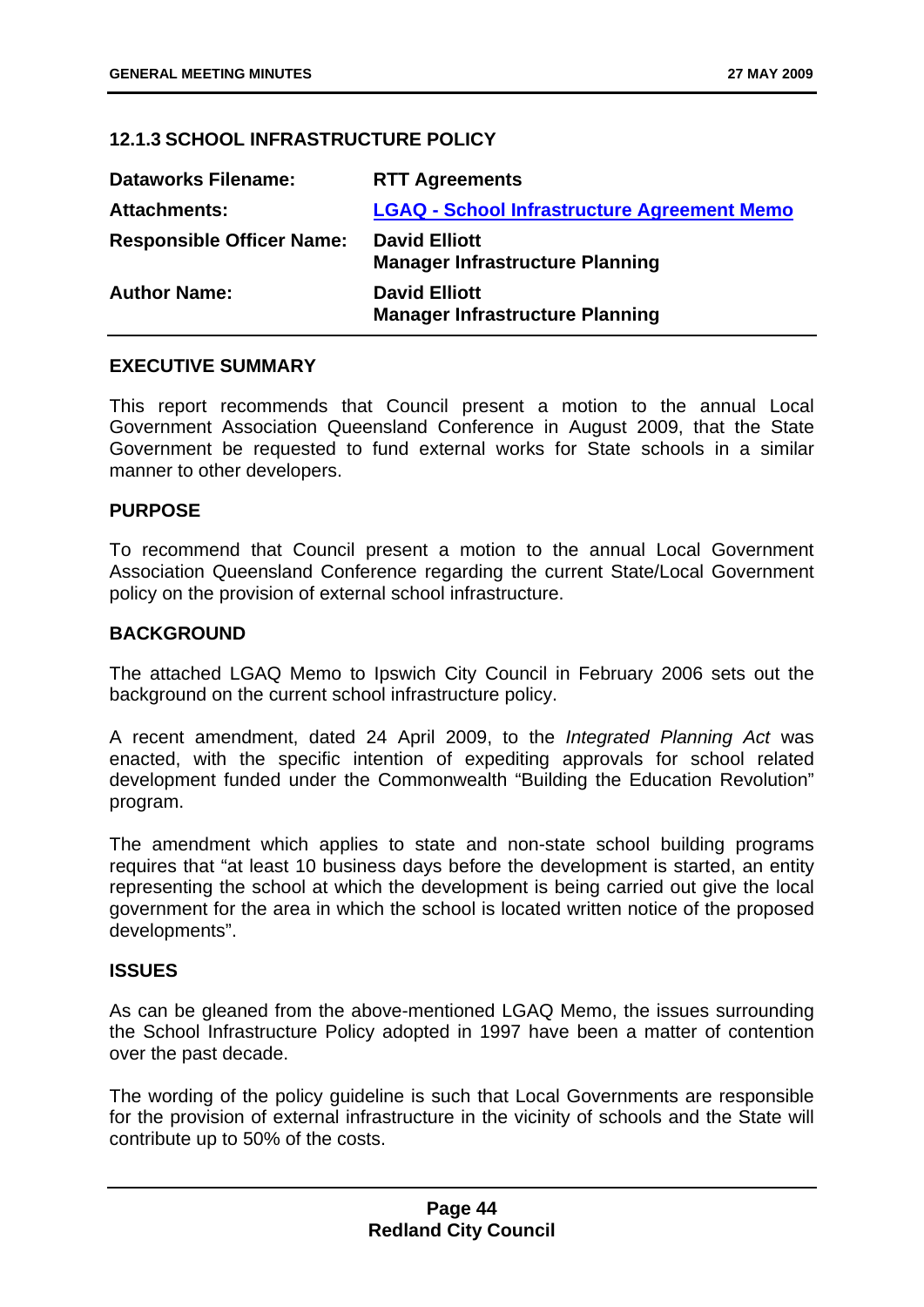Although the policy guideline is not binding on Local Governments, Redland City Council has participated in the Transport Infrastructure Development Scheme (TIDS) – SchoolSafe Program, which delivers external infrastructure to State and non State schools with a 50% contribution from the State. Applications for funding of projects under this program are submitted two (2) years in advance, allowing Local Government to properly plan for the design, construction and funding of the infrastructure. Council in the past has generally only contributed to the retrofit of existing schools.

The issues surrounding the above policy have been brought to the forefront with work recently commencing on the construction of the Thornlands State School (Corner Ziegenfusz Road and Vintage Drive) with minimal "consultation" with Council and no agreement reached on the provision of external infrastructure, including its design, construction and funding.

In their letter dated 22 April 2009, the Department of Education advised that their expectation was that Council would undertake the external infrastructure design and fund its 50% contribution in 2010/2011.

Further contact with the Project Co-ordinator has indicated that Public Private Partnership Contractors on these fast tracked projects are undertaking the external infrastructure design to Council standards.

The report recommends that Council put forward the following motion to the Annual Local Government Association, Queensland conference in August 2009.

*"That the State Government be requested to fund all external works for schools in a similar manner to the other developers".* 

# **RELATIONSHIP TO CORPORATE PLAN**

The recommendation primarily supports Council's strategic priority to provide and maintain water, waste services, roads, drainage and support the provision of transport and waterways infrastructure.

### **FINANCIAL IMPLICATIONS**

There are no financial implications in the recommendations

### **PLANNING SCHEME IMPLICATIONS**

The recommendation has no implication for the Redlands Planning Scheme.

### **CONSULTATION**

Discussions have taken place with the General Manger, Planning & Policy.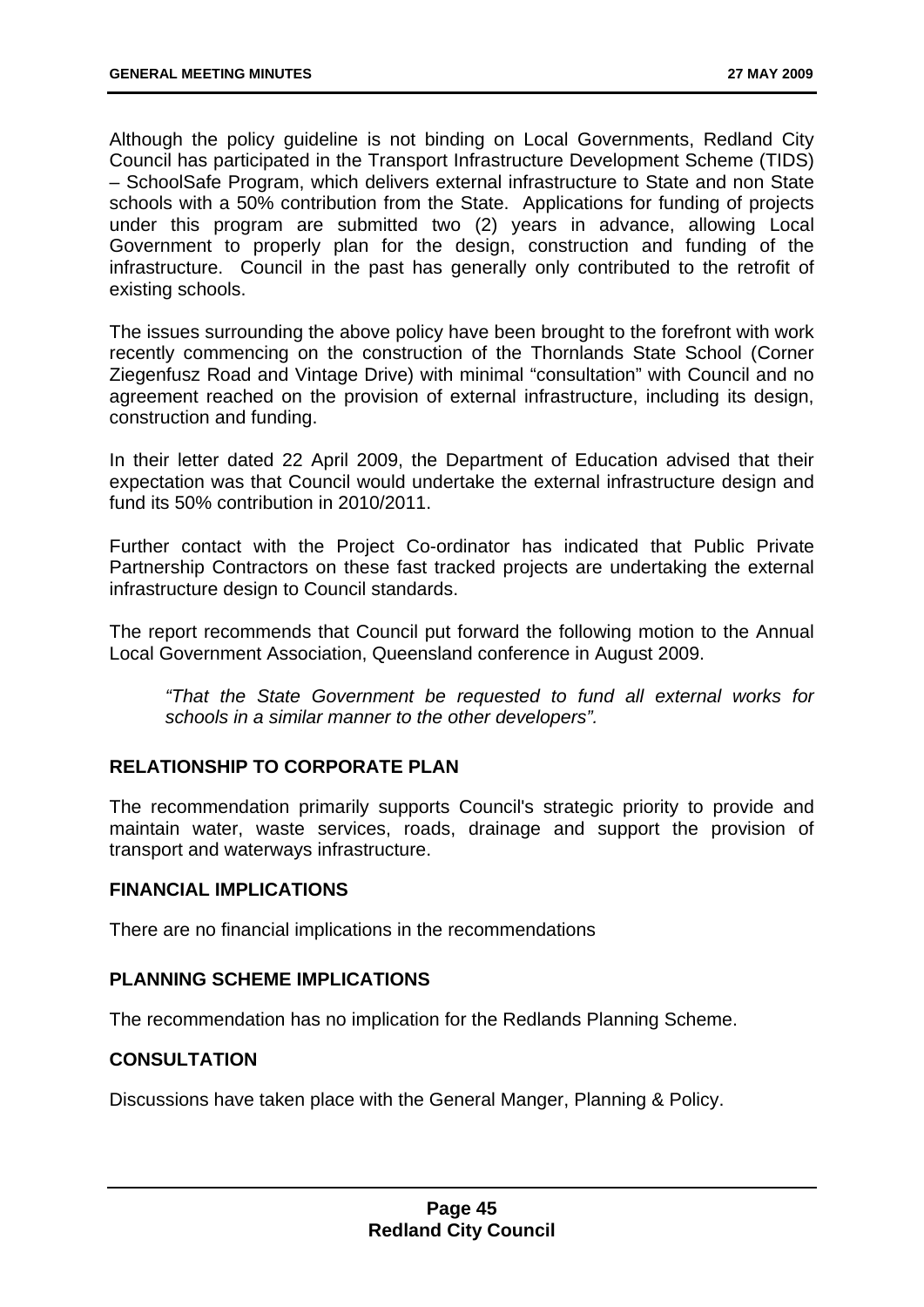# **OFFICER'S/COMMITTEE RECOMMENDATION/ COUNCIL RESOLUTION**

| Moved by:    | Cr Ogilvie        |
|--------------|-------------------|
| Seconded by: | <b>Cr Elliott</b> |

**That Council resolve to put forward the following motion to the Annual Local Government Association, Queensland conference in August 2009:** 

*"That the State Government be requested to fund external works for State schools in a similar manner to other developers."*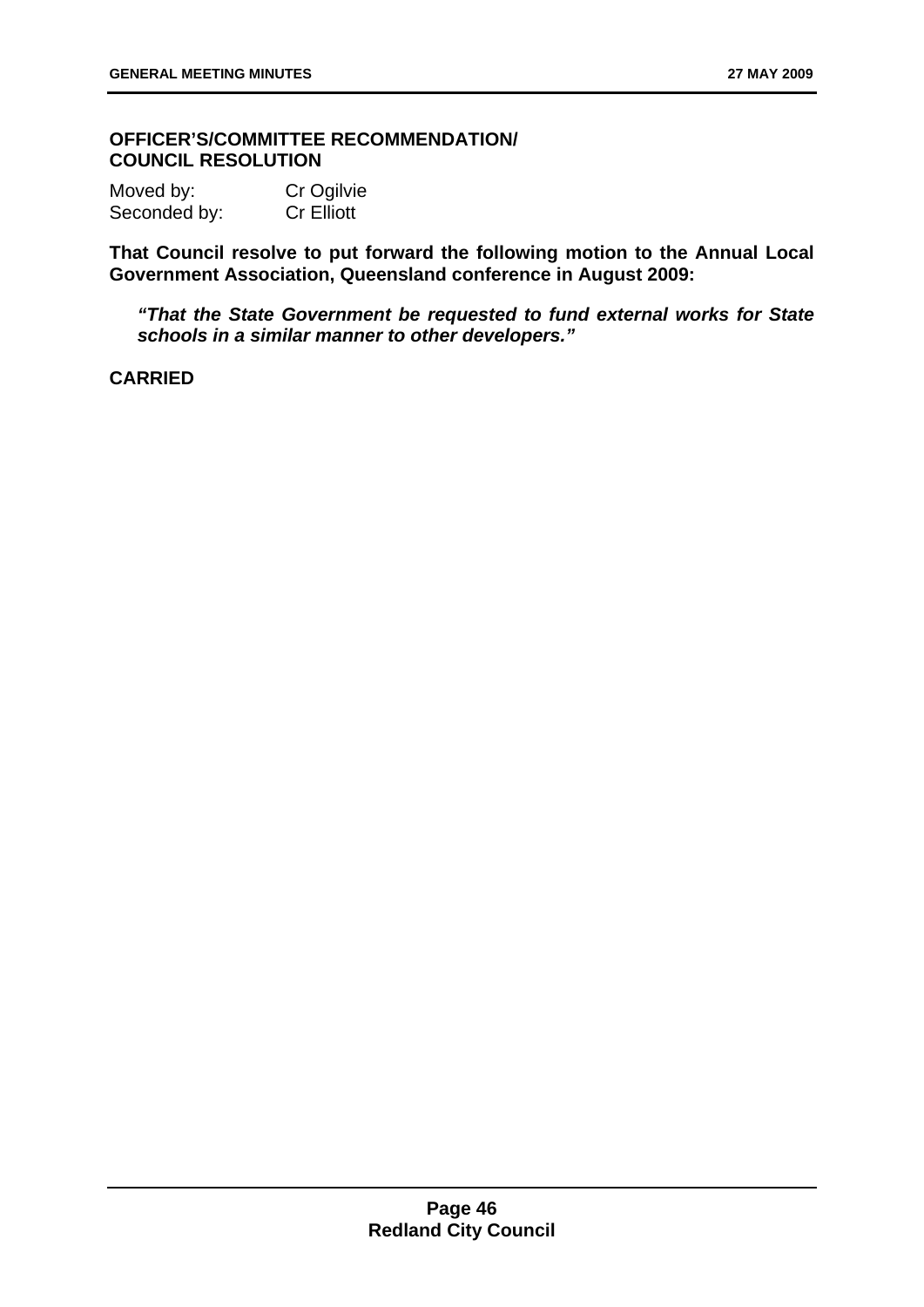# **12.1.4 ROAD CLOSURE - CLEVELAND POINT RESERVE**

| <b>Dataworks Filename:</b>       | <b>P&amp;R Cleveland Point Reserve</b>                                 |
|----------------------------------|------------------------------------------------------------------------|
| <b>Attachments:</b>              | <b>Aerial Map - Road Closure Plan</b>                                  |
| <b>Responsible Officer Name:</b> | <b>Gary Photinos</b><br><b>Manager Environmental Management</b>        |
| <b>Author Name:</b>              | <b>Emma Baker</b><br><b>Acting Senior Advisor, Open Space Planning</b> |

# **EXECUTIVE SUMMARY**

Cleveland Point Reserve is currently made up of three parcels of land:-

- Lease area for the beacon (State controlled);
- State owned land gazetted road reserve (roadway and approximately one third of the central recreation space); and
- Two lots in the south of the reserve owned in freehold by Council. (Refer to attachment).

Council recently made application for grant funding under the "Living Buildings and Places" - Queensland Heritage Grant Program (Round 3) to upgrade the historic lighthouse at Cleveland Point Reserve. As the lighthouse is currently located within gazetted road reserve, Council gave the undertaking in the grant application to changing the land use to ensure that the lighthouse is under the control of Council.

Council has been successful in obtaining Federal Government funding under the Regional and Local Community Infrastructure Program (Stimulus package) for \$2.52 million. Cleveland Point Reserve, along with Wellington Point, Victoria Point and Capalaba Regional Park will all now benefit from additional funding and the road closure will ensure that park improvements can be delivered without further delays.

Council adopted a master plan for Cleveland Point Reserve in April 2006. The master plan provides the blueprint to Council for the development of the reserve over the next 10 years. During the consultation period, it was recommended by the then Department of Natural Resources and Mines, that a road closure be activated and the land gazettal changed to Parks and Recreation (with the exception of the lease land surrounding the beacon) making the land usage appropriate with the use of the land. The road would then form a ring road within the park.

A road closure and change of the gazettal to Parks and Conservation will fulfil the commitment of Council in the grant application and will also be the final step in the master plan process before the works commence construction in 2010/2011.

It will be requested that the land created from the road closure become a reserve for Park and Recreation purposes.

# **PURPOSE**

That Council resolve as follows: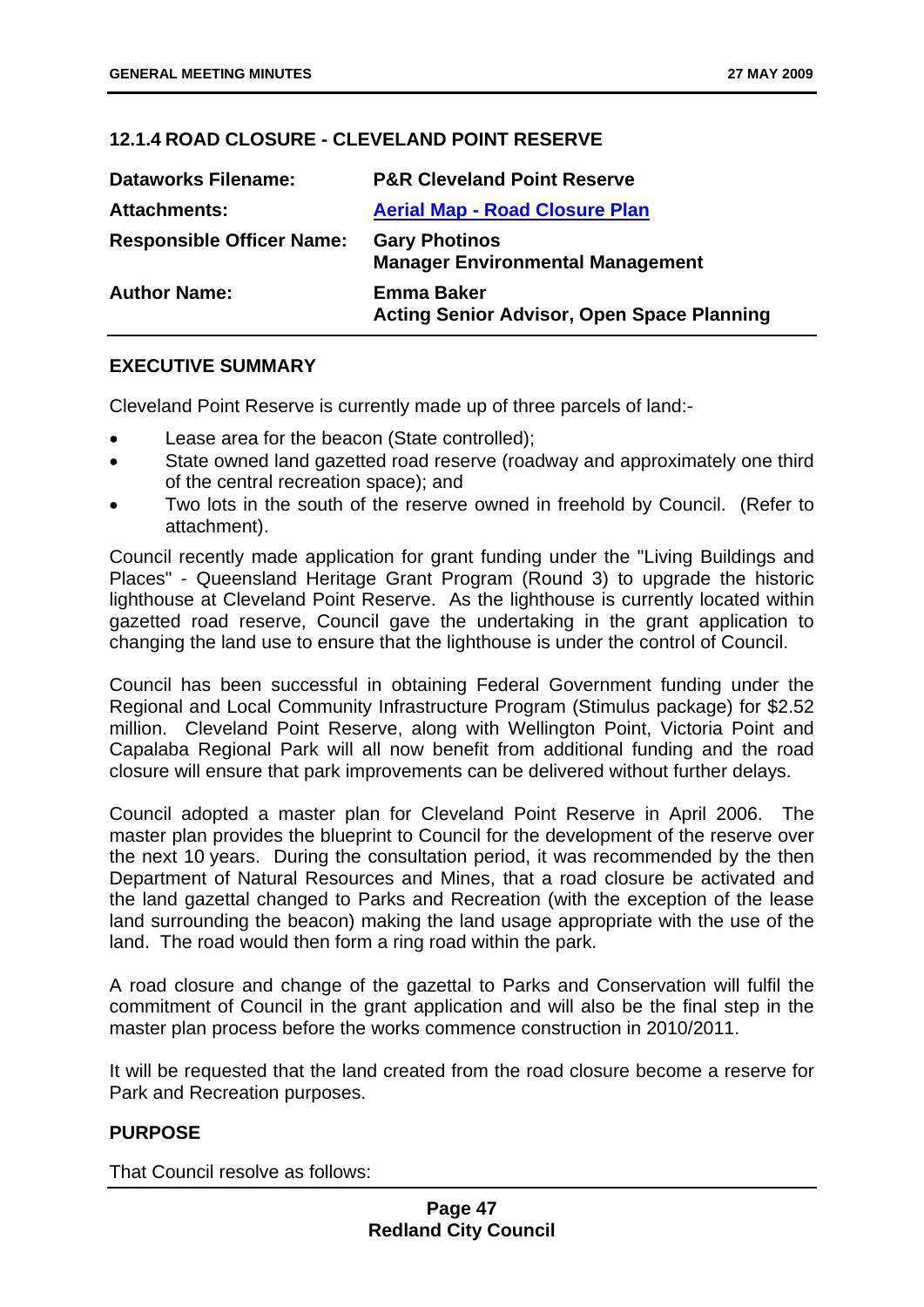- 1. To close the end of Shore Street North, Cleveland Point, north of the Lighthouse Restaurant, in the interest of consolidating land gazettal and asset management of the reserve under section 915 of the *Local Government Act 1993*;
- 2. To make application to the Department of Environment and Resources Management (DERM) under section 99 of the *Land Act 1994* for the permanent closure of part of Shore Street North; Cleveland Point and
- 3. That the land from this road closure be declared a Reserve for Park and Recreation Purposed, with Council accepting trusteeship of this land.

# **BACKGROUND**

# **ISSUES**

#### CLEVELAND POINT RESERVE MASTER PLAN

Council resolved, on 26 April 2006, to adopt the Cleveland Point Reserve Master plan. The master plan is currently scheduled in the 10 year capital works program for construction in 2010/2011. The detail design process has now commenced for the project.

The closure of the road and the transfer of the land to a Reserve for Parks and Recreation would be the final step in the master plan process before construction.

#### GRANT APPLICATION FOR LIGHTHOUSE

Council's Project Delivery Group recently applied for some funding to assist in the upcoming Conservation Works at the Cleveland Lighthouse located on the reserve.

The submission was under the "Living Buildings and Places" - Queensland Heritage Grant Program (Round 3).

As part of this submission the Council gave the undertaking that this project will also include the application process to the Department of Environment and Resource Management (DERM) to close that section of road and dedicate it as a reserve and appoint Council as trustee.

#### OUTDOOR DINING PERMIT

The Lighthouse Restaurant currently holds an outdoor dining permit on the section of road reserve adjacent to the Lighthouse Restaurant. This section of land is shown on the adopted master plan for Cleveland Point Reserve as public recreation space.

Should the road reserve be closed, and the area gazetted as Parks and Recreation, under Chapter 3, Part 1, Division 7 of the *Land Act 1994* the outdoor dining permit would be considered as a secondary use and thereby trigger the need for a Land Management Plan.

Council would be responsible for the development of a Land Management Plan for the secondary use. DERM would then need to consider whether it is an appropriate use of the land for the restaurant to be trustee over that portion of land.

# **Page 48 Redland City Council**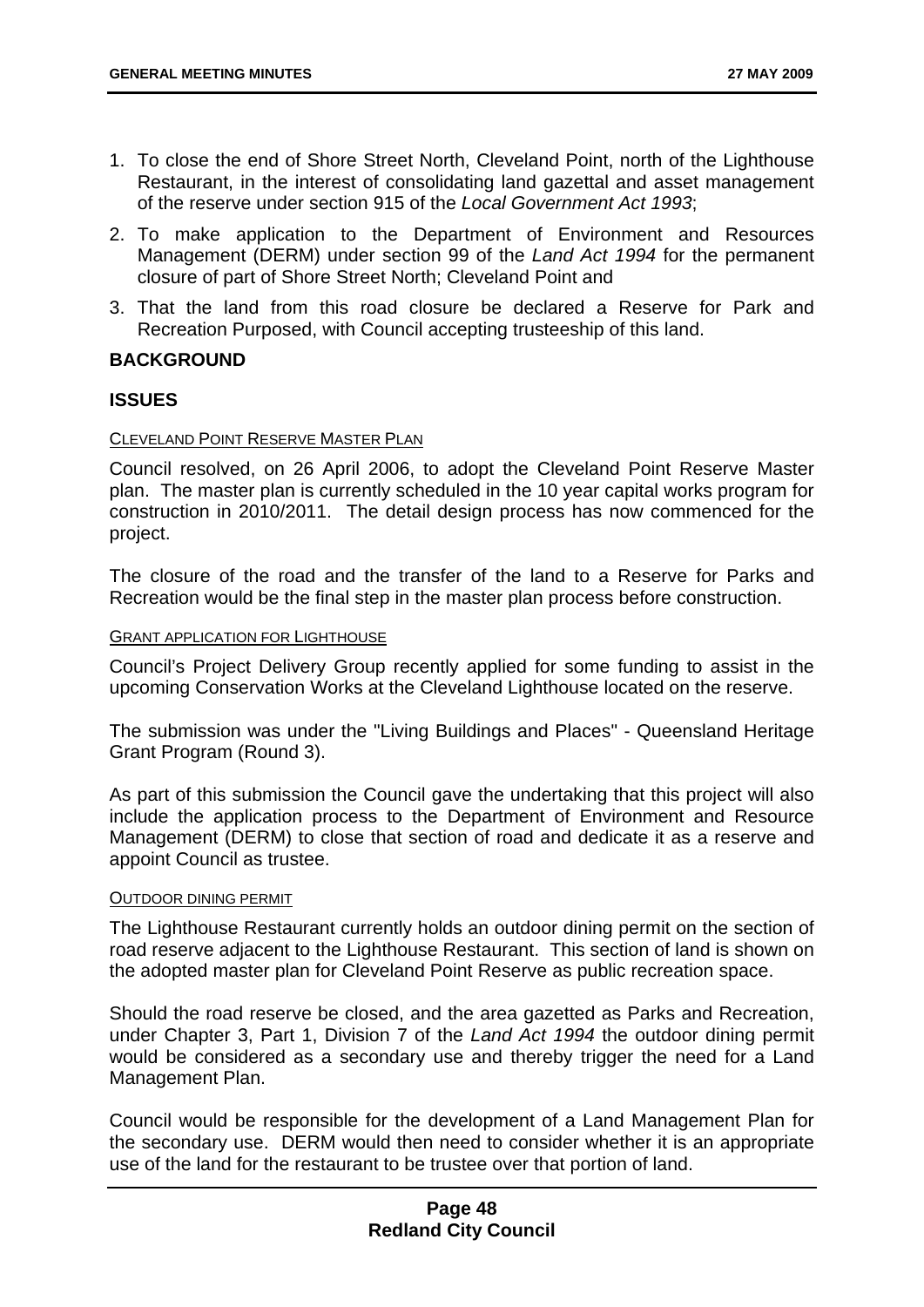DERM (previously the NRW) have advised that the Land Management Plan would not require the community consultation process required of Trustee Leasing provisions of the *Land Act 1994* (Chapter 3, Part 1, Division 7) as this was undertaken as part of the development of the master plan.

#### CONVERSION OF NORTHERN SECTION OF SHORE STREET NORTH TO RESERVE IN COUNCIL TRUSTEESHIP

Under section 99 of the *Land Act 1994*, Council can make an application for the permanent road closure of the northern section of Shore Street North, north of the Lighthouse Restaurant. It would be appropriate that Council request that the closed road be transferred to a Reserve for Parks and Recreation purposes in Council's trusteeship.

However, the permanent road closure application may take some time (up to 2 years) to take effect and therefore Council in the meantime can effect a limited closure of the road under the provisions of the *Local Government Act 1993* to allow for construction works or any other works to be undertaken in the interest of public safety. Actions under the *Local Government Act* will control the use of the road, while permanent road closure under the *Land Act 1994* changes the tenure of the land under which the road is constructed.

# **RELATIONSHIP TO CORPORATE PLAN**

The recommendation primarily supports Council's strategic priority to build safe, strong and self reliant communities with access to community services, infrastructure and opportunities for participation in community life.

# **FINANCIAL IMPLICATIONS**

It is estimated that the financial cost for undertaking the above actions is unlikely to exceed \$400. This includes the lodgement fee of \$150 and application fee of \$190. The other cost will be advertising of road closure under section 915 of the *Local Government Act*.

Council has been successful in obtaining Federal Government funding under the stimulus package for \$2.520 million as part of our Gateway to Moreton Bay application. Cleveland Point Reserve, along with Wellington Point and Victoria Point and Capalaba Regional Park which all form our Gateway Regional Parks will now be required to have these projects commenced within 6 months of receiving the funds. This application to close the road will greatly assist in the delivery of the Cleveland Point Master Plan on the ground.

# **PLANNING SCHEME IMPLICATIONS**

The Land Use Planning Group will need to be consulted as is considered that the outcome of recommendations in this report may result in possible amendments to the Redlands Planning Scheme. If the DERM approve the road closure, then mapping of the road will be required to be amended.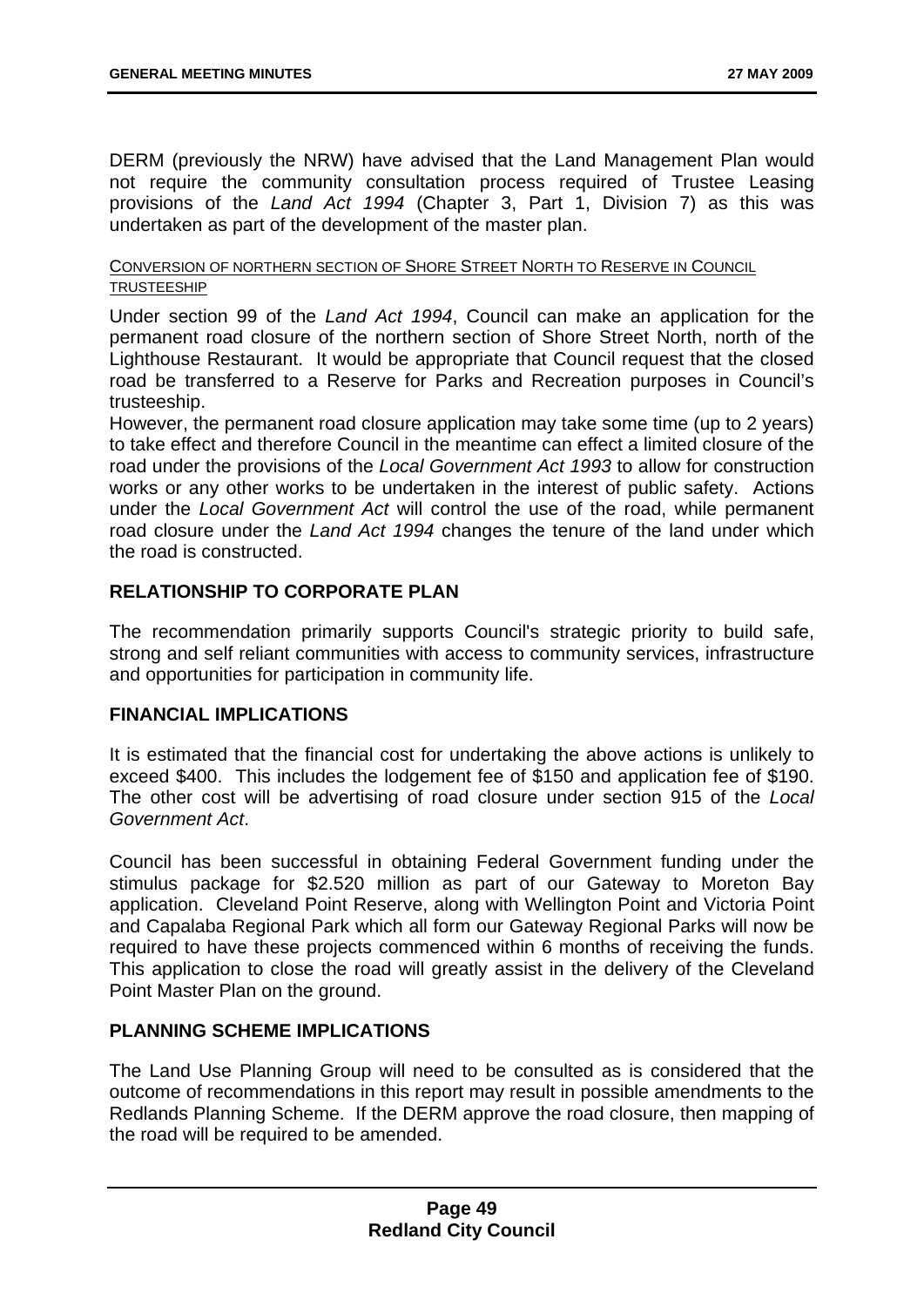# **CONSULTATION**

Consultation has occurred with Project Delivery Group and the DERM and there comments have been considered in the preparation of this report. In addition, the Infrastructure Planning Group has been consulted and support both the temporary and permanent road closures.

### **OPTIONS**

#### **PREFERRED**

That Council resolve as follows:

- 1. To make application to the Department of Environment and Resources Management under section 99 of the *Land Act 1994*, for the permanent closure of the northern part of Shore Street North, Cleveland Point, north of the Lighthouse Restaurant in order to:
	- a) bring the land tenure in line with the current land use;
	- b) ensure Council assets (the lighthouse) are located on land under the trustee of Council;
	- c) that the land from this road closure be declared a Reserve for Park and Recreation purposes with Council accepting trusteeship of this land;
- 2. To close the northern part of Shore Street North, Cleveland Point, north of the Lighthouse Restaurant by public notice under section 915,"Limited Closure of Roads by Local Government", of the *Local Government Act 1993*, to all traffic during any construction works or any other temporary works; and
- 3. That the Chief Executive Officer be the delegated authority to sign all associated documentation.

### **ALTERNATIVE**

That Council resolve to defer this matter pending the provision of any additional information that may be required to make a decision.

### **OFFICER'S/COMMITTEE RECOMMENDATION/ COUNCIL RESOLUTION**

| Moved by:    | Cr Ogilvie        |
|--------------|-------------------|
| Seconded by: | <b>Cr Elliott</b> |

### **That Council resolve as follows:**

**1. To make application to the Department of Environment and Resources Management under section 99 of the** *Land Act 1994***, for the permanent closure of the northern part of Shore Street North, Cleveland Point, north of the Lighthouse Restaurant in order:**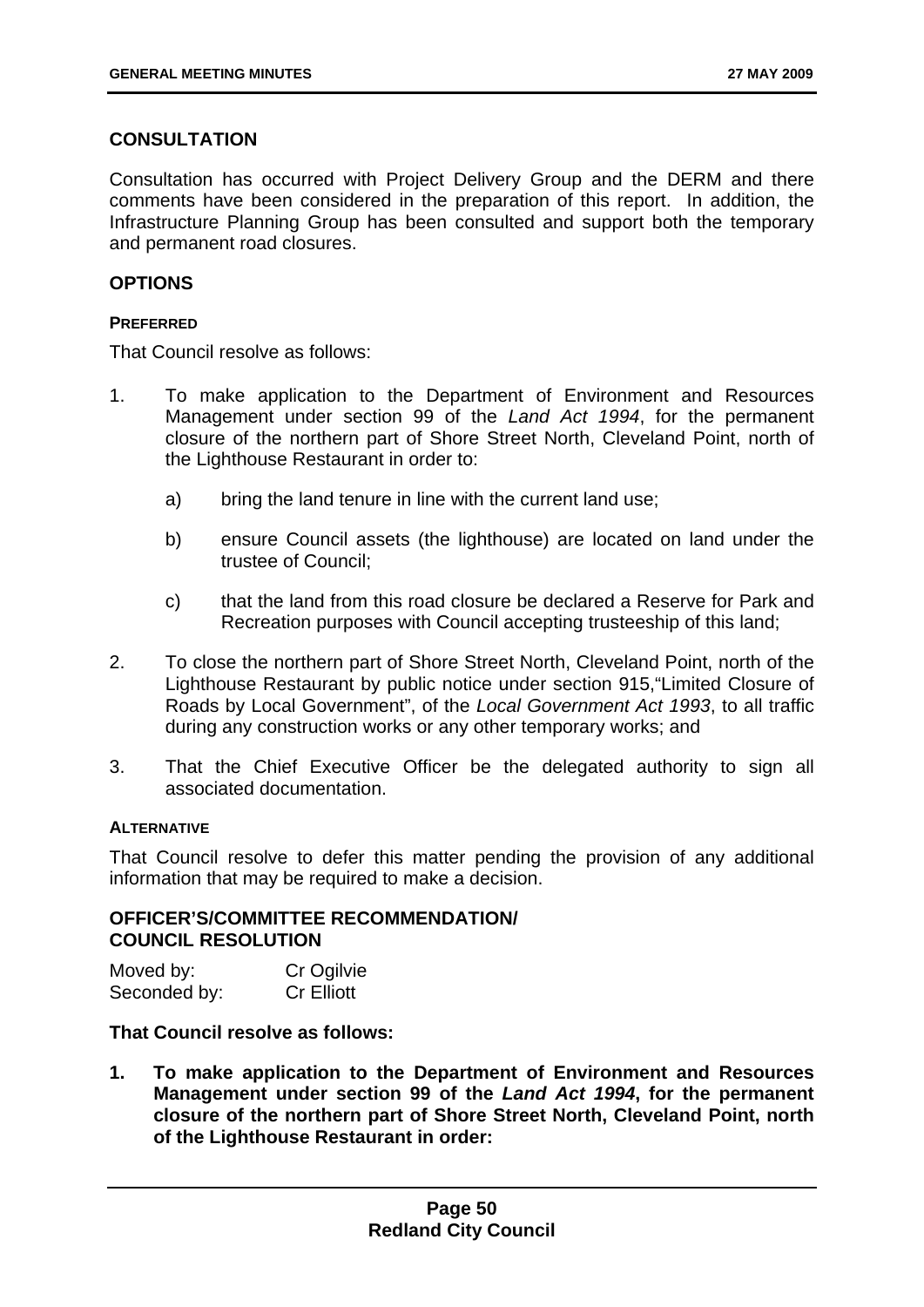- **a) To bring the land tenure in line with the current land use;**
- **b) to ensure Council assets (the lighthouse) are located on land under the trustee of Council;**
- **c) that the land from this road closure be declared a Reserve for Park and Recreation purposes with Council accepting trusteeship of this land;**
- **2. To close the northern part of Shore Street North, Cleveland Point, north of the Lighthouse Restaurant by public notice under section 915,"Limited Closure of Roads by Local Government", of the** *Local Government Act 1993***, to all traffic during any construction works or any other temporary works; and**
- **3. That the Chief Executive Officer be the delegated authority to sign all associated documentation.**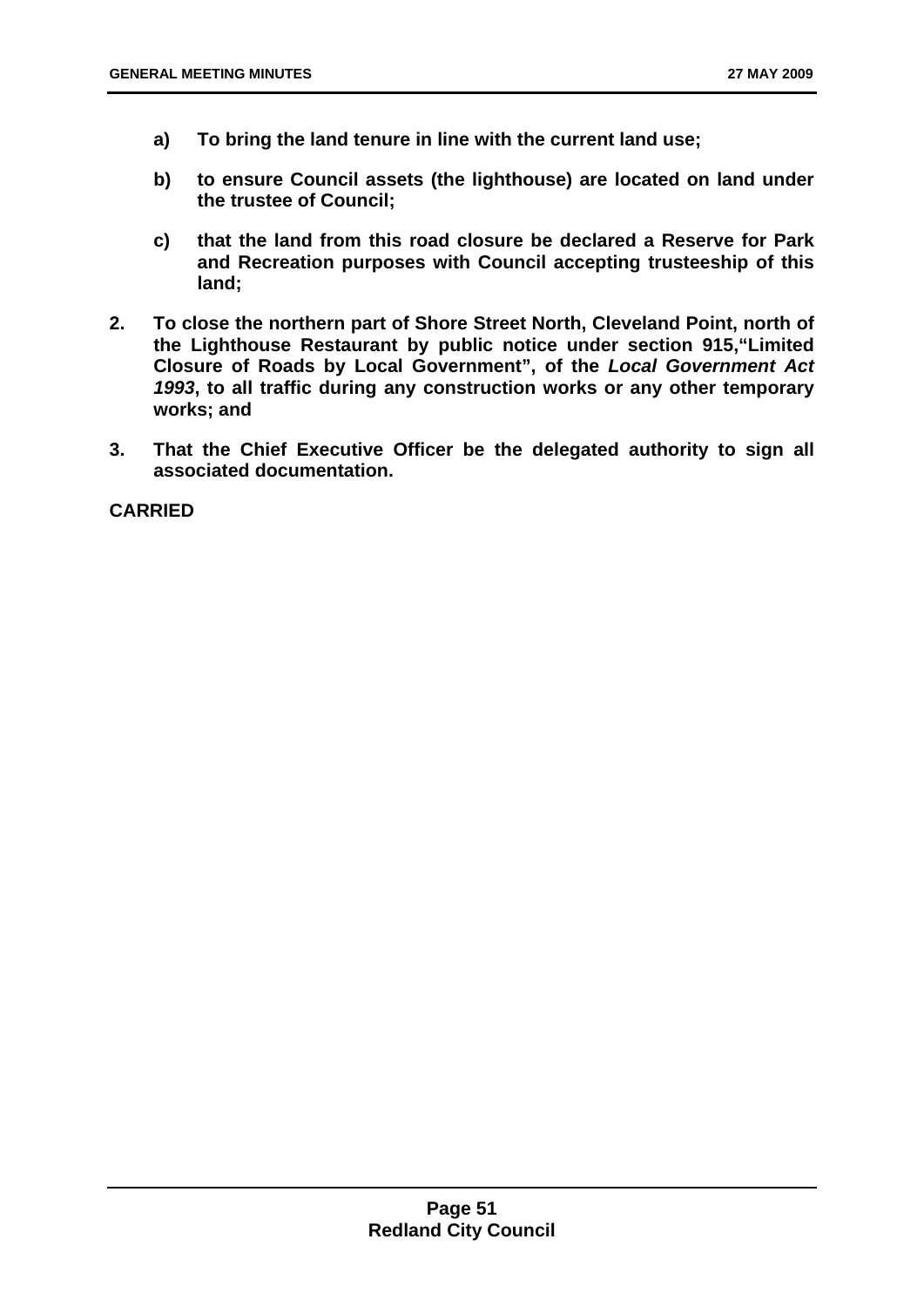# **12.1.5 SEQ REGIONAL CARBON OFFSET INITIATIVE**

| <b>Dataworks Filename:</b>       | <b>EM Agreements - Offsets</b>                                        |
|----------------------------------|-----------------------------------------------------------------------|
| <b>Attachments:</b>              | <b>Assessment Criteria</b><br><b>Aerial Map - Bunker Road</b>         |
| <b>Responsible Officer Name:</b> | <b>Gary Photinos</b><br><b>Manager, Environmental Management</b>      |
| <b>Author Name:</b>              | <b>Melanie Rippon</b><br><b>Support Officer - Natural Environment</b> |

# **EXECUTIVE SUMMARY**

The South East Queensland (SEQ) Regional Carbon Sink Taskforce, initiated by the SEQ Council of Mayors, is charged with trialling a number of sites across SEQ for carbon offset tree planting and counting carbon sequestration. The aim is to develop an accredited regional carbon offset framework by which all SEQ Councils can officially offset their greenhouse gas emissions. Redland City Council has been actively involved in this process to date and have assisted by identifying a number of suitable Redland sites for offset planting, as have other SEQ councils.

Council officers have scoped and assessed potential trial sites for offset planting using the draft SEQ Regional Carbon Sink Criteria. One site has been identified as suitable for trial planting in the Redlands. Formal approval is sought to from Council to participate in the regional carbon offset initiative and commence this process by trialling carbon sequestration through revegetation of the selected site.

# **PURPOSE**

The purpose of this report is to seek Council approval for formal participation of Redland City Council in the regional carbon offset initiative and the nomination of suitable offset sites for tree planting as they become available. Approval is also sought for the Chief Executive Officer to be delegated authority to approve future identified suitable sites.

# **BACKGROUND**

- 29 August 2007 Council resolved to participate in the regional carbon sink and look for opportunities for a locally tailored scheme.
- The Environment Policy (POL  $-$  2644) states that Council is committed to reducing greenhouse gases emitted by Council and the community.
- October 2008 SEQ Regional Carbon Sink Taskforce was initiated by the Council of Mayors. Their charge is to develop a carbon sink proposal for SEQ and an arrangement whereby councils can officially offset their greenhouse gases.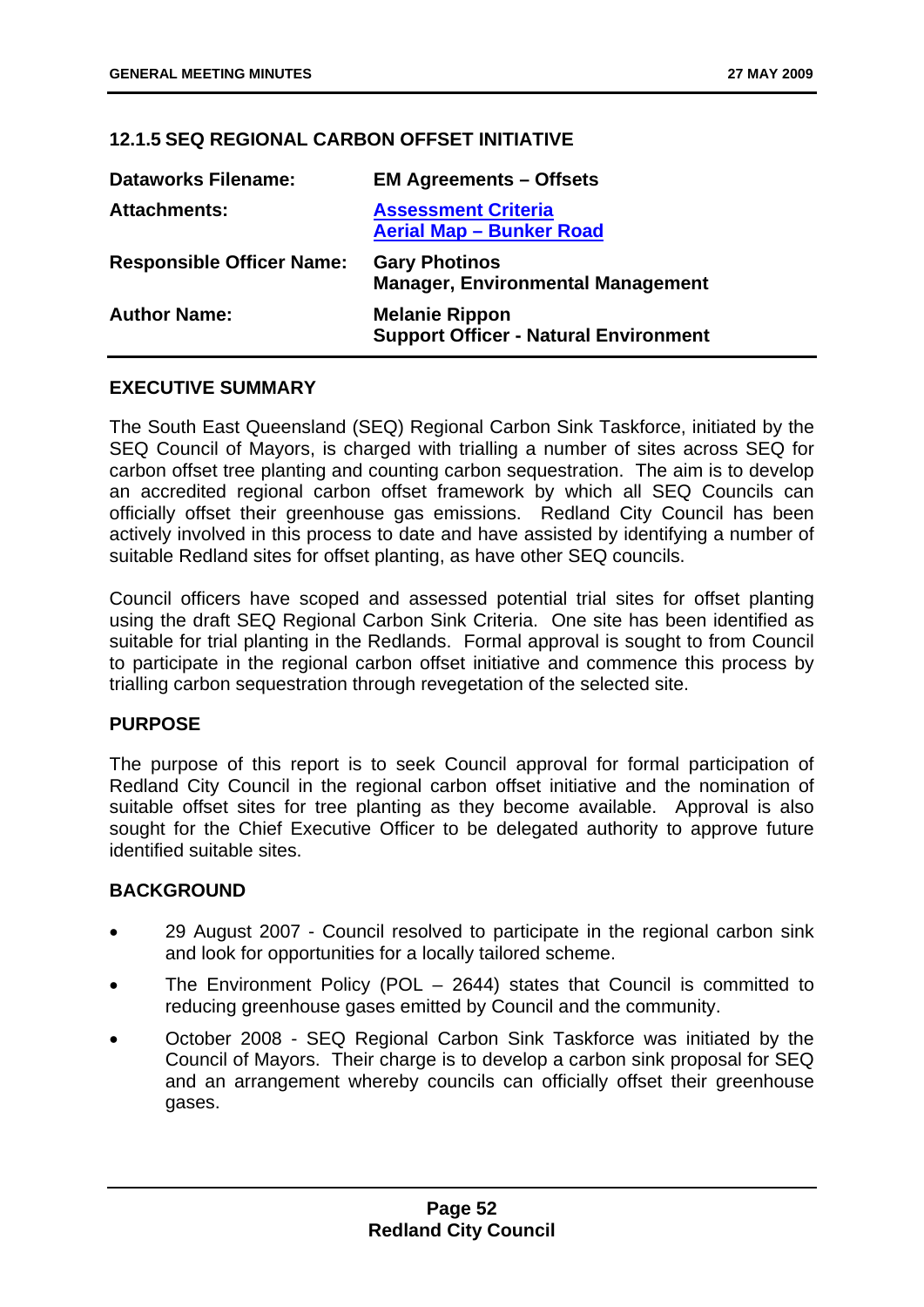- April 2009 Taskforce resolved to trial a number of suitable and Kyoto compliant sites for tree planting and count the carbon sequestered from these sites.
- March/April 2009 Council officers assessed a number of potential sites across the city using the draft Regional Carbon Sink Criteria and a preferred site was identified.

### **ISSUES**

#### CARBON OFFSETTING

Tree planting is recognised as an effective method of carbon sequestration. The Australian Government ratified the Kyoto Protocol in March 2008 and subsequently released the Carbon Pollution Reduction Scheme White Paper in December 2008. In line with these developments, the SEQ Council of Mayors established the Regional Carbon Sink Taskforce to address carbon reduction targets across SEQ.

The Taskforce contains representatives from all SEQ Councils and is chaired by Mayor, Melva Hobson. Redlands has been actively involved in the Taskforce to date. Considering this high level of participation, withdrawal of support and the availability of future offset sites at this stage would be highly undesirable.

The Carbon Pollution Reduction Scheme imposes greater energy efficiency practices on organisations by setting a price for carbon emissions. Carbon sequestration, through tree planting, is only viewed as a voluntary mitigation method under the Scheme at this stage. However, the voluntary approach for the SEQ Regional Carbon Sink, is to demonstrate leadership by SEQ Councils to offsets greenhouse gas emissions. The revegetation of the proposed site serves a dual purpose of both offsetting and planned restoration of an ecologically significant site.

### TRIAL SITES

The Taskforce resolved initially to trial small scale tree planting at various sites across SEQ Councils. The intention of the trial is to identify and resolve any carbon accounting or other issues that may occur in future large scale offset plantings. Suitable sites are required to meet the SEQ Regional Carbon Sink Criteria (see attachment), which are Kyoto compliant. From these trials an official SEQ carbon offset framework will be developed for future tree planting.

Accordingly, RCC identified and assessed a number of potential sites that could be suitable for offset planting. The sites are relatively small and have deliberately targeted areas that satisfy requirements of both carbon offsetting and planned biodiversity conservation projects. The core carbon sink criteria are:

Was the land clear of forest as at 31 December 1989?

- Can the site be used to create a forest of trees with a potential height of at least 2 metres and a crown cover of at least 20%?
- Can the site be used to create patches greater than 0.2ha with a minimum width of 10 metres?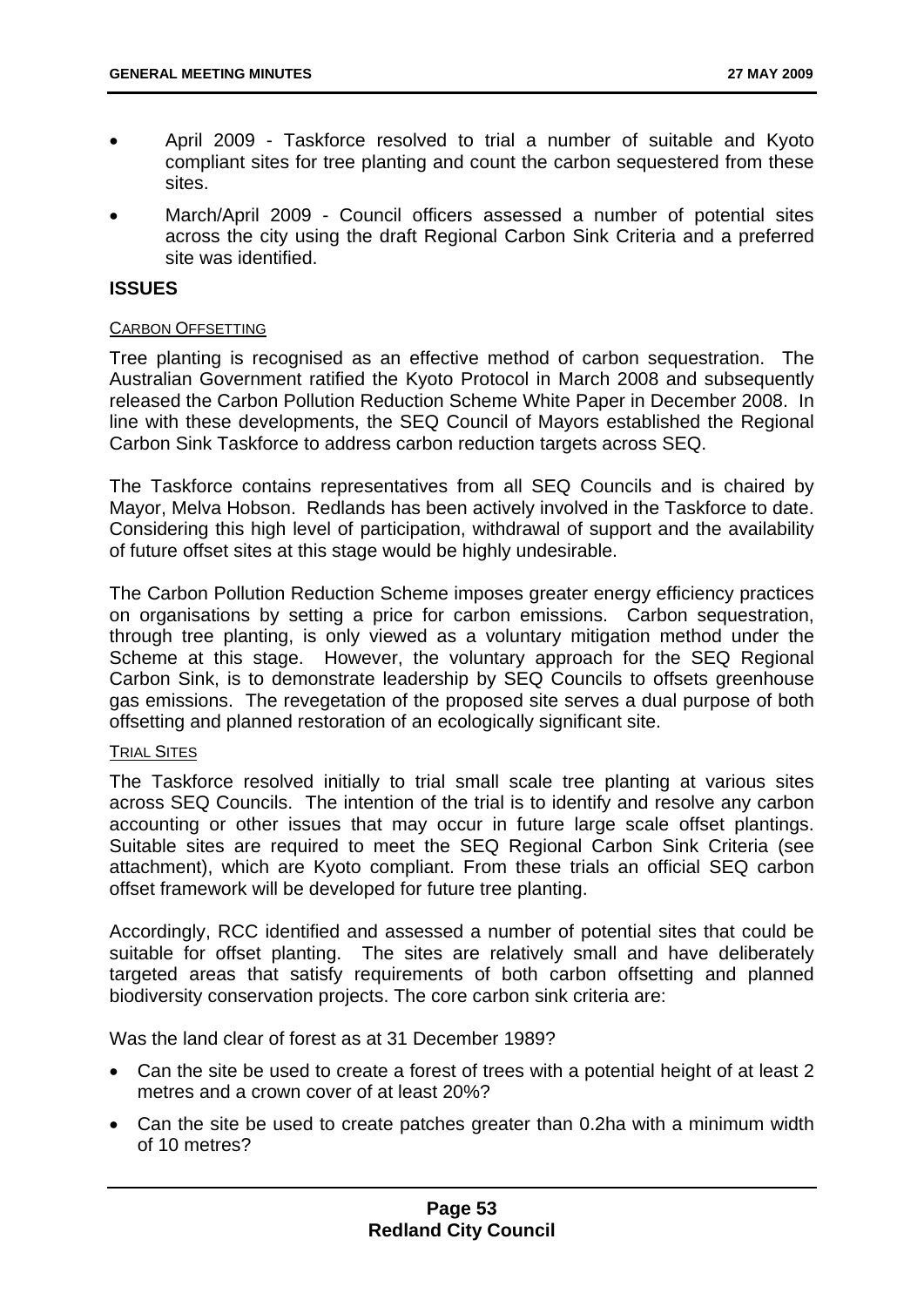- Can the plantings on the site be established by direct human inducement methods, i.e. planting, direct seeding or assisted regeneration from natural seed sources? What is the availability of local suitable plant stock?
- Could an agreement be established over the site to manage it as a carbon sink for 100 years?
- If on private land, does the person wanting to be involved in the SEQ RCS have ownership of the relevant carbon sequestration rights and ownership of the land on which the sequestered carbon resides and ownership of the right to all carbon sequestered on that land, or other contractual legal arrangement that establishes secure ownership of the sequestered carbon?

#### SITE ASSESSMENT

Trial sites across SEQ are being assessed using the SEQ Regional Carbon Sink Criteria (see attachment). Over 10 sites were identified as potentially suitable in the Redlands. Thorough assessment has resulted in 141 Bunker Road, Victoria Point (Lot 3 on RP 907141) being selected as the preferred site for replanting (see attachment). The Council of Mayors has since given approval of the site to be used in the trial.

# **RELATIONSHIP TO CORPORATE PLAN**

The recommendation primarily supports Council's strategic priority to ensure the enhancement of biodiversity including koala habitat, bushland, greenspace, waterways, catchments, air and coastal ecosystems in recognition of our unique location on Moreton Bay.

### **FINANCIAL IMPLICATIONS**

There will be financial implications for future offset plantings. Council will be required to clearly identify expenditure for all offset areas through creation of specific job numbers within the Parks and Conservation Unit. In the short term, the planting of the selected site will cost up to \$20,000 and will be funded from the Environment Charge.

# **PLANNING SCHEME IMPLICATIONS**

The Land Use Planning Group was consulted and it is considered that the outcome of recommendations in this report will not require any amendments to the Redlands Planning Scheme.

### **CONSULTATION**

Consultation has occurred between Environmental Management, Parks & Conservation, Land Use Planning, Brisbane City Council and the SEQ Council of Mayors. There is agreement between stakeholders that the identified trial site is suitable for carbon offset planting.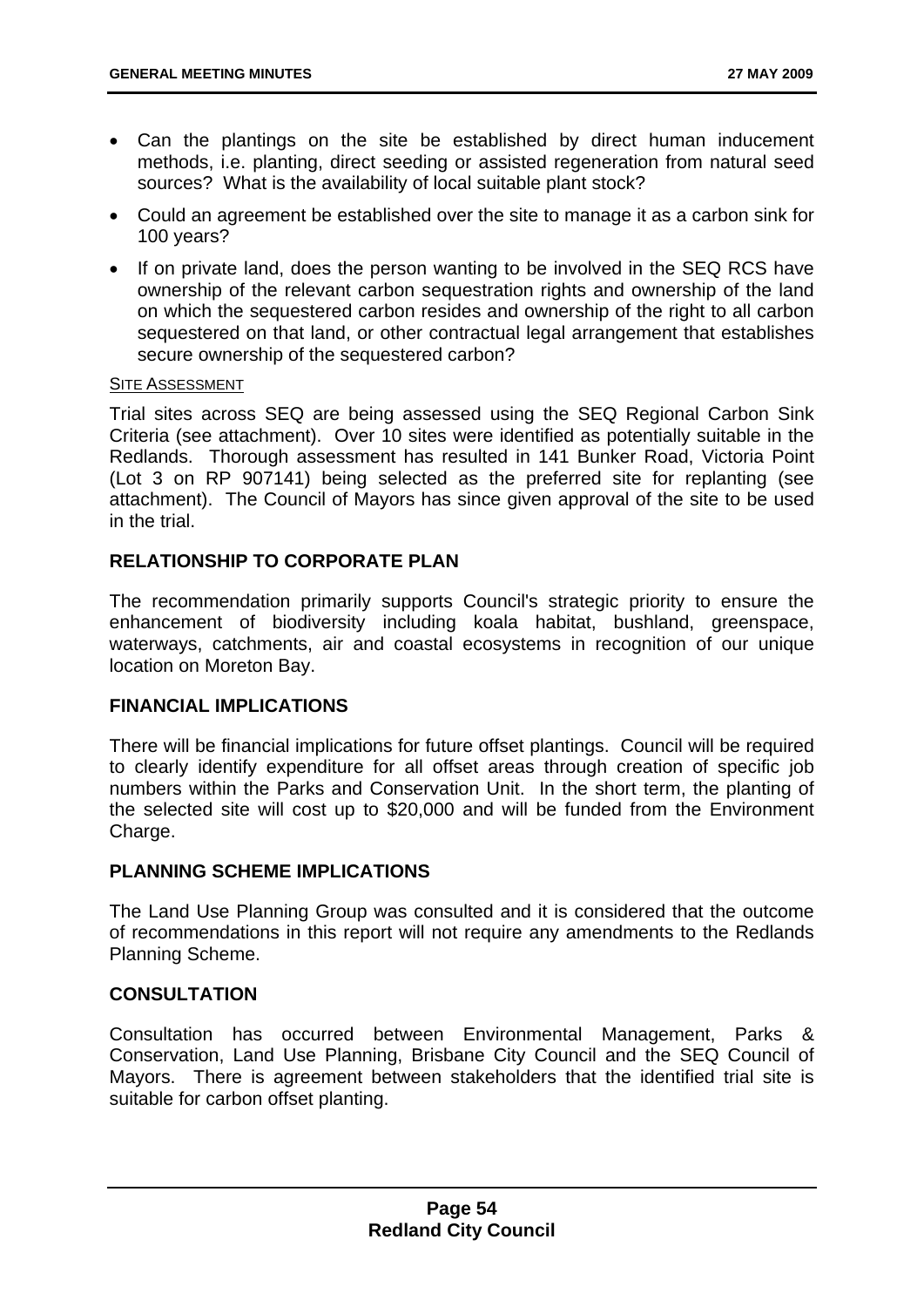# **OPTIONS**

#### **PREFERRED**

That Council resolve as follows:

- 1. To continue to formally participate in the Council of Mayors Regional Carbon Sink Taskforce and the regional carbon offset initiative by nominating suitable offset sites for tree planting as they become available;
- 2. To formally endorse 141 Bunker Road, Victoria Point situated at Lot 3 on RP 907141 as a carbon offset site and the first site to be trialed in SEQ; and
- 3. To delegate authority to the Chief Executive Officer to nominate future sites for offset planting to the Council of Mayors Taskforce, where they have been assessed as suitable using the SEQ Regional Carbon Sink Criteria.

### **ALTERNATIVE**

That Council resolve as follows:

- 1. To continue to formally participate in Council of Mayor's Regional Carbon Sink Taskforce and the regional carbon offset initiative by nominating suitable offset sites for tree planting as they become available; and
- 2. To formally endorse 141 Bunker Road, Victoria Point situated at Lot 3 on RP 907141 as a carbon offset site and the first site to be trialed in SEQ.

# **OFFICER'S/COMMITTEE RECOMMENDATION/ COUNCIL RESOLUTION**

| Moved by:    | <b>Cr Bowler</b> |
|--------------|------------------|
| Seconded by: | Cr Boglary       |

### **That Council resolve as follows:**

- **1. To continue to formally participate in the Council of Mayors Regional Carbon Sink Taskforce and the regional carbon offset initiative by nominating suitable offset sites for tree planting as they become available;**
- **2. To formally endorse 141 Bunker Road, Victoria Point situated at Lot 3 on RP 907141 as a carbon offset site and the first site to be trialed in SEQ; and**
- **3. To delegate authority to the Chief Executive Officer, to nominate future sites for offset planting to the Council of Mayors Taskforce, where they have been assessed as suitable using the SEQ Regional Carbon Sink Criteria.**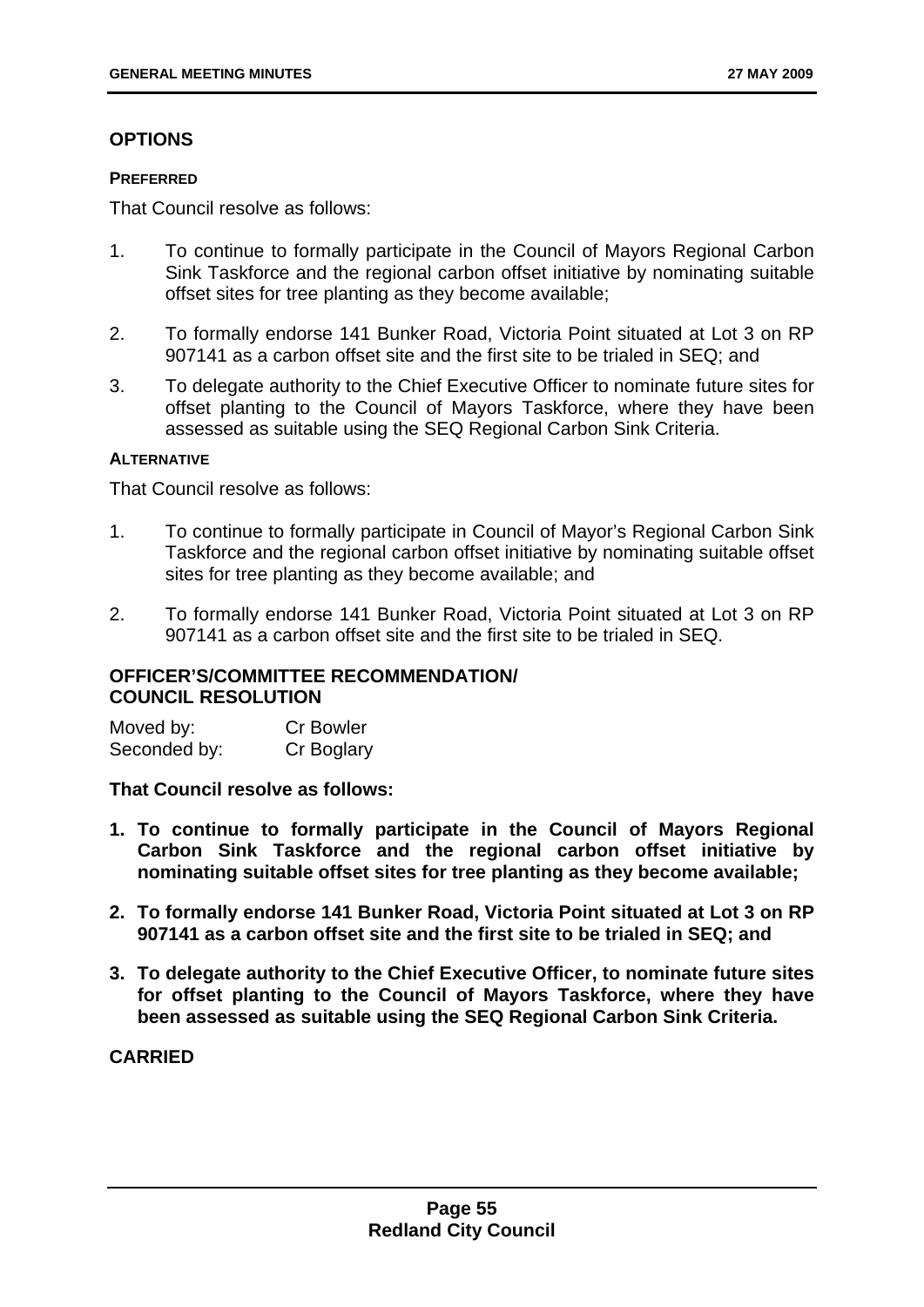# **12.1.6 GENERAL BUSINESS ITEM - REDLANDS BUSINESS PARK**

Cr Elliott flagged that he would be moving a motion at the General Meeting on 27 May 2009, that the application for a Structure Plan with respect to the Redlands Business Park, currently code assessable, be reassessed as self-certifiable in order to expedite the process.

# **COMMITTEE RECOMMENDATION/ COUNCIL RESOLUTION**

| Moved by:    | Cr Ogilvie        |
|--------------|-------------------|
| Seconded by: | <b>Cr Elliott</b> |

**That the general business item be noted.**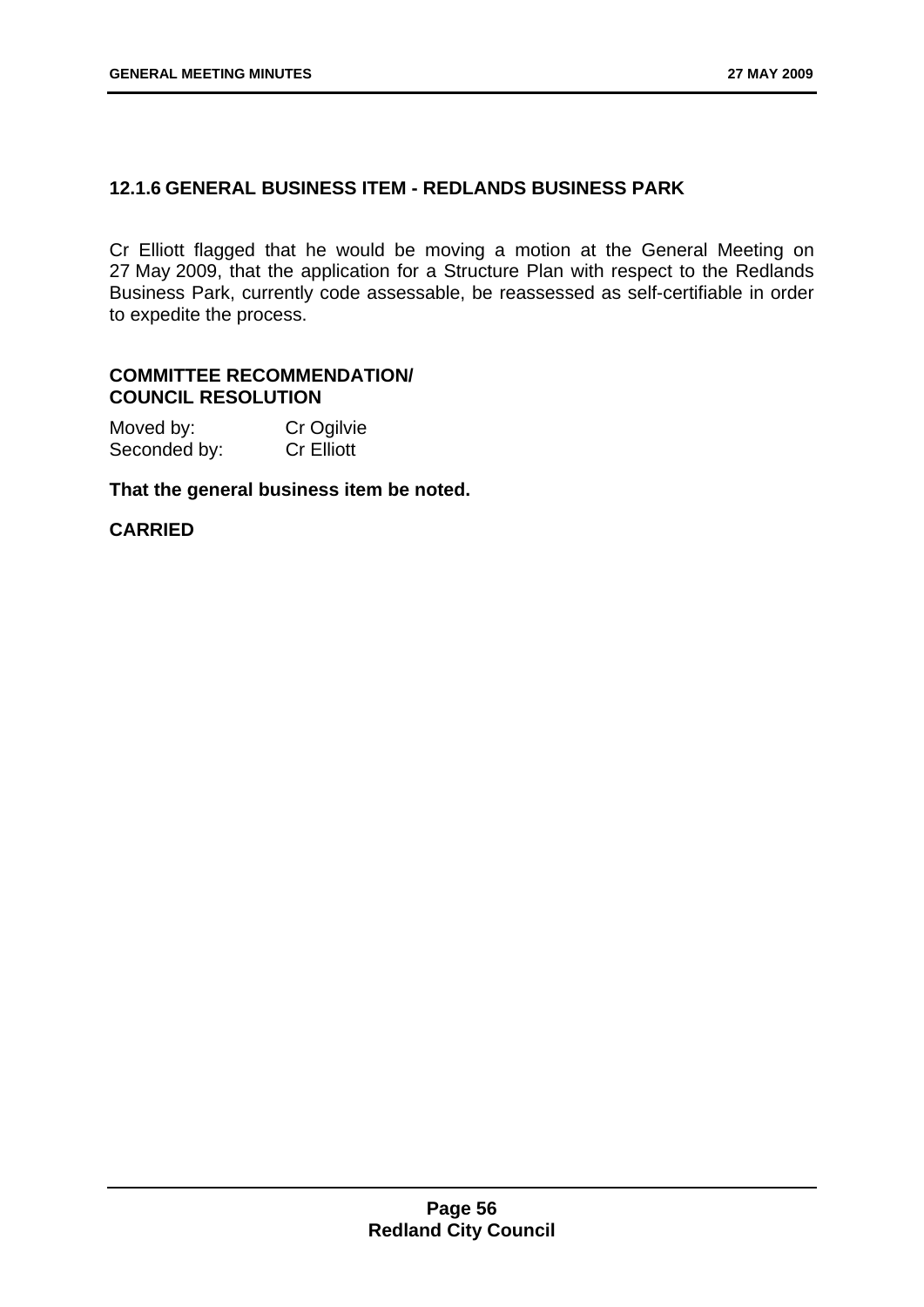# **12.1.7 DRAFT REDLANDS WATERWAY RECOVERY REPORT**

| <b>Dataworks Filename:</b>       | <b>EM Local Waterway Health Report Card</b>                     |
|----------------------------------|-----------------------------------------------------------------|
| <b>Attachments:</b>              | <b>Draft Redlands Waterway Recovery Report</b>                  |
| <b>Responsible Officer Name:</b> | <b>Gary Photinos</b><br><b>Manager Environmental Management</b> |
| <b>Author Name:</b>              | <b>Katrina Udell</b><br><b>Adviser Waterways</b>                |

# **EXECUTIVE SUMMARY**

Council has been gathering water quality data across the City monthly since 2004, and in partnership with the EPA for several years prior to this. To date the data has not been analysed or reported to the public since the EPA and Council partnership ended. Various studies and plans have been completed by Council over the past 6 years, which also contain data that was not made publicly available, including a State of the Creeks Survey, Pollutant Export Modelling, a Fish and Water-bugs assessment and Soil Type Mapping.

The Environmental Protection Unit is developing a new initiative to bring this data together to illustrate the condition of the *mainland* waterways, and to track improvements in waterway health brought about by Council management, rehabilitation and protection actions.

The Redlands Waterway Recovery Report brings together water quality data, fish and water bug data and management and protection priorities in a State of the Environment-style indicator analysis to present a snapshot of the condition of the creeks.

The reporting is on a catchment-by-catchment basis, and provides more detailed, local-scale data than the regionally-focussed Healthy Waterways Ecosystem Health Monitoring Program (EHMP) Report Card. The Recovery Report is planned for release in mid-September 2009, approximately one month before the EHMP Report Card.

The draft report is being presented to Council for endorsement for public release.

# **PURPOSE**

To seek Council endorsement of the draft Redlands Waterway Recovery Report for public release in September 2009.

# **BACKGROUND**

1. In 2006, the concept of developing local waterway health report cards in a similar fashion to the Healthy Waterways Ecosystem Health Monitoring Program (EHMP) Report Card, was raised at a partnership Steering Committee meeting. A number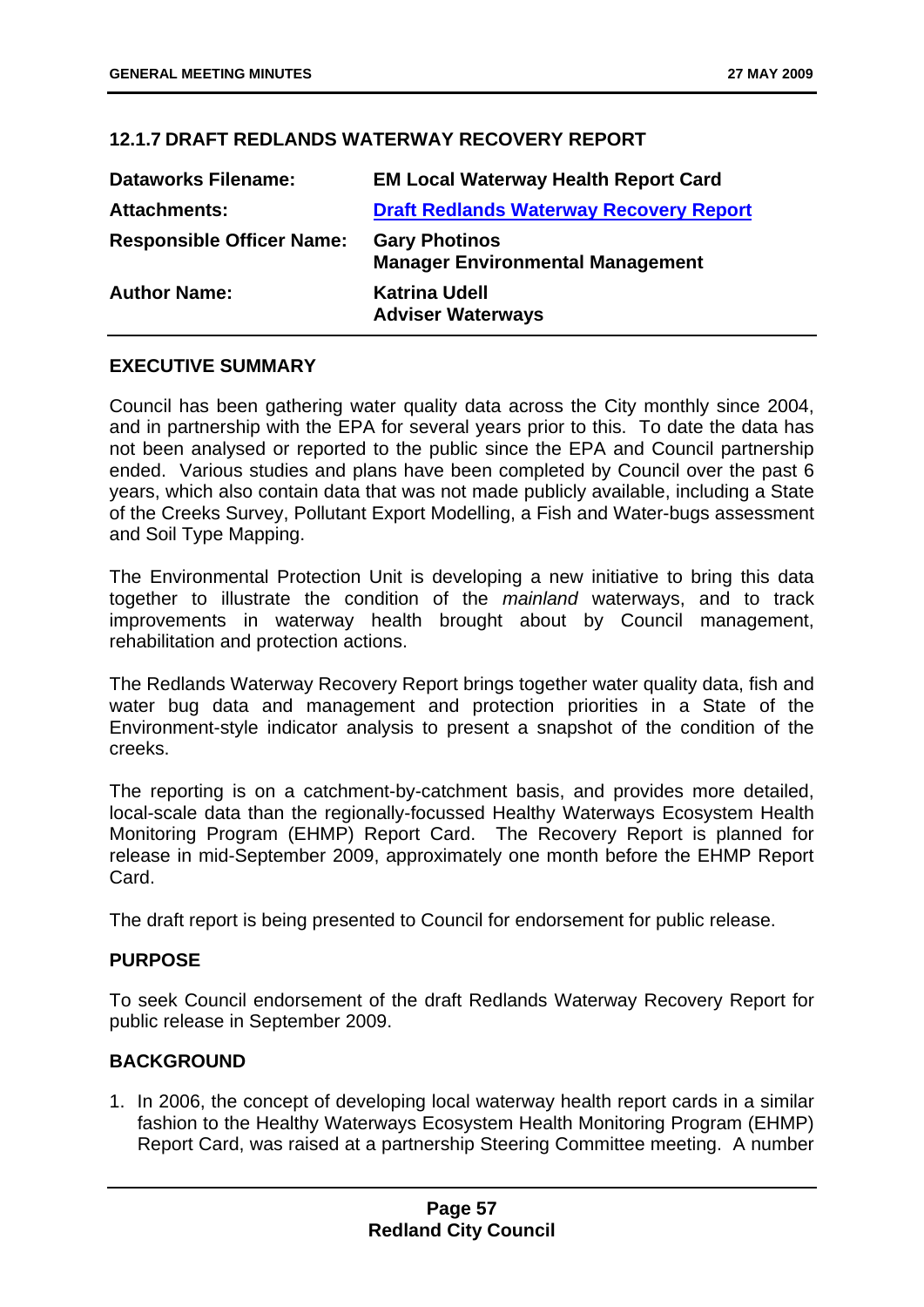of Councils, including Redlands, indicated their intention to begin developing a local report.

- 2. Council resolved to implement the actions listed in the Health Waterways Strategy 2008-2012 at the General Meeting on 26 September 2007. The strategy broadly covers commitments to improving water quality in Moreton Bay and actions include raising community awareness, identifying and protecting important riparian land, assessing loads and on-going rehabilitation.
- 3. Up to this point, it was envisaged that reporting on waterway health would be based on launching a new monitoring program based on the Healthy Waterways Ecosystem Health Monitoring Program (EHMP). However, after the release of the State of the Environment report in April 2008, the Environmental Protection Unit decided that the recovery report should focus on developing a status report based on information that Council was already gathering.
- 4. Council's Corporate Environment Policy was approved at the General Meeting on 27 August 2008. Developing the Redlands Waterway Recovery Report will be contributing to fulfilling the following commitments:
	- (a) **2 –** Halt and then reverse the declining trend in the health of Redlands waterways and Moreton Bay, returning the native fish and macroinvertebrates to our (freshwater) waterways;
	- (b) **10** Monitor and report on Council's sustainability and environmental performance, and strive for best practice environmental management and performance standards in all operations and activities**;**
	- (c) **11** Provide public reporting on the state of the environment in Redland City; through this reporting, establish targets for the sustainable use and management of natural resources and track progress toward sustainability using indicators and ratings.

# **ISSUES**

### Current health of the waterways

The Healthy Waterways Ecosystem Health Monitoring Program (EHMP) Report Card has rated the ecosystem health of Redlands Freshwater catchments as an 'F' rating for the past 4 years (2005-2008). This is based on seven sites across four of the twelve mainland catchments – Eprapah (2 sites), Hilliards (2), Tingalpa (2) and Moogurrapum (1).

In contrast to this, Council commissioned a 'State of the Creeks' project in 2007 which rated the overall health of the waterways as Moderate, or 'C'. The project undertook a detailed assessment of the condition of the waterways based on existing water quality and waterway planning data that Council had gathered over the years. The report found that, when defined by sub-catchment, Serpentine, Upper Tingalpa and Hilliards Creek catchments have the highest environmental value, whilst Southern Redland Bay, Thornlands and Lower Tingalpa Creek have the lowest environmental value.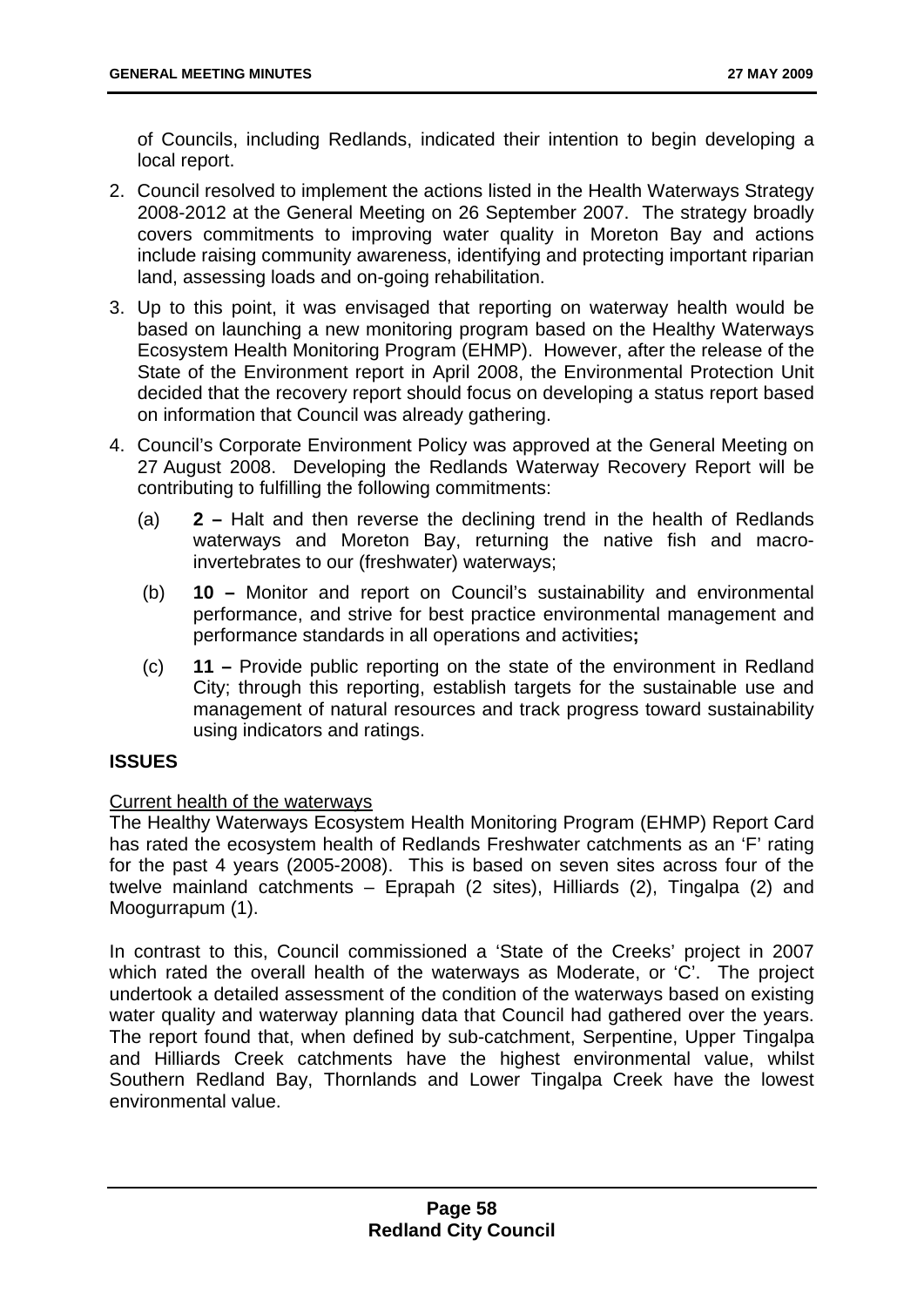EHMP issues

The EHMP functions at a regional level, comparing ecosystem health of the waterways across south east Queensland. The results of the monitoring program are standardised and averaged across the City. Using methods developed in large SEQ river catchments, the EHMP report card:

- assesses the broad ecosystem responses across the region to natural pressures and human activities;
- allows management bodies to evaluate and communicate overall ecosystem and community benefits from investment in environmental protection actions; and
- provides managers and researchers with feedback required to target investment in management of SEQ's catchments, estuaries, and Moreton Bay.

However, the EHMP report card:

- does not provide catchment-by-catchment analysis of ecosystem health (as it uses a standardised score across the entire catchment);
- does not provide catchment-by-catchment priorities and direction for improving waterway health through management, protection and rehabilitation actions;
- does not have sufficient resolution to be sensitive to improvements in waterway health that result directly from management actions at a catchment scale;
- is not sensitive to rain event and temporal changes in ecosystem health as monitoring is only carried out in Autumn and Spring.

By comparison, the Redlands Waterway Recovery Report (Recovery Report) will be more useful to Council as it does:

- provide a catchment-by-catchment snapshot of the condition based on monthly (possibly quarterly in future) water quality data, twice-yearly fish and water-bug data, event monitoring for nutrients and sediment, and detailed analysis of management, protection and rehabilitation priorities;
- allow Council to prioritise protection, planning and management actions by catchment and target objectives relevant to particular indicators;
- provide a sensitive tool to track recovery resulting from management Council puts in place to resolve waterway health problems, and efforts to protect and enhance our waterways; and
- increase community awareness to the concepts of interconnectedness of actions in the catchment and effects on water quality, as well as the condition of the catchments that they live, work and play in.

### Publication timing and frequency

The Recovery Report is to be produced in-house by the Environmental Management Group and Corporate Communications Team and published on-line and hard-copy.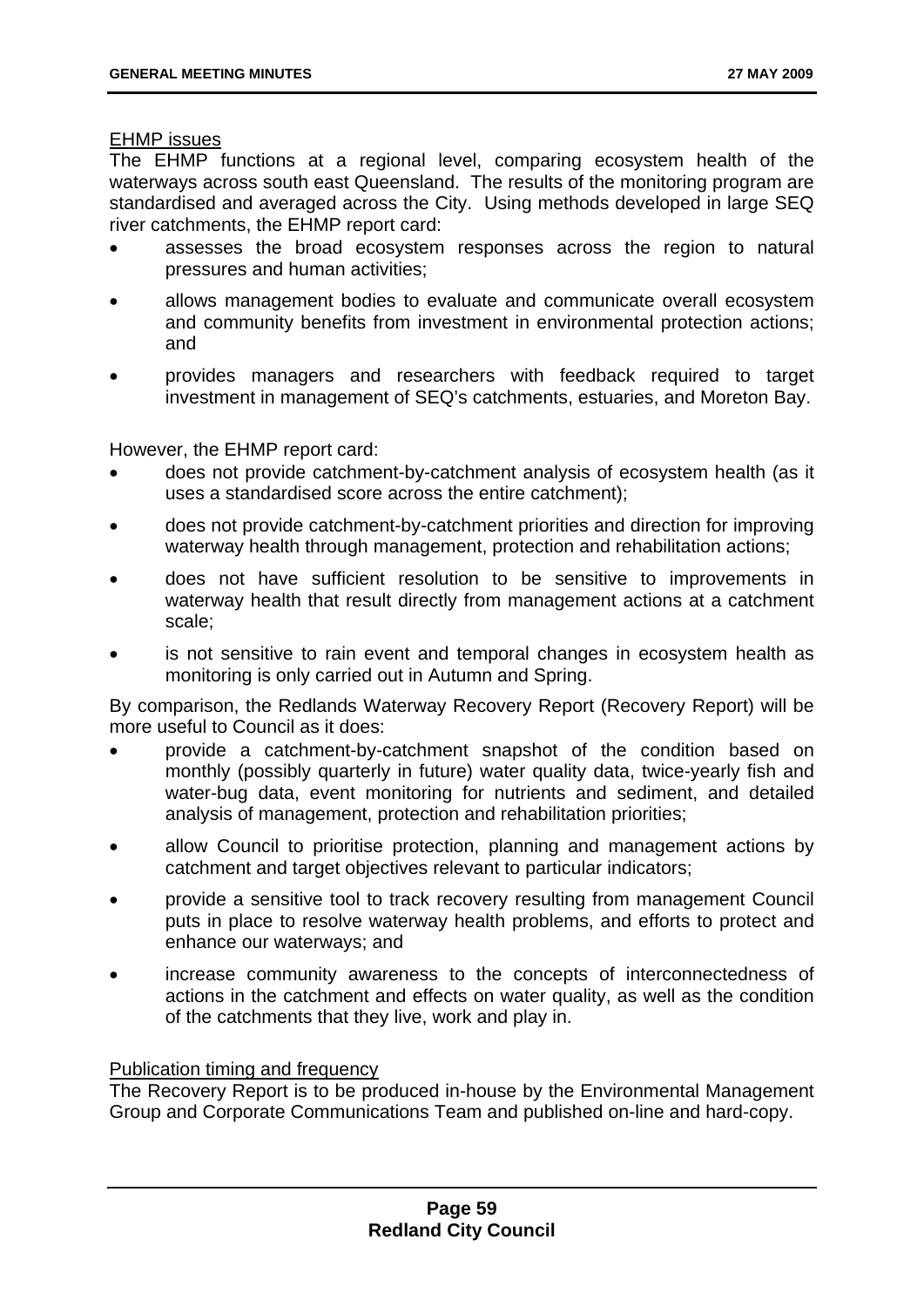The report is planned to be released in mid-September 2009, approximately one month before the EHMP Report Card. This will allow the community to be informed about and understand the local-scale waterway health issues prior to seeing the Citywide EHMP rating.

The Recovery Report will be published every year from 2009.

### Relationship to SoE reporting

The Recovery Report is an indicator-based analysis of waterway condition similar to but more detailed than the treatment of waterways in the State of Environment reporting. Annual Recovery Reports inform the development of the State of Environment report in the following year.

# **RELATIONSHIP TO CORPORATE PLAN**

The recommendation primarily supports Council's strategic priority to ensure the enhancement of biodiversity including koala habitat, bushland, greenspace, waterways, catchments, air and coastal ecosystems in recognition of our unique location on Moreton Bay.

# **FINANCIAL IMPLICATIONS**

There are no direct financial implications as the report is produced in-house. Budget for publication in the 2009/10 financial year is included in existing budget proposals. The report may influence the setting of priorities for expenditure of existing waterway management budgets, but does not specify any new budget for new projects. However, the report does describe the work (just) approved for the budget year in which it is produced.

# **PLANNING SCHEME IMPLICATIONS**

The Land Use Planning Group was consulted and it is considered that the outcome of recommendations in this report will not require any amendments to the Redlands Planning Scheme.

### **CONSULTATION**

The following were consulted:

- Staff in the Environmental Management Group; and
- Land Use Planning.

The next step in consultation will be to more formally consult with the Healthy Waterways Partnership/SEQ Catchments, Department of Environment and Resource Management, and other SEQ Councils to help refine the document.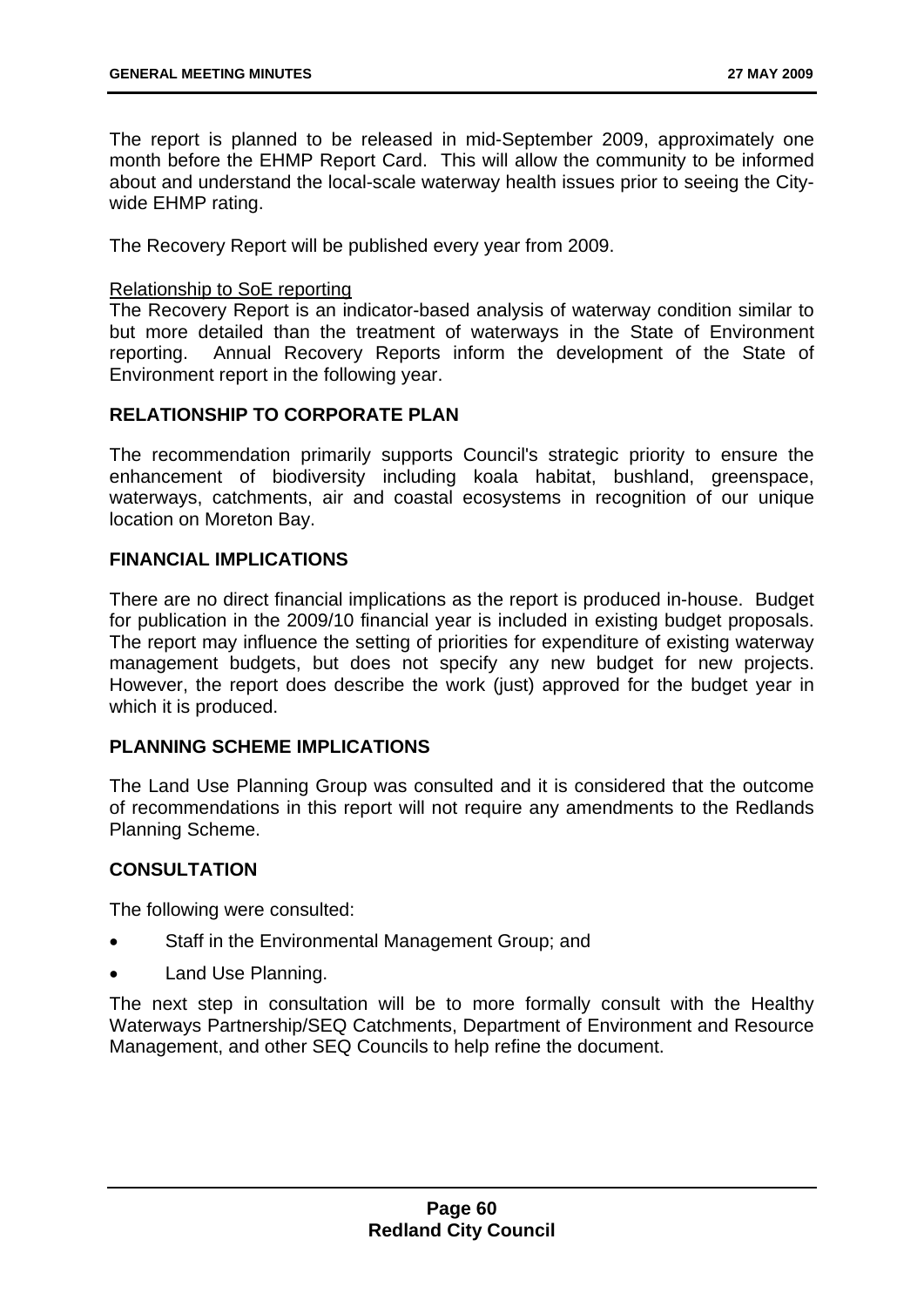# **OPTIONS**

#### **PREFERRED**

That Council resolve to endorse the draft Redlands Waterway Recovery Report, as attached, for publication and release in September 2009.

#### **ALTERNATIVE**

That Council provides direction to enable officers to prepare an alternative report and resubmit this for adoption at a later date.

#### **OFFICER'S/COMMITTEE RECOMMENDATION/ COUNCIL RESOLUTION**

Moved by: Cr Ogilvie Seconded by: Cr Elliott

**That Council resolve to endorse the draft Redlands Waterway Recovery Report, as attached, for publication and release in September 2009.**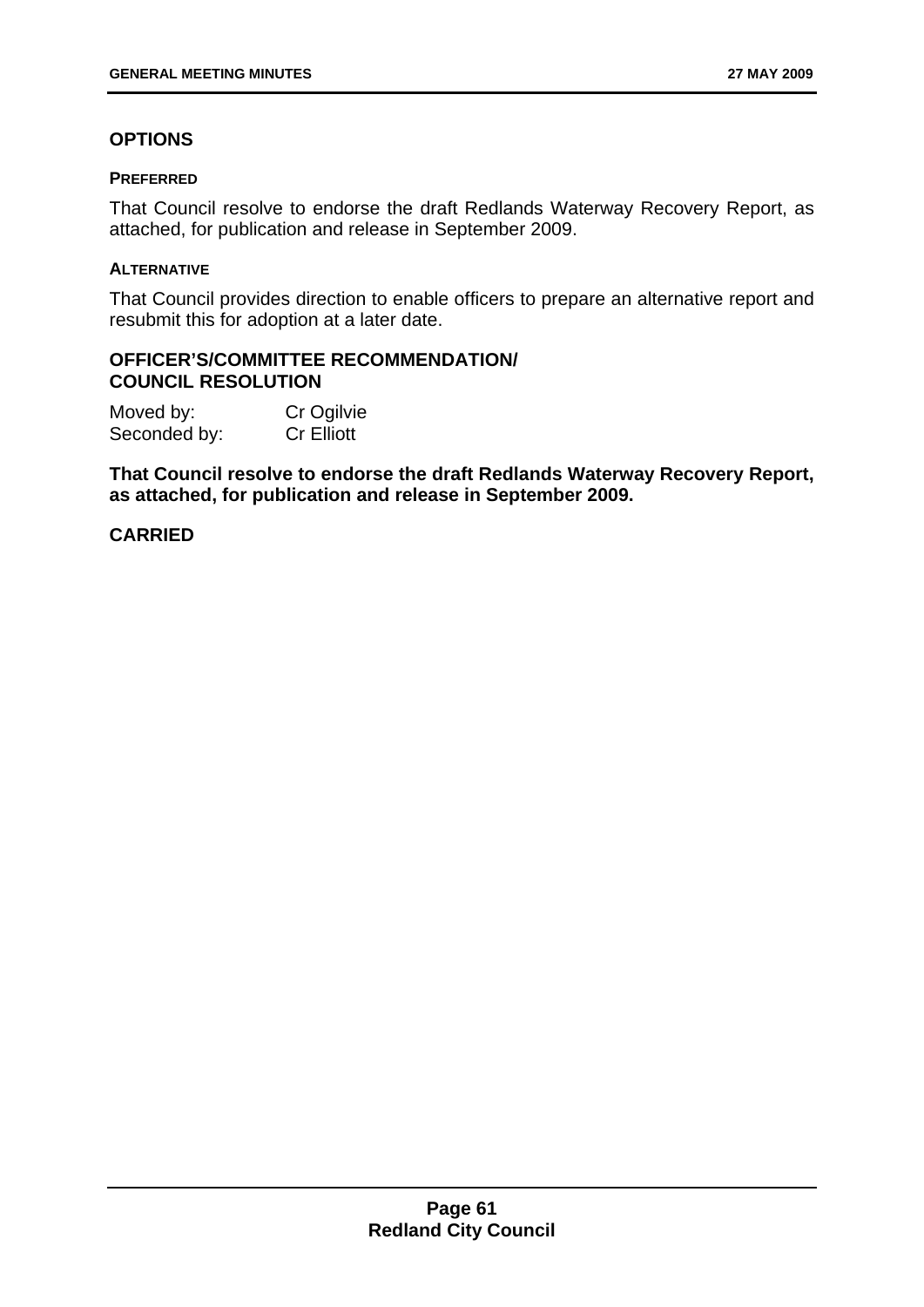# **12.2 CLOSED SESSION**

# **MOTION TO CLOSE COMMITTEE MEETING**

The committee meeting was closed to the public to discuss item 12.2.1, under the *Local Government Act 1993* s.463(1)(h) *other business for which a public discussion would be likely to prejudice the interests of the local government or someone else, or enable a person to gain a financial advantage.* 

The committee meeting was again opened to the public.

# **12.2.1 STATE OF THE ENVIRONMENT REPORT CARD AND COUNCIL RESPONSE 2009**

Refer to Item 17.1.1.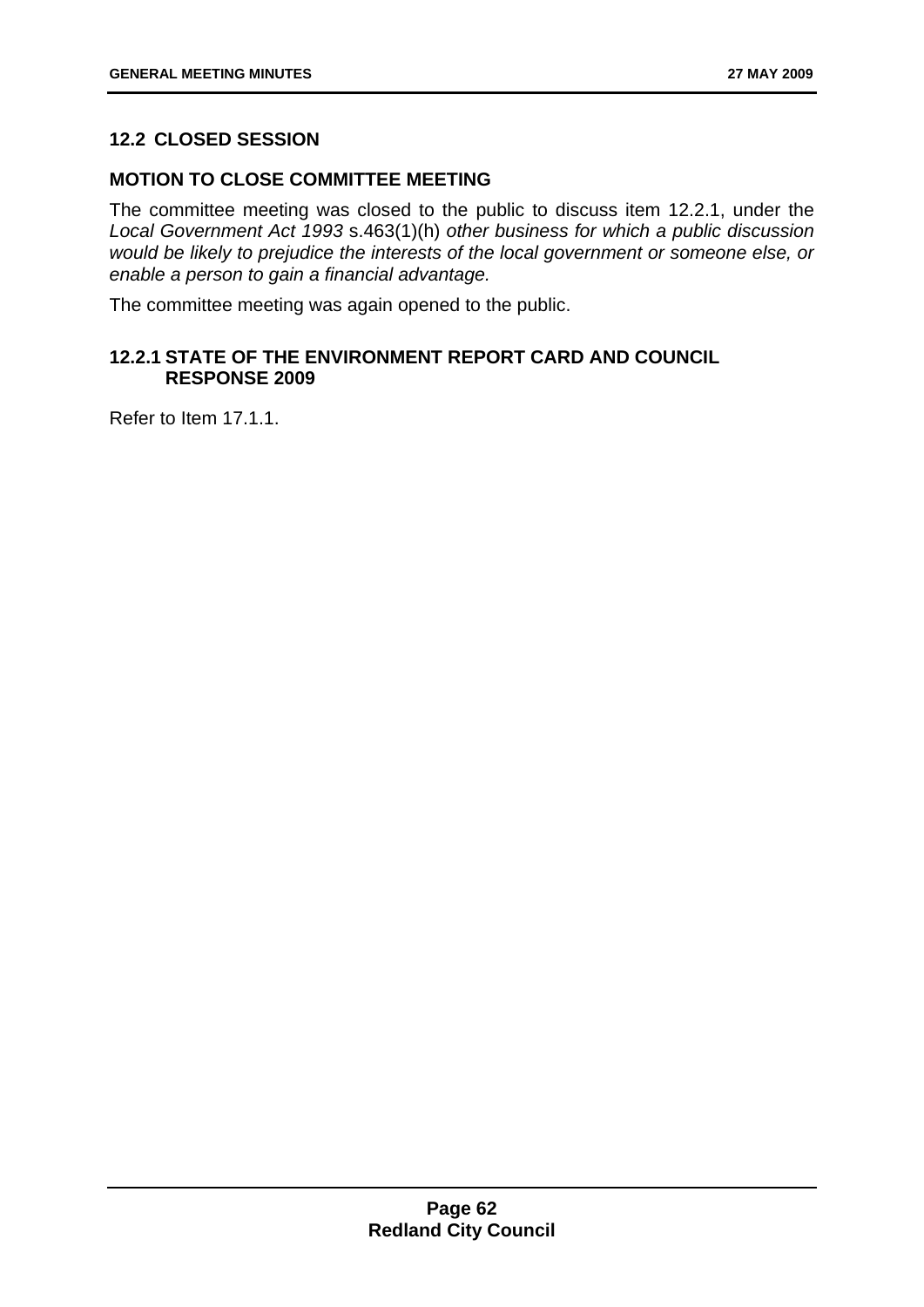# **12.3 MOTION TO ADJOURN COMMITTEE MEETING**

## **12.3.1 UPDATE ON PROGRESS OF FILMING AT CLEVELAND POINT**

The committee meeting was adjourned to allow Mr Gareth Price, Location Manager, Dragons Prow P/L to provide a brief update on the progress to date in respect to the future filming at Cleveland Point of the third film in the series "The Chronicles of Narnia" titled "The Voyage of the Dawn Treader".

The proceedings of the committee meeting were resumed.

### **12.4 GENERAL BUSINESS**

**12.4.1 CONSOLIDATED RUTILE LIMITED – APPLICATION TO EXPORT SAND FROM NORTH STRADBROKE ISLAND** 

### **COMMITTEE RECOMMENDATION/ COUNCIL RESOLUTION**

| Moved by:    | Cr Ogilvie |
|--------------|------------|
| Seconded by: | Cr Boglary |

**That Council resolve to:** 

- **1. Write to Premier Anna Bligh and note her support for Council's unanimous decision to refuse Consolidated Rutile Limited's application to export sand from North Stradbroke Island; and**
- **2. Request that the State Government refuse Consolidated Rutile Limited's request to amend leases for Dunwich based sand loading and weighbridge facilities, and subsequently prevent their use for 'construction sand' purposes.**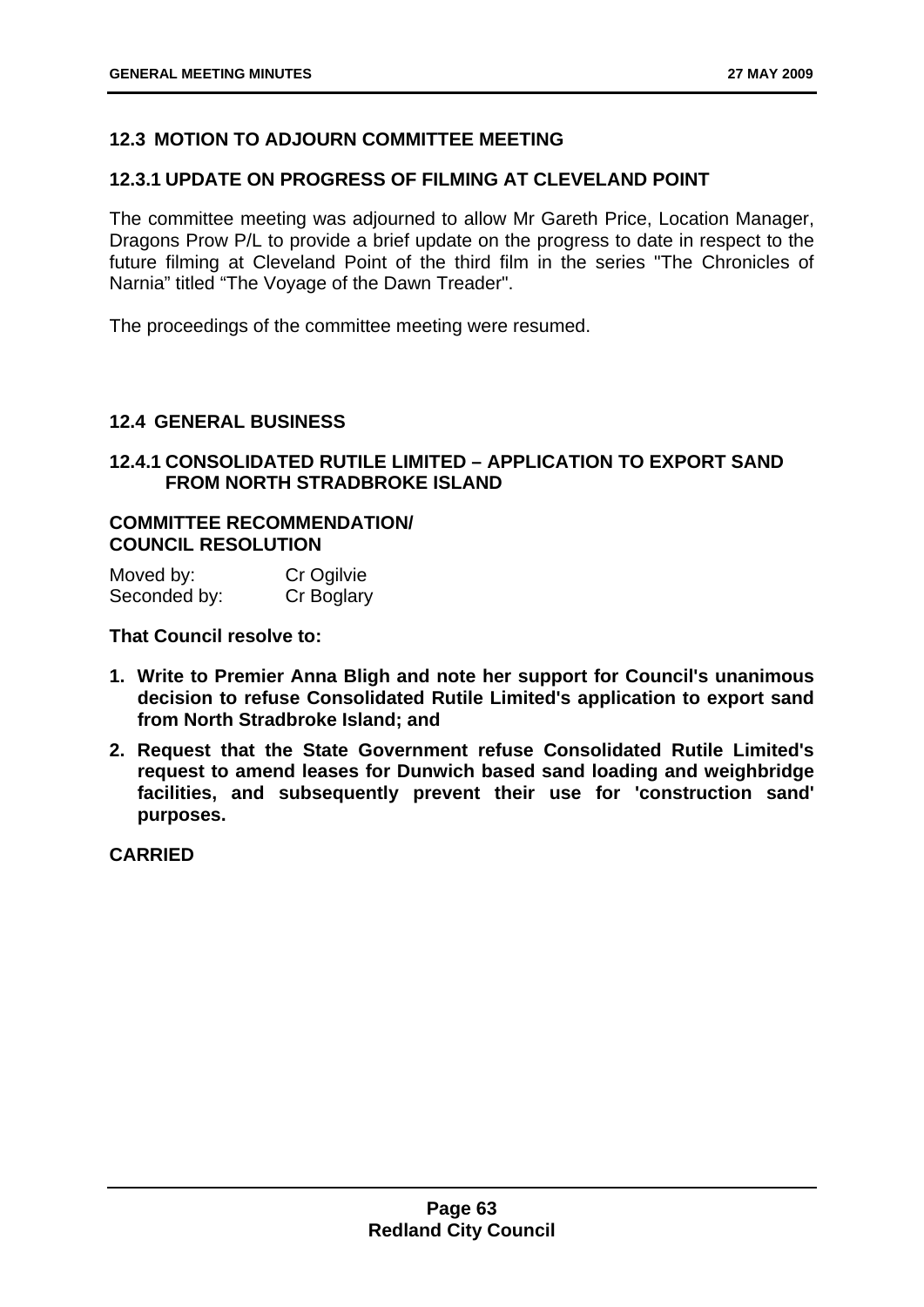### **13 FINANCE AND CORPORATE MANAGEMENT COMMITTEE 20/05/09 - RECEIPT AND ADOPTION OF REPORT**

| Moved by:    | <b>Cr Townsend</b> |
|--------------|--------------------|
| Seconded by: | <b>Cr Reimers</b>  |

That the Finance and Corporate Management Committee Report of 20 May 2009 be received.

CARRIED

#### **13.1 CORPORATE SERVICES**

#### **13.1.1 APRIL 2009 - MONTHLY FINANCIAL REPORTS**

| <b>Dataworks Filename:</b>       | <b>FM Monthly Financial Reports to Committee</b>           |
|----------------------------------|------------------------------------------------------------|
| Attachment:                      | <b>EOM Monthly Financial Reports</b>                       |
| <b>Responsible Officer Name:</b> | <b>Kerry Phillips</b><br><b>Manager Financial Services</b> |
| <b>Author Name:</b>              | Deborah Hall<br><b>Finance Officer</b>                     |

### **EXECUTIVE SUMMARY**

Section 528(1) of the *Local Government Act 1993* requires that Council's statement of accounts be presented at an ordinary monthly meeting.

The attachments to this report present the April 2009 financial statement of accounts to Council and provide detailed analytical commentary. The revised budget figures in the attachment are following the Quarter 2 Budget Review. The third quarter budget review is currently in progress.

All of the seven Key Financial Performance Indicators exceeded targets set at the beginning of the financial year. These are:

- level of dependence on general rate revenue;
- ability to pay our bills current ratio;
- ability to repay our debt debt servicing ratio;
- cash balance;
- cash balances cash capacity in months;
- longer term financial stability debt to assets ratio; and
- operating performance.

Council's end of month operating financial result (Earnings Before Interest, Tax and Depreciation – EBITD) is ahead of budget by \$8.4 million, with operating expenditure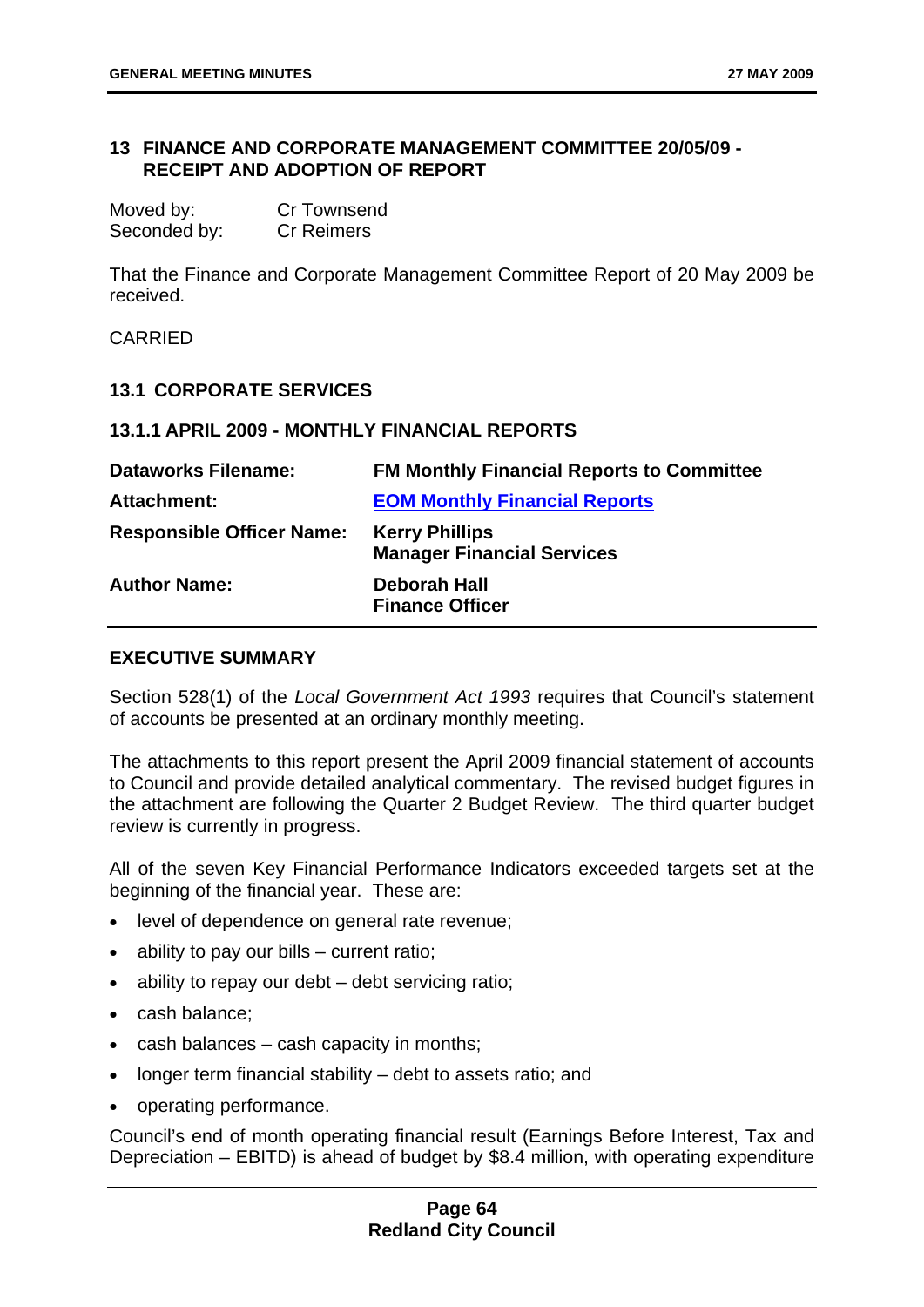favourable by \$8.4 million and operating revenue favourable by \$14,000. This is mainly due to uncompleted projects across council although \$1.8 million is attributable to savings in operational employee costs due to vacancies in the main.

Of particular note, major underspends in operational goods and services include \$758,000 BCC cleanup and contractors; \$606,000 computer software and hardware maintenance, contractor and consultant costs; \$430,000 Planning Studies; \$364,000 Redland Water contractors and consultants; \$306,000 HR consultants and contractors; \$210,000 Landfill site investigations program; \$187,000 Council of Mayors consultants; \$145,000 NSI remediation; \$111,000 Water distribution project and \$100,000 Aquatic Paradise canal maintenance

The cash flow position for the year is ahead of original forecast levels by \$3.1 million, although we started the year with \$9.1 million more than was previously budgeted. The cash held is ahead of the target range of \$32 million to \$42 million at \$74.7 million.

The capital works programme is 26% or \$10.4 million under revised year to date budget. Major underspends at the reporting date include \$2 million Conservation land acquisition; \$1.6 million Fleet vehicles ordered not delivered; \$1.1 million Bus stops and lay byes; \$372,000 Water reticulation including meter replacement; \$360,000 Scalping programme; \$297,000 Internal refurbishments and \$200,000 Fireflow backlog, although advice has been received that these variances will diminish by year-end.

There is also an underspend of \$219,000 Cylinder Beach Stage 1 as at the end of April, although this will be carried forward to 09/10 financial year following the third quarter budget review. \$2.3 million underspend with respect to the SMBI land exchange programme is a permanent variance to be addressed at the third quarter budget review.

# **PURPOSE**

The purpose is to present the April 2009 report to Council and explain the content and analysis of the report. Section 528 of the *Local Government Act 1993* requires the Chief Executive Officer of a local government to present statements of its accounts to the local government.

### **BACKGROUND**

The Corporate Plan contains a strategic priority to ensure the long term financial viability of Redland City and provide public accountability in financial management. For organisational effectiveness, it is important that Council receive and understand the monthly financial statements.

### **ISSUES**

The following elements, shown in the attachments, comprise the End of Month Financial Reports for April 2009: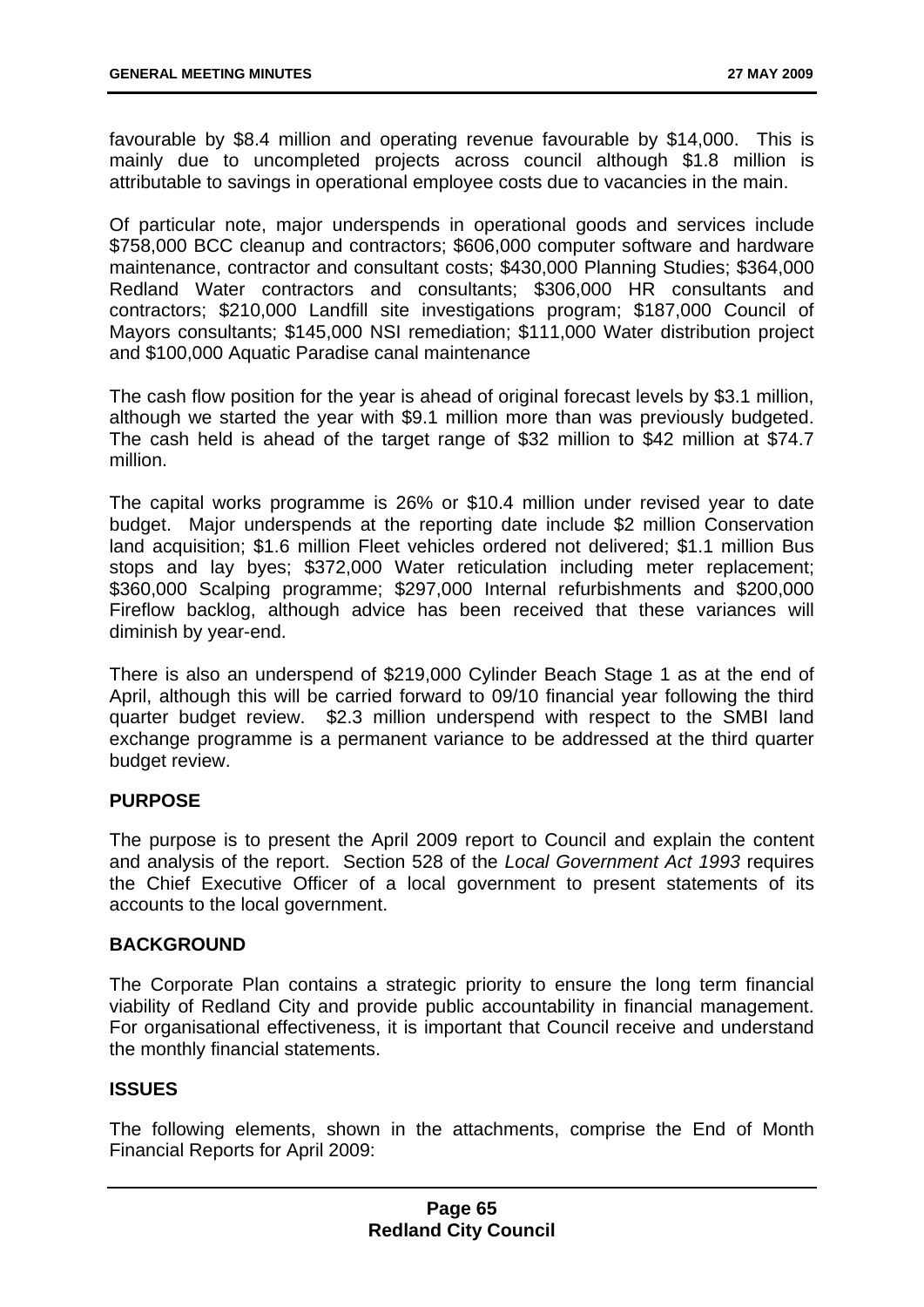# **Corporate Financial Report Card (A)**

- Operating Revenue compared with Budget;
- General Operating Costs compared with Budget;
- Capital Expenditure compared with Budget;
- Cash Position; and
- Employee Costs compared with Budget.

# **Report Card Analysis (B)**

Classifies variances between revised budget and actual results as being either timing or permanent variances as well as favourable or unfavourable. Timing variances are anticipated to disappear once 30 June 2009 figures are produced. Permanent variances imply the variance will remain into the next financial year.

# **Council Financial Report 1 (C)**

Shows the percentage variance of year to date actual results compared with year to date budget by colour indicators.

# **Council Financial Report 2 (D)**

Shows year to date actual results compared with annual and year to date budgets. This report has a brief commentary on all year to date variances greater than \$20,000.

An **Operational Statement by Strategic Priority (E)**; a **Balance Sheet (F)**, an **Investment Summary (G)**, a **Statement of Cash Flows (H)**, **Financial Stability Ratios Report (I),** a **Community Benefit Fund Report (J)**, and a **Fuel Consumption Report (K)** have been included to provide the complete picture of Council's finances.

# **RELATIONSHIP TO CORPORATE PLAN**

The recommendation in this report primarily supports Council's strategic priority to support the organisation's capacity to deliver services to the community by building a skilled, motivated and continually learning workforce, ensuring assets and finances are well managed, corporate knowledge is captured and used to best advantage, and that services are marketed and communicated effectively.

### **FINANCIAL IMPLICATIONS**

The overall financial position as at the end of April 2009 remains strong with EBITD of \$42.3 million (\$8.4 million ahead of budget). This result is due to total operating revenue of \$147.3 million (\$14,000 ahead of budget) and total operating costs of \$105.1 million (favourable variance of \$8.4 million).

### *Operating Revenue*

Rates and utility charges are favourable by \$0.2 million, in the main due to water consumption and wastewater. Fees and charges are under budget by \$0.9 million due in part to the slowing of the market since the budget was adopted, domestic building applications and associated activities are under budget as well as rates searches and changes of ownership revenues. Operating grants and subsidies is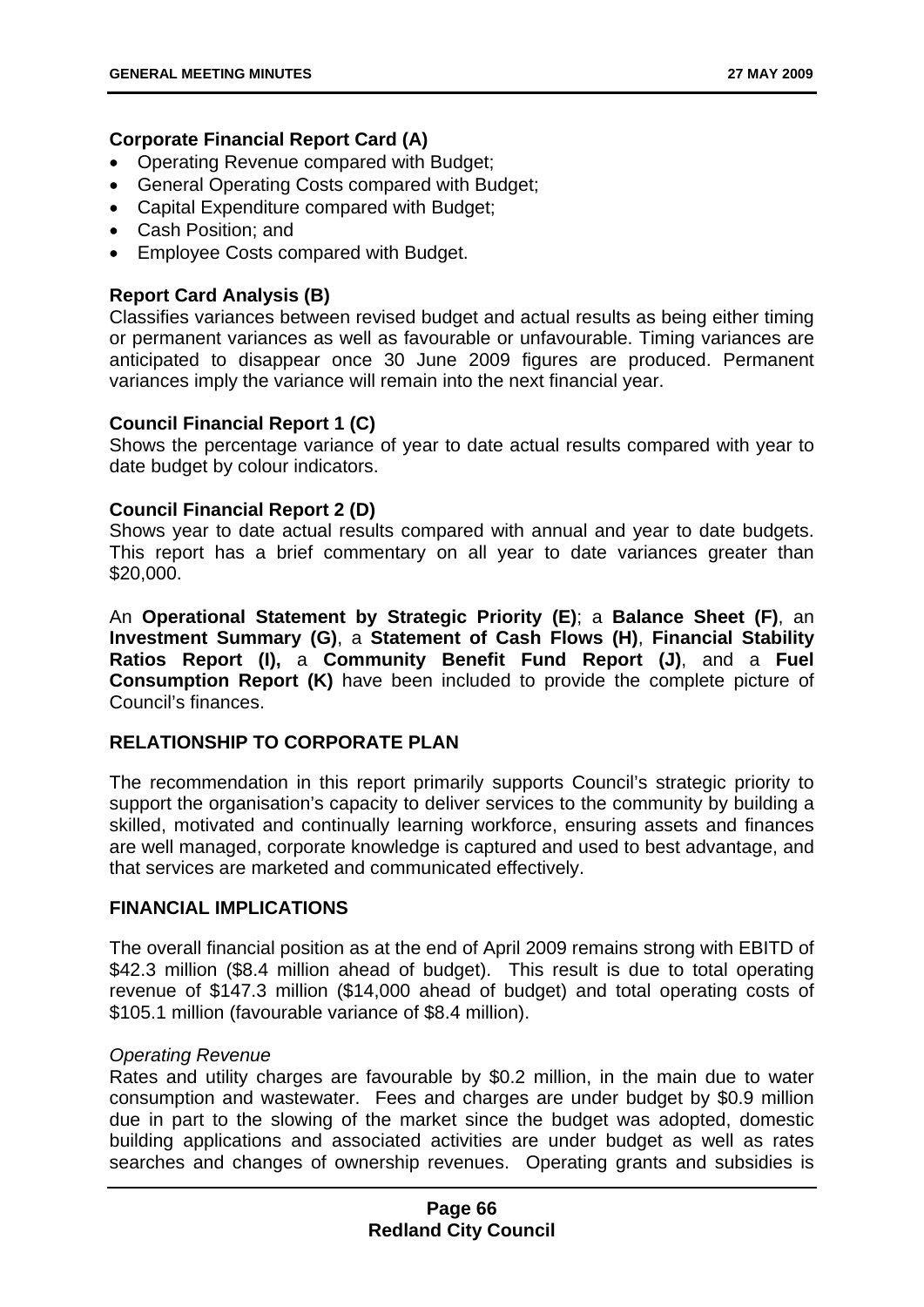ahead of budget by \$1.1 million, timing variances in the main due to budget phasing although a permanent variance is the Federal Assistance Grant. Other revenue is unfavourable by \$0.3 million due in the main to lower than expected revenue in private works sundry.

### *Operating Expenditure*

Employee costs are under budget by \$1.8 million due to vacancies, goods and services is under budget by \$7.1 million, the majority of jobs resulting in this variance expected to be completed by year-end so the variances are timing in the main.

### *Capital Revenue*

Capital contributions and donations are over budget by \$1.7 million due to budget splits in the main. The unfavourable variance of \$1.2 million in capital grants and subsidies is expected to disappear by the end of the financial year. The sale of the Woolworths Car Park is still expected to be a permanent unfavourable variance and the monies will not be received by 30 June 2009.

# *Capital Expenditure*

Capitalised goods and services is under budget at the end of April by \$10.7 million, in the main due to timing variances, some of the major capital underspends have been highlighted above. Capitalised employee costs is over budget by \$0.4 million, all timing variances that are expected to disappear by 30 June 2009 except for \$70,000 in relation to Redland Water staff being diverted to capital works from mainland maintenance.

### *Cash and Investments*

The investment of surplus funds for the month returned a weighted average rate of return of 3.53%, which once again ahead of the UBS Bank Bill Index of 3.26%. These returns are reported on a monthly weighted average return and Council benchmarks the funds against the UBS Australia Bank Bill Index. Interest return is reported on both an annual effective and nominal rate of return. The monthly returns since November have been ahead of the benchmark, pulling back the year to date deficit to now be on a par with the cumulative UBS Aust Bank bill Index rate of return of 5.95%.

The cash balance exceeds the target range of \$32 million to \$42 million at the end of April 2009, at \$74.7 million which is equivalent to 6.8 months cash capacity. Council is intentionally maintaining a higher balance than target whilst it monitors the impact of the structural reforms to the water business.

# **PI ANNING SCHEME IMPLICATIONS**

It is considered that the outcome of recommendations in this report will not require any amendments to the Redlands Planning Scheme.

# **CONSULTATION**

Consultation has taken place amongst the Executive Leadership Group.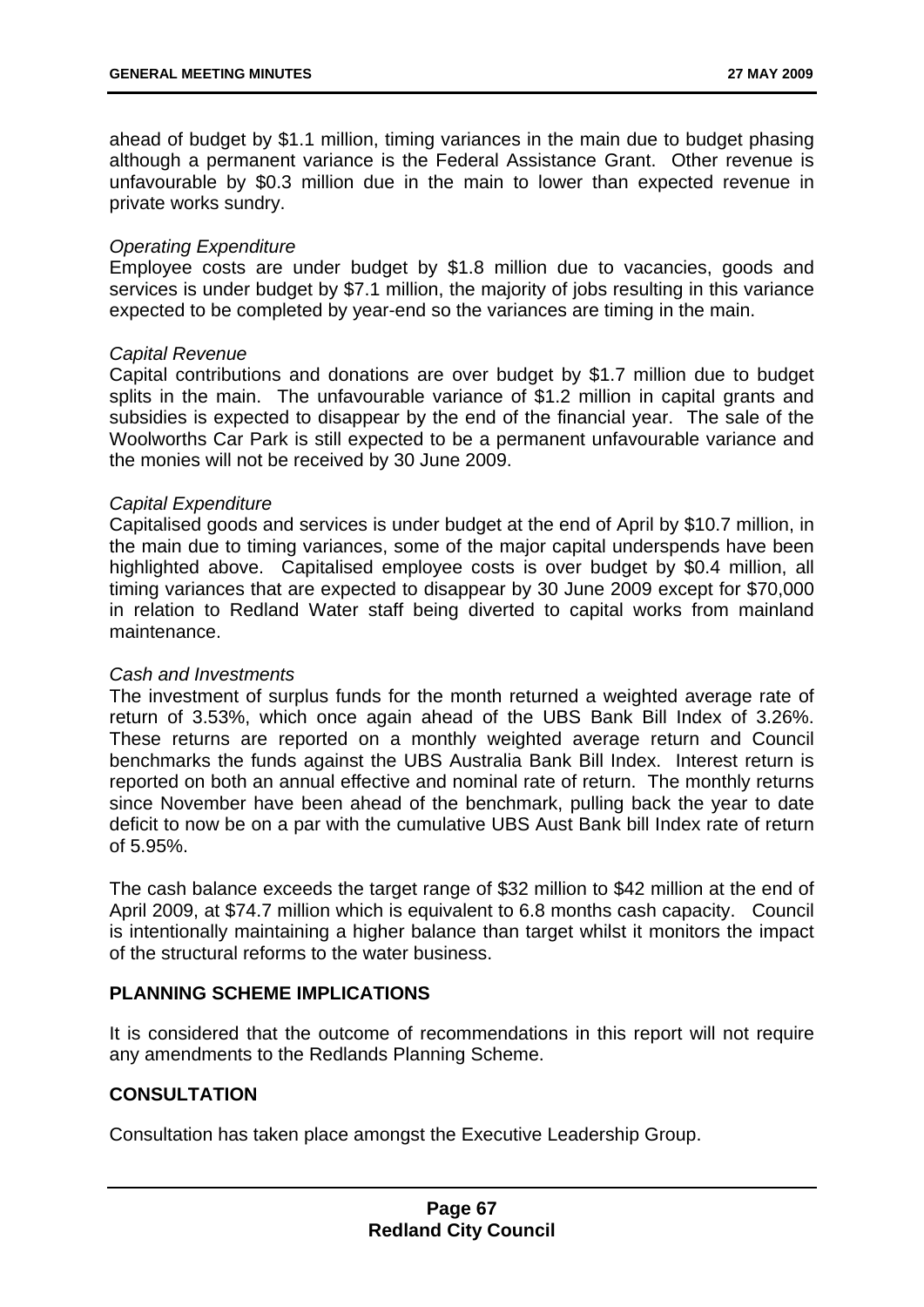# **OPTIONS**

## **PREFERRED**

That Council note the End of Month Financial Reports for April 2009 and explanations as presented in the attachments.

## **ALTERNATIVE**

That Council requests additional information.

# **OFFICER'S/COMMITTEE RECOMMENDATION/ COUNCIL RESOLUTION**

Moved by: Cr Townsend Seconded by: Cr Elliott

**That Council resolve to note the End of Month Financial Reports for April 2009 and explanations as presented in the following attachments:** 

- **1. Corporate Financial Report Card;**
- **2. Report Card Analysis;**
- **3. First Council Financial Report;**
- **4. Second Council Financial Report;**
- **5. Operational Statement by Strategic Priority;**
- **6. Balance Sheet;**
- **7. Investment Summary;**
- **8. Statement of Cash Flows;**
- **9. Financial Stability Ratios Report;**
- **10. Community Benefit Fund Report; and**
- **11. Fuel Consumption Report.**

**CARRIED**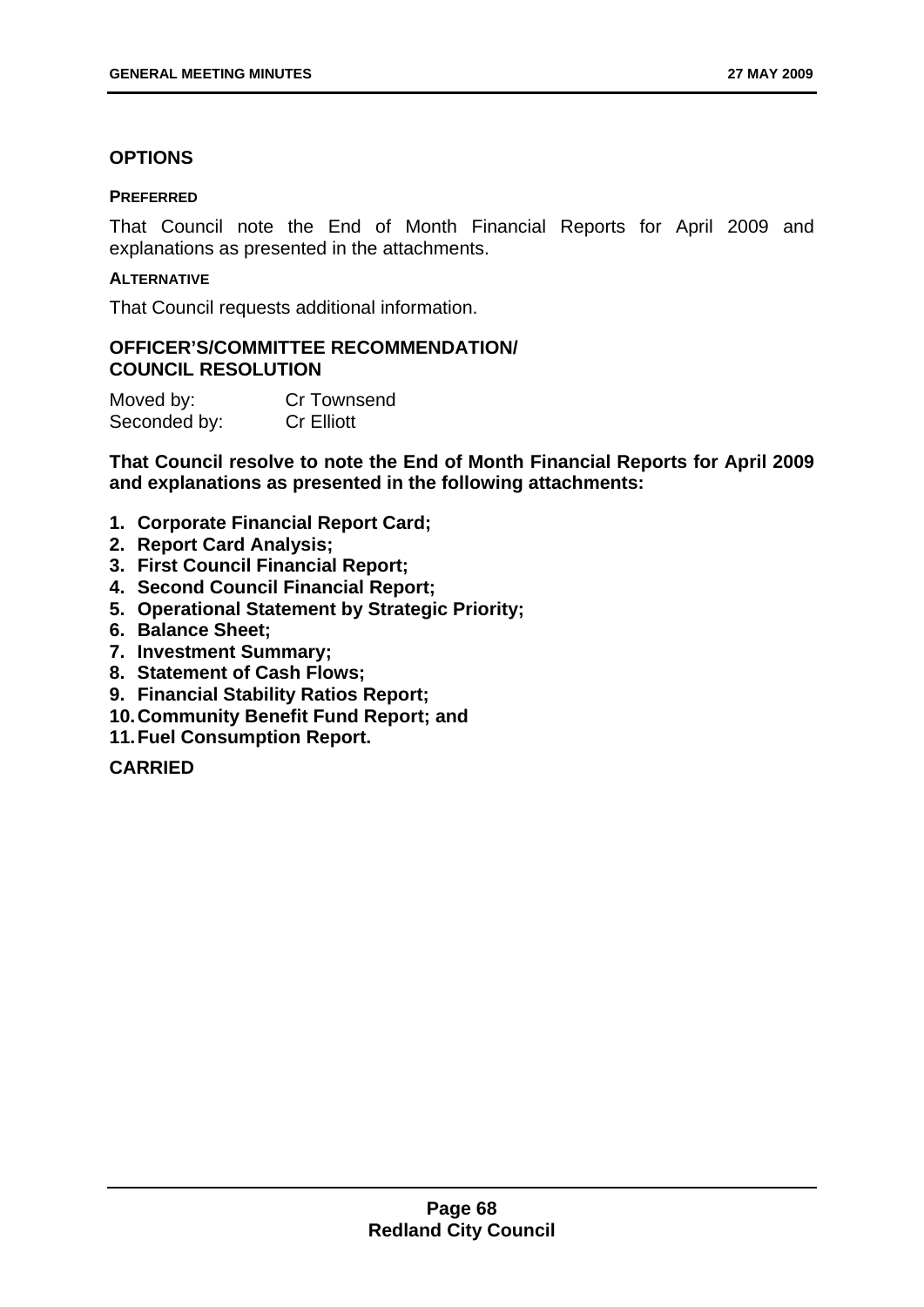## **13.1.2 2008/09 3RD QUARTER BUDGET REVIEW**

| <b>Dataworks Filename:</b>       | <b>FM Budget Review Committee Reports</b>                                                       |
|----------------------------------|-------------------------------------------------------------------------------------------------|
| <b>Attachment:</b>               | 2008/09 Q3 Budget Review                                                                        |
| <b>Responsible Officer Name:</b> | <b>Kerry Phillips</b><br><b>Manager - Financial Services</b>                                    |
| <b>Author Name:</b>              | <b>Gavin Holdway</b><br>Service Manager - Budget, Financial Modelling &<br><b>Group Support</b> |

### **EXECUTIVE SUMMARY**

A review of the 2008/09 budget was conducted at the end of March 2009 to consider the required and or requested budget adjustments to Council's 2008/09 Revised Budget.

The proposed revised budget for 2008/09, based on the March 2009 Budget Review, is now presented to Council for adoption in accordance with the attachments and the *Local Government Finance Standard 2005*.

Attached to this report are the following financial reports and information:

- Budgeted Statement of Cash Flows to 30 June 2009;
- Budgeted Statement of Financial Position 2008/09(Balance Sheet);
- Revised 2008/09 Operating Statement, Capital Funding Statement and Other Items;
- March 2009 Budget Review Information (Summary and Details);
- Revised Key Financial Performance Indicators (KPI's); and
- Revised 2008/09 Strategic Priority Operating and Capital Funding Statement.

Overall, the proposed budget review produces a cash surplus of \$8.657million, which improves Council's June 2009 ending cash forecast from \$73.682 million to \$82.338 million.

It is proposed that Council resolve to adopt the revised budget for 2008/09 at Redland City Council (RCC) consolidated level. In addition to this and in accordance with Section 520 of the *Local Government Act 1993,* it is proposed that Council resolve to adopt the Redland Water financial statements that are presented in the attached financial documentation. The relevant pages are outlined within the Officer's Recommendation further in this report.

Please note, due to recent structural changes associated with the Waste Business Unit separating from the Redland Water Department, this proposed budget review now reports the Waste Business Unit in both the Customer Services and Planning and Policy Departments. Of particular note, the monthly financial and performance reporting for the Waste Business Unit activities still remains part of Council's overall financial reporting framework, however, further refinement and development of budget reporting will be undertaken.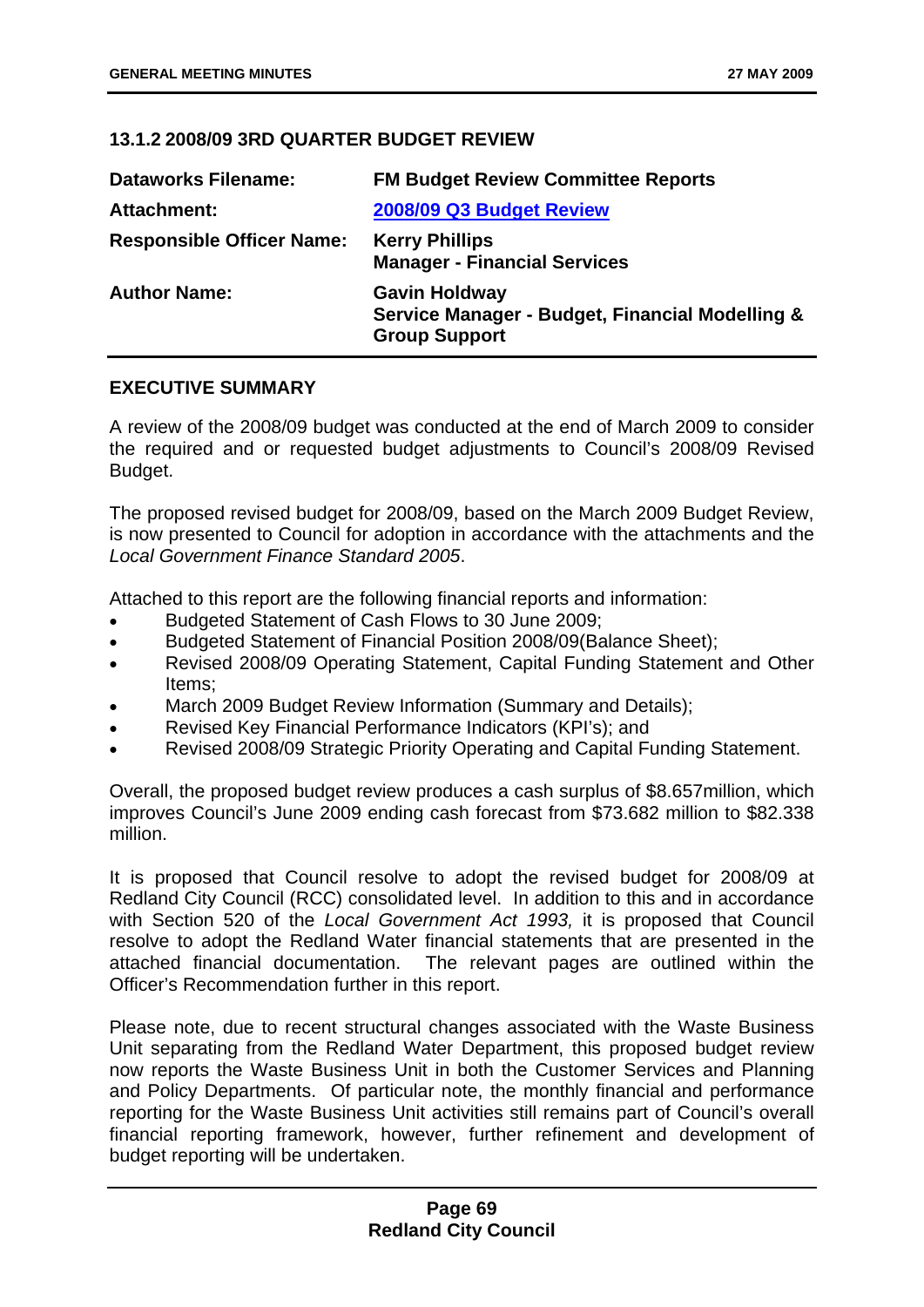# **PURPOSE**

To address the known budget expectations and significant forecast variances, and to consider budget review submissions.

## **BACKGROUND**

This report presents a review of the 2008/09 revised budget as at March 2009. As a part of Council's financial management framework, comprehensive quarterly budget reviews are conducted by all departments. The March 2009 budget review usually focuses on considering forecast under and over-expenditure based on the half year financial position, while incorporating any new/changed programs or priorities for the year.

### **ISSUES**

Council last revised the 2008/09 Budget in February 2009 in accordance with the December 2008 Budget Review (Item No. 13.2.2 of the General Meeting Minutes dated 25th February 2009).

Budget review submissions have been categorised as:

- New Projects Projects and initiatives proposed by officers that have not previously been approved by Council for any level of expenditure;
- New Projects Councillor/Committee Projects and initiatives that have been referred by Councillors or Council/Committee meetings that have not received previous approval for any level of expenditure;
- New Submissions Adiustments and variations to existing projects or services and revenue estimates that would affect Council's surplus/deficit or cash position;
- Transfers Adjustments and variations to existing projects or services and revenue estimates that would not affect Council's surplus/deficit or cash position.

A total of 327 individual submissions have been included in this budget review and a summary of the March 2009 Budget Review Submissions is provided in the attachments.

### **RELATIONSHIP TO CORPORATE PLAN**

The recommendation primarily supports Council's strategic priority to ensure the long term financial viability of the City and provide public accountability in financial management.

### **FINANCIAL IMPLICATIONS**

In comparison to the revised budget adopted from the December 2008 quarterly review, it is now forecast that Council will increase its forecast June 2009 cash ending balance by \$8.657m. However, this favourable cash movement is primarily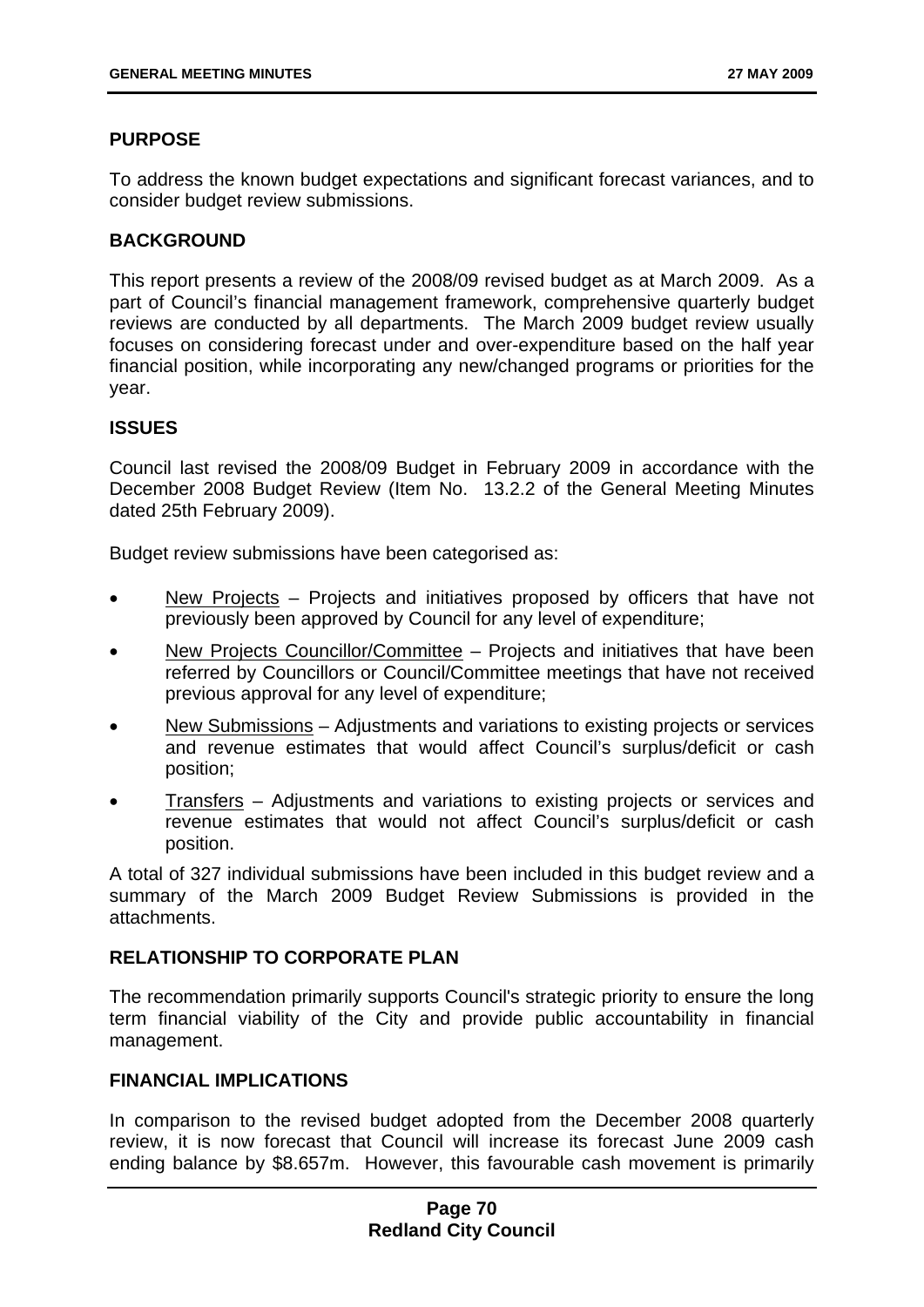influenced by carryover capital and operational expenditure to 2009/10 of approximately \$12.1m. Approximately half of this carryover expenditure is made up by 3 major projects, these include;

- Capital works for the Rickertt/Quarry Rd upgrade \$3.9m
- Wellington Point Seawall Protection (capital) \$1.2m
- Capital works for Moreton Bay Cycleway Eprapah Bridge \$0.9m

Of note, additional material items featured in this proposed budget review includes the following;

- Reduction in proceeds from the sale of property, plant and equipment (car park land) of \$7.5m
- Additional water and wastewater revenue of \$1.1m
- \$3.3m worth of revenue recognition associated with the Rickertt/Quarry Rd upgrade, now accounted for in 2009/10 with the carryover of expenditure mentioned above
- Reductions in revenue for transport and stormwater infrastructure charges totalling \$1.0m
- Savings realised for 2008/09 for Baythorne/King Collector of \$0.620m (of note, additional \$0.340m will be carried over to 2009/10)
- Operational cash savings for the Piermont Place Revetment Wall maintenance \$0.580m (now planned for in 2009/10)

A full listing of all submissions can be reviewed within the attachments to this report.

Additionally, this budget review takes into consideration that Council will not drawdown any loan borrowings for the 2008/09 financial year, this was originally expected to be approximately \$2.518m. All future Council borrowings will be considered while the 2009/10 budget is developed and reviewed by Council.

All of Council's key performance indicators are favourable against their respective targets and this proposed budget still provides Council with a sound financial base for the 2008/09 financial year. This in turn, does not impact Council's ability to make payments as they fall due.

# **PLANNING SCHEME IMPLICATIONS**

The Land Use Planning Group was consulted and it is considered that the outcome of recommendations in this report will not require any amendments to the Redlands Planning Scheme.

# **CONSULTATION**

Budget review submissions were considered at the ELG Meeting of 1<sup>st</sup> May 2009 and  $\frac{1}{10}$  ioint Councillor/ELG workshop of  $7<sup>th</sup>$  May 2009. Additionally, Council was provided further information regarding this proposed budget review on 15th May 2009 due to some adjustments made post the  $7<sup>th</sup>$  May 2009 workshop. The review contains only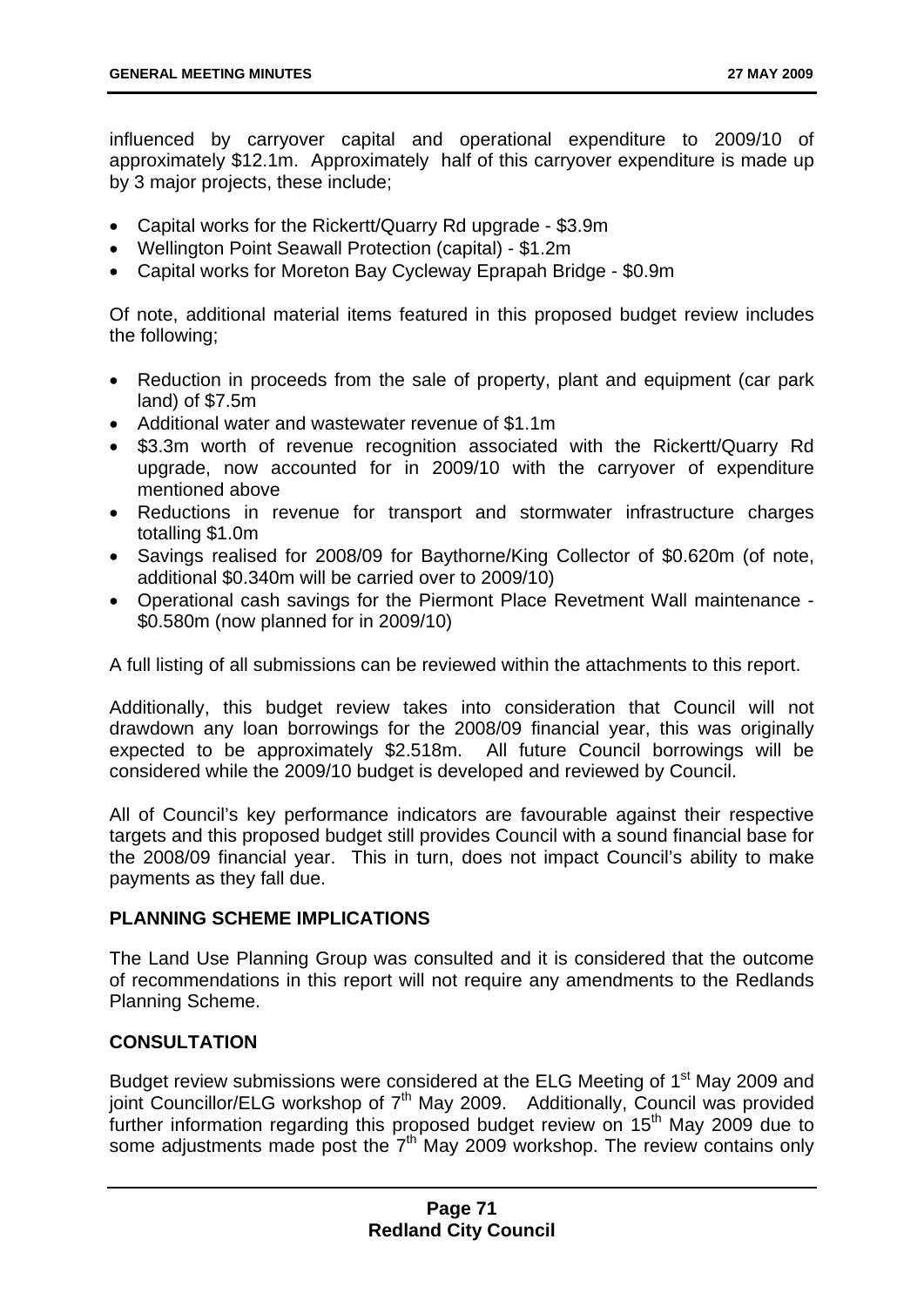those submissions and adjustments which were presented or discussed at the Councillor/ELG workshop.

# **OPTIONS**

### **PREFERRED**

- 1. That Council resolve to adopt the Revised Budget for 2008/09 at Redland City Council consolidated level. This refers to adopting the following:
	- a) RCC Budgeted Statement of Cash Flows Page 1 of attachments;
	- b) RCC Statement of Financial Position (Balance Sheet) Page 3 of attachments;
	- c) RCC Operating and Capital Funding Statement Page 25 of attachments;
	- d) RCC Strategic Priority Operating and Capital Funding Statement Page 31 of attachments; and
- 2. To meet the requirements of Section 520 of the *Local Government Act 1993*, that Council resolve to adopt the Redland Water Operating and Capital Funding Statement - Page 28 of the attached financial information.

### **ALTERNATIVE**

That Council resolve to not adopt the revised budget for 2008/09 as presented in the Officer's Recommendation below.

# **OFFICER'S/COMMITTEE RECOMMENDATION/ COUNCIL RESOLUTION**

Moved by: Cr Townsend Seconded by: Cr Elliott

### **That Council resolve as follows:**

- **1. To adopt the Revised Budget for 2008/09 at Redland City Council consolidated level. This refers to adopting the following:** 
	- **a) RCC Budgeted Statement of Cash Flows Page 1 of attachments;**
	- **b) RCC Statement of Financial Position (Balance Sheet) Page 3 of attachments;**
	- **c) RCC Operating and Capital Funding Statement Page 25 of attachments;**
	- **d) RCC Strategic Priority Operating and Capital Funding Statement Page 31 of attachments; and**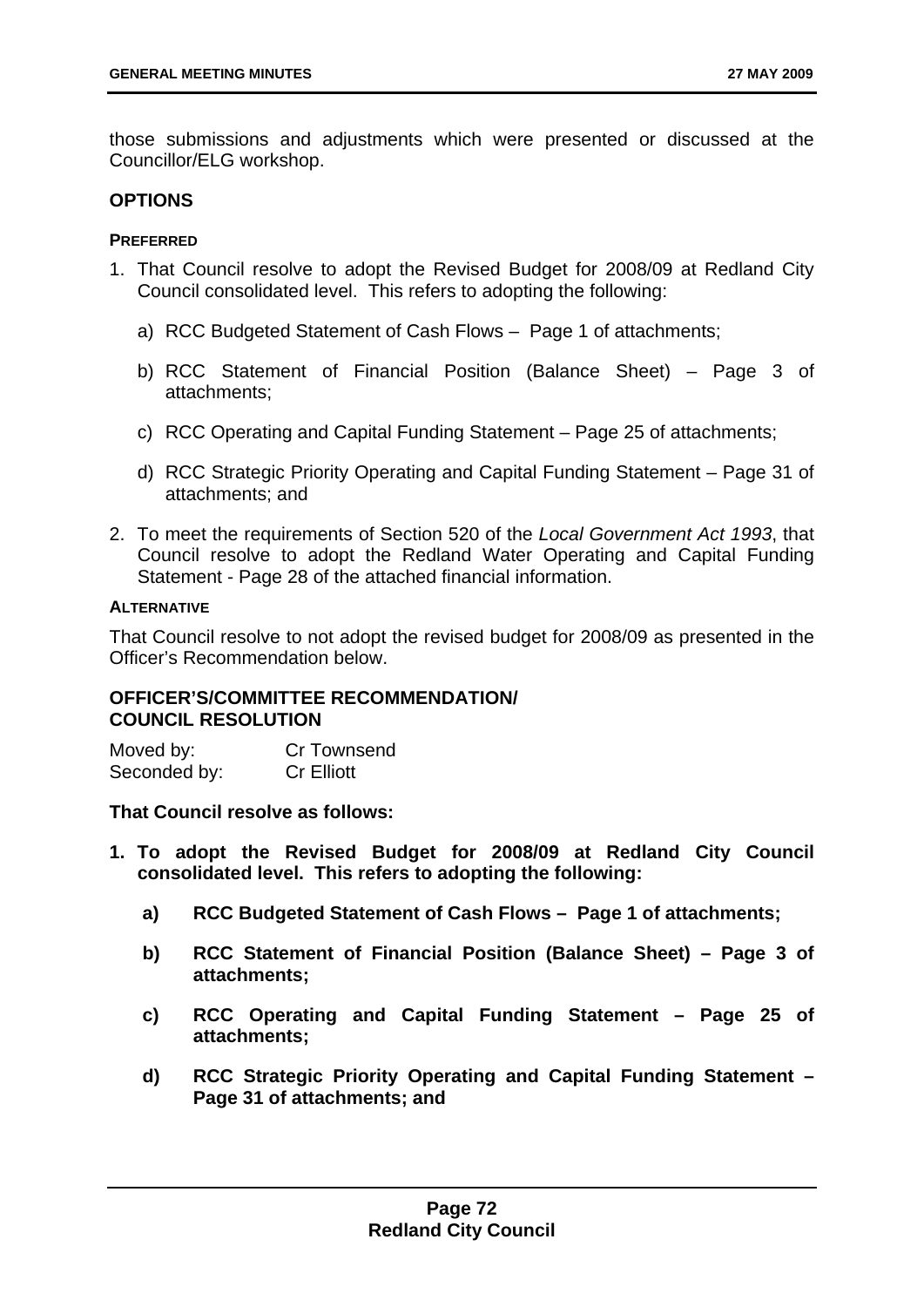**2. To meet the requirements of Section 520 of the** *Local Government Act 1993***, that Council resolve to adopt the Redland Water Operating and Capital Funding Statement - Page 28 of the attached financial information.** 

**CARRIED**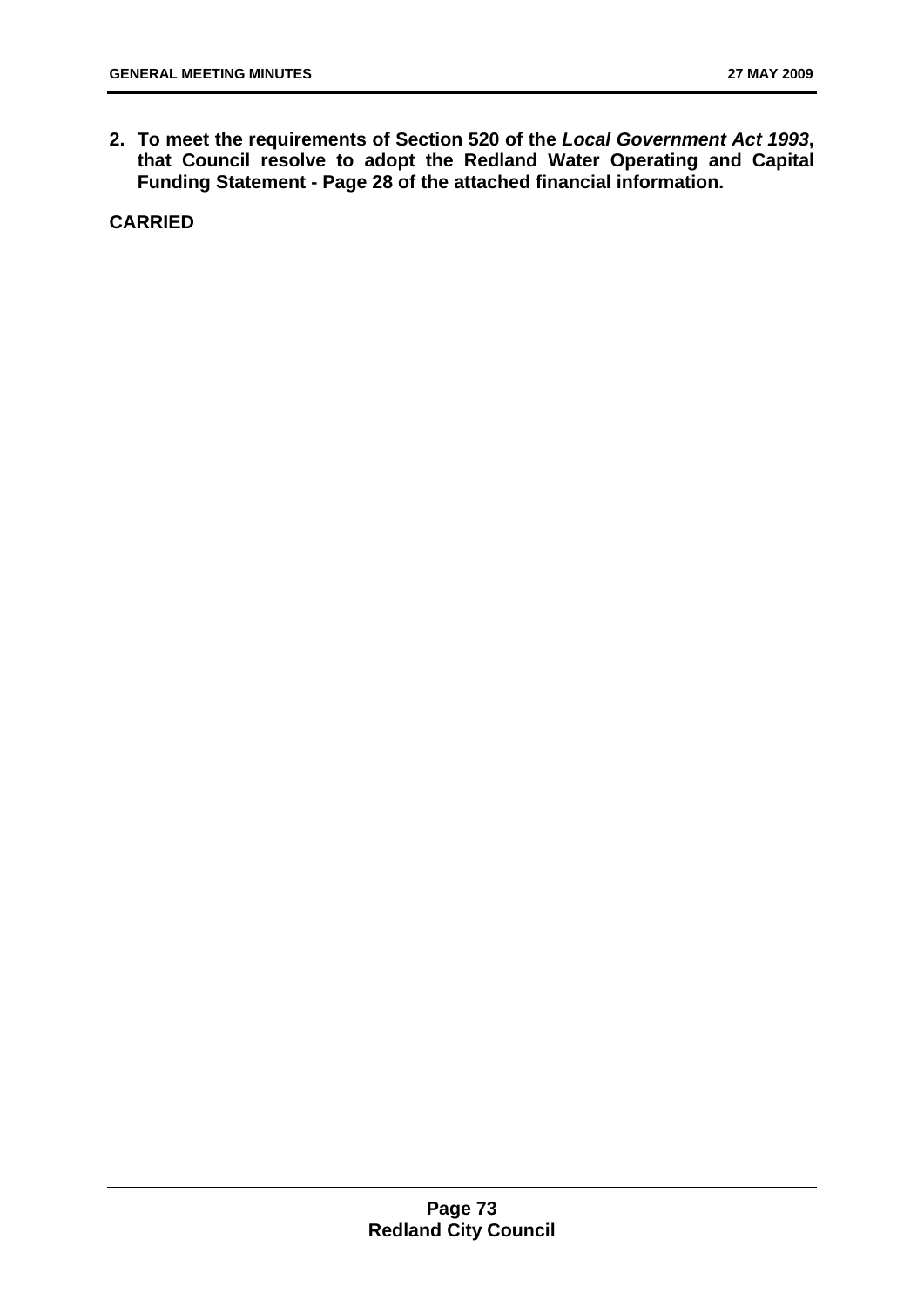### **13.2 CUSTOMER SERVICES**

#### **13.2.1 WASTE MANAGEMENT SERVICES BUSINESS UNIT REPORT - APRIL 2009**

| <b>Dataworks Filename:</b>       | <b>WM Waste Monthly Reports to Committee</b>                                 |
|----------------------------------|------------------------------------------------------------------------------|
| <b>Attachments:</b>              | <b>Waste Management Services Business Unit</b><br><b>Report - April 2009</b> |
| <b>Responsible Officer Name:</b> | <b>John Frew</b><br><b>Acting Manager Operations &amp; Maintenance</b>       |
| <b>Author Name:</b>              | <b>Mary-Anne Micovic</b><br><b>Finance Officer</b>                           |

### **EXECUTIVE SUMMARY**

The Waste Management Services Business Unit report is presented to Council for noting. The report provides the business unit's performance for the month of April 2009 and covers financial and non-financial indicators for waste.

It is expected that, most of the time the report findings will be "business as usual". Where exceptions occur, these will be highlighted.

The report provides a regular opportunity for Council to consider the performance of Waste Management Services and to respond to any exceptional reporting.

Council is provided with the option to accept the report or, accept it and request additional information or a review of performance.

# **PURPOSE**

To report on the ongoing performance of the business unit against key performance indicators (KPIs).

### **BACKGROUND**

Waste Management Services' performance plan identifies KPIs for which performance targets have been agreed with Council. Reporting is done each month through Council's Finance & Corporate Management Committee.

#### **ISSUES**

The report is provided to Council as a means of monitoring the performance of Waste Management Services for its waste activity.

The first part of the report comprises a "snapshot" of the business unit's achievement in meeting KPIs (year-to-date) and financial report card.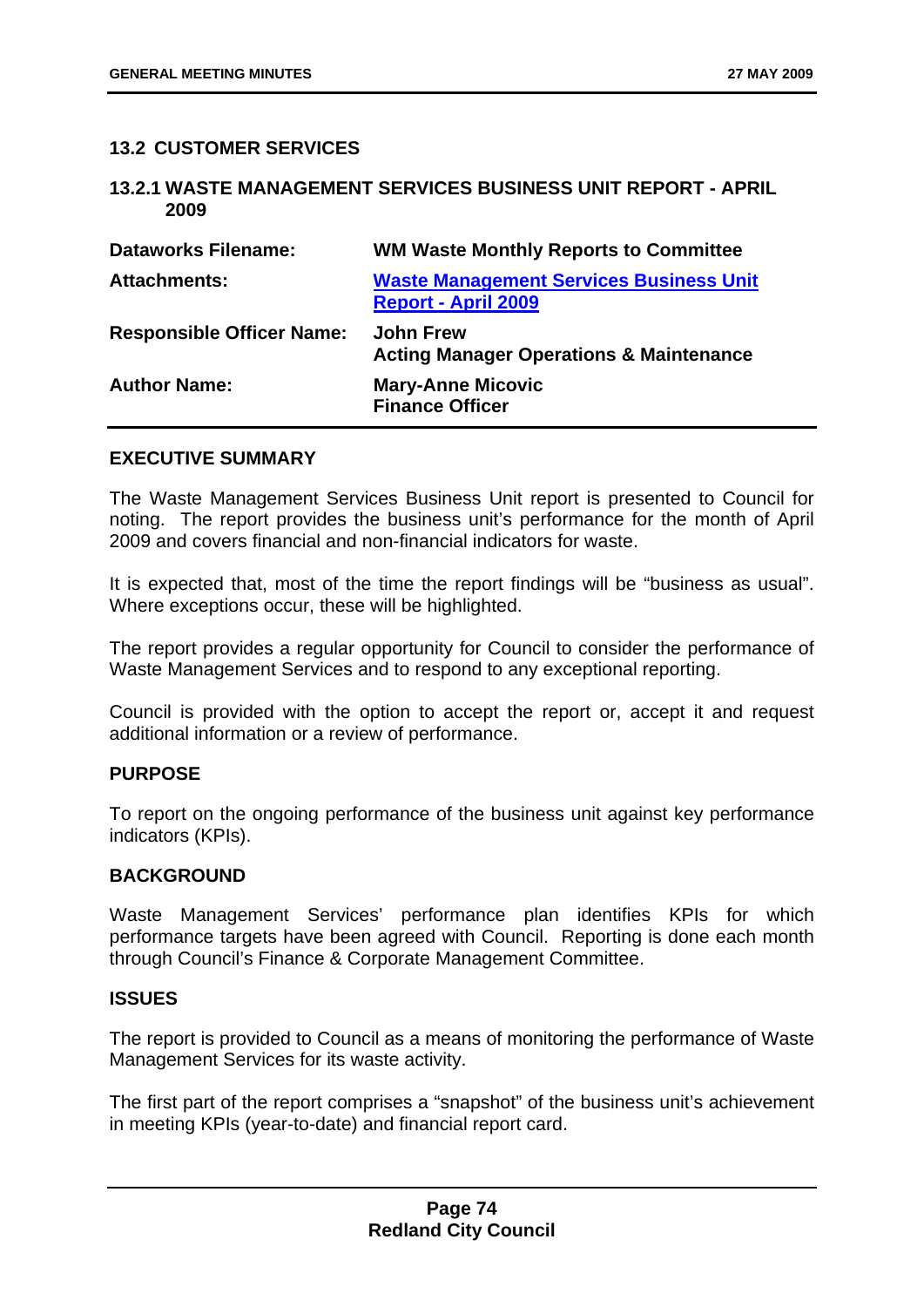The report then provides specific financial report and commentary, capital expenditure (graphically) and a detailed customer overview.

The main body of the report focuses on actual levels of achievement against the KPIs for the month. Where exceptions have occurred and targets not met, an explanation is given as well as action taken to improve performance.

The report closes with a summary of the major issues for each group during the month.

# **RELATIONSHIP TO CORPORATE PLAN**

The recommendation primarily supports Council's strategic priority to provide and maintain waste services to sustain our community.

Providing this report also supports Council's Governance strategic priority to provide a clear organisational direction supported by effective leadership and a framework of policies, plans and strategies that are responsive to the community's needs and which promote accountable and ethical standards of practice.

### **FINANCIAL IMPLICATIONS**

There are no direct financial implications resulting from this report. Financial implications may result where Council requests a performance review or requests an increase in performance standards.

# **CONSULTATION**

Consultation has occurred with:

- Acting Senior Advisor Financial Management Customer Services
- General Manager Customer Services
- Senior Advisor Waste Planning

### **OPTIONS**

#### **PREFERRED**

That Council resolve to accept the Waste Management Services Business Unit report for April 2009, as presented in the attachment.

### **ALTERNATIVE**

That Council accepts the report and requests additional information or a review of performance.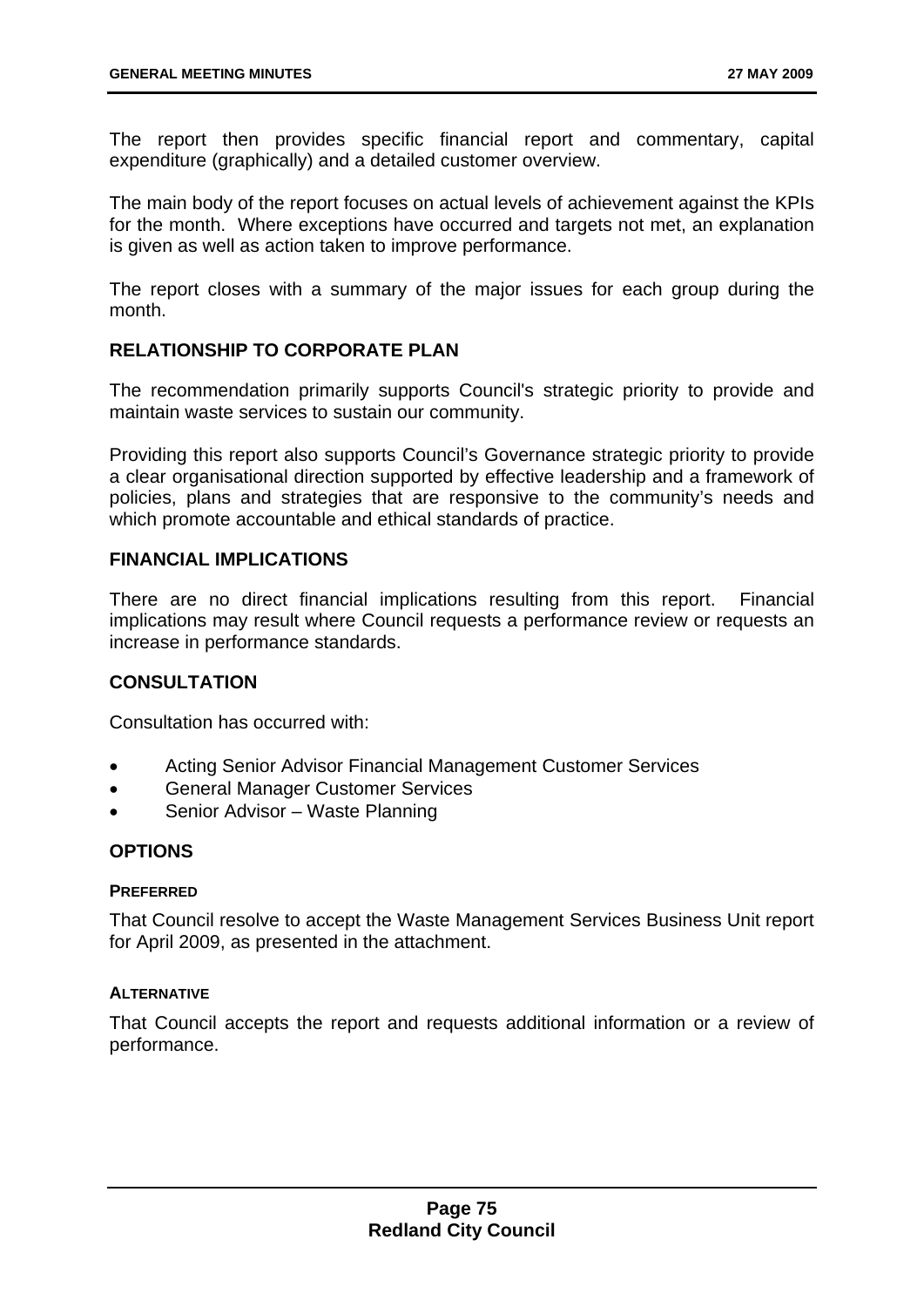# **OFFICER'S/COMMITTEE RECOMMENDATION/ COUNCIL RESOLUTION**

| Moved by:    | <b>Cr Townsend</b> |
|--------------|--------------------|
| Seconded by: | <b>Cr Elliott</b>  |

**That Council resolve to accept the Waste Management Services Business Unit Report for April 2009, as presented in the attachment.** 

# **CARRIED**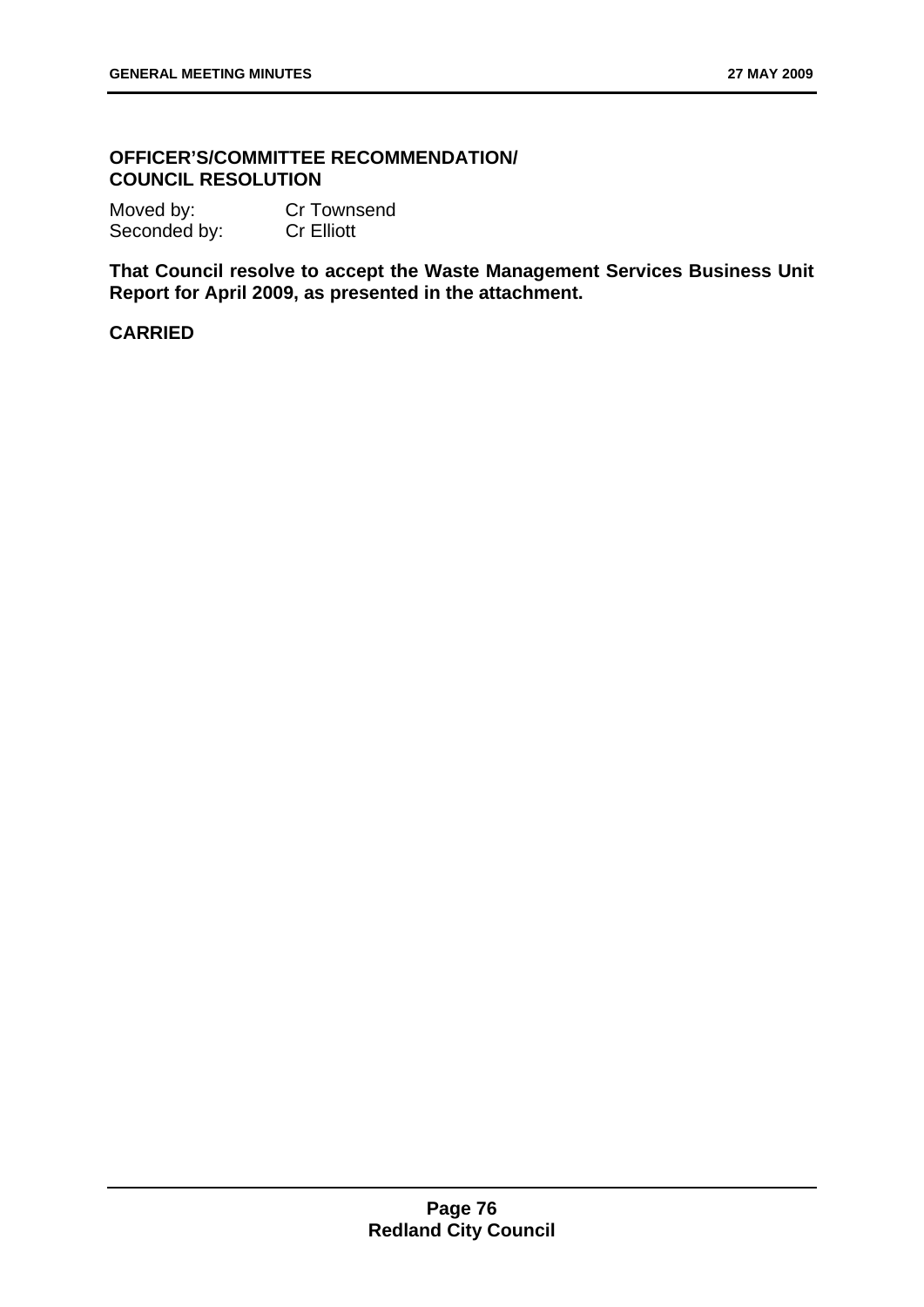# **13.2.2 REGULATORY & HEALTH SERVICES - INFRINGEMENT NOTICES - APRIL 2009**

| <b>Dataworks Filename:</b>       | <b>L&amp;E Committee Reports – Infringement Notices</b>              |
|----------------------------------|----------------------------------------------------------------------|
| <b>Responsible Officer Name:</b> | <b>Tim Donovan</b><br><b>Manager Assessment Services Group</b>       |
| <b>Author Name:</b>              | <b>Gary Kirby</b><br><b>Regulatory &amp; Health Services Manager</b> |

### **EXECUTIVE SUMMARY**

The Regulatory & Health Services Unit is responsible for the administration and enforcement of relevant State Legislation and Local Laws within Redland City.

This report includes infringement notice statistics for the Regulatory & Health Services Unit, which consists of the following teams: Local Laws, Animal Management, Development Control and Health & Environment.

### **PURPOSE**

The purpose of this report is to provide Infringement Notice statistics for the month of April 2009.

# **BACKGROUND**

At a recent Mayor, Councillor, ELG meeting, it was proposed that a list of compliance notices be periodically advertised in the newspaper. In addition, the advert could be balanced with information/ education to positively enforce policies.

As a result it was determined that a compliance statistical report be provided to Councillors highlighting infringement notice statistics and trends.

Regulatory & Health Services is to liaise with Corporate Communications to develop a draft compliance and education advertisement, to be approved by the General Manager Regulatory Services.

### **ISSUES**

Regulatory & Health services will prepare a quarterly and annual statistical report that will provide information on a number of issues, including offence and complaint trends, infringement notices, prosecutions, complaints received, investigations, dog and cat registrations, animal impounds, and health and environment.

The first report for the period April – June 2009 is due for completion 31 July 2009.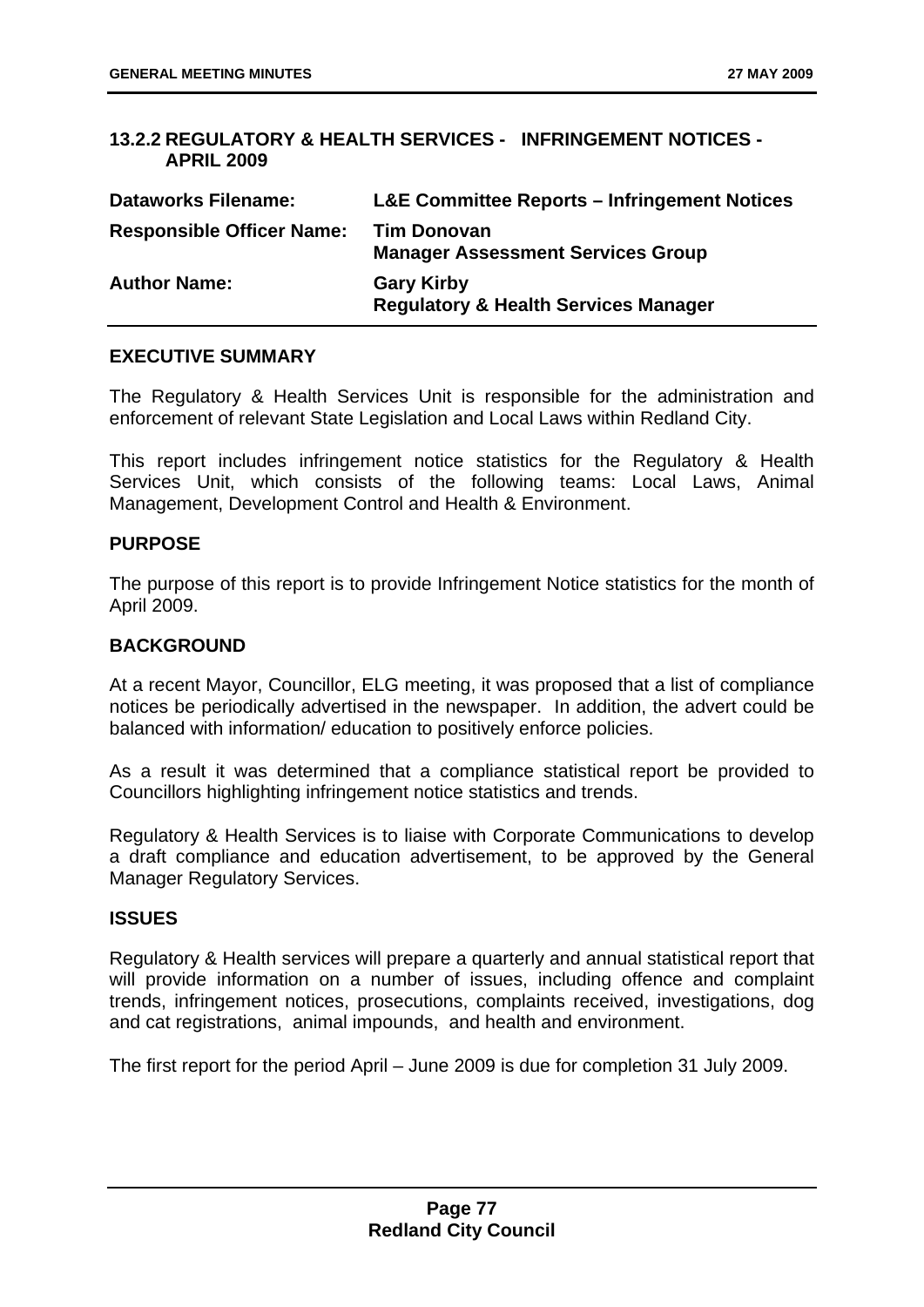| Infringement Notices Issued 1st April to 30th April 2009     |                |
|--------------------------------------------------------------|----------------|
|                                                              |                |
| <b>Animal Management Team (AMT)</b>                          |                |
| <b>Kept Unregistered Animal</b>                              | 4              |
| Fail to Effectively Control Animal in Public Place           | 21             |
| Abuse or Insult Council Officer                              |                |
| <b>Total for AMT</b>                                         | 26             |
|                                                              |                |
| <b>Health &amp; Environment Team (HET)</b>                   |                |
| Depositing prescribed water contaminants in waters & related |                |
| matters                                                      | 1              |
| <b>Total for HET</b>                                         | 1              |
|                                                              |                |
| <b>Local Laws Team (LLT)</b>                                 |                |
| Undertake a Prohibited Activity Within Park/Reserve          | 1              |
| Failure to Comply with Control Notice                        | 4              |
| Non-Compliance with a Compliance Notice                      | $\overline{1}$ |
| Littering                                                    | $\overline{7}$ |
| Parking - Disabled Persons Only                              | $\overline{2}$ |
| Parking in a Loading Zone                                    | $\overline{7}$ |
| Loading Zone (2min max 8:00-9:00am & 2:30-3:30pm School      |                |
| Days)                                                        | 4              |
| Parking other than in a Marked Bay                           | 34             |
| Stopping on a footpath                                       | $\overline{3}$ |
| Stopping on a nature strip                                   | 19             |
| Parking - Rear end in                                        | 18             |
| Parking - with Boat Trailers                                 | 15             |
| No Parking Anytime (Council Vehicles Excepted)               | $\overline{4}$ |
| No Parking - Vehicles with Boat Trailers Excepted            | 65             |
| No Stopping Anytime                                          | 23             |
| Stopping on a road with a yellow line                        | 16             |
| Parking - Maximum of 10 minutes                              | 1              |
| Parking - Maximum of 30 minutes                              | 1              |
| Parking - Maximum of 2 hours                                 | 8              |
| Parking - Maximum of 3 hours                                 | 5              |
| Parking - Maximum of 4 hours                                 | 4              |
| Parking - Maximum of 18 hours                                | 25             |
| <b>Total for LLT</b>                                         | 267            |

### **RELATIONSHIP TO CORPORATE PLAN**

The recommendation primarily supports Councils strategic priority to build safe, strong and self reliant communities with access to community services, infrastructure and opportunities for participation in community life.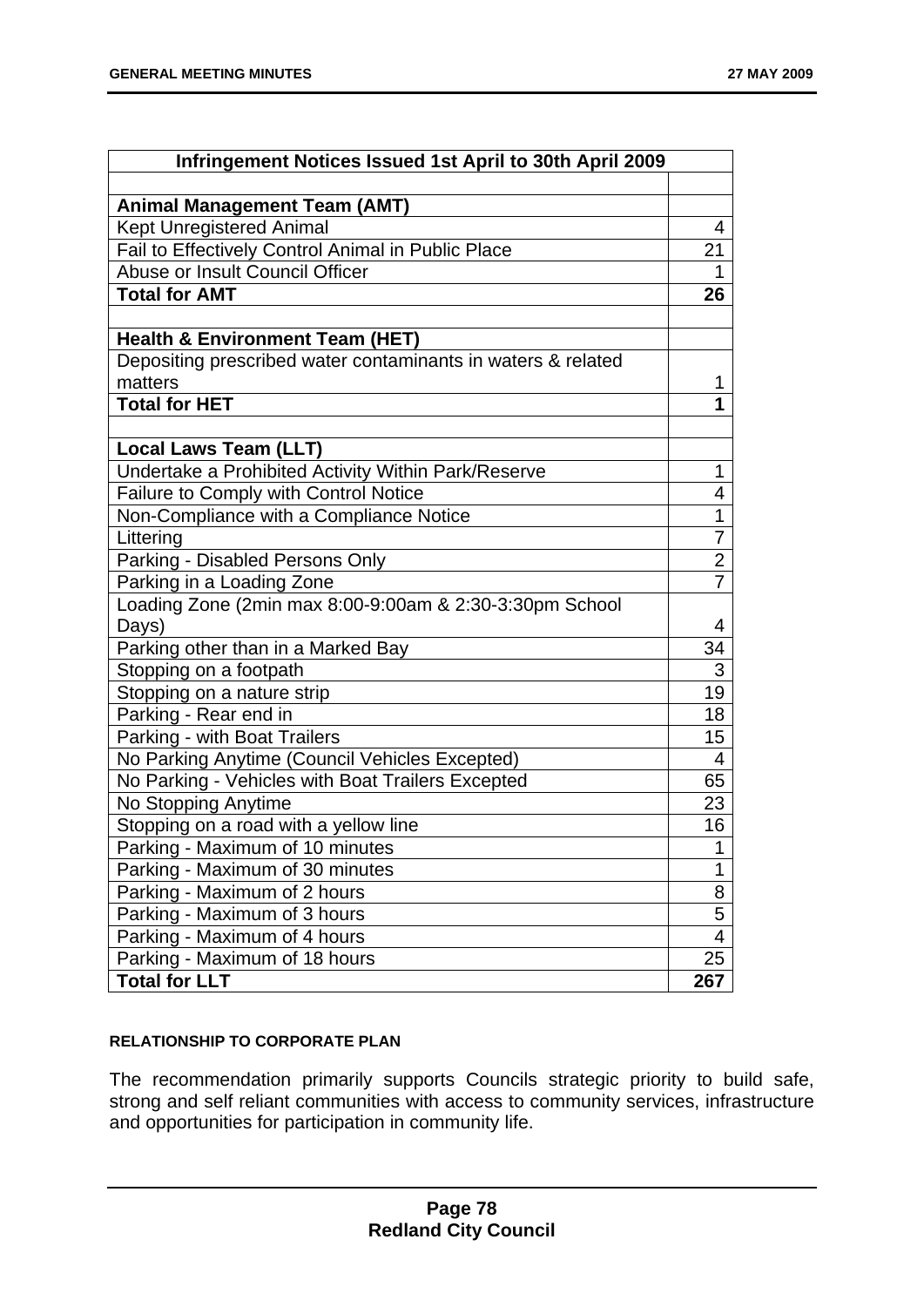### **FINANCIAL IMPLICATIONS**

There are no financial implications in relation to this issue.

# **CONSULTATION**

The consultation process involved the following officers:

- Acting General Manager Customer Services
- Manager Assessment Services

# **OFFICER'S/COMMITTEE RECOMMENDATION/ COUNCIL RESOLUTION**

Moved by: Cr Elliott Seconded by: Cr Murray

## **That the report be noted.**

# **CARRIED**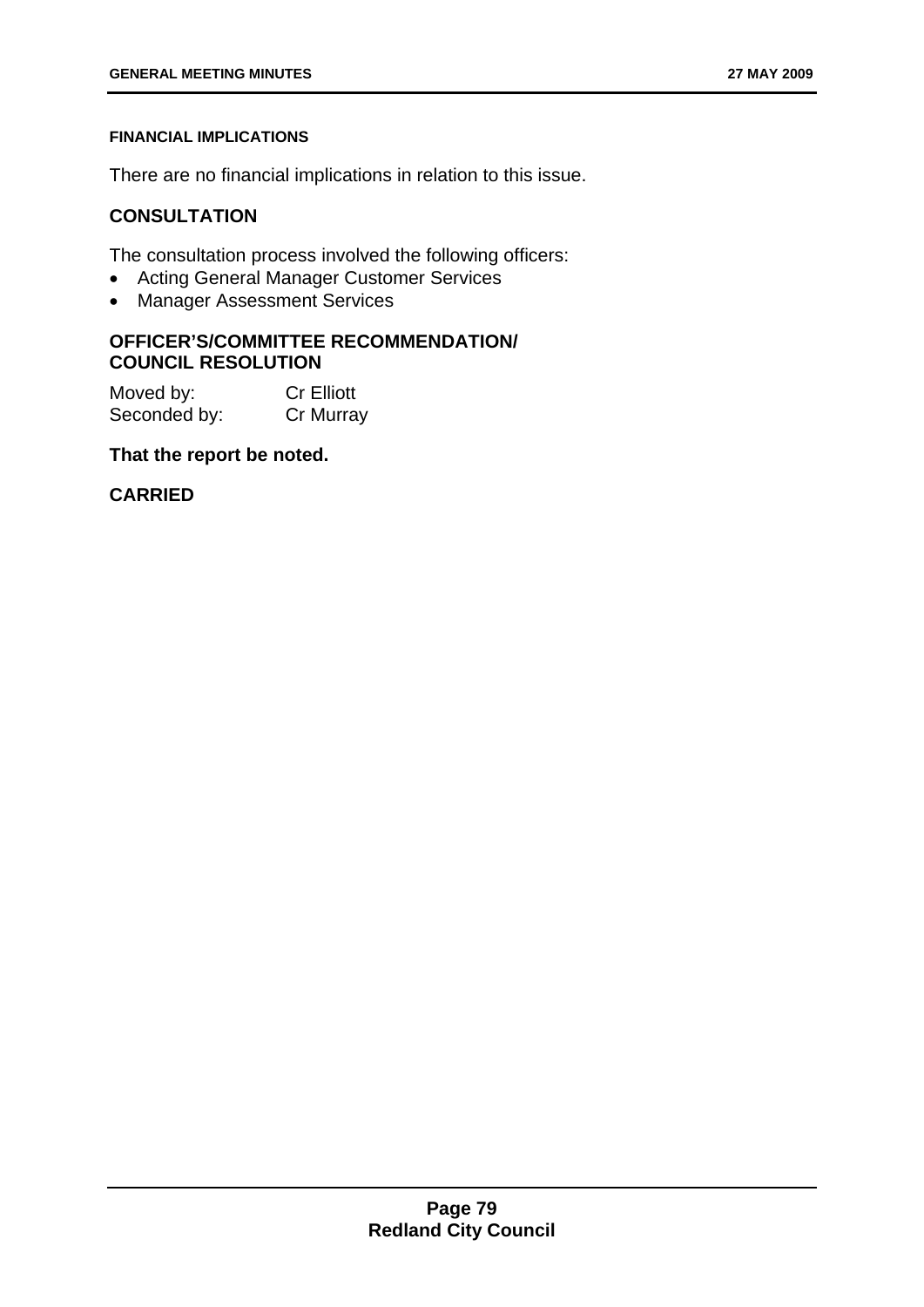Cr Williams declared a conflict of interest in the following item at Committee, as an Executive of one of the applicants, voted in the public interest and remained in the room. Cr Williams voted in the affirmative.

Cr Williams declared a conflict of interest in the following Item13.2.3 as an Executive on the Board of one of the applying applicants and would be voting in the public interest. Cr Williams remained in the Chamber, voting in the affirmative.

### **13.2.3 REGIONAL ARTS DEVELOPMENT FUND (RADF) ROUND II 2008/09 & CULTURAL ORGANISATIONS OPERATING GRANTS (COOG) 2009**

| <b>Dataworks Filename:</b>       | G&S RADF Round II 2008/09 & Cultural<br><b>Organisations Operating Grants</b>  |
|----------------------------------|--------------------------------------------------------------------------------|
| <b>Attachments:</b>              | <b>RADF Applications Round II 2008/09</b><br><b>COOG Applications 2009</b>     |
| <b>Responsible Officer Name:</b> | <b>Russell Cook</b><br><b>Acting Manager Customer &amp; Community Services</b> |
| <b>Author Name:</b>              | <b>Emma Bain</b><br><b>Director Redland Art Gallery</b>                        |

## **EXECUTIVE SUMMARY**

Each year Council provides funding for Regional Arts Development Fund (RADF) Grants and Cultural Organisations Operating Grants (COOG). These grants provide a way for Council to resource community cultural development to further the objectives of Council.

Application deadlines are 31 March and 30 September each year for RADF Grants and 31 March each year for COOG.

The applications for RADF Round II 2008/09 and COOG 2009 have been assessed by the RADF Committee in accordance with State Government and Council Policies and Guidelines.

This report seeks approval from Council to fund the successful applications for these two grant programs.

Two lists detailing the successful applications are attached.

### **PURPOSE**

In accordance with Corporate Policy POL-2383 and Corporate Guidelines GL–2383– 001 *Cultural Organisations Operating Grants* and Corporate Policy POL–2706 *Cultural Policy*. This report seeks approval from Council to fund the successful applications for the RADF Round II 2008/09 and the COOG 2009.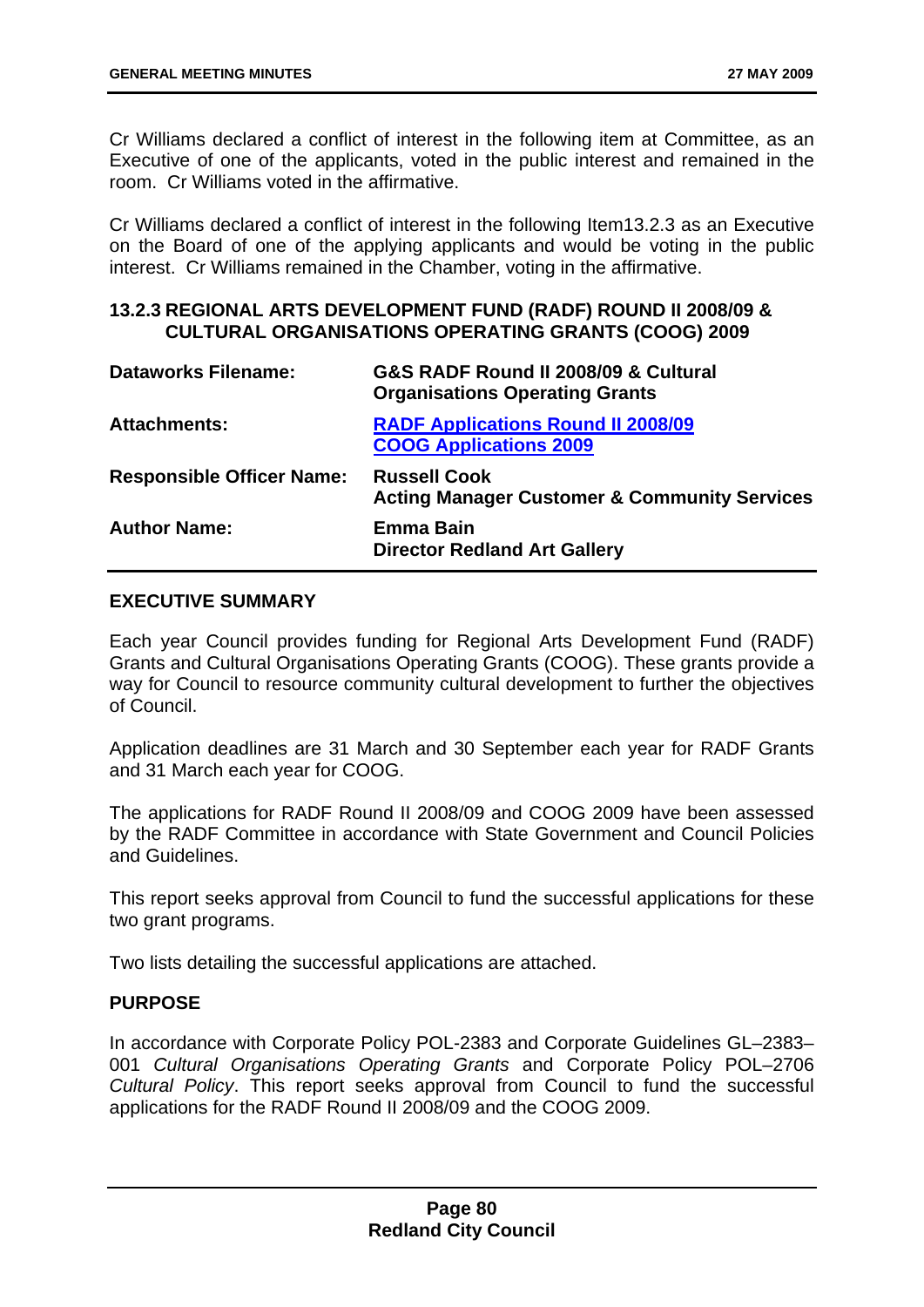# **BACKGROUND**

There are two rounds of RADF Grants and one round of COOG each year. Council's annual budget allocation for RADF is matched by annual State Government funding.

Council is required to administer RADF Grants under State Government Guidelines. This includes providing an outcome report to Arts Queensland each year to acquit the annual allocation and to bid for funding for the following year.

Both funding programs are assessed by the elected RADF Committee which is facilitated by the Director, Redland Art Gallery (non–voting) and chaired by a Councillor who has a casting vote. Councillor Helen Murray (Chairperson) and Councillor Debra Henry (Business/Tourism/ Festivals folio) were nominated by Council to the Committee.

RADF Committee members are elected for two terms and represent a cross section of art forms and interests, for example, visual arts, performing arts, youth, education, festivals. This peer assessment of applications for both grants programs is rigorous, consistent, fair and without bias.

RADF applications are assessed against criteria set by the State Government and the objectives of Council's *Cultural Policy* POL–2706.

COOG are assessed in accordance with Council's Corporate Policy and Guidelines POL–2383 and GL–2383–001 reviewed in October 2003. Prior to this review these grants were assessed by the RADF Committee and approved by the Group Manager. The review changed this procedure to require Council to ratify the decisions made by the RADF Committee by approving funding for RADF and COOG programs.

### **ISSUES**

The applications to which this report refers were assessed by the RADF Committee including Councillor Helen Murray and Councillor Debra Henry.

The RADF Committee assessed fourteen applications for RADF Round II 2008/09 and approved eleven of these applications covering a wide range of projects including dance, visual arts, festivals and professional development. The grant allocations range between \$460.00and \$10,000.00.

The RADF Committee assessed eighteen COOG applications and approved thirteen of these submissions from a number of important local arts organisations. The grant allocations range between \$1,594.00 and \$3,500.00. The five applications not approved were ineligible under the policy requirements.

# **RELATIONSHIP TO CORPORATE PLAN**

The recommendation primarily supports Council's strategic priority to build safe, strong and self reliant communities with access to community services, infrastructure and opportunities for participation in community life.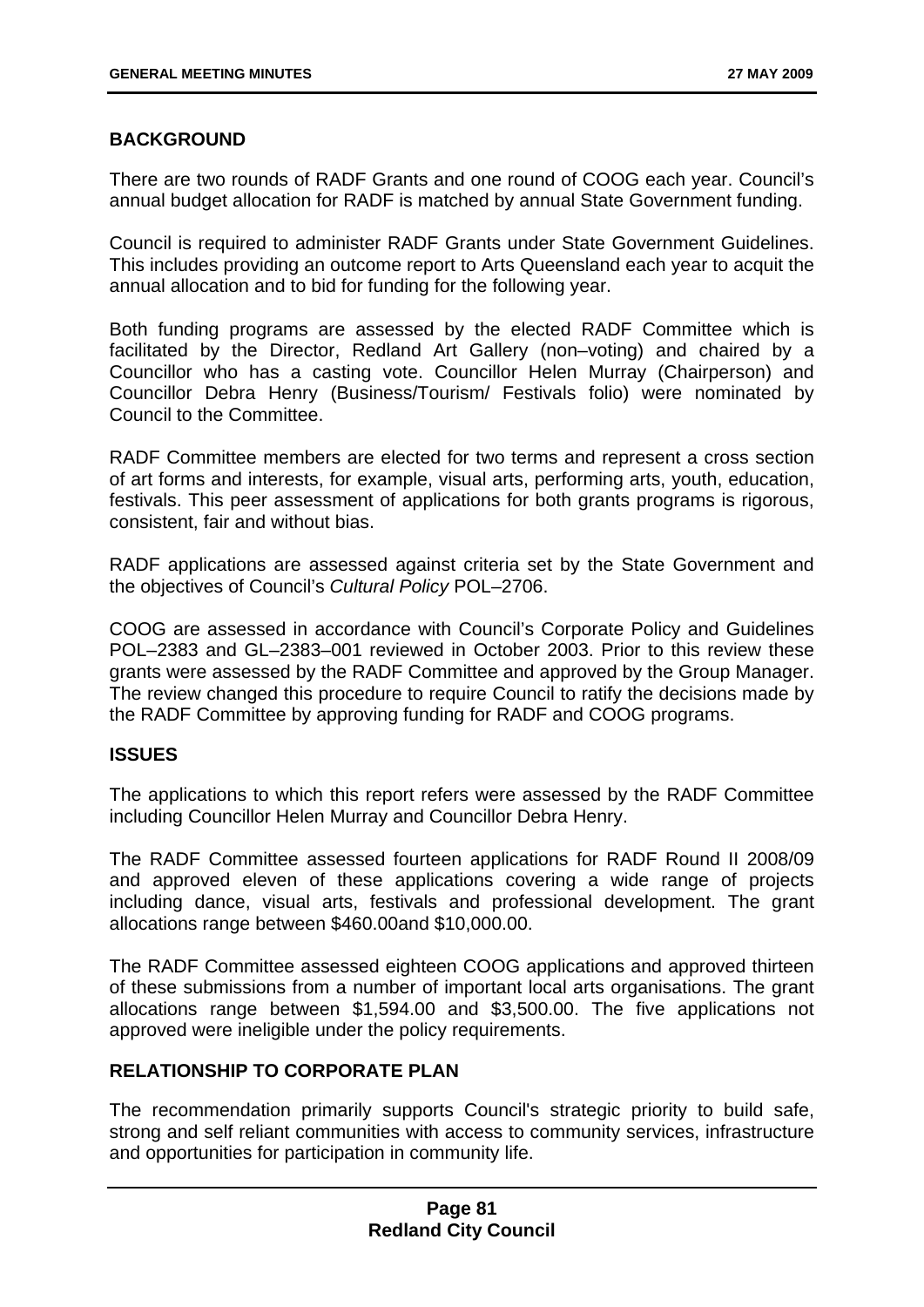# **FINANCIAL IMPLICATIONS**

### RADF Round II 2008/09

Eleven RADF applications were recommended by the RADF Committee totalling \$46,082 and are now submitted for Council approval.

#### Cultural Organisations Operating Grants 2009

Thirteen COOG applications were recommended by the Committee totalling \$35,000.00 and are now submitted for Council approval.

The total annual budget allocation for both grants programs is \$85,000.00 (and any carried over or returned funds).

The total expended in both rounds of RADF 2008/09 is \$63,956.00 and the one round of COOG in 2009 is \$35,000.00. The total is \$98,956.00.

## **CONSULTATION**

The RADF Committee assessed the applications and the Director, Redland Art Gallery reviewed the applications in accordance with the RADF Guidelines. The Cultural Services Manager, Glenys Ismail was informed of the outcome of the RADF Committee's assessments.

## **OPTIONS**

### **PREFERRED**

- 1. That Council approve funding of \$46,082.00 for the RADF Program Round II 2008/09; and
- 2. That Council approve funding of \$35,000.00 for the COOG Program 2009.

### **ALTERNATIVE**

- 1. That Council not approve funding of \$46,082.00 for the RADF Program Round II 2008/09; and
- 2. That Council not approve funding of \$35,000.00 for the COOG Program 2009.

### **OFFICER'S/COMMITTEE RECOMMENDATION/ COUNCIL RESOLUTION**

| Moved by:    | Cr Murray        |
|--------------|------------------|
| Seconded by: | <b>Cr Bowler</b> |

### **That Council resolve to:**

- **1. Approve funding of \$46,082.00 for the RADF Program Round II 2008/09; and**
- **2. Approve funding of \$35,000.00 for the COOG Program 2009.**

# **CARRIED**

Cr Williams left the meeting at 5.12pm.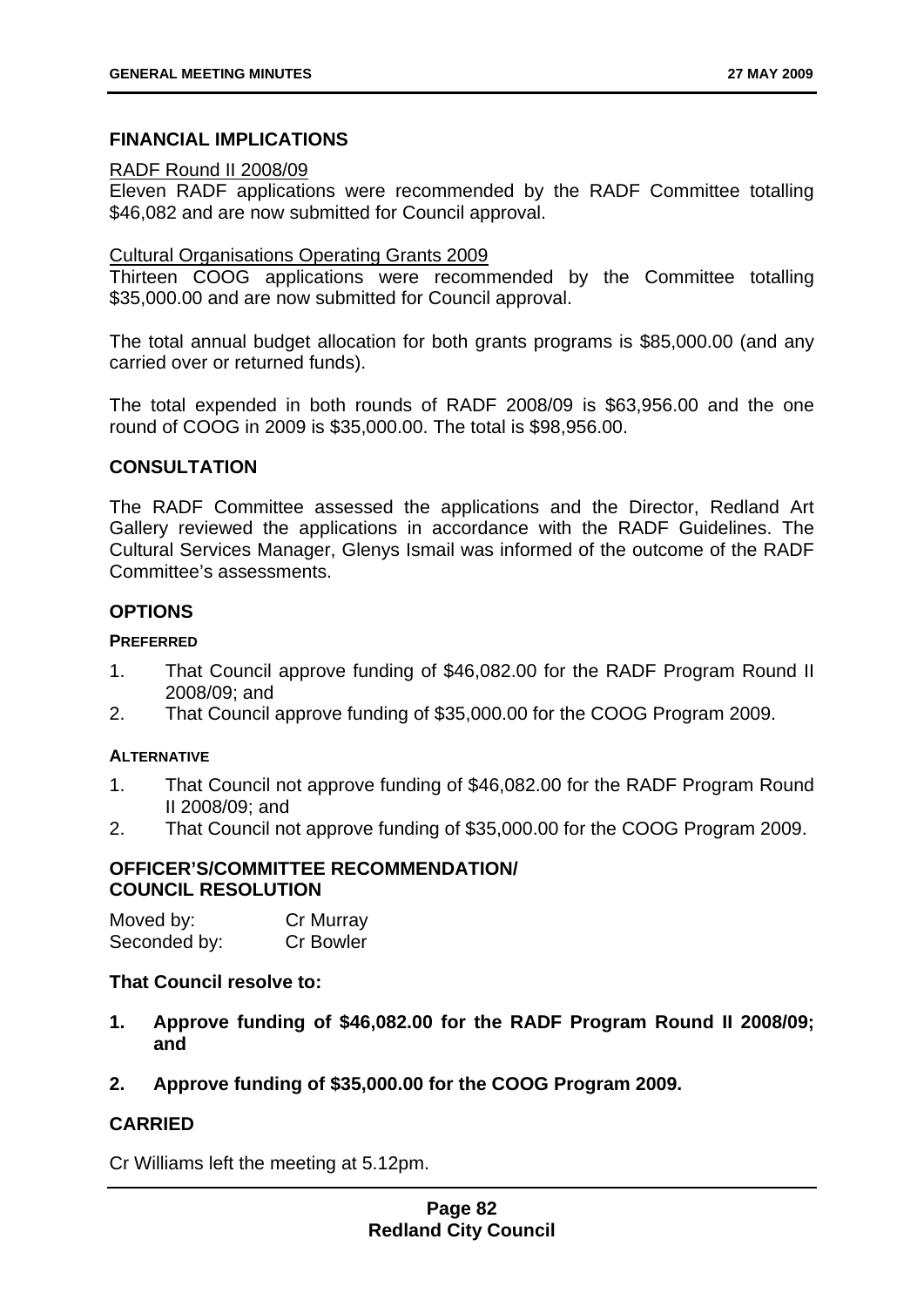# **13.3 PLANNING AND POLICY**

#### **13.3.1 CORPORATE BALANCED SCORECARD REPORT – APRIL 2009**

| <b>Dataworks Filename:</b>       | <b>GOV Corporate BSC Monthly Reporting to</b><br><b>Committee</b>                                  |
|----------------------------------|----------------------------------------------------------------------------------------------------|
| <b>Attachment:</b>               | <b>Balanced Scorecard Report - April 2009</b>                                                      |
| <b>Responsible Officer Name:</b> | <b>Luke Wallace</b><br><b>Manager Corporate Planning Performance &amp; Risk</b>                    |
| <b>Author Name:</b>              | <b>Benjamin Steel</b><br><b>Project Coordinator Corporate Planning &amp;</b><br><b>Performance</b> |

#### **EXECUTIVE SUMMARY**

The monthly Corporate Balanced Scorecard report, as attached, provides a high level overview of Council's performance in key areas of our business using the four Balanced Scorecard Perspectives – Financial, Customer, Internal/Business Processes and People & Learning.

This report is an important component of our performance management framework. The other main report provided to Council and the community is the quarterly Operational Plan Report that focuses on performance against each of the programs in the Corporate Plan.

The overall rating for April 2009 is Satisfactory, with a weighted score of 2.76.

### **PURPOSE**

To provide Council with the Corporate Balanced Scorecard Report for the financial year to April 2009.

### **BACKGROUND**

The report shows results against each KPI for the current month and the previous 12 months. Longer term trends and comparisons incorporating the same month last year are included to provide a better understanding of current performance levels.

A summary of this month's results is provided on page two of the report and shows the overall score for Redland City Council, including the rating (the small coloured indicator at the right hand side). An outstanding result is shown as green, above standard and satisfactory shown as yellow and an unsatisfactory result is shown as red. The overall rating for Council and for each perspective is determined by the relative weightings of the performance measures.

The subsequent pages of the report provide details of the performance measures in each perspective. The actual performance results each month are displayed as a graph, with the red and green lines showing the normal expected range for the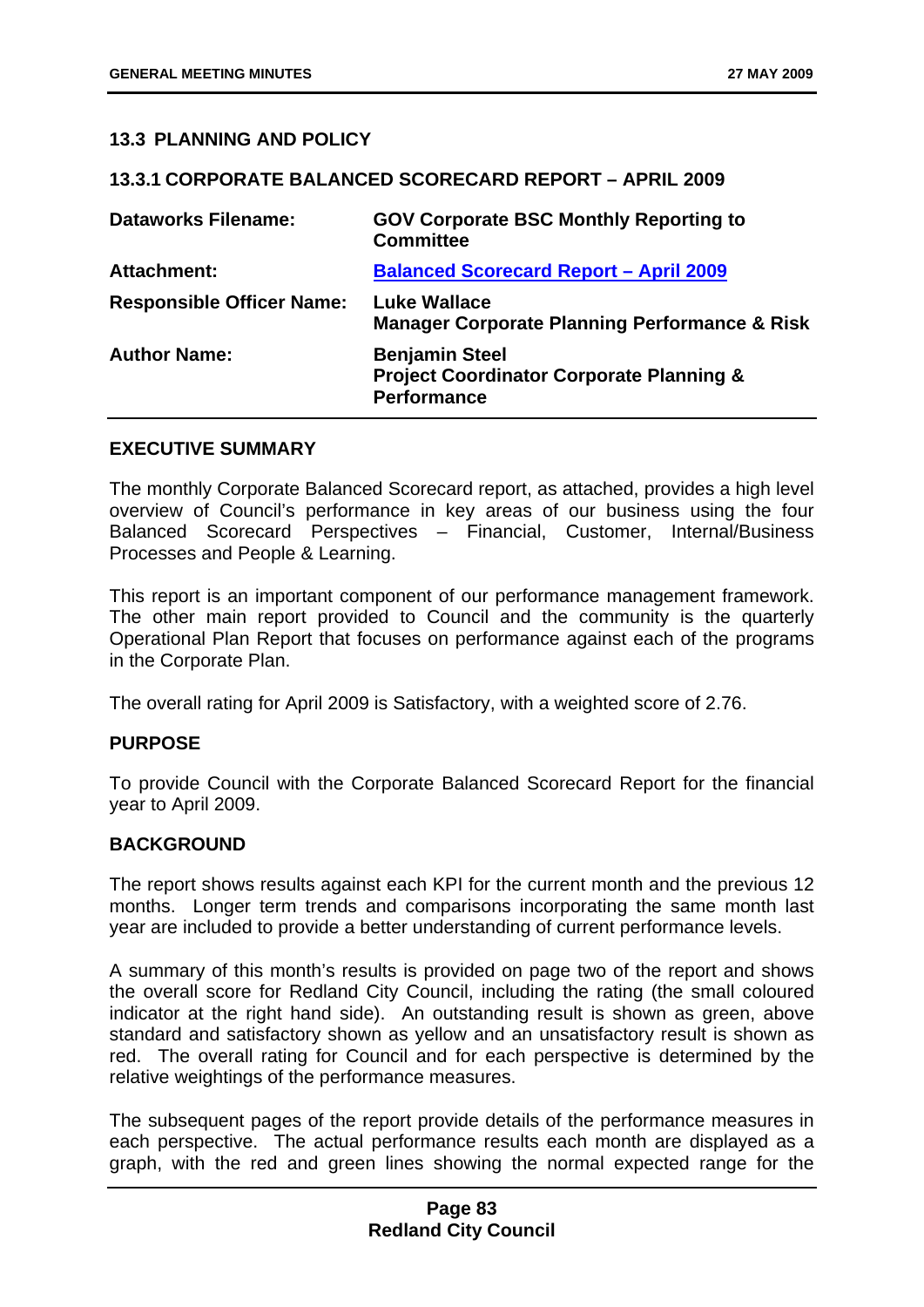measure. The red line represents the minimum satisfactory level and the green line represents the outstanding level. The rating for each measure is also shown as a green tick (outstanding), a yellow line (satisfactory and above standard) or a red cross (unsatisfactory).

Explanation of results is provided by the responsible manager in the commentary each month. Where a significant issue arises from the data that requires further explanation it will be provided in this covering report.

## **ISSUES**

Most measures are performing well within the target range. Those measures performing outside the target range are:

- People & Learning Perspective (page 6)
	- o Workplace Health & Safety Action Plan actions completed.
	- o Lost Time Injury Frequency Rate (LTIFR)

Please see the comments provided by managers in the attached report (pages indicated above).

A higher number of workplace injuries over the last 12-18 months continue to be of concern. All injuries are investigated as a matter of course and in the vast majority of cases the injuries have tended to be unavoidable. It is noted that injuries sustained this month were generally of a minor nature. Further, as the LTIFR is a 12 month rolling average, it will take several months of minimal injuries to bring the overall score back within the target range.

Human Resources are continuing to prioritise work on incomplete Workplace Health & Safety Management Plan actions to ensure that preventative measures are in place wherever possible.

### **RELATIONSHIP TO CORPORATE PLAN**

The recommendation in this report primarily supports Council's strategic priority to provide a clear organisational direction supported by effective leadership and a framework of policies, plans and strategies that are responsive to the community's needs and which promote accountable and ethical standards of practice.

### **FINANCIAL IMPLICATIONS**

No direct financial implications arise from this report. The report does contain several indicators that either reflects financial performance to date, or which will have had a direct or indirect impact on financial performance.

# **PLANNING SCHEME IMPLICATIONS**

There are no implications for the Planning Scheme arising from this report.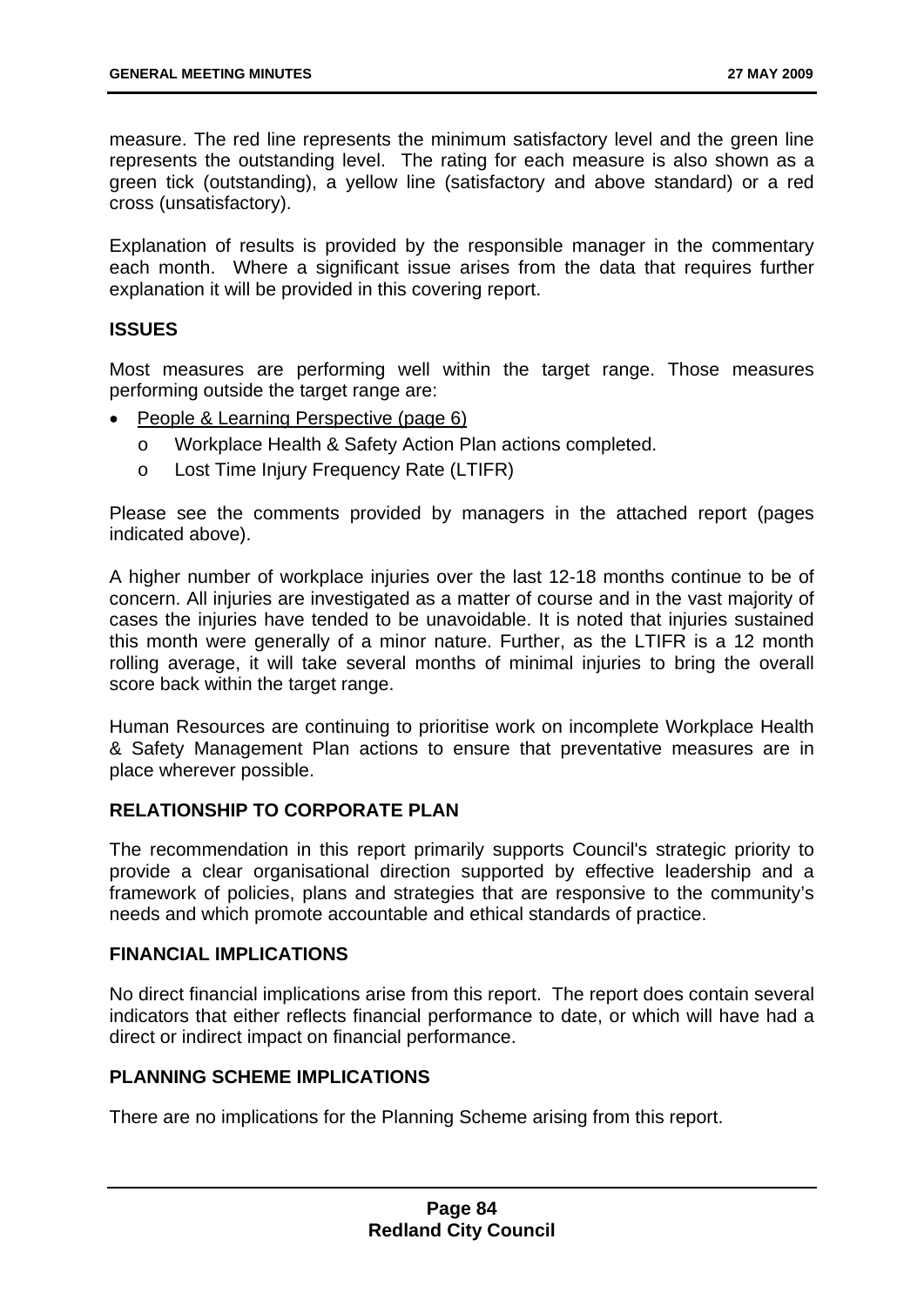# **CONSULTATION**

The data and components in this report were provided by relevant managers and were complied by the Corporate Planning, Performance and Risk Group.

## **OPTIONS**

#### **PREFERRED**

That Council resolve to note the Corporate Balanced Scorecard for April 2009 as attached.

#### **ALTERNATIVE**

That Council resolve to note the Corporate Balanced Scorecard for April 2009 and request additional information.

# **OFFICER'S/COMMITTEE RECOMMENDATION/ COUNCIL RESOLUTION**

| Moved by:    | Cr Townsend       |
|--------------|-------------------|
| Seconded by: | <b>Cr Elliott</b> |

**That Council resolve to note the Corporate Balanced Scorecard for the month of April 2009 as attached.** 

# **CARRIED**

Cr Williams returned to the meeting at 5.14pm.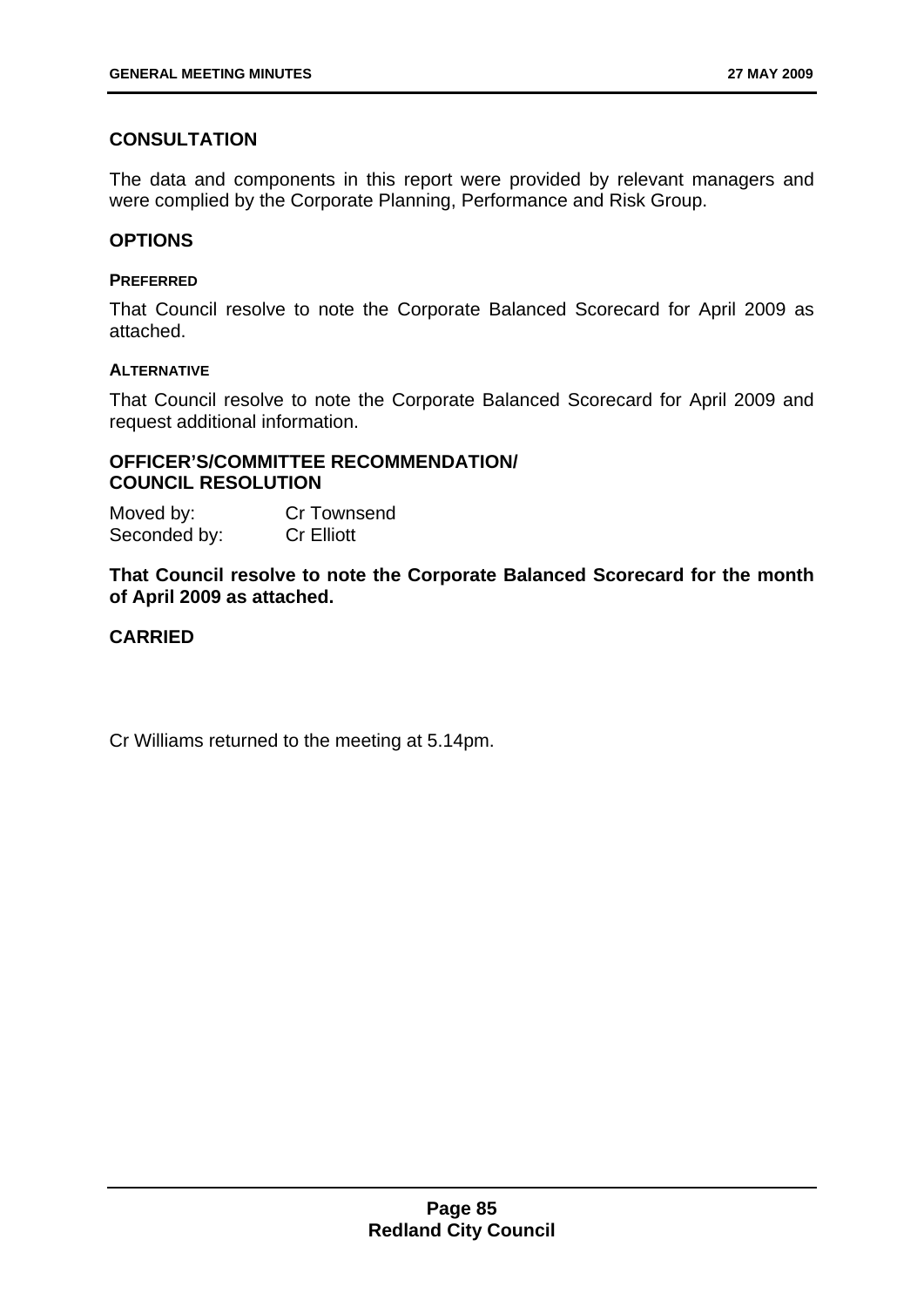## **14 MAYORAL MINUTES**

### **14.1 PUBLIC CAR PARKING AT BIRKDALE RAILWAY STATION**

#### **Background**

This block was originally designated for Public Purposes (carparking for Railway) and is adjacent to the entry to the Birkdale Railway Station, including disabled access, and is already owned by the State Government. The State Government is now proposing that the block be used for Public Housing, despite the extreme and urgent need for increased carparking at the Birkdale station.

The need for further carparking is far greater than the need for public housing at this location. The rail infrastructure cannot be used more efficiently without more parking.

Using this lot of  $3,103m^2$  would be the most cost-effective solution to the extremely serious parking shortage at the Birkdale Station.

### **COUNCIL RESOLUTION**

Moved by: Cr Hobson

**That Redland City Council make urgent representations to the Premier Anna Bligh, the Department of Housing and Queensland Rail that public car parking be urgently installed next to the Birkdale Railway on Lot 2, RP203935, 26-36 Napier St Birkdale, instead of the proposed 27 x 1 bedroom 3 storey units of public housing.** 

#### **CARRIED**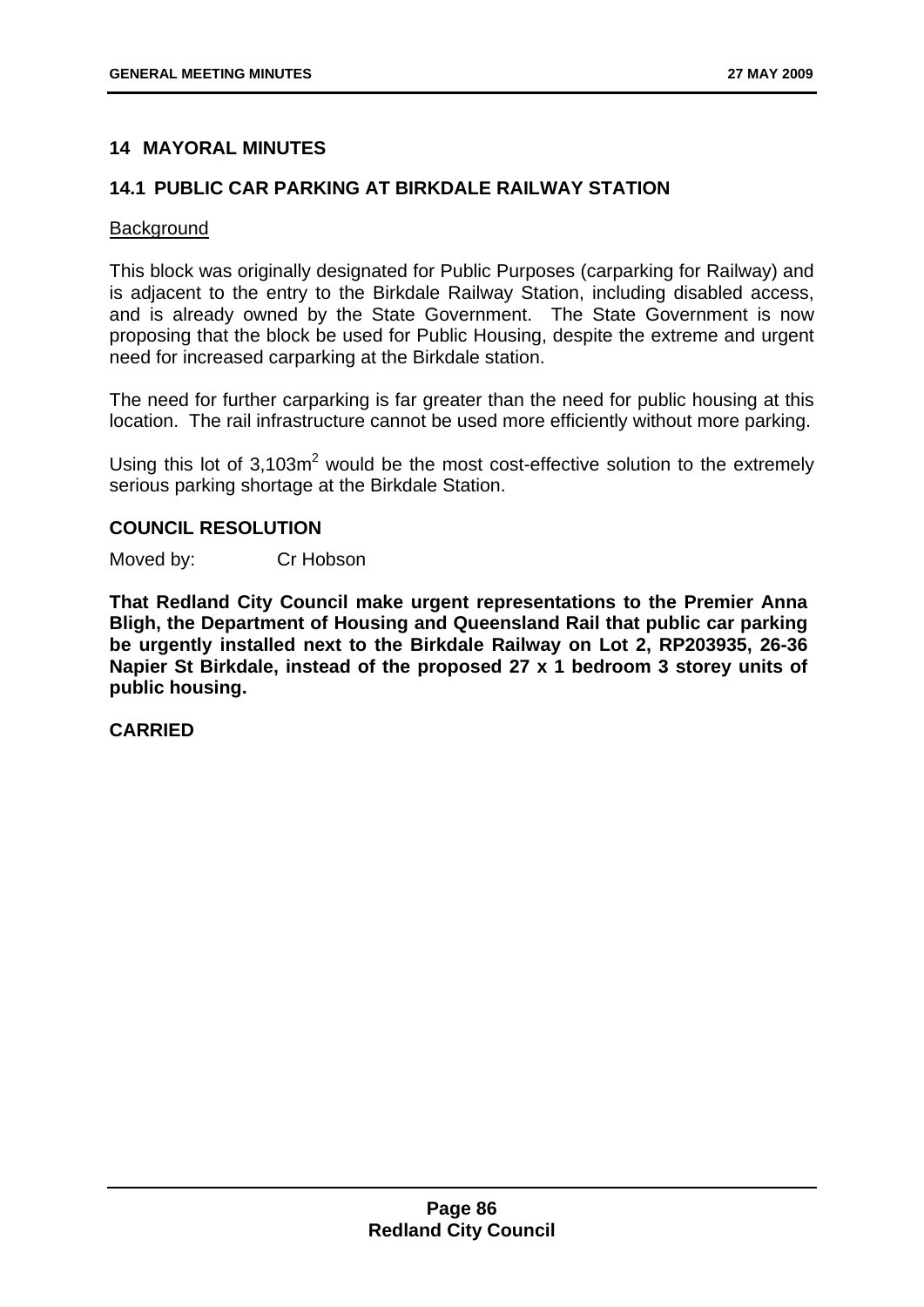# **14.2 UPGRADE OF GILES ROAD AND CLEVELAND-REDLAND BAY ROAD INTERSECTION**

### **COUNCIL RESOLUTION**

Moved by: Cr Hobson

**That the Department of Main Roads be requested to provide timely advice on the design options and proposed construction timeframe for the upgrade of Giles Road & Cleveland-Redland Bay Road intersection.** 

**CARRIED** (unanimously)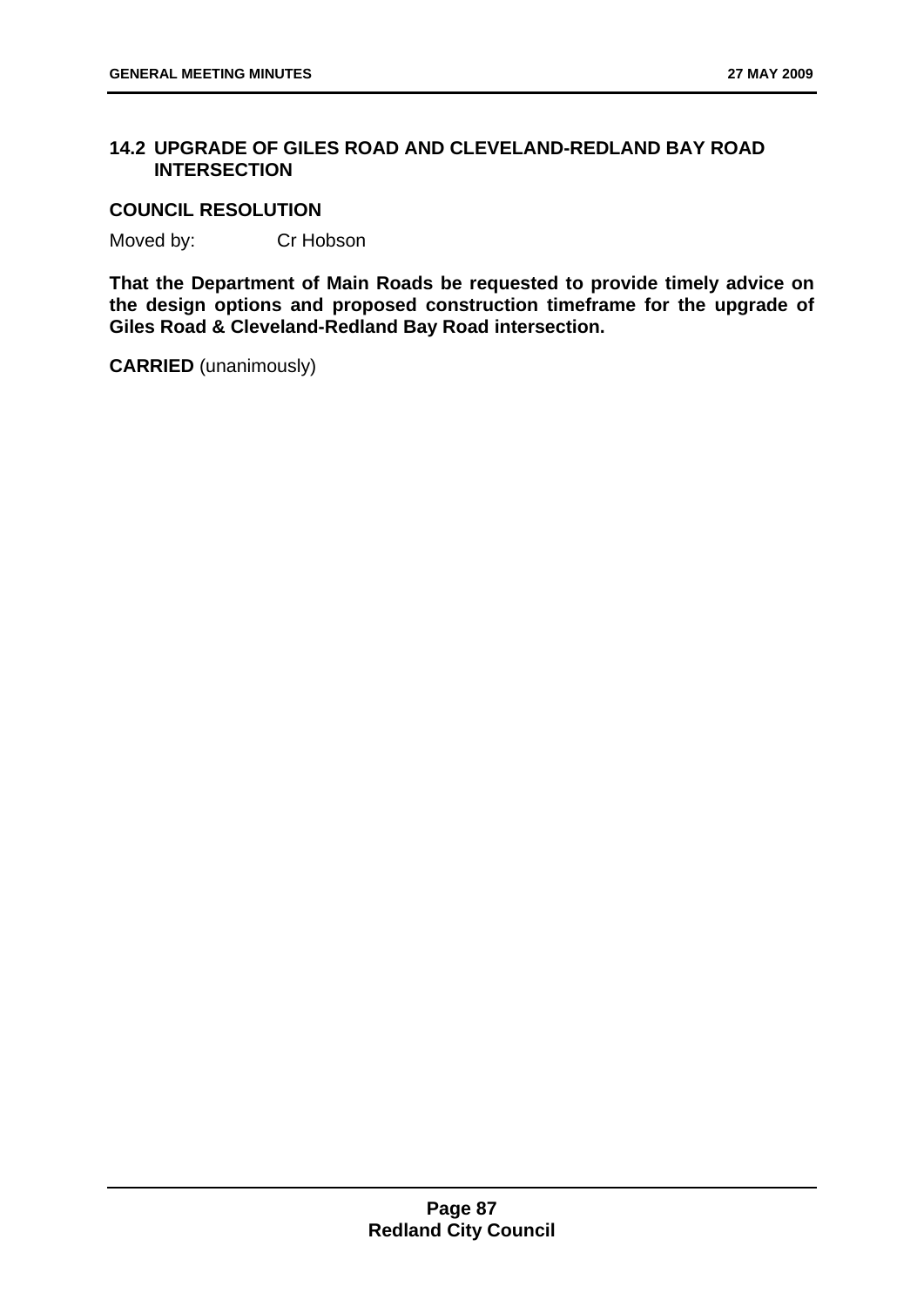# **15 DIRECT TO COUNCIL REPORTS**

**15.1 OFFICE OF CEO** 

**15.1.1 2009 DIVISION 4 BY-ELECTION** 

| <b>Dataworks Filename:</b>       | GOV 2009 By-Election Division 4                                            |
|----------------------------------|----------------------------------------------------------------------------|
| <b>Attachments:</b>              | <b>Returning Officer's Report</b><br><b>Notice of Final Result of Poll</b> |
| <b>Responsible Officer Name:</b> | <b>Gary Stevenson</b><br><b>Chief Executive Officer</b>                    |
| <b>Author Name:</b>              | <b>Gary Stevenson</b><br><b>Chief Executive Officer</b>                    |

### **EXECUTIVE SUMMARY**

To provide Council with the Returning Officer's Report on the conduct of the Redland City Council's By-Election of 9 May 2009 and to make a Council resolution on the treatment of eligible voters who failed to cast a vote.

### **PURPOSE**

To present the final Returning Officer's report to Council (attached).

### **BACKGROUND**

In accordance with Section 273 of the *Local Government Act 1993*, expressions of interest were invited from suitably qualified and experienced persons to provide the services of a Returning Officer to manage and conduct any By-Election in the Redland City Council prior to 2012 Quadrennial elections.

The closing date for the tender was 3 February 2009. On 13 March 2009 the Chief Executive Officer of Redland City Council advised in writing to the Australian Election Company that it was the successful tenderer (Contract No. 1206-2009- OCO).

### **ISSUES**

The voter turnout was relatively low at 72.4% however when compared with the turnout of 70.4% at the Logan City Council By-Election held on the same day, does not appear extraordinary. Typically By-Election turnout will be lower than quadrennial election turnout.

Section 395 of the *Local Government Act 1993* makes it an offence to fail to vote without a valid and sufficient reason. Section 375 of the *Local Government Act 1993* provides that a local government may cause notice to be given to each elector shown on the official list of electors who have not been issued with ballot papers or in the in the case of electors who may cast a declaration vote under Section 343, where they have not returned their ballot papers.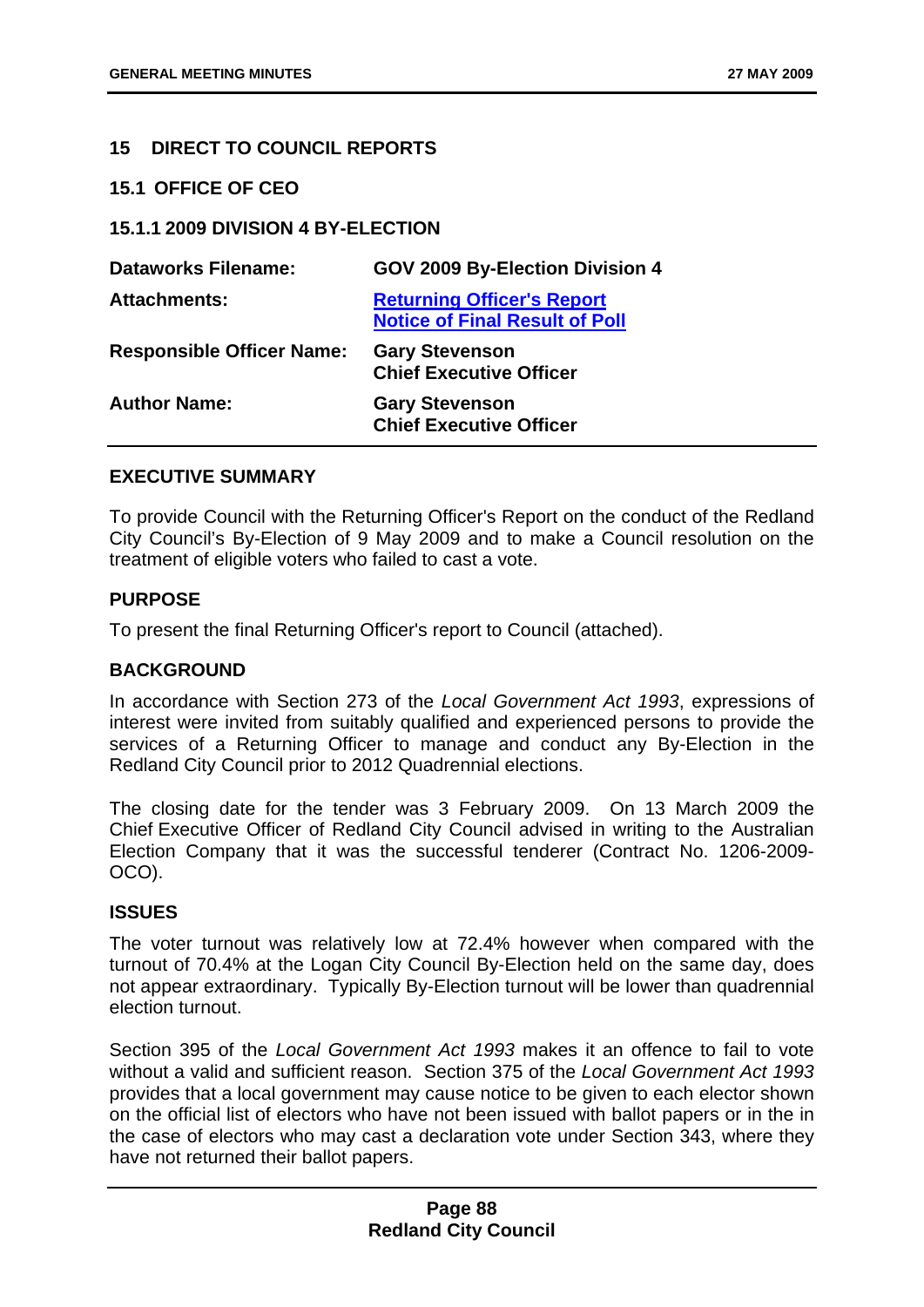If the notice is given, it must state that the elector appears to have failed to vote, pointing out that it is an offence (without a valid and sufficient reason) and requiring the elector to respond within twenty-one (21) days. It is an offence not to comply with the notice.

Council is required to determine if it intends to take such action against electors that failed to vote.

Due to the resource intensive nature of pursuing potential offenders and the minimal penalty that would be imposed, it is recommended that Council does not take action against persons who appear not to have voted.

### Declaration of Poll

The Declaration of Poll was conducted at 10.00 am on Friday 15 May 2009, with John Burns being declared elected for the balance of term as Councillor for Division 4 of Redland City Council.

## **RELATIONSHIP TO CORPORATE PLAN**

The recommendation primarily supports Council's strategic priority to effective governance processes.

### **FINANCIAL IMPLICATIONS**

Nil.

### **CONSULTATION**

Nil.

### **OPTIONS**

#### **PREFERRED**

- 1. That Council receive and note the report of the Returning Officer.
- 2. That Council takes no action to follow up persons who do not appear to have voted at the By-Election.

#### **ALTERNATIVE**

- 1. That Council receive and note the report of the Returning Officer.
- 2. That Council resolve to issue a fine to those voters who did not cast a vote and sets this fine at \$55.00.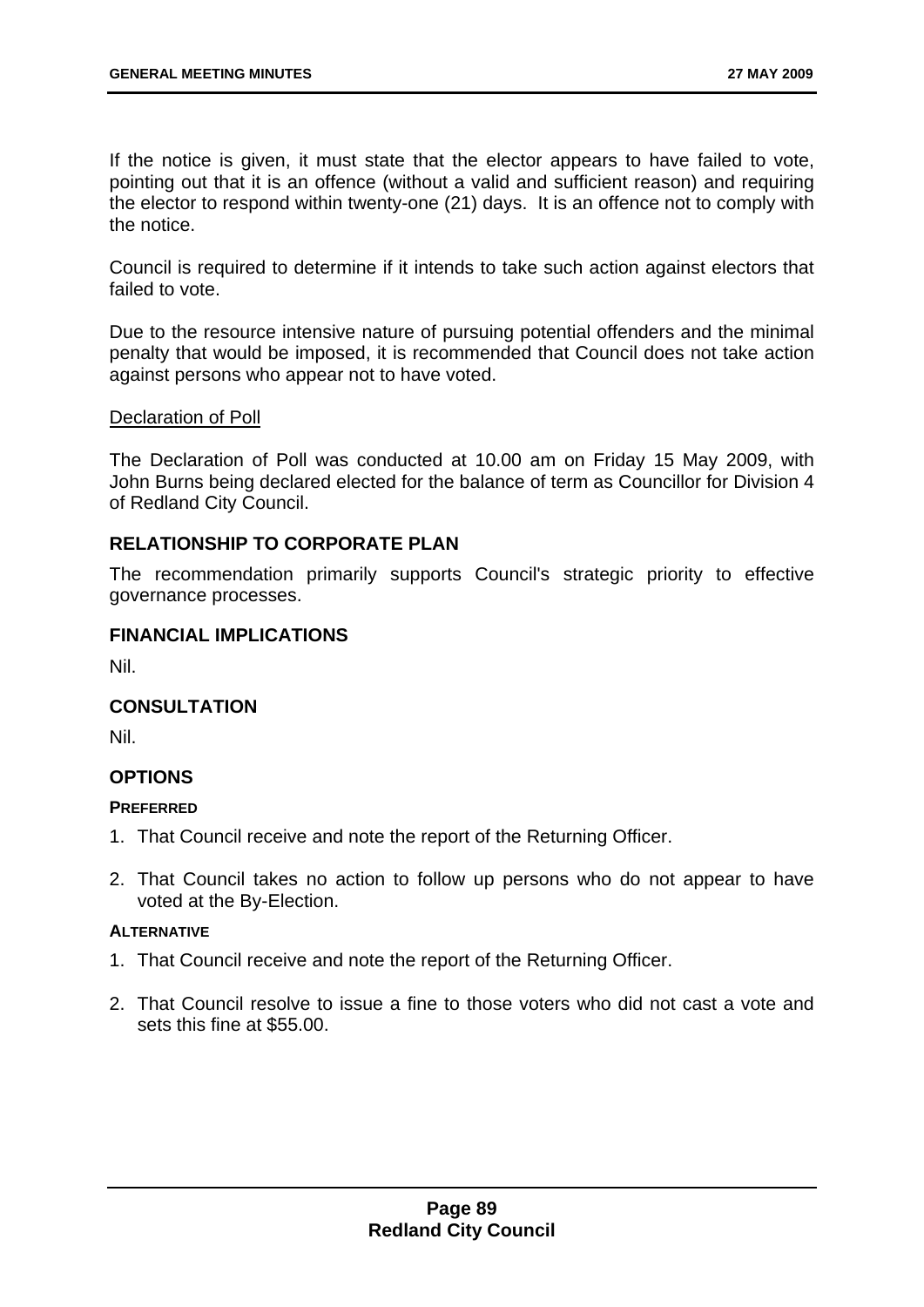# **OFFICER'S RECOMMENDATION/ COUNCIL RESOLUTION**

| Moved by:    | <b>Cr Bowler</b>  |
|--------------|-------------------|
| Seconded by: | <b>Cr Elliott</b> |

- **1. That Council receive and note the report of the Returning Officer; and**
- **2. That Council takes no action under Section 375 of the** *Local Government Act 1993* **to follow up persons who do not appear to have voted at the By-Election.**

# **CARRIED**

Cr Burns left the meeting at 5.29pm.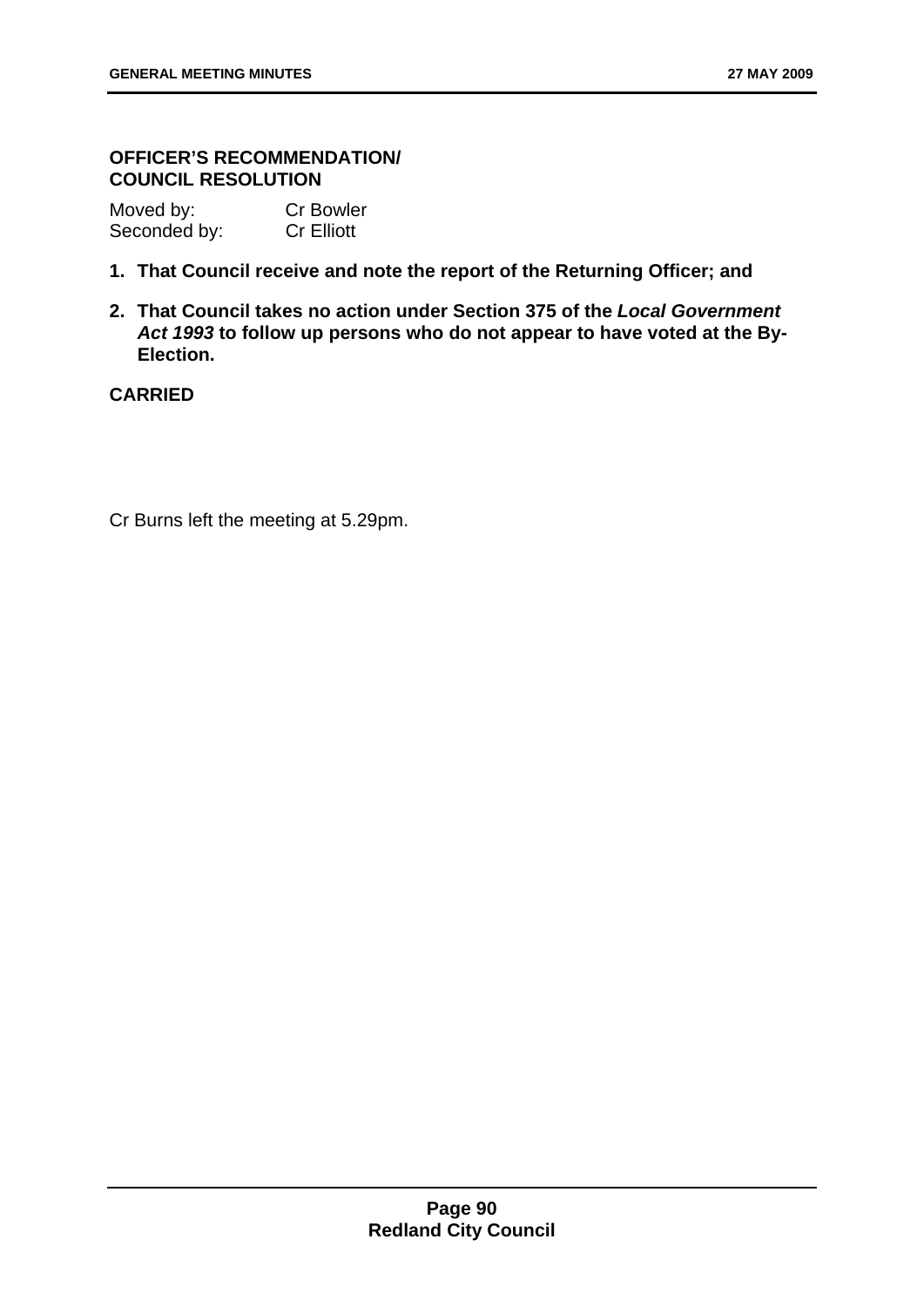# **15.2 CUSTOMER SERVICES**

## **15.2.1 EDUCATION REVOLUTION SCHOOL PROJECT - ORMISTON COLLEGE AT 97-127 DUNDAS STREET WEST AND 124 STURGEON STREET, ORMISTON**

| <b>Dataworks Filename:</b>       | <b>CRID501432</b>                                                  |
|----------------------------------|--------------------------------------------------------------------|
| <b>Responsible Officer Name:</b> | <b>Tim Donovan</b><br><b>Manager, Assessment Services</b>          |
| <b>Author Name:</b>              | <b>Chris Vize</b><br><b>Senior Planner, Development Assessment</b> |

### **EXECUTIVE SUMMARY**

| <b>Application Type</b>                | Exemption notification under Integrated |
|----------------------------------------|-----------------------------------------|
|                                        | Planning Act Amendment Regulation (No.  |
|                                        | 1) 2009 - Funded School Project         |
| <b>Proposed Use</b>                    | <b>Junior Arts Centre</b>               |
| <b>Property Description</b>            | Lot 2 SP 106846 & Lot 3 RP 49638        |
| <b>Location</b>                        | Ormiston College - 97-127 Dundas St     |
|                                        | West & 124 Sturgeon St, Ormiston        |
| <b>Land Area</b>                       | 15.02 Hectares                          |
| <b>Redlands Planning Scheme Zoning</b> | <b>Community Purpose (CP3)</b>          |
| <b>Overlays</b>                        | <b>Acid Sulfate Soils</b>               |
|                                        | <b>Bushfire Hazard</b>                  |
|                                        | <b>Bushland Habitat</b>                 |
|                                        | Flood Prone, Storm Tide and Drainage    |
|                                        | <b>Constrained Land</b>                 |
|                                        | Road and Rail Noise Impacts             |
|                                        | State Koala Habitat                     |
|                                        | Waterway, Wetlands and Moreton Bay      |
| <b>Designated</b><br><b>Community</b>  | N/A                                     |
| <b>Infrastructure</b>                  |                                         |
| SEQ Regional Plan 2005-2026 and        | <b>Urban Footprint</b>                  |
| Draft SEQ Regional Plan 2009-2031      |                                         |
| - Land Use Category                    |                                         |
| <b>No. of Public Submissions</b>       | N/A                                     |
| <b>Applicant</b>                       | Graham Clegg                            |
| <b>Land Owner</b>                      | <b>Ormiston College Limited</b>         |
| <b>Statutory Response Date</b>         | 3 June 2009                             |
| <b>Application Coordinator</b>         | <b>Chris Vize</b>                       |
| <b>Manager</b>                         | Adam Webb                               |

### **PURPOSE**

This application is referred to the General Meeting for determination.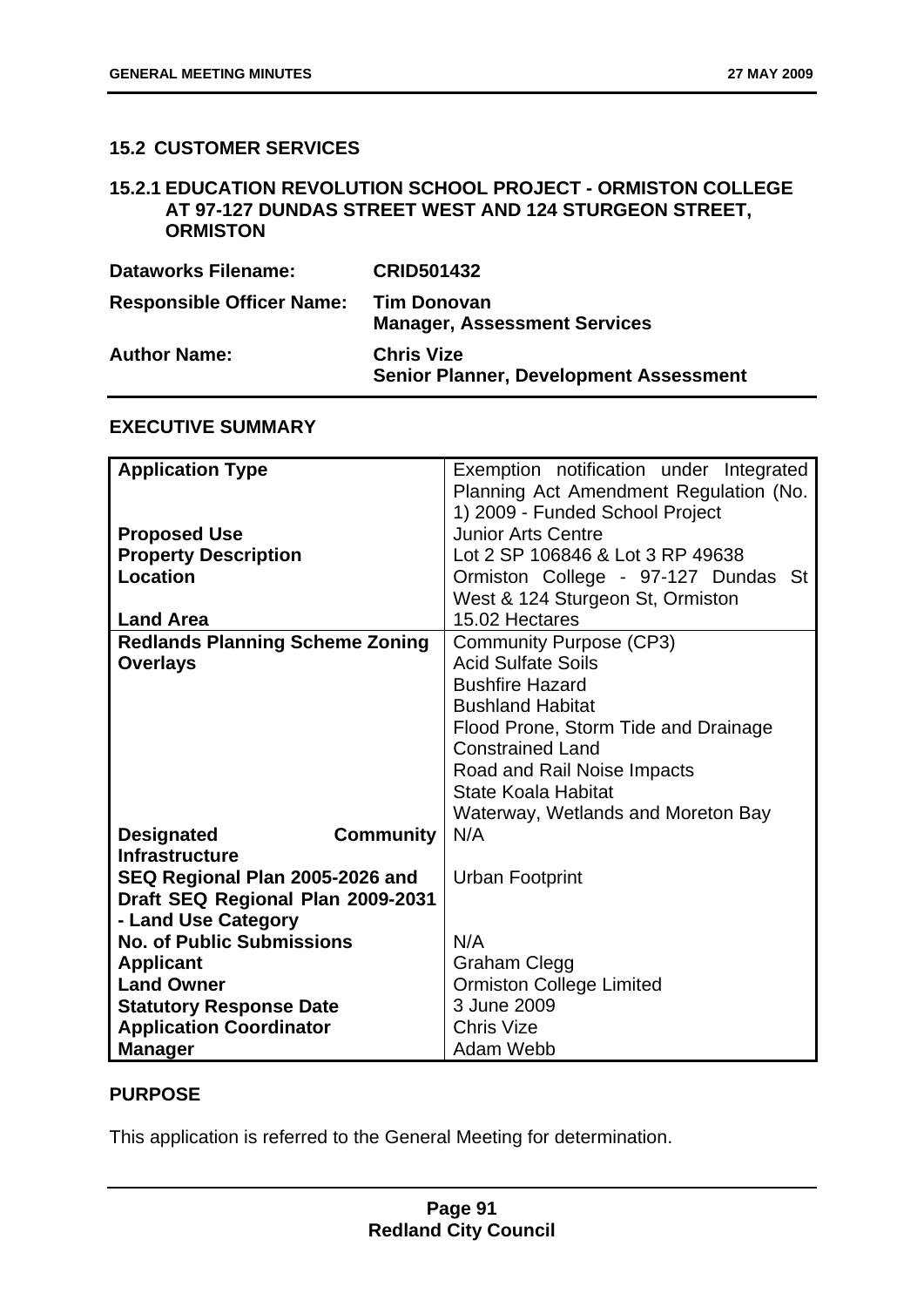## **EXECUTIVE SUMMARY**

Ormiston College has received funding for a Junior Arts Centre under the "Building the Education Revolution (BER)" school project. They have given Council notice under the Integrated Planning Amendment Regulation (No. 1) 2009, Clause 5(b).

The proposed extension to Ormiston College for a Junior Arts Centre does not meet the exemption criteria (2) (c) in the Integrated Planning Regulation, as the development is for a non-State school located in an interim koala habitat protection area. It is therefore recommended that Council advise the applicant that the development is not exempt. The applicant then has the ability to refer the issue to the Minister to specifically list the development for exemption. The Minister will seek input from Council on whether the proposal is supported or otherwise. It is further recommended that Council advise the applicant that the proposal is generally supported, provided suitable offset planting of koala habitat trees is provided on-site.

# **1.0 DEVELOPMENT PROPOSAL AND SITE DESCRIPTION**

## **1.1 Proposal**

Ormiston College propose an extension to their junior school for a Junior Arts Centre. This new building will contain music, art and drama class rooms as well as a lecture hall. The building is located on the eastern side of the site.

## **1.2 Site**

Ormiston College is located between Dundas Street and Sturgeon Street in Ormiston. The site layout comprises the primary school on the eastern side of the site, secondary school in the middle and sports fields on the western side. The topography in vicinity of proposed new building is level. The vegetation of the proposed building site is a combination of native and exotic ground cover, shrubs and trees. There are a number of koala habitat trees as defined in the State Nature Conservation (Koala) Conservation Plan 2006. These are predominantly brush box (Lophostemon confertus) and paperbarks (Melaleuca quinquinervia).

### **1.3 Surrounding Area**

Urban residential lots of varying sizes adjoin the site to the north and east and across Dundas Street to the south. A waterway adjoins the site to the west.

### **2.0 APPLICATION ASSESSMENT**

### **2.1** *Integrated Planning Act 1997* **(IPA)**

It is noted that Ormiston College is identified as being eligible for funding under the Federal Government's Nation Building Economic Stimulus Package (Education Revolution School Project).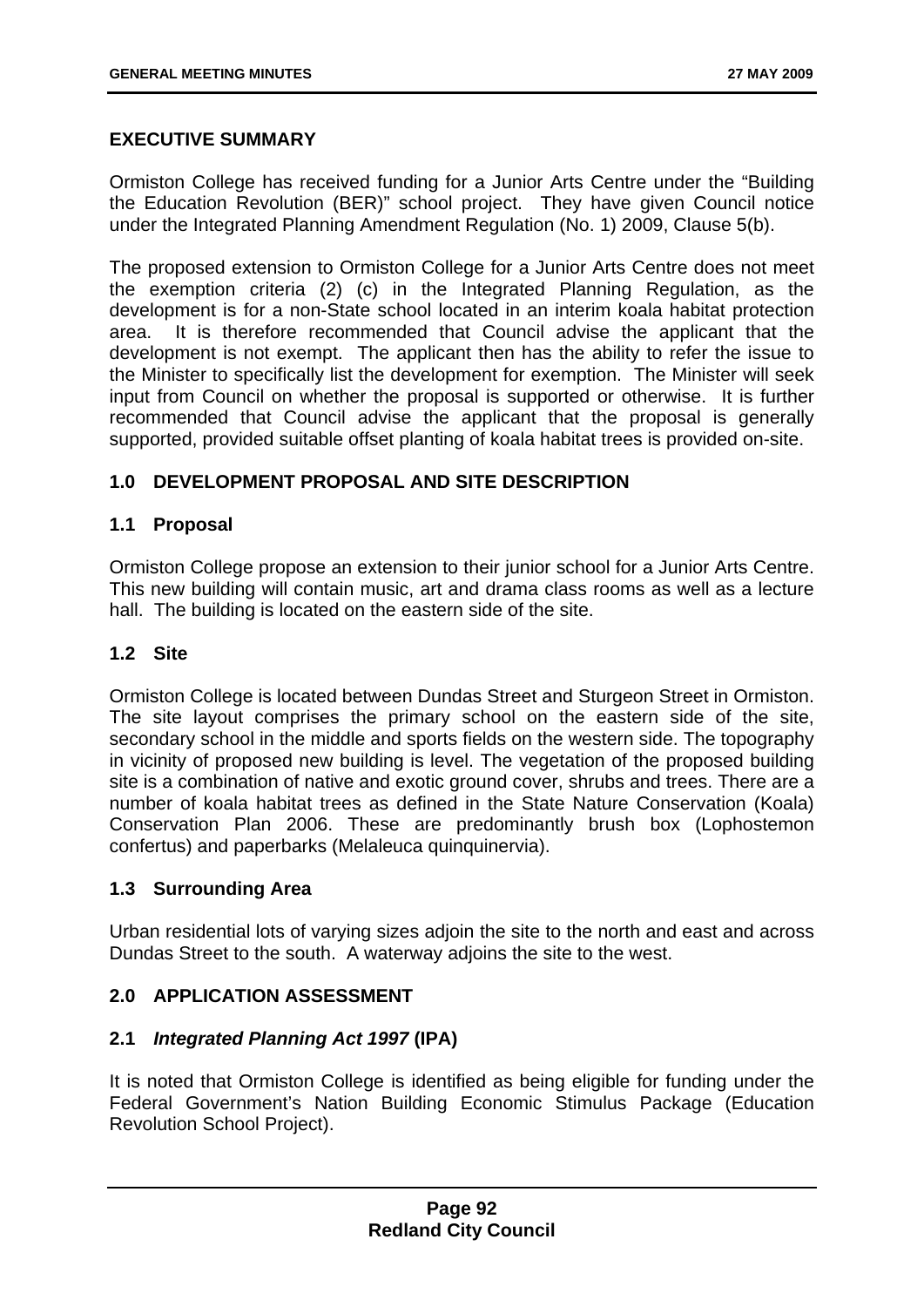Schedule 9 of the *Integrated Planning Act* (IPA) identifies that development for community infrastructure prescribed under the Integrated Planning Regulation (IP Reg) is exempt development. The IP Reg contains specific criteria for educational facilities to be exempt development. From a review of the criteria, it appears that the proposal would meet all criteria with the exception of criteria (2) (c) (i), which states the following:

*"(2) Despite subsection (1), development for an educational facility or community and cultural facility funded under the relevant program is not exempt under schedule 9, table 5, item 5 of the Act to the extent the development—* 

*…(c) for development at a non-State school—* 

*(i) is in an interim koala habitat protection area…"* 

The school is a non-State school and the proposed development is located within an interim koala habitat protection area. As such, the development is not exempt development.

## **2.2 Environmental Assessment**

The proposed site within the school has no environmental planning protection. The State koala conservation plan designates the site as a Koala Sustainability Area. The majority of trees in the proposed construction area are classified as koala habitat trees, namely fifteen brush box and three paper barks.

The exact number would be determined at the final design stage. These trees are assessed as "Other food and habitat trees" by the Queensland Parks and Wildlife Service and as secondary species by Redland City Council's Vegetation Enhancement Strategy 2007. None of the trees are large with the largest being a brush box having a girth of approximately 200mm and a height of 15 metres.

Following a site assessment by Council's assessment coordinator and the environmental assessment officer it is considered that the development could proceed with suitable offset planting within the college grounds. This concept has been verbally accepted by the college's business manager.

# **3.0 CONCLUSION**

The proposed Junior Arts Centre has been assessed against the exemption criteria in the Integrated Planning Regulation. It is recommended that Council's response confirm that the proposal is not exempt development. It is also recommended that Council advise that it would seek to require suitable offset planting on the site should the Minister seek Council's input into resolving issues.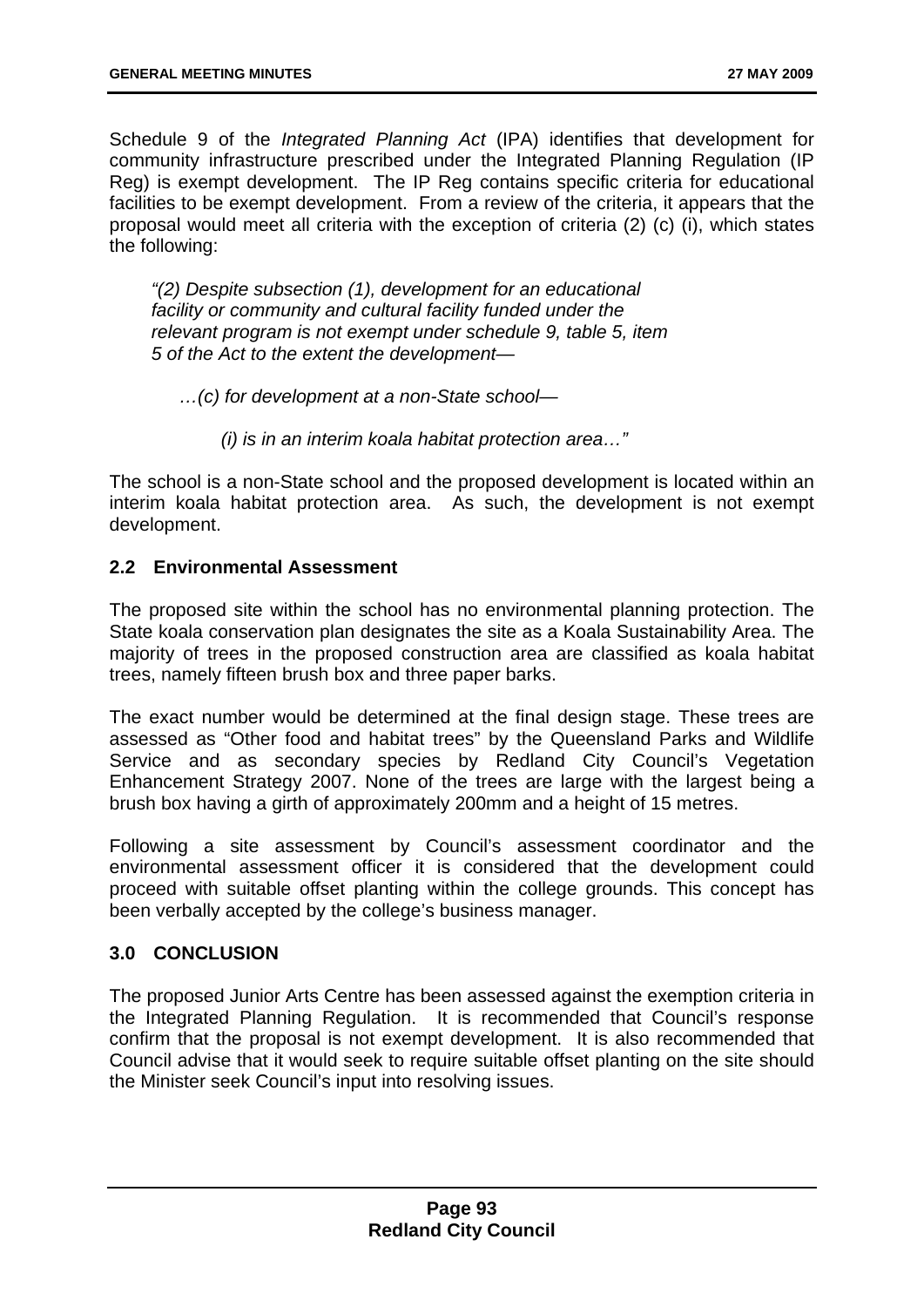#### **OFFICER'S RECOMMENDATION/ COUNCIL RESOLUTION**

| Moved by:    | Cr Boglary  |
|--------------|-------------|
| Seconded by: | Cr Williams |

**That Council resolve as follows:** 

- **1. That Council's response to the letter from Graham Clegg, received by Council on 20 May 2009, state that the proposal is not exempt under the**  *Integrated Planning Act 1997***, as the proposed development is in an interim koala habitat protection area; and**
- **2. That Council advise the applicant that the proposal is generally supported, provided suitable offset planting of koala habitat trees is provided on-site. The number, location and species of koala habitat trees will be determined when/if input from Council is sought by the Minister.**

Following discussion on this matter, Cr Murray moved that the motion be put.

The procedural motion to put the motion was put to the vote and **CARRIED**.

The Mayor then put the original motion.

On being put to the vote the motion was declared by the Mayor as **CARRIED**.

A division was called for.

Crs Reimers, Murray, Elliott, Bowler, Williams, Ogilvie, Boglary and Hobson voted in the affirmative.

Crs Townsend and Henry voted in the negative.

Cr Burns was not present when this motion was put.

The motion was declared by the Mayor as **CARRIED**.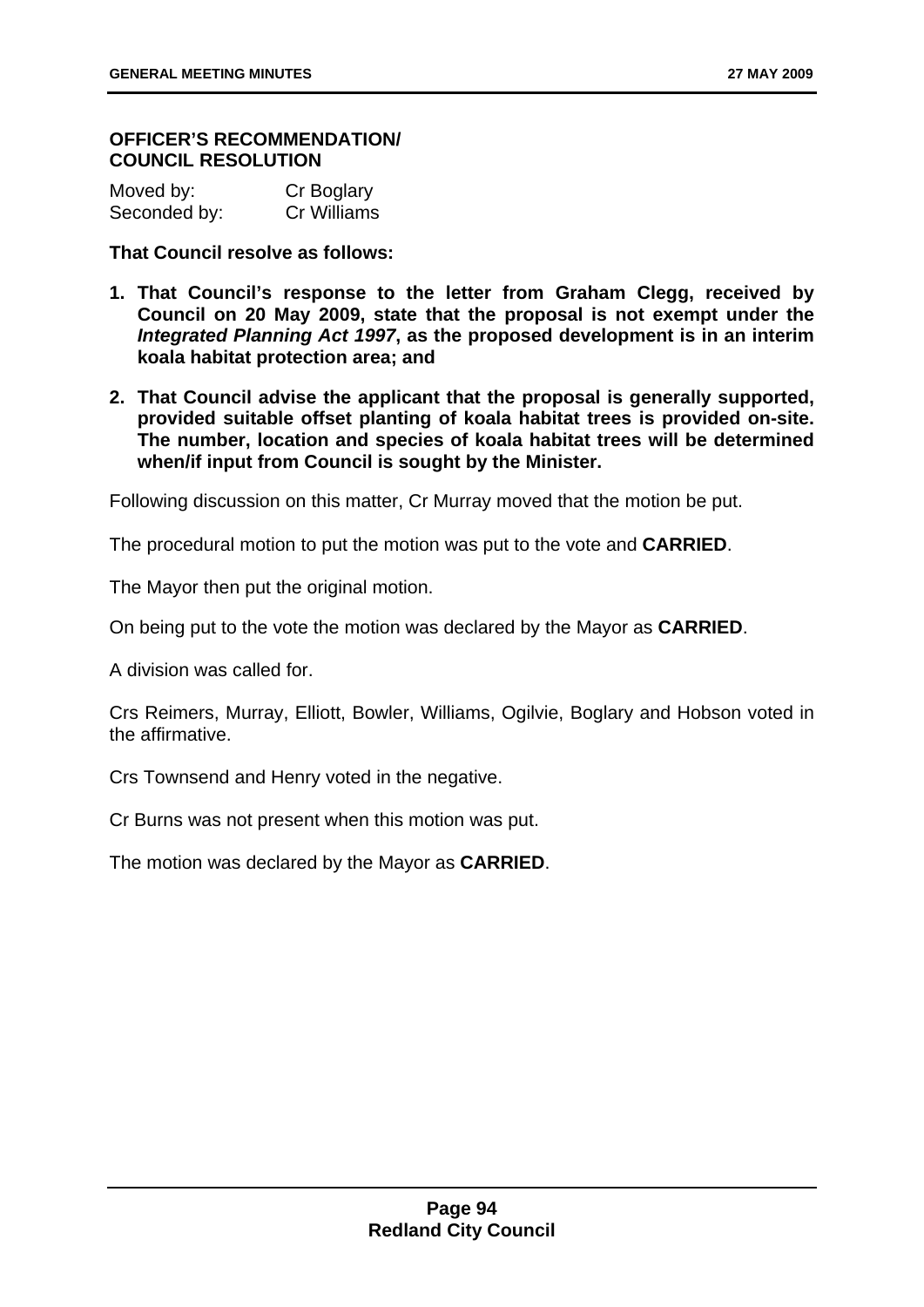### **15.2.2 TEMPORARY EXTENSION OF HOURS OF OPERATION - KARREMAN RESOURCES P/L AT 616-632 WEST MOUNT COTTON ROAD, SHELDON**

| <b>Dataworks Filename:</b>       | MC010623                                                         |
|----------------------------------|------------------------------------------------------------------|
| <b>Responsible Officer Name:</b> | <b>Timothy Donovan</b><br><b>Manager Assessment Services</b>     |
| <b>Author Name:</b>              | <b>Bruce Appleton</b><br><b>Manager Development Coordination</b> |

### **EXECUTIVE SUMMARY**

Karreman Resources of 616-632 West Mt Cotton Road, Sheldon has requested an extension of operating hours for Saturday  $6<sup>th</sup>$  June to assist a particular project.

It is recommended that Council approves a temporary extension of the operating hours and for truck movements outside the site from 2.00pm to 7.00pm on the  $6<sup>th</sup>$  June 2009 only.

#### **PURPOSE**

This report is for Council to consider a request from Karreman Resources for a temporary extension of hours for road transport for one Saturday afternoon only

#### **BACKGROUND**

Council approved the development in April 2005 and granted a negotiated decision in January 2008 for an extractive industry, subject to conditions including hours of operation.

### **ISSUES**

Council has received a request for an extension of hours of operation for Saturday  $6<sup>th</sup>$ June 2009 only, to be able to operate from 2.00pm till 7.00pm.

The purpose of the request is to meet obligations to a client responsible for upgrading facilities on the NSW rail link. The siteworks are to be carried out between 8pm Friday  $5<sup>th</sup>$  June and 8am Monday  $8<sup>th</sup>$  June on the rail link. The result is that the client requires delivery of quarry materials up to 7.00pm on that Saturday.

The current approval for the extractive industry use contains conditions related to hours as follows:

- 5.1 Truck movements outside the site are permitted only between 6.00 am and 7.00 pm Monday to Friday and 6.00 am to 2.00 pm on Saturday.
- 5.2 The proposed use must not be carried out on Christmas Day, Good Friday, Anzac Day, after 2.00 pm on Saturdays, or on Sundays, unless a prior written approval of Council or a delegated officer has been obtained.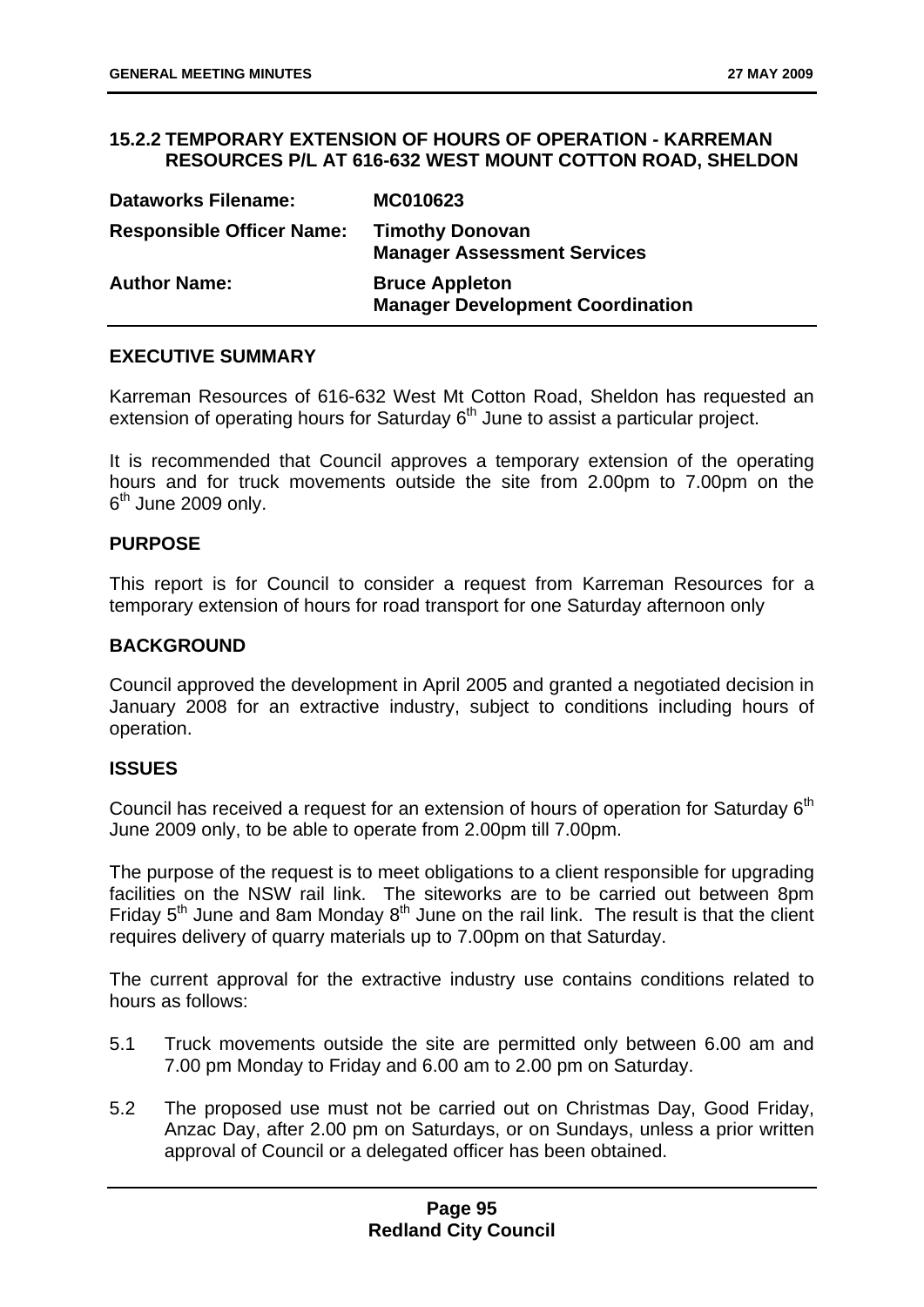The request is to approve an extension to the hours of operation for Saturdav  $6<sup>th</sup>$ June from 2.00pm to 7.00pm. Karreman Resources has confirmed that all truck movements are intended to be completed and returned to the quarry by 7.00pm on Saturday.

# **RELATIONSHIP TO CORPORATE PLAN**

The recommendation primarily supports Council's strategic priority to preserve a balance with urban, rural, bushland, village, coastal and island character of the Redlands by managing growth.

### **FINANCIAL IMPLICATIONS**

No financial implications for Council have been identified.

## **PLANNING SCHEME IMPLICATIONS**

The Land Use Planning Group was consulted and it is considered that the outcome of recommendations in this report will not require any amendments to the Redlands Planning Scheme.

## **CONSULTATION**

Karreman Quarries has been consulted.

## **OPTIONS**

#### **PREFERRED**

That Council approves a temporary extension of the operating hours and for truck movements outside the site from 2.00pm to 7.00pm on the  $6<sup>th</sup>$  June 2009 only.

#### **ALTERNATIVE**

That Council does not approve an extension of operating hours.

### **OFFICER'S RECOMMENDATION**

That Council resolve to approve a temporary extension of the operating hours and for truck movements outside the site for Karreman Resources P/L at 616-632 West Mt Cotton Rd, Sheldon, from 2.00pm to 7.00pm on the  $6<sup>th</sup>$  June 2009 only.

## **COUNCIL RESOLUTION**

| Moved by:    | <b>Cr Williams</b> |
|--------------|--------------------|
| Seconded by: | Cr Ogilvie         |

### **That Council resolve as follows:**

**1. To approve a temporary extension of the operating hours and for truck movements outside the site for Karreman Resources P/L at 616-632 West Mt**  Cotton Rd, Sheldon, from 2.00pm to 7.00pm on the 6<sup>th</sup> June 2009 only;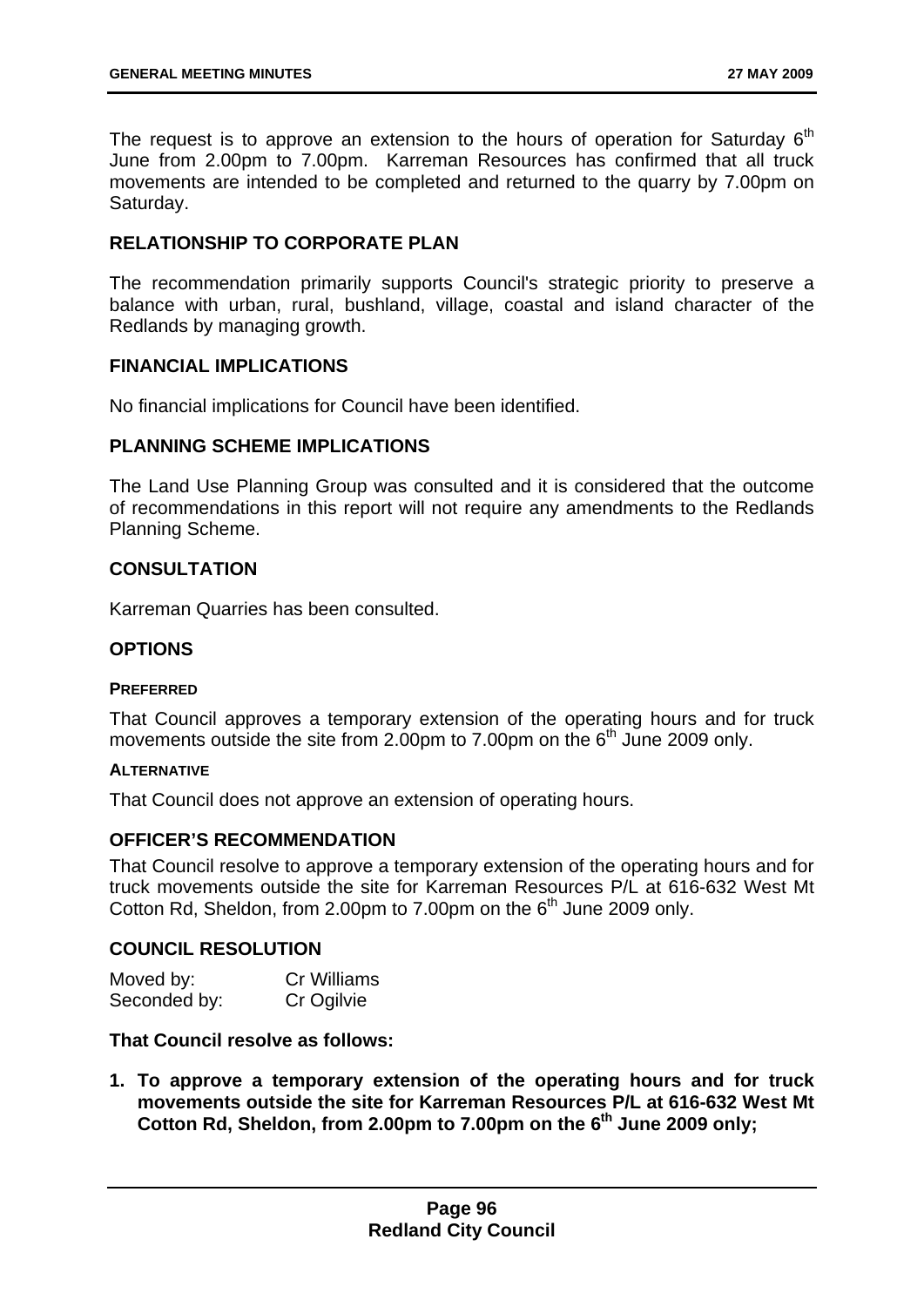- **2. That any residents affected by the truck movements be notified by the applicant prior to 6 June 2009; and**
- **3. That the contents of the letter be provided to the applicant by Council Officers.**

## **CARRIED**

A division was called for.

Crs Reimers, Murray, Elliott, Williams, Townsend, Henry, Ogilvie, Boglary and Hobson voted in the affirmative.

Cr Bowler voted in the negative.

Cr Burns was not present when this motion was put.

The motion was declared by the Mayor as **CARRIED**.

# **16 URGENT BUSINESS WITHOUT NOTICE**

Nil.

Cr Williams left the meeting at 6.28pm.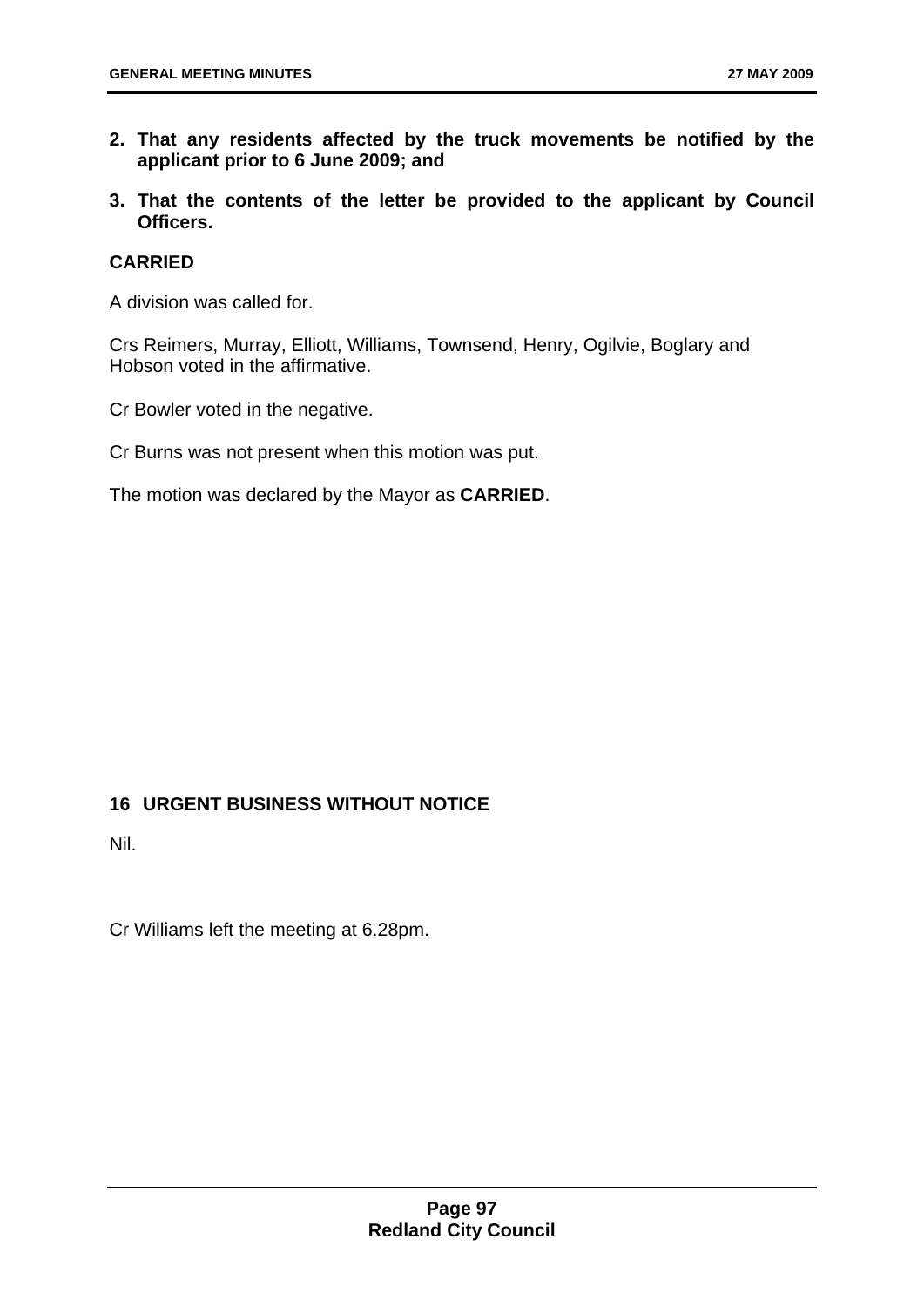# **17 CLOSED SESSION**

#### **MOTION TO CLOSE THE MEETING**

| Moved by:    | Cr Ogilvie |
|--------------|------------|
| Seconded by: | Cr Murray  |

That the meeting be closed to the public under Section 463(1) of the *Local Government Act 1993* to discuss the following item:

#### **17.1.1 State of the Environment Report Card and Council Response 2009**

The reason that is applicable in this instance is as follows:

"(h) *other business for which a public discussion would be likely to prejudice the interests of the local government or someone else, or enable a person to gain a financial advantage."* 

#### CARRIED

#### **MOTION TO REOPEN THE MEETING**

| Moved by:    | Cr Murray   |
|--------------|-------------|
| Seconded by: | Cr Townsend |

That the meeting be again open to the public.

#### CARRIED

### **17.1 PLANNING AND POLICY**

### **17.1.1 STATE OF THE ENVIRONMENT REPORT CARD AND COUNCIL RESPONSE 2009**

| <b>Dataworks Filename:</b>       | <b>EM - State of the Environment</b>                                                            |
|----------------------------------|-------------------------------------------------------------------------------------------------|
| <b>Responsible Officer Name:</b> | <b>Gary Photinos</b><br><b>Manager Environmental Management</b>                                 |
| <b>Author Name:</b>              | <b>Warren Mortlock/ Karina Spence</b><br><b>Senior Adviser/Adviser Environmental Protection</b> |

### **EXECUTIVE SUMMARY**

State of the Environment reporting is a foundation objective of the Corporate Environment Policy. It is also recognised in the Organisational Development Plan. State of the Environment 2008 provided the science available for important indicators of the state of the City's environment, and the first benchmark against which the City's environmental performance can be measured. It discusses the current condition of our atmosphere, waterways, biodiversity, land, human settlements and

## **Page 98 Redland City Council**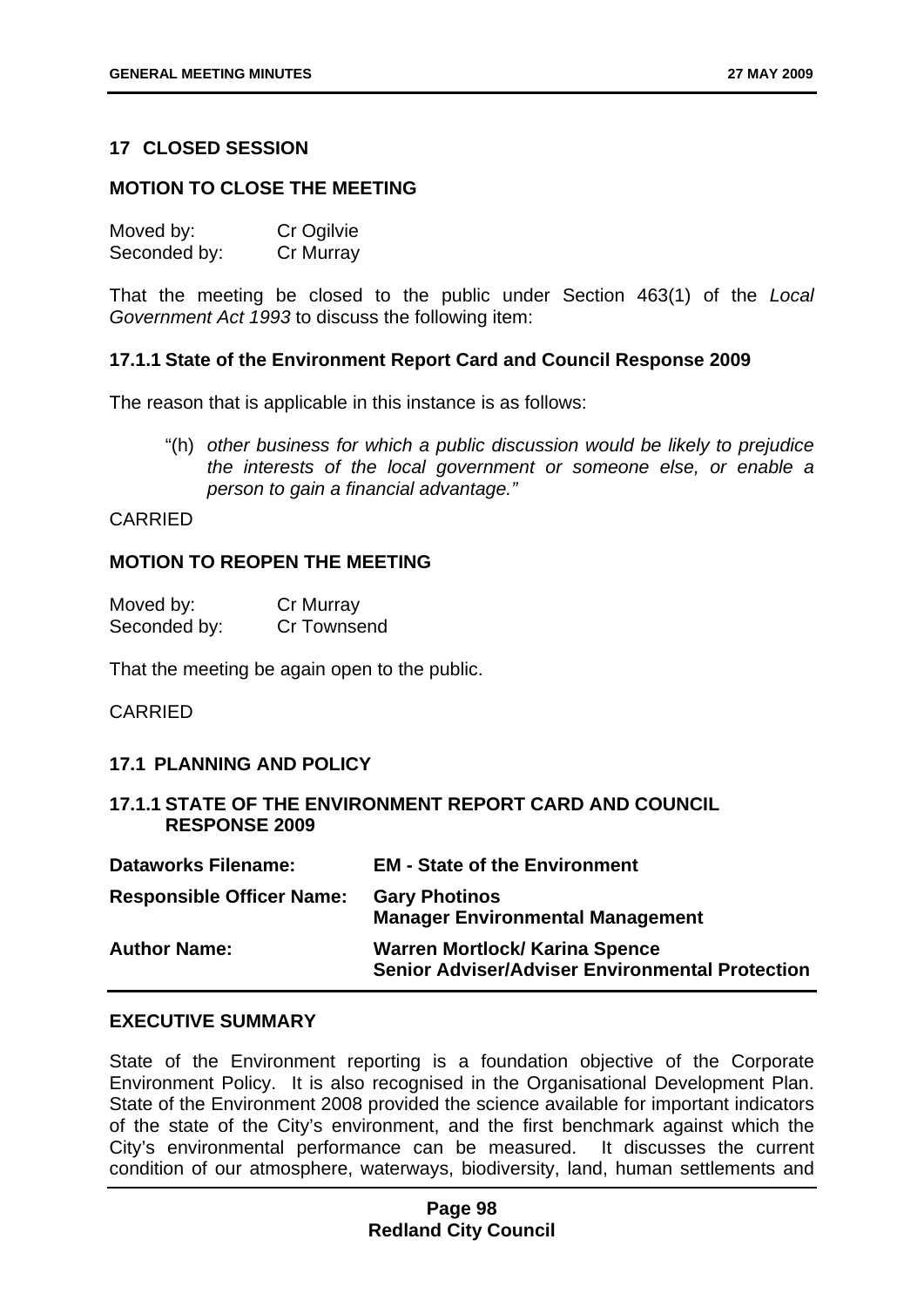cultural heritage. The SOE Report Card now provides an independent review of this environmental performance, while the Council response describes the actions that Council is currently and proposes in future to undertake in response to the issues highlighted by the Report Card.

Approval is sought to publish and release the Report Card and similarly the draft Council Response for public comment. Approval is also sought to release the findings of these documents to the public through the development of a State of the Environment Summary Brochure. The recommendations of the Report Card are presented for Council's consideration.

# **PURPOSE**

To seek Council endorsement for:

- 1. The State of the Environment Report Card and Council Response for public release and comment; and
- 2. The release of a State of the Environment Summary Brochure to the public during the Redlands 2030 consultation process.

# **BACKGROUND**

- Corporate Environment Policy (POL-2644) commits Council to measure environmental performance under the State of the Environment Reporting Framework. It also commits to public reporting on the state of the environment in Redland City.
- The Organisational Development Plan recognises the SOE Reporting Framework and the role of the reporting framework in developing sound sustainability strategies and policy across the organisation.
- The SOE Framework consists of three documents: 1. SOE Report, 2. SOE Report Card and 3. SOE Council Response. In addition, a brochure is being produced for release to the public.
- State of the Environment (SOE) 2008 was published in April 2008, after three years of development work. The report presented a snapshot of 58 environmental indicators examining atmosphere, biodiversity, land, waterways, human settlements and cultural heritage. It provided available data against each indicator but does not comment on whether the state of each indicator is or what should be done about this.
- Halcrow Pacific were engaged in 2008 to firstly develop an independent reporting framework to ensure a consistent and objective measure of environmental performance, and secondly to use this framework to prepare the SOE Report Card. This independent review provides an "outside-lookingin" perspective on the City and Council's environmental performance.

# **ISSUES**

#### **STATE OF THE ENVIRONMENT FRAMEWORK**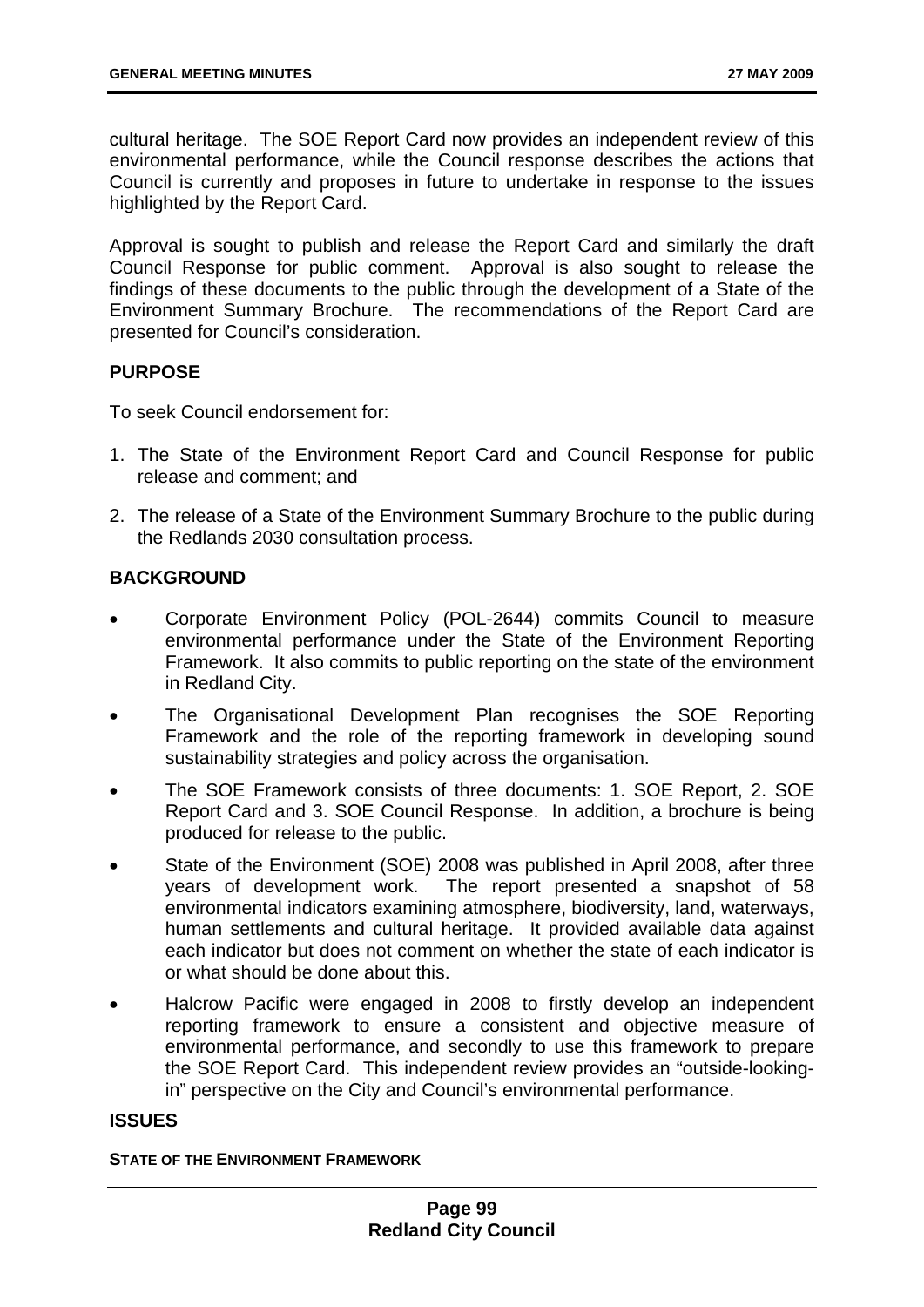There are three documents in the SOE Reporting Framework:

- A SOE Report published every 4 years;
- A SOE Report Card published every 2 years, in which performance is rated against each of the 58 SOE indicators;
- A Council Response published in conjunction with the Report Card which outlines the Council's actions in response to the findings of the SOE Report Card.

In addition, a SOE Summary Brochure is proposed for release in June 2009, summarising the outcomes of the SOE Report Card and Management Response documents. This brochure will assist the Redlands 2030 consultation process.

### **STATE OF THE ENVIRONMENT REPORT CARD**

The roles of the SOE Report Card are to:

- provide a public and published rating of the state of the environment in Redlands based on an independent assessment against defined criteria;
- guide Council to develop responses to achieve state of the environment (sustainability) targets and objectives;
- provide an outside-looking-in perspective of Council and the community's environmental activities and reporting mechanisms;
- provide a benchmark against neighbouring local Council's and South East Queensland.

The key findings of the independent review are:

- That Council is demonstrating significant leadership with SOE reporting and intent of the report to further drive and inform progress on sustainability.
- Atmosphere: responding to greenhouse gas emissions from the community is required
- Water: performance for this theme is highly variable with a range of indicator ratings and trends, and is rated as a priority for further action. Effective and full implementation of existing plans and strategies along with appropriate management responses will be essential to maintain and improve the state of Redland waterways.
- Biodiversity: it is recognised that Council has implemented major policies and actions to protection biodiversity, however, a lack of data and information on the effectiveness of planning and management responses is a critical area for Council to address to better report on performance and prioritise actions and responses. More information is also needed to better establish the nature, status and extent of at risk native plants and animals.
- Land: continued urban development has seen a decline in agricultural land use. Further data and information is required for some indicators, but it would appear that Council is effectively addressing land use indicators.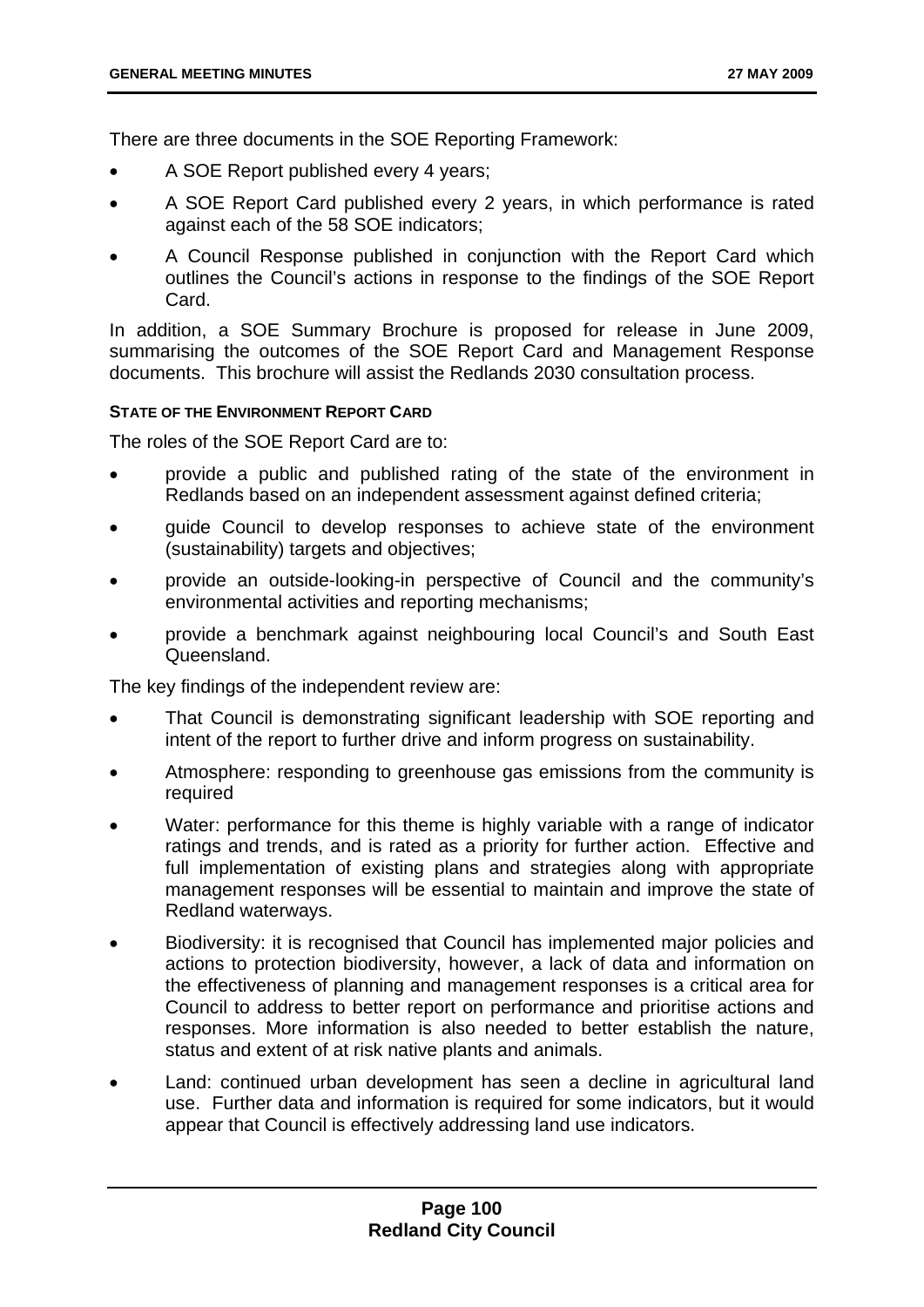- Human Settlements: continued population growth and urban development makes this theme a priority. Key areas for progress include increasing residential density, increasing public transport use, reducing energy consumption and improving housing affordability.
- Cultural Heritage: Further heritage studies and appropriate identification, recording and management of heritage registers are a priority area for Council.

Ten recommendations are made by Halcrow Pacific within the Report Card regarding improvement of Council's SOE report and reporting framework. The Environmental Protection Unit proposes to consider these recommendations over the coming months, especially in the light of the findings of community engagement over the Redlands 2030 plan. Our intention would be to bring a report to Council later in 2009 regarding these recommendations and other proposed changes to the SOE reporting framework. The following recommendations are made by Halcrow Pacific:

- 1. Develop and integrate appropriate performance measures (objectives and targets) into all new plans and strategies, and also in existing plans and strategies when these are periodically reviewed, revised and updated;
- 2. Develop explicit targets and objectives for those indicators lacking performance measures, especially for indicators addressing effective planning and management responses;
- 3. Produce future State of the Environment reports at four year intervals to support strategic and corporate planning and efficient use of resources;
- 4. Consider adopting the driving forces, pressure, state, impact and response framework for future State of the Environment reports;
- 5. Consider renaming the report the Redland State of the City Report or Redland City Sustainability Report (or similar) to communicate the broad focus and content;
- 6. Consider use of a set of 12-15 Headline Indicators for broader community reporting while keeping the full set of indicators for technical and policy analysis;
- 7. Consider including additional indicators covering education, health and ecological footprint;
- 8. Consider addressing data deficiencies for various indicators by undertaking appropriate analyses and investigations to both enable status and trend ratings and inform Council strategic planning;
- 9. Consider the range of comments made about the quality and adequacy of the 58 indicators, and in particular:
	- (a) Consider finalisation of the Redland Draft Local Growth Management Strategy (or similar);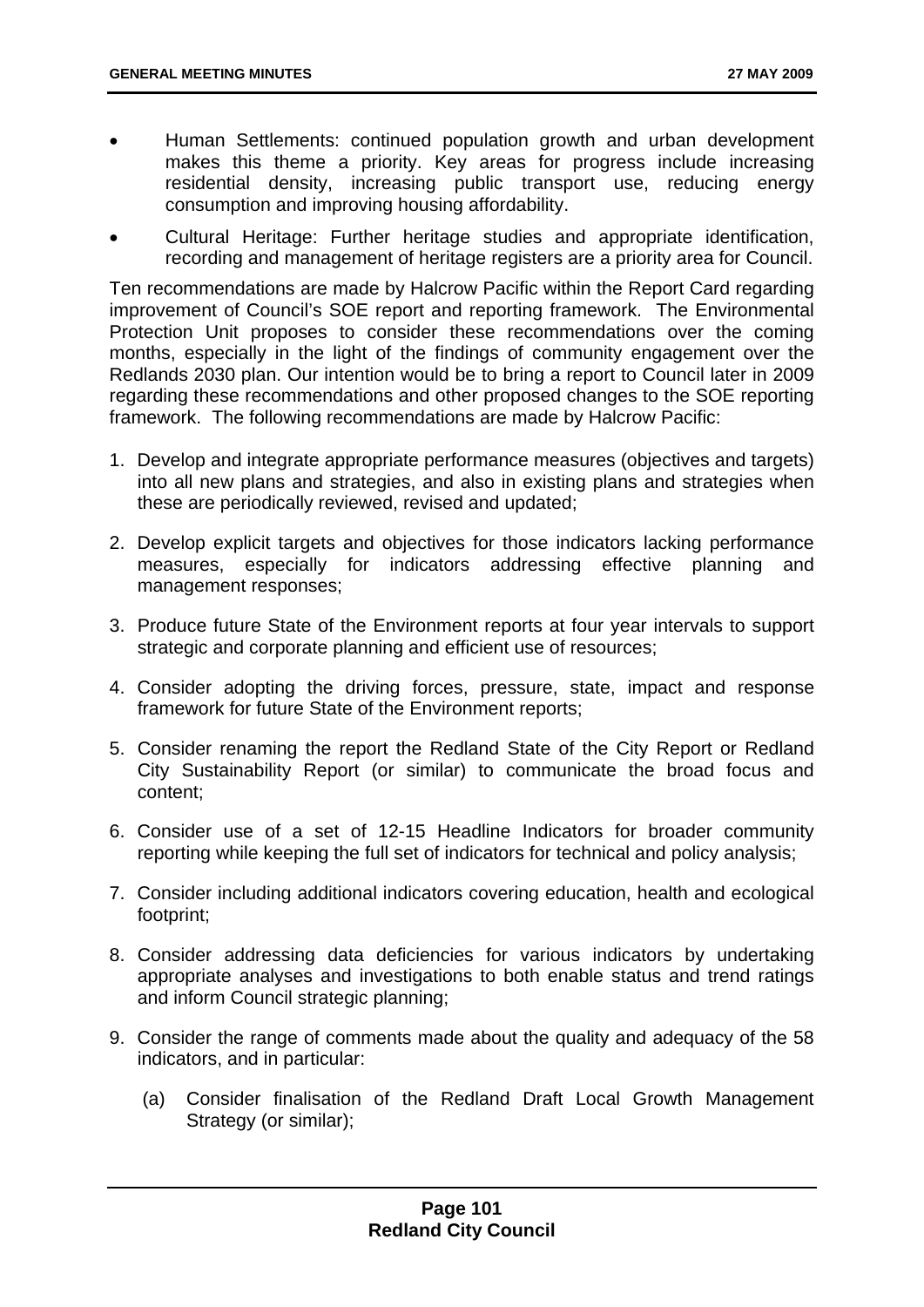- (b) Develop the opportunity to lead South East Queensland with low impact 'development' and resource efficient buildings and communities;
- (c) Continue development and implementation of various schemes and plans, including the Healthy Waterway Health Report Card, Heritage Plan 2010-11 and development of a housing strategy; and
- (d) Undertake annual or bi-annual Community Satisfaction surveys to provide valuable quantitative information on management responses.
- 10. Convene a series of seminars and produce short explanatory brochures to communicate the value and importance of State of the Environment reporting.

In addition to those changes recommended by Halcrow Pacific, the following amendments to the SOE reporting framework and documents are already proposed by Environmental Protection Unit for consideration by Council.

1. The 16 indicators in the SOE report that deal with 'effective planning and management' are to be dropped from future reporting. These indicators are problematic for listing in the science report (every 4 years is too infrequent) and are measures of action rather than descriptors of state or pressures. It is also difficult for an external consultant to objectively rate these indicators at other than a superficial level. As the content of the 16 indicators is now included as the Council's response document, the tracking of Council actions remains included in the framework but with improved treatment. The full 58 indicators were included in the SOE Rating report to ensure consistency with the already published SOE Report 2008, but would be removed from future reports and appear only in the Council Response documents. These indicators are:

| 4  | Effective planning and management of air quality                   |
|----|--------------------------------------------------------------------|
| 6  | Effective planning and management of greenhouse gas emissions      |
| 11 | Waterways covered by effective planning and management             |
| 12 | Effective planning and management of stormwater                    |
| 21 | Listed plant species covered by effective planning and management  |
| 22 | Pest plants covered by effective planning and management           |
| 25 | Listed native animals covered by effective planning and management |
| 26 | Pest animals covered by effective planning and management          |
| 33 | Effective planning and management of hazards                       |
| 37 | Management of population growth and urban development              |
| 42 | Management of resource consumption                                 |
| 45 | Management response to population trends                           |
| 48 | Management responses to economic development                       |
| 54 | Management to promote community strength and liveability           |
| 55 | Recorded Indigenous cultural heritage sites                        |
| 57 | Recorded colonial and post-colonial cultural heritage sites        |

2. The SOE reports are to be provided to the public online at a web page that allows interrogation of the material by indicator and year, providing user driven report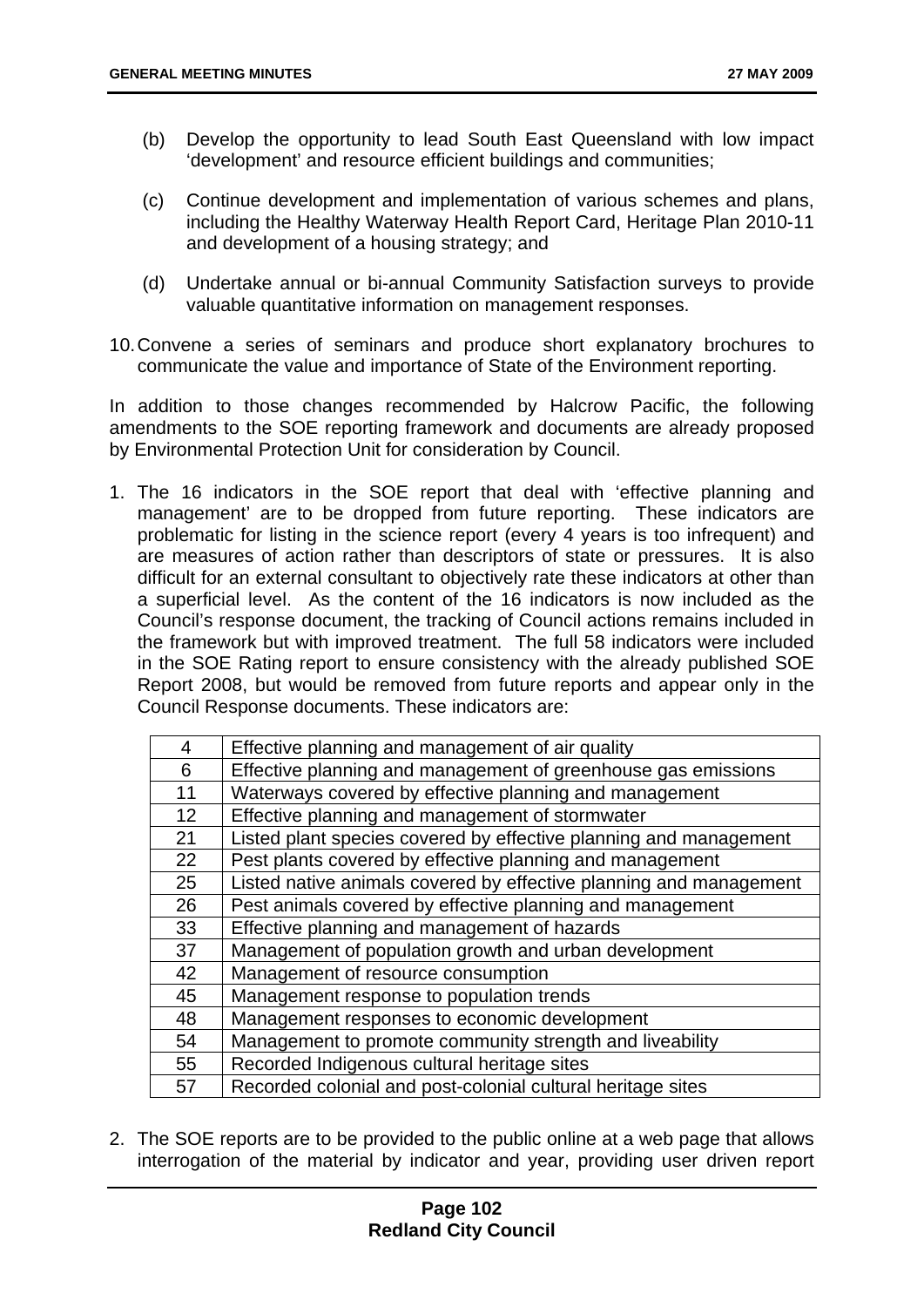functions. There would be no more paper copies of SOE Reports produced. Public summaries of the reporting would be prepared in paper versions every two years.

STATE OF THE ENVIRONMENT COUNCIL RESPONSE The Council Response document highlights:

- Actions begun since the release of the SOE 2008 report (basically those in the 2008/9 financial year);
- Actions already proposed for next financial year; and
- Actions that are Council priorities for the future.

Internal consultation with Officers across Council provided the material to develop the draft Council response document. Council review and comment on the proposed content of the draft is sought. Council endorsement to publish the document as a draft for public comment is also sought.

While there are many programs in Council that respond to the issues identified within the SOE Report Card, not all areas issues are represented in the response. The SOE Council Response is not intended to address each of the 58 environmental indicators, but does focus on the priority policy and management challenges for Council.

## **RELATIONSHIP TO CORPORATE PLAN**

The recommendation primarily supports Council's strategic priority to ensure the enhancement of biodiversity including koala habitat, bushland, greenspace, waterways, catchments, air and coastal ecosystems in recognition of our unique location on Moreton Bay.

### **FINANCIAL IMPLICATIONS**

A budget of \$5,000 has been allocated for the publication of the State of the Environment Summary Brochure.

The Council Response commits Council to future management and actions in priority areas identified in the SOE documents. However, those not already budgeted are subject to budget approval.

# **PLANNING SCHEME IMPLICATIONS**

The Land Use Planning Group was consulted and it is considered that the outcome of recommendations in this report will not require any amendments to the Redlands Planning Scheme. In a broad sense, Council responses may have future implications for planning within the City; however specific amendments to the planning scheme are not envisaged at this point.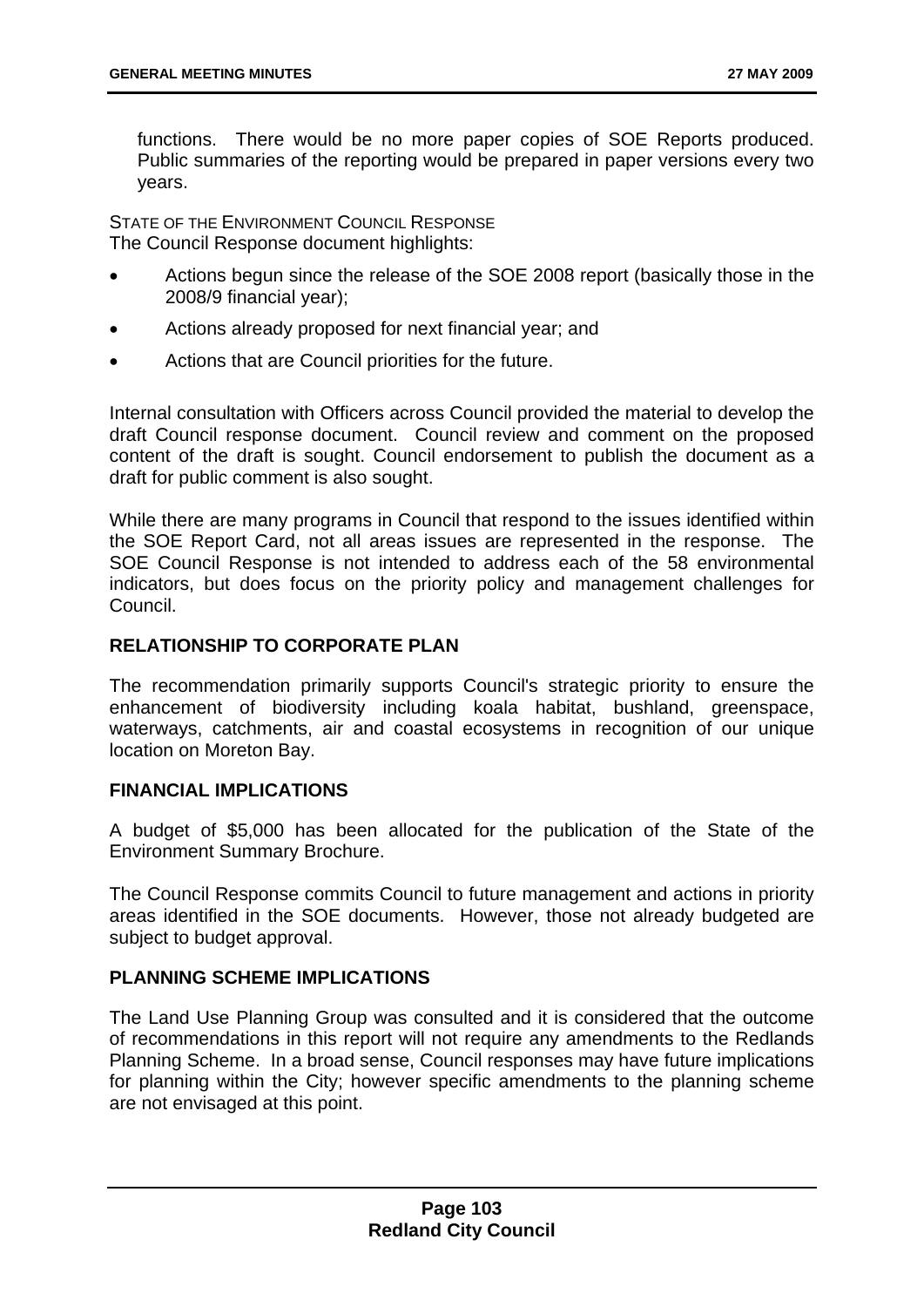# **CONSULTATION**

Internal consultation has been undertaken with Environmental Management, Land Use Planning, Community and Social Planning, Economic Development and the Infrastructure Planning Groups during preparation of the SOE Report Card and its framework and the Management Response document. Each group has contributed to the management responses presented.

Marketing and Communications have been consulted regarding the public release of information.

## **OPTIONS**

### **PREFERRED**

That Council resolve as follows:

- 1. To endorse the State of the Environment Report Card as presented, for public information release;
- 2. To endorse the draft Council Response for public release as presented as a draft for community comment;
- 3. To endorse the preparation and release of a State of Environment Summary Brochure, for release in conjunction with the Redlands 2030 consultation process; and
- 4. That these attachments remain confidential pending commencement of public notification.

### **ALTERNATIVE**

That Council provides further direction on the State of the Environment Report Card and Council Response documents necessary to achieve the above resolutions.

## **OFFICER'S/COMMITTEE RECOMMENDATION**

That Council resolve as follows:

- 1. To endorse the State of the Environment Report Card, as presented, for public information release;
- 2. To endorse the draft Council Response for public release, as presented, as a draft for community comment;
- 3. To endorse the preparation and release of a State of the Environment Summary Brochure, for release in conjunction with the Redlands 2030 consultation process; and
- 4. That these attachments remain confidential pending commencement of public notification.